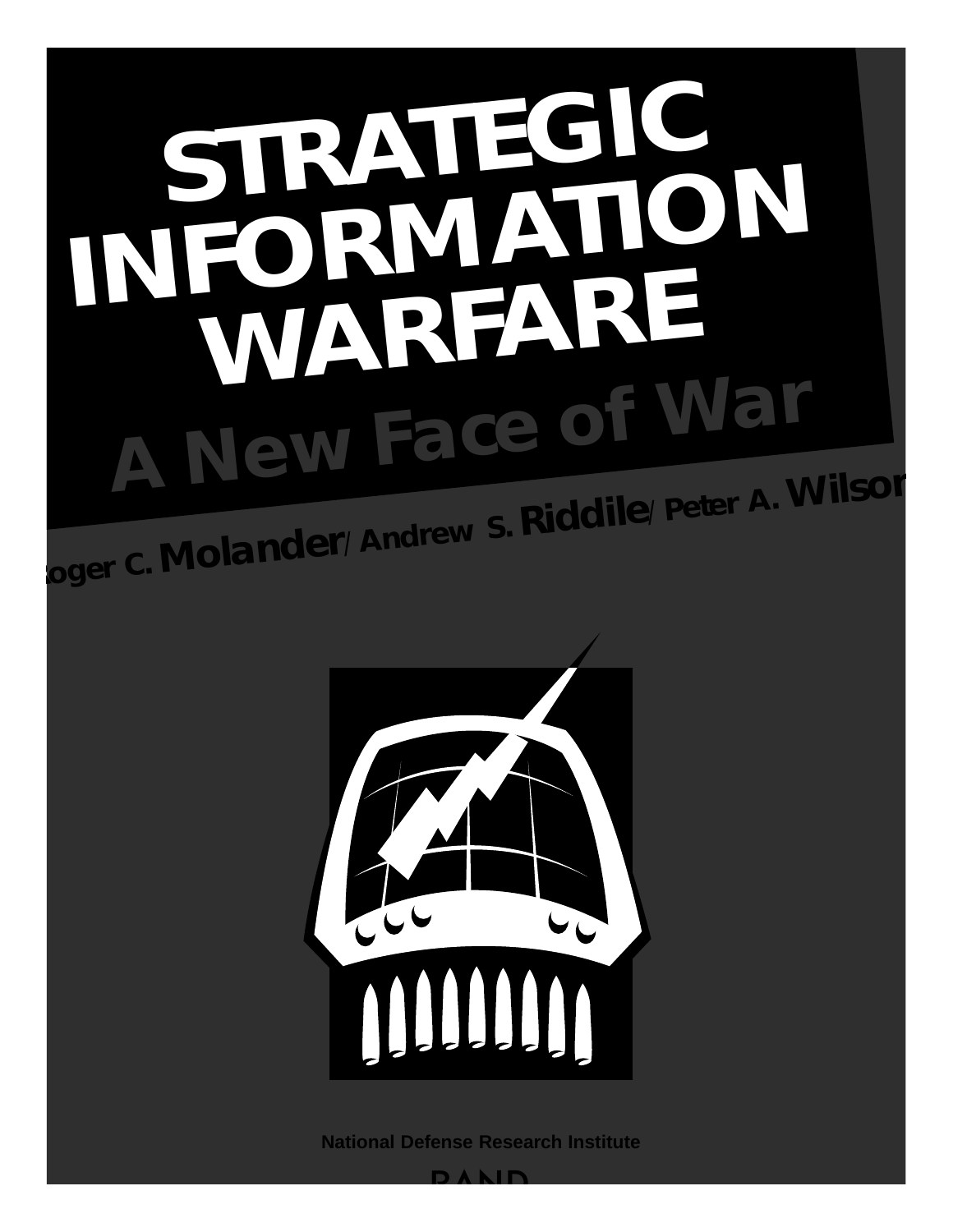The research described in this report was sponsored by the Office of the Secretary of Defense (OSD), under RAND's National Defense Research Institute, a federally funded research and development center supported by the OSD, the Joint Staff, and the defense agencies, Contract DASW01-95-C-0059.

#### **Library of Congress Cataloging in Publication Data** Molander, Roger C. Strategic information warfare : a new face of war / Roger C. Molander, Andrew S. Riddile, Peter A. Wilson. p. cm "MR-661-OSD." "Prepared for the Office of the Secretary of Defense." "National Defense Research Institute." ISBN 0-8330-2352-7 (alk. paper) 1. Information warfare. I. Riddile, Andrew S. II. Wilson, Peter (Peter A.), 1943– . III. United States. Dept. of Defense. Office of the Secretary of Defense. IV. National Defense Research Institute (U.S.). V. RAND (Firm). VI. Title. U163.M65 1996 355—dc20 95-53673 CIP

#### © Copyright 1996 RAND

All rights reserved. No part of this book may be reproduced in any form by any electronic or mechanical means (including photocopying, recording, or information storage and retrieval) without permission in writing from RAND.

RAND is a nonprofit institution that helps improve public policy through research and analysis. RAND's publications do not necessarily reflect the opinions or policies of its research sponsors.

Cover design by Peter Soriano

Published 1996 by RAND 1700 Main Street, P.O. Box 2138, Santa Monica, CA 90407-2138 RAND URL: http://www.rand.org/ To order RAND documents or to obtain additional information, contact Distribution Services: Telephone: (310) 451-7002; Fax: (310) 451-6915; Internet: order@rand.org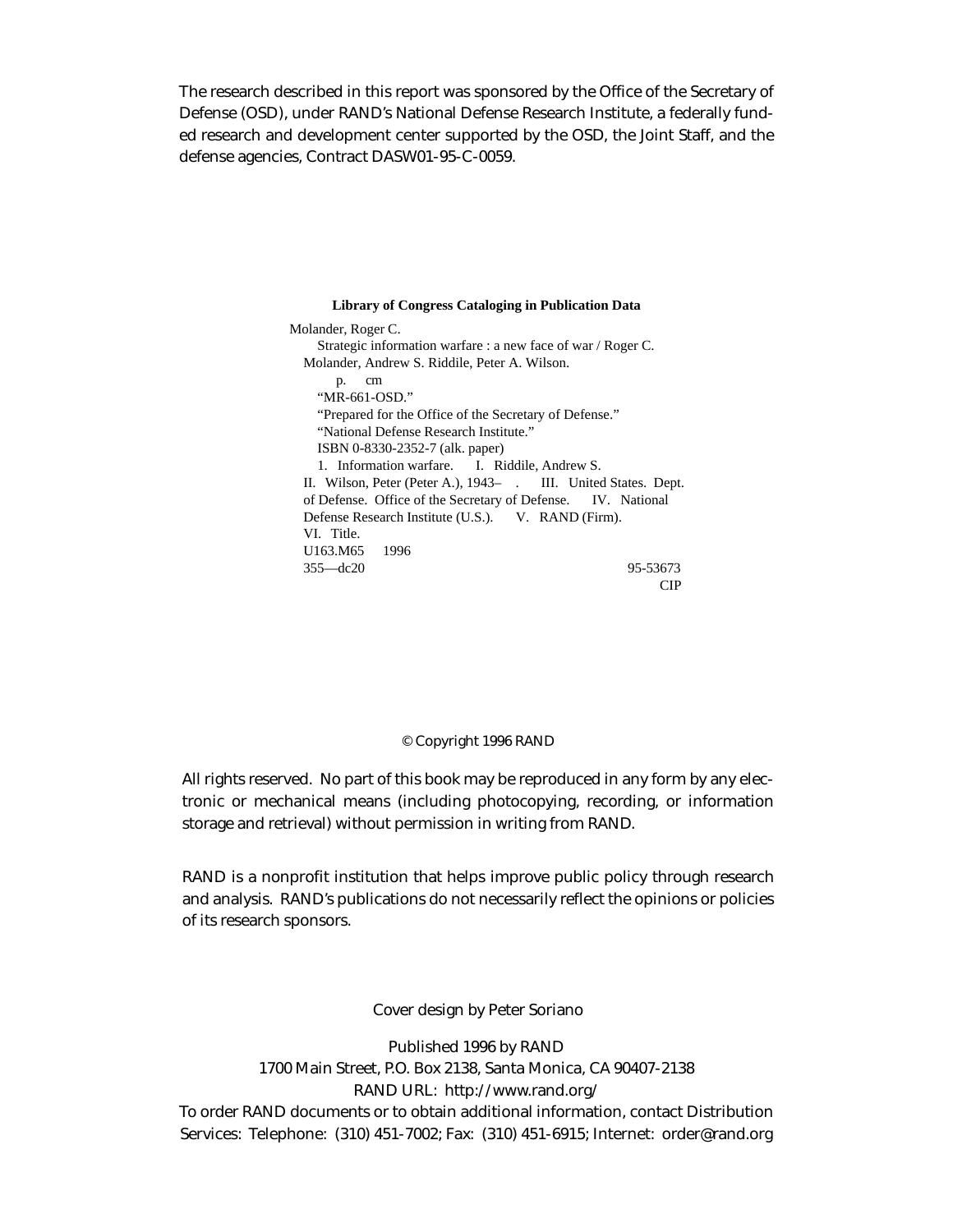# **STRATEGIC INFORMATION WARFARE**

## **A New Face of War**

**Roger C. Molander**/**Andrew S. Riddile**/**Peter A. Wilson**

Prepared for the Office of the Secretary of Defense

**National Defense Research Institute**

## **RAND**

Approved for public release; distribution unlimited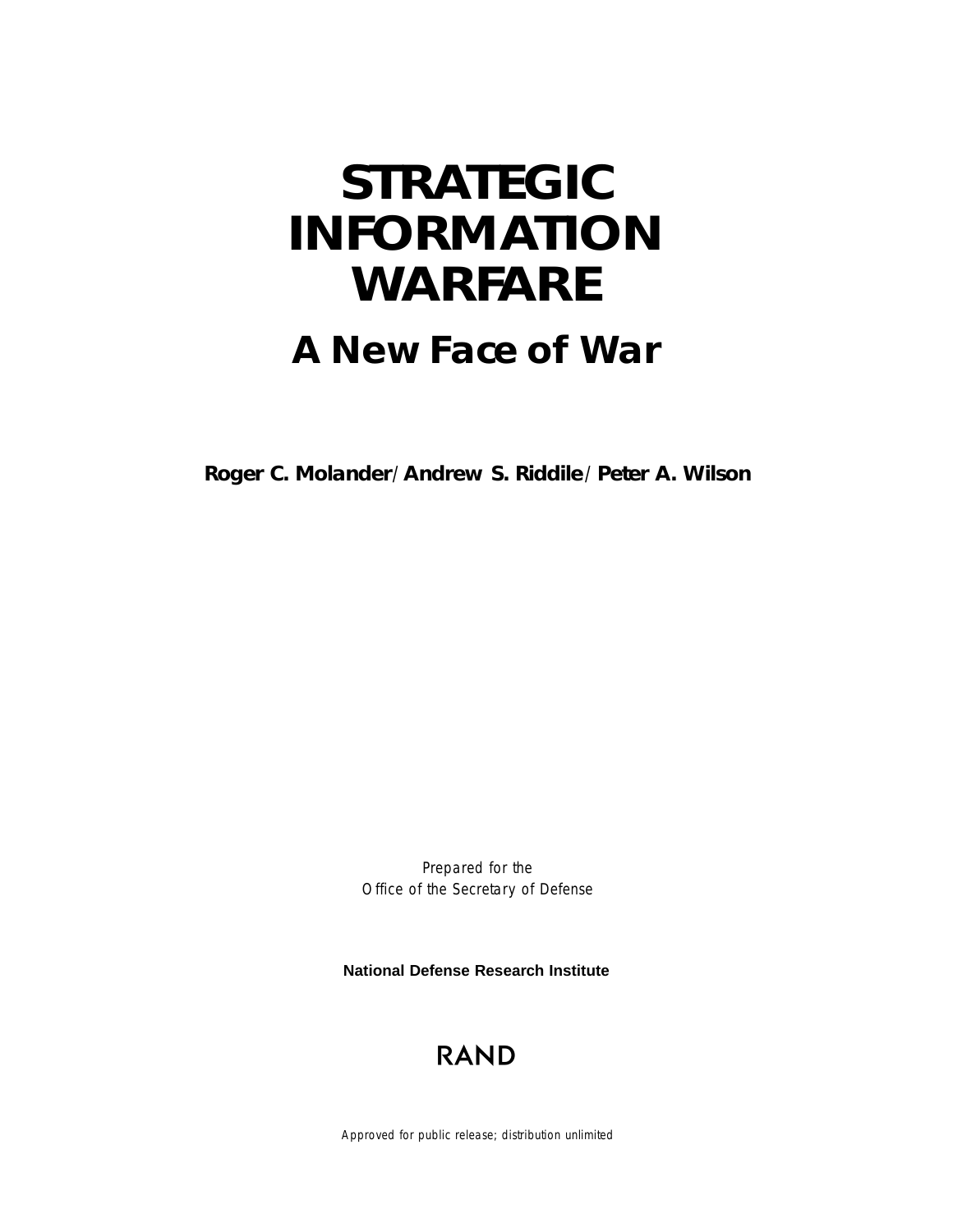This report summarizes research performed by RAND for the Office of the Assistant Secretary of Defense (Command, Control, Communications and Intelligence). The objective of this effort was to garner perspectives on a broad range of potential national security issues related to the evolving concept of information warfare, with a particular emphasis on the defensive aspects of what is characterized in the report as "strategic information warfare." The study was undertaken in recognition that future U.S. national security strategy is likely to be profoundly affected by the ongoing rapid evolution of cyberspace—the global information infrastructure—and in this context by the growing dependence of the U.S. military and other national institutions and infrastructures on potentially vulnerable elements of the U.S. national information infrastructure.

This report should be of special interest to those who are exploring the effect of the information revolution on warfare. It should also be of interest to those segments of the U.S. and broader international security community that are concerned with the post–cold war evolution of military and national security strategy, especially strategy changes driven wholly or in part by the evolution of, and possible revolutions in, technology.

The research reported here was accomplished within the Acquisition and Technology Policy Center of RAND's National Defense Research Institute, a federally funded research and development center sponsored by the Office of the Secretary of Defense, the Joint Staff, and the defense agencies. It builds on an earlier and ongoing body of research within that center on the national security implications of the information revolution.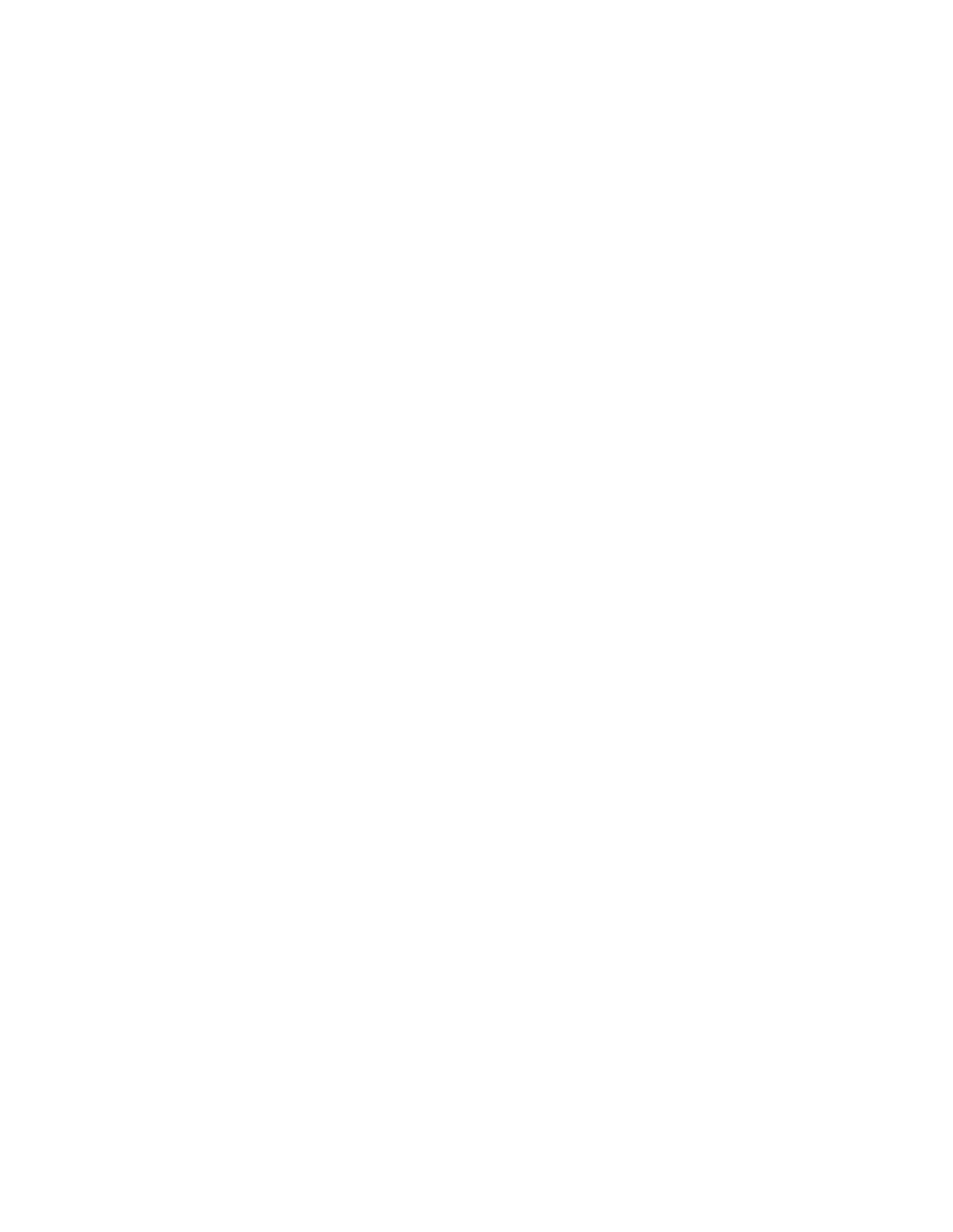|                                                                | iii              |
|----------------------------------------------------------------|------------------|
|                                                                | vii              |
|                                                                | ix               |
|                                                                | xi               |
|                                                                | xxiii            |
| <b>Chapter One</b><br>WHAT IS "STRATEGIC INFORMATION WARFARE?" | $\mathbf{1}$     |
|                                                                | $\mathbf{1}$     |
|                                                                | $\overline{c}$   |
| Defense-Oriented Tasking from OASD(C3I)                        | 3                |
| <b>Chapter Two</b>                                             |                  |
|                                                                | $\overline{5}$   |
| The "Day After " Exercise Methodology                          | $\overline{5}$   |
|                                                                | $\boldsymbol{6}$ |
|                                                                | 8                |
| <b>Chapter Three</b>                                           |                  |
| THE CHANGING FACE OF WAR                                       | 11               |
|                                                                |                  |
| <b>Chapter Four</b>                                            |                  |
| DEFINING FEATURES OF STRATEGIC INFORMATION WARFARE             | 15               |
|                                                                | 17               |
|                                                                | 17<br>18         |
| How This Feature Was Explored in the Exercise                  | 18               |
| Participants' Reactions/Perspectives                           | 18               |
|                                                                | 19               |
|                                                                | 19               |
|                                                                | 20               |
| How This Feature Was Explored in the Exercise                  | 20               |
| Participants' Reactions/Perspectives                           | 21               |
|                                                                | 22               |
|                                                                | 22               |
| How This Feature Was Explored in the Exercise                  | 23               |
|                                                                |                  |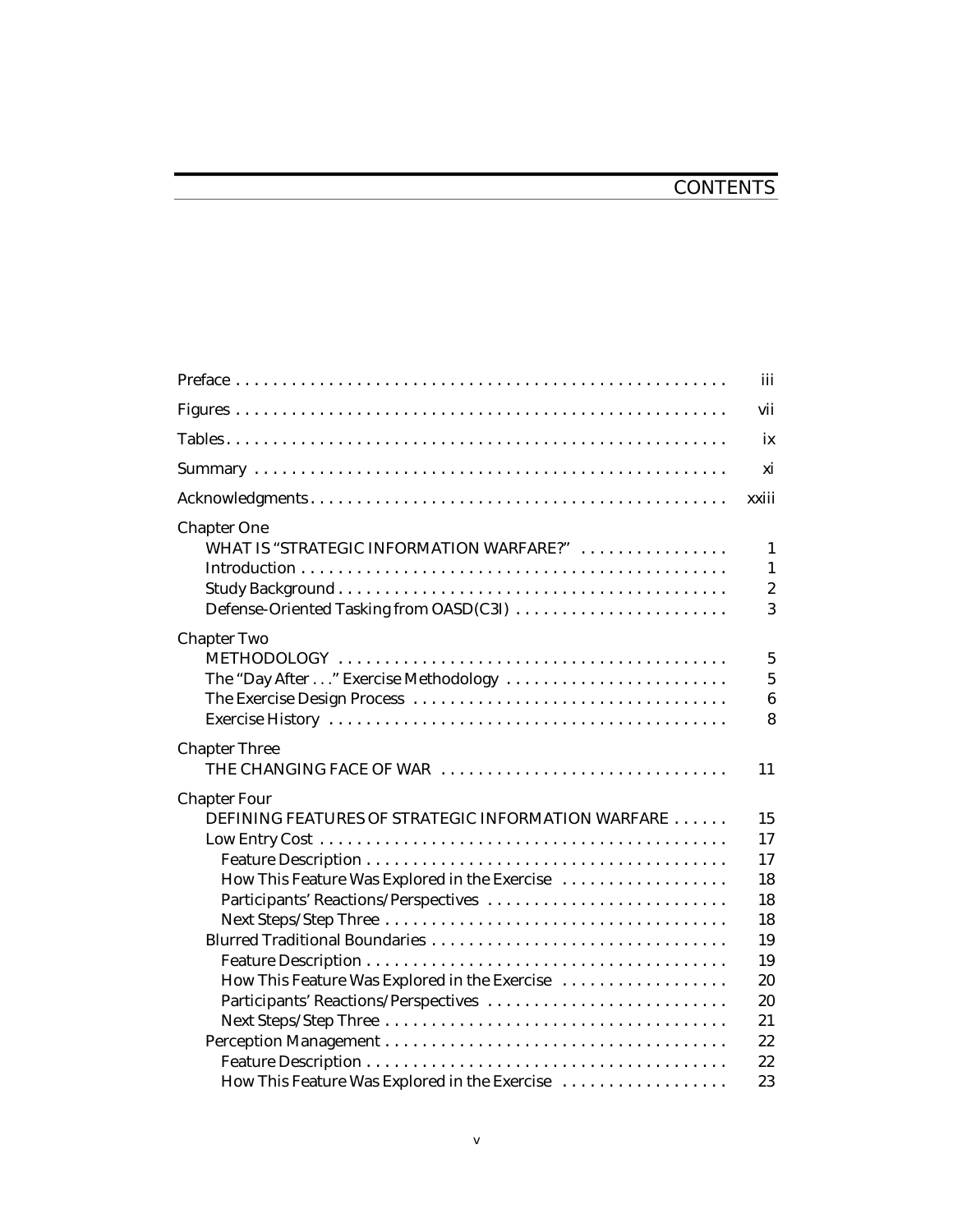| Participants' Reactions/Perspectives                       | 23 |
|------------------------------------------------------------|----|
|                                                            | 23 |
|                                                            | 24 |
|                                                            | 24 |
| How This Feature Was Explored in the Exercise              | 25 |
| Participants' Reactions/Perspectives                       | 25 |
|                                                            | 25 |
| Tactical Warning and Attack Assessment                     | 26 |
|                                                            | 26 |
| How This Feature Was Explored in the Exercise              | 27 |
| Participants' Reactions/Perspectives                       | 27 |
|                                                            | 28 |
| Building and Sustaining Coalitions                         | 28 |
|                                                            | 28 |
| How This Feature Was Explored in the Exercise              | 29 |
| Participants' Reactions/Perspectives                       | 29 |
|                                                            | 30 |
| Vulnerability of the U.S. Homeland                         | 30 |
|                                                            | 30 |
| How This Feature Was Explored in the Exercise              | 31 |
| Participants' Reactions/Perspectives                       | 31 |
|                                                            | 32 |
| <b>Chapter Five</b>                                        |    |
| ISSUES OF STRATEGIC INFORMATION WARFARE                    | 35 |
|                                                            | 35 |
|                                                            | 36 |
|                                                            | 38 |
|                                                            | 39 |
|                                                            |    |
| <b>Chapter Six</b>                                         |    |
|                                                            | 41 |
| Leadership: Who Should Be in Charge?                       | 41 |
|                                                            | 41 |
|                                                            | 42 |
|                                                            | 42 |
|                                                            | 42 |
| ADDITIONAL READING: THREATS AND VULNERABILITIES            | 43 |
| Appendix                                                   |    |
| A.                                                         | 45 |
| SUMMARY OF GROUP DELIBERATIONS FOR STEP THREE<br><b>B.</b> | 47 |
| C.                                                         | 53 |
|                                                            |    |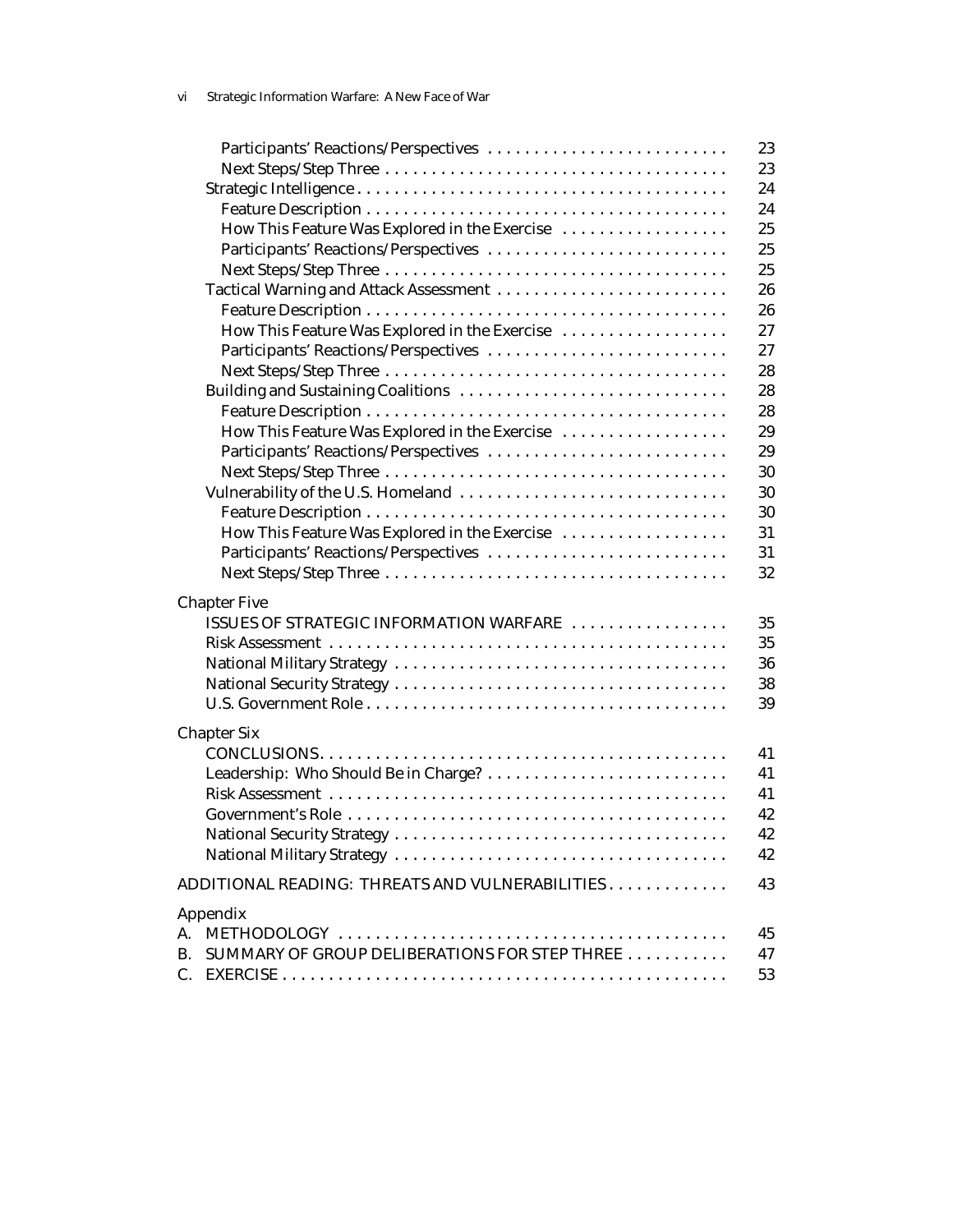| S.1. | The Changing Face of War: Four Strategic IW Theaters of |                  |
|------|---------------------------------------------------------|------------------|
|      | xiii                                                    |                  |
| S.2. | A Broad Spectrum of Perspectives<br>xviii               |                  |
| S.3. |                                                         | <b>XX</b>        |
| 1.   | Strategic Information Warfare                           | $\boldsymbol{2}$ |
| 2.   | 11                                                      |                  |
| 3.   | 12                                                      |                  |
| 4.   | Four Strategic IW "Theaters of Operation"<br>13         |                  |
| 5.   | 13<br>A Broad Spectrum of Perspectives                  |                  |
| 6.   | 19<br>Low-Entry-Cost Summary                            |                  |
| 7.   | Blurred Traditional Boundaries Summary<br>22            |                  |
| 8.   | Perception Management Summary<br>24                     |                  |
| 9.   | Strategic Intelligence Summary<br>26                    |                  |
| 10.  | Tactical Warning and Attack Assessment Summary<br>28    |                  |
| 11.  | Building and Sustaining Coalitions Summary<br>30        |                  |
| 12.  | Vulnerability of the U.S. Homeland Summary<br>33        |                  |
| 13.  | 38                                                      |                  |
| 14.  | A Spectrum of U.S. Government Roles<br>40               |                  |
| A.1. | 45                                                      |                  |
| B.1. | 48<br>Flow of Step One Decisionmaking                   |                  |
| B.2. | Flow of Step Two Decisionmaking<br>49                   |                  |
|      |                                                         |                  |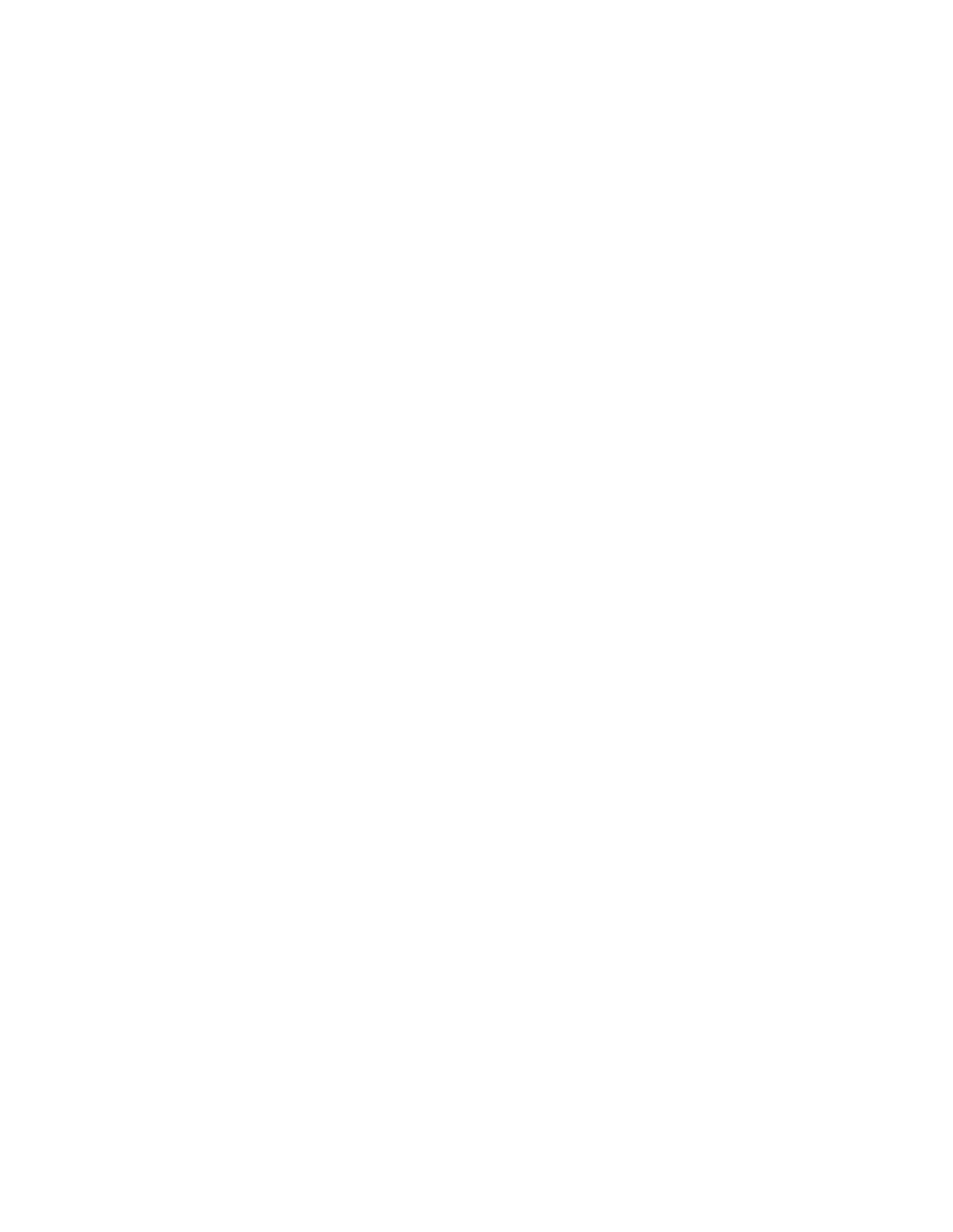### **TABLES**

|                                                                   | - 9 |
|-------------------------------------------------------------------|-----|
| 3. Strategic Information Warfare from Features to Consequences 16 |     |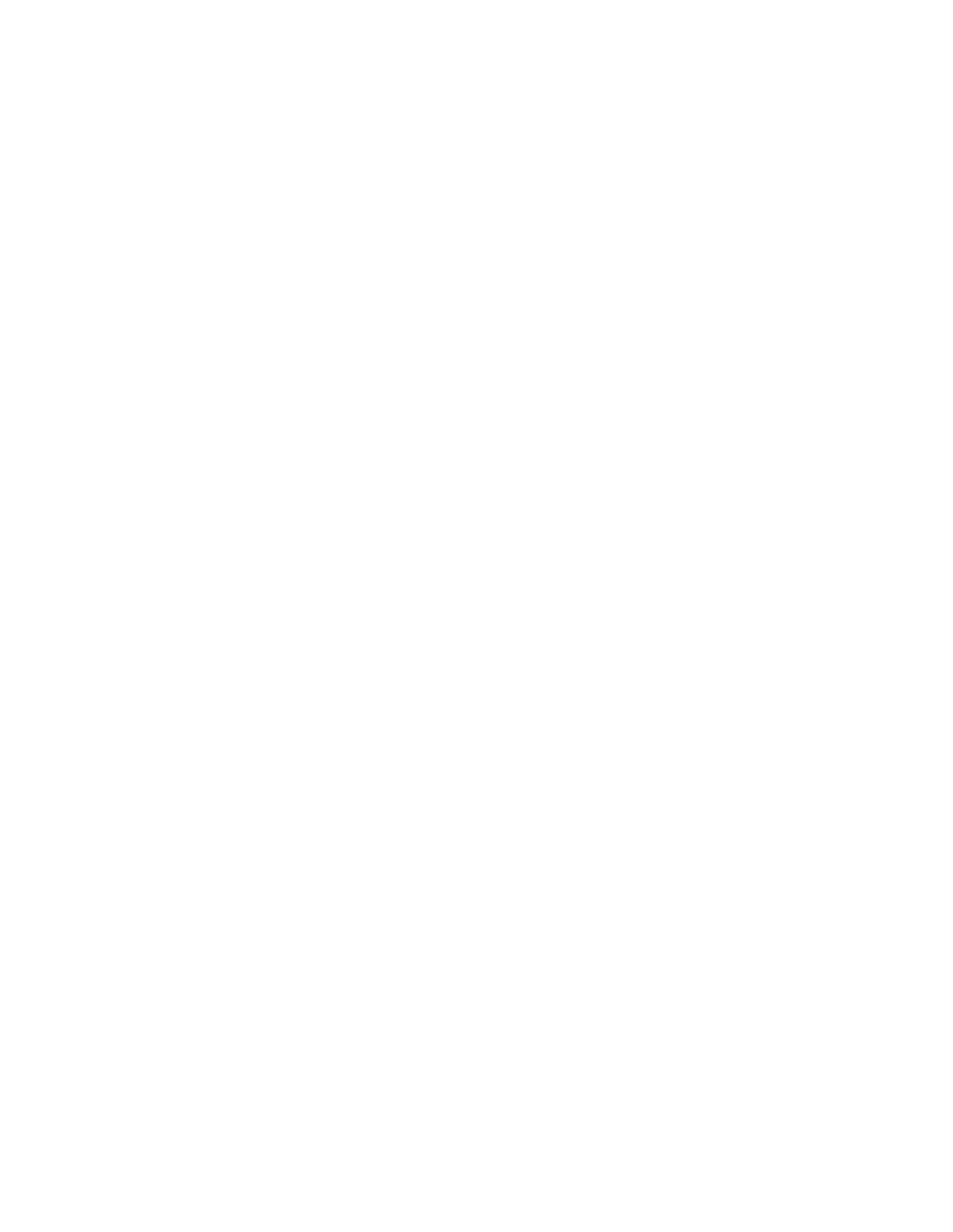We live in an age that is driven by information. Technological breakthroughs . . . are *changing the face of war* and how we prepare for war.

—William Perry, Secretary of Defense

#### **INFORMATION WARFARE AND THE CHANGING FACE OF WAR**

Information warfare (IW) represents a rapidly evolving and, as yet, imprecisely defined field of growing interest for defense planners and policymakers. The source of both the interest and the imprecision in this field is the so-called information revolution—led by the ongoing rapid evolution of cyberspace, microcomputers, and associated information technologies. The U.S. defense establishment, like U.S. society as a whole, is moving rapidly to take advantage of the new opportunities presented by these changes. At the same time, current and potential U.S. adversaries (and allies) are also looking to exploit the evolving global information infrastructure and associated technologies for military purposes.

The end result and implications of these ongoing changes for international and other forms of conflict are highly uncertain, befitting a subject that is this new and dynamic. Will IW be a new but subordinate facet of warfare in which the United States and its allies readily overcome their own potential cyberspace vulnerabilities and gain and sustain whatever tactical and strategic military advantages that might be available in this arena? Or will the changes in conflict wrought by the ongoing information revolution be so rapid and profound that the net result is a new and grave threat to traditional military operations and U.S. society that fundamentally changes the future character of warfare?

In response to this situation and these uncertainties, in January 1995 the Secretary of Defense formed the IW Executive Board to facilitate "the development and achievement of national information warfare goals." In support of this effort, RAND was asked to provide and exercise an analytic framework for identifying key IW issues, exploring their consequences and highlighting starting points for IW-related policy development—looking to help develop a sustainable national consensus on an overall U.S. IW strategy.

To accomplish this purpose, RAND conducted an exercise-based framing and analysis of what we came to call the "strategic information warfare" problem. Involving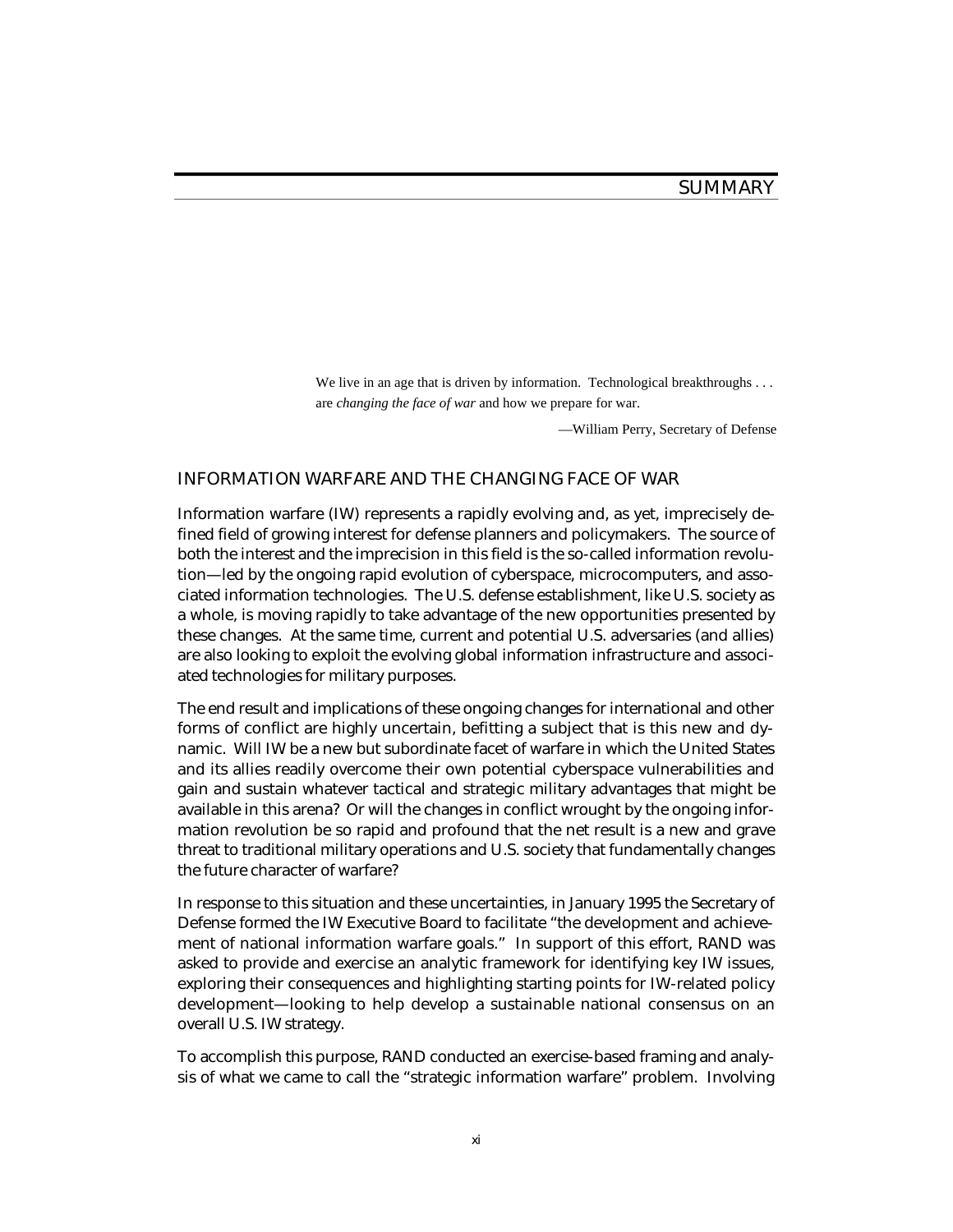#### xii Strategic Information Warfare: A New Face of War

senior members of the national security community as well as representatives from national security-related telecommunications and information systems industries, the exercises led participants through a challenging hypothetical IW crisis involving a major regional political-military contingency. The exercise methodology, known by the label "The Day After . . . ," had been previously used for a variety of nuclear proliferation, counterproliferation, and related intelligence studies. The specific scenario chosen for the exercise involved a turn-of-the-century conflict between Iran and the United States and its allies, focused on a threat to Saudi Arabia.

The exercise was conducted six times in evolving versions over the course of five months from January to June 1995. Each iteration allowed for refinement of basic strategic IW concepts and provided further insights about their national security implications. This process provided an opportunity to assess and analyze the perspectives of senior participants from government and industry regarding such matters as the plausibility of strategic IW scenarios such as the one presented, possible evolutions in related threats and vulnerabilities, and the phrasing of key associated strategy and policy issues. It also provided an opportunity to identify emerging schools of thought and, in some cases, a rough consensus on next steps on a number of important strategic IW issues.

In addition, the process yielded a badly needed multidimensional framework for sharpening near-term executive branch focus on the development of strategic IW policy, strategy, and goals—in particular regarding the implications of prospective major regional contingencies on defensive IW strategies, doctrines, vulnerabilities, and capabilities. It also provided a highly useful forum for beginning to coordinate with industry on the future direction of IW-related national security telecommunications strategy.

As can be inferred from the above comments, the methodology employed in this study appears to offer particular advantages for addressing many of the conceptual difficulties inherent in this topic. The subject matter is very new and, in some dimensions, technically complex, especially for individuals typically found in policymaking positions. The challenge of finding techniques for efficiently accelerating the process of basic education on the topic and its implications for national security policy and strategy cannot be underestimated.

This report presents the results of this study. Specifically, the purpose of this report is to

- describe and frame the concept of strategic information warfare
- describe and discuss the key features and related issues that characterize strategic IW
- explore the consequences of these features and issues for U.S. national security as illuminated by the exercises
- suggest analytical and policy directions for addressing elements of these strategic IW features and issues.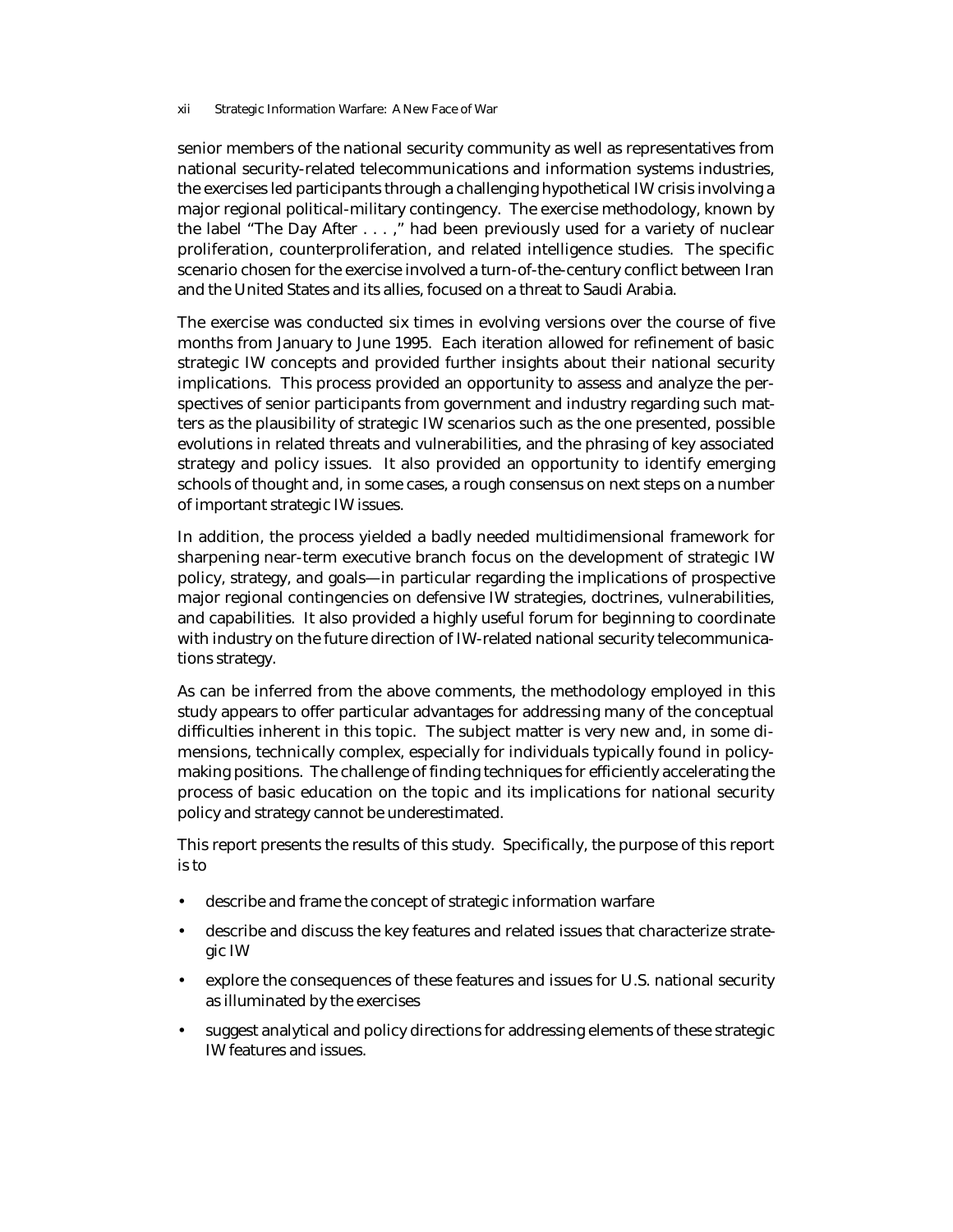#### **STRATEGIC INFORMATION WARFARE**

The United States has substantial information-based resources, including complex management systems and infrastructures involving the control of electric power, money flow, air traffic, oil and gas, and other information-dependent items. U.S. allies and potential coalition partners are similarly increasingly dependent on various information infrastructures. Conceptually, if and when potential adversaries attempt to damage these systems using IW techniques, information warfare inevitably takes on a strategic aspect.

#### **Strategic Information Warfare and Post–Cold War Strategy**

Our exercise scenario highlighted from the start a fundamental aspect of strategic information warfare: There is no "front line." Strategic targets in the United States may be just as vulnerable to attack as in-theater command, control, communications, and intelligence (C3I) targets. As a result, the attention of exercise participants quickly broadened beyond a single traditional regional theater of operations to *four* distinct separate theaters of operation as portrayed in Figure S.1: the battlefield per se; allied "Zones of Interior" (in our scenario, the sovereign territory of Saudi Arabia); the intercontinental zone of communication and deployment; and the U.S. Zone of Interior.

The post–cold war "over there" focus of the regional component of U.S. national military strategy is therefore rendered incomplete for this kind of scenario and is of declining relevance to the likely future international strategic environment. When responding to information warfare attacks of this character, military strategy can no longer afford to focus on conducting and supporting operations only in the region of concern. An in-depth examination of the implications of IW for the U.S. and allied infrastructures that depend on the unimpeded management of information is also required.



**Figure S.1—The Changing Face of War: Four Strategic IW Theaters of Operation**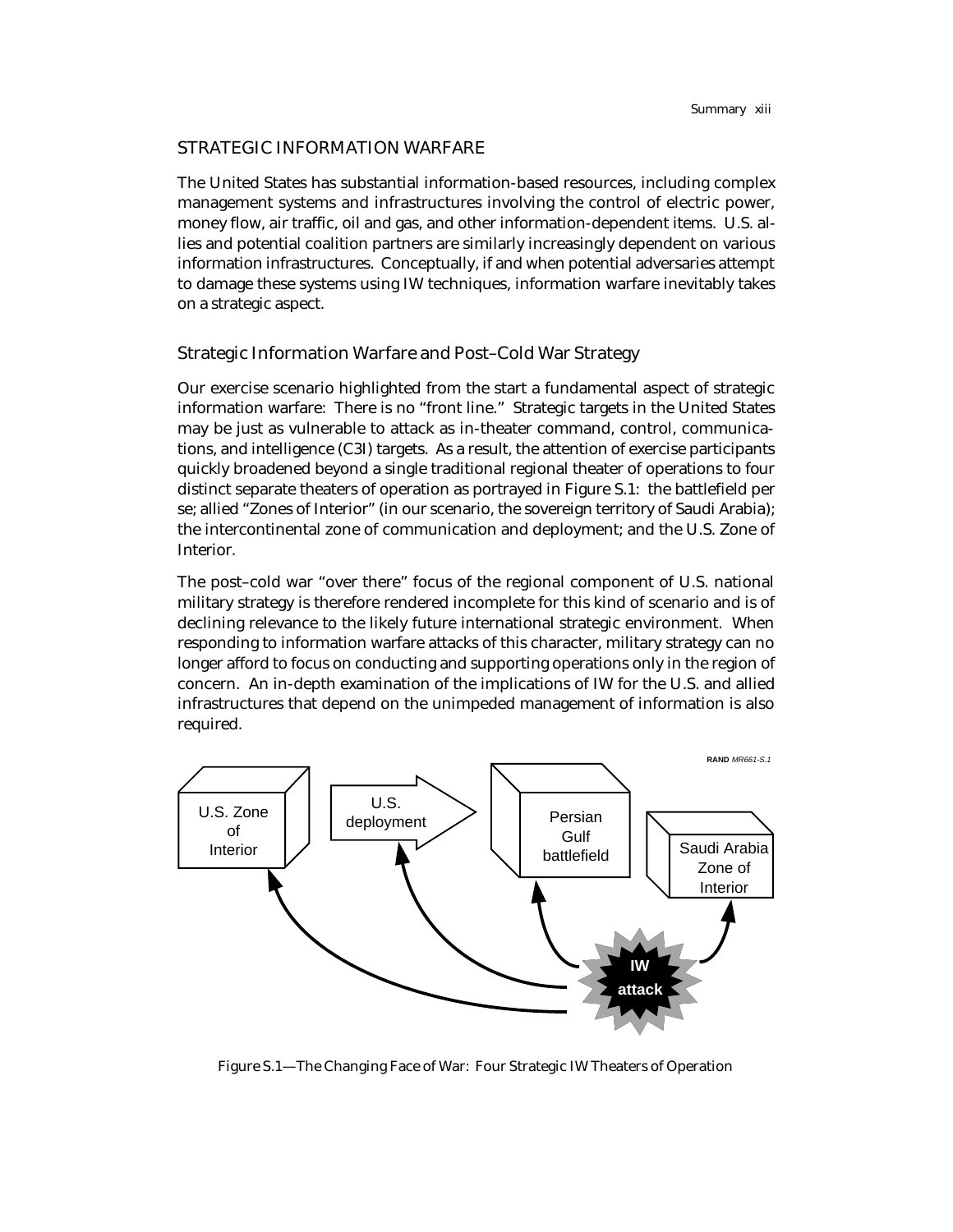xiv Strategic Information Warfare: A New Face of War

#### **The Basic Features of Strategic Information Warfare**

The exercises highlighted seven defining features of strategic information warfare:

- *Low entry cost:* Unlike traditional weapon technologies, development of information-based techniques does not require sizable financial resources or state sponsorship. Information systems expertise and access to important networks may be the only prerequisites.
- *Blurred traditional boundaries:* Traditional distinctions—public versus private interests, warlike versus criminal behavior—and geographic boundaries, such as those between nations as historically defined, are complicated by the growing interaction within the information infrastructure.
- *Expanded role for perception management:* New information-based techniques may substantially increase the power of deception and of image-manipulation activities, dramatically complicating government efforts to build political support for security-related initiatives.
- *A new strategic intelligence challenge:* Poorly understood strategic IW vulnerabilities and targets diminish the effectiveness of classical intelligence collection and analysis methods. A new field of analysis focused on strategic IW may have to be developed.
- *Formidable tactical warning and attack assessment problems:* There is currently no adequate tactical warning system for distinguishing between strategic IW attacks and other kinds of cyberspace activities, including espionage or accidents.
- *Difficulty of building and sustaining coalitions:* Reliance on coalitions is likely to increase the vulnerabilities of the security postures of all the partners to strategic IW attacks, giving opponents a disproportionate strategic advantage.
- *Vulnerability of the U.S. homeland:* Information-based techniques render geographical distance irrelevant; targets in the continental United States are just as vulnerable as in-theater targets. Given the increased reliance of the U.S. economy and society on a high-performance networked information infrastructure, a new set of lucrative strategic targets presents itself to potential IW-armed opponents.

#### **CONSEQUENCES OF THE BASIC FEATURES**

Through the course of our exercise-based analysis, we prompted policymakers and other experts from the public and private sectors to explore the character and consequences of these features. The discussion that follows summarizes our synthesis of observations made by the exercise participants on the characteristics and implications of these features for the strategic IW problem. Note that there is a "cascading" effect inherent in these observations—each helps to create the enabling conditions for subsequent ones.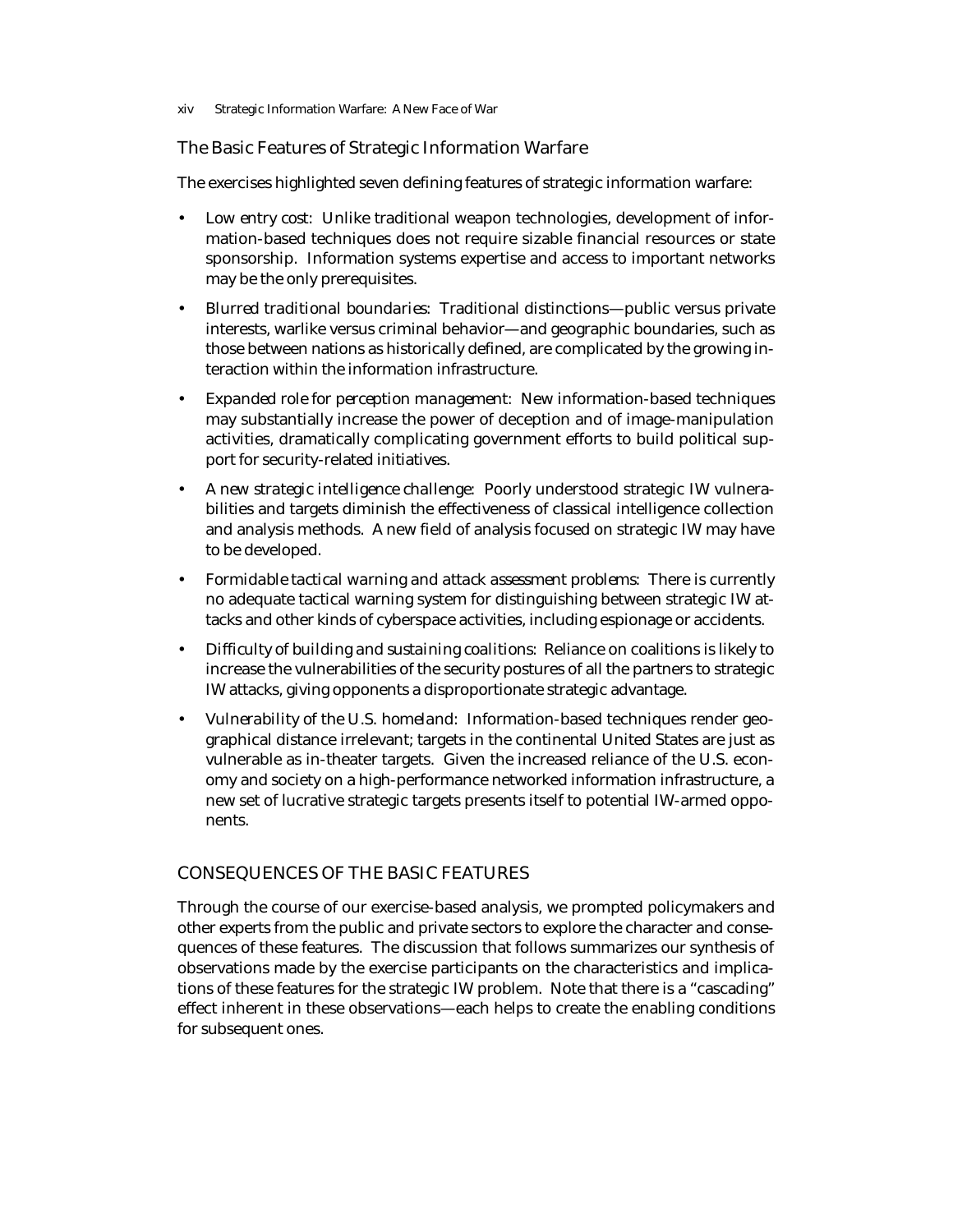#### **Low Entry Cost**

Interconnected networks may be subject to attack and disruption not just by states but also by nonstate actors, including dispersed groups and even individuals. Potential adversaries could also possess a wide range of capabilities. Thus, the threat to U.S. interests could be multiplied substantially and will continue to change as ever more complex systems are developed and the requisite expertise is ever more widely diffused.

Some participants believed that the entry price to many of the IW attack options posited could be raised by denying easy access to networks and control systems through the exploitation of new software encryption techniques. Other participants acknowledged that this might mitigate some threats but emphasized that this approach would not remove other threats to an internetted system by a corrupted insider (systems operator) and/or direct physical attack. It would also increase the difficulty in strategic and tactical intelligence vis-a-vis strategic IW attackers.

#### **Blurred Traditional Boundaries**

Given the wide array of possible opponents, weapons, and strategies, it becomes increasingly difficult to distinguish between foreign and domestic sources of IW threats and actions. You may not know who's under attack by whom, or who's in charge of the attack. This greatly complicates the traditional role distinction between domestic law enforcement, on the one hand, and national security and intelligence entities, on the other. Another consequence of this blurring phenomenon is the disappearance of clear distinctions between different levels of anti-state activity, ranging from crime to warfare. Given this blurring, nation-states opposed to U.S. strategic interests could forgo more traditional types of military or terrorist action and instead exploit individuals or transnational criminal organizations (TCOs) to conduct "strategic criminal operations."

#### **Expanded Role for Perception Management**

Opportunities for IW agents to manipulate information that is key to public perceptions may increase. For example, political action groups and other nongovernment organizations can utilize the Internet to galvanize political support, as the Zapitistas in Chiapas, Mexico, were able to do. Furthermore, the possibility arises that the very "facts" of an event can be manipulated via multimedia techniques and widely disseminated. Conversely, there may be a decreased capability to build and maintain domestic support for controversial political actions. One implication is that future U.S. administrations may include a robust Internet component as part of any public information campaign.

Among participants, there was no support for any extraordinary maneuver by the government to "seize control" of the media and the Internet in response to a probable IW attack. Rather, there was an acknowledgment that future U.S. administrations might face a daunting task in shaping and sustaining domestic support for any action marked by a high degree of ambiguity and uncertainty in the IW realm.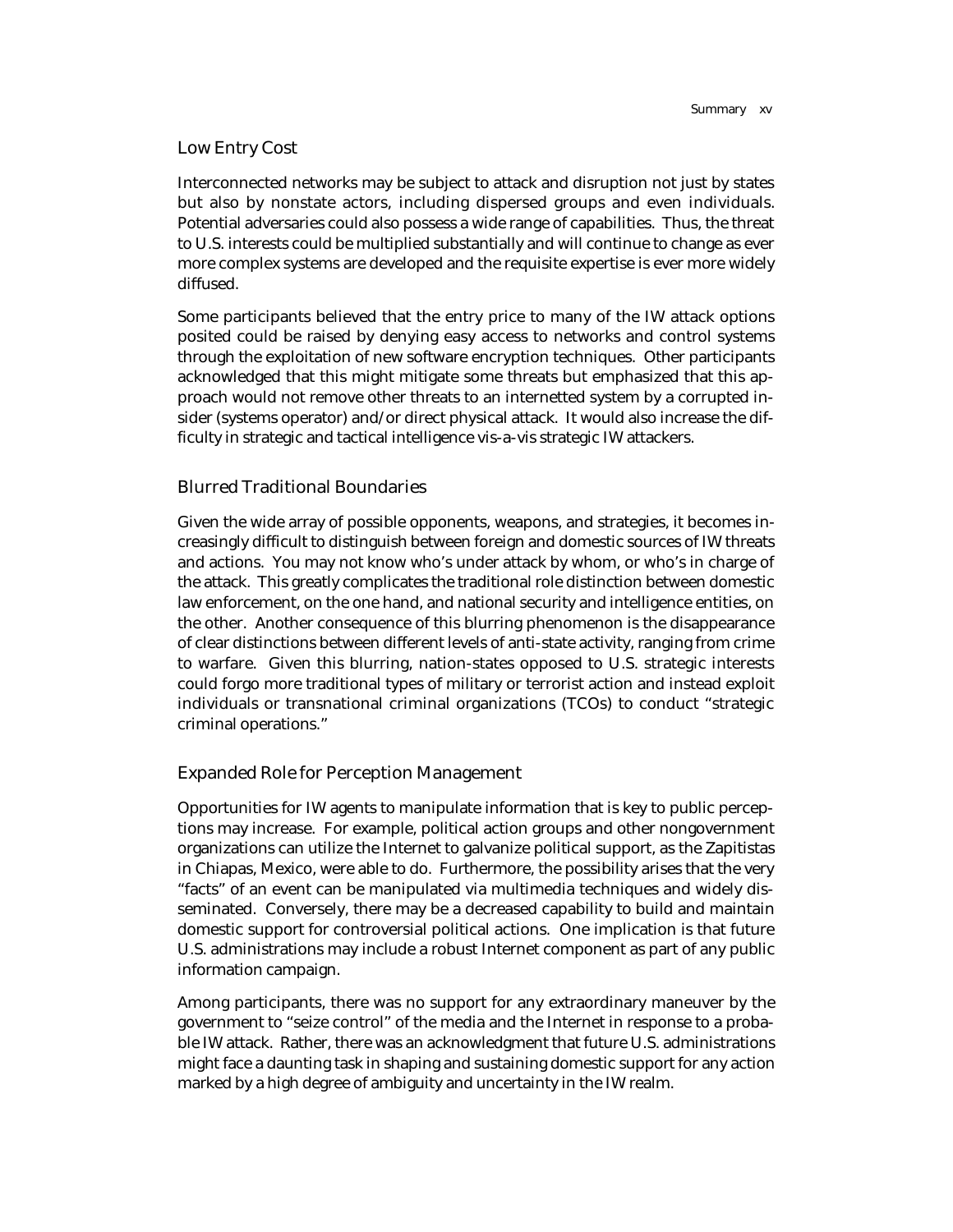#### xvi Strategic Information Warfare: A New Face of War

#### **Lack of Strategic Intelligence**

For a variety of reasons, traditional intelligence-gathering and analysis methods may be of limited use in meeting the strategic IW intelligence challenge. Collection targets are difficult to identify; allocation of intelligence resources is difficult because of the rapidly changing nature of the threat; and vulnerabilities and target sets are not, as yet, well understood. In sum, the United States may have difficulty identifying potential adversaries, their intentions, and their capabilities. One implication of this is that new organizational relationships are needed within the intelligence community and between this community and other entities. A restructuring of roles and missions may also be required.

In our exercises, debate on this problem centered on the need for some interagency structure to allow for coordinated collection and analysis of "foreign" and "domestic" sources versus the desire to preserve the boundary between foreign intelligence and domestic law enforcement.

#### **Difficulty of Tactical Warning and Attack Assessment**

This feature of warfare presents fundamentally new problems in a cyberspace environment. A basic problem is distinguishing between "attacks" and other events, such as accidents, system failures, or hacking by "thrill-seekers." The main consequence of this feature is that the United States may not know when an attack is under way, who is attacking, or how the attack is being conducted.

As in the debate over what to do about the dilemmas posed by the strategic intelligence challenge, exercise participants split on this topic between those who were prepared to consider a more radical mixing of domestic law enforcement and foreign intelligence institutions and those strongly opposed to any commingling.

#### **Difficulty of Building and Sustaining Coalitions**

Many U.S. allies and coalition partners will be vulnerable to IW attacks on their core information infrastructures. For example, the dependence on cellular phones in developing countries could well render telephone communications in those nations highly susceptible to disruption. Other sectors in the early stages of exploiting the information revolution (e.g., energy and financial) may also present vulnerabilities that an adversary might attack to undermine coalition participation. Such attacks might also serve to sever "weak links" in the execution of coalition plans. Conversely, tentative coalition partners who urgently need military assistance may want assurances that a U.S. deployment plan to their region is not vulnerable to IW disruption.

There was general agreement among participants that as the United States develops and refines defensive systems and concepts of operations or techniques in this area, it should consider sharing them with key allies, but no specific policies were proffered in the discussions.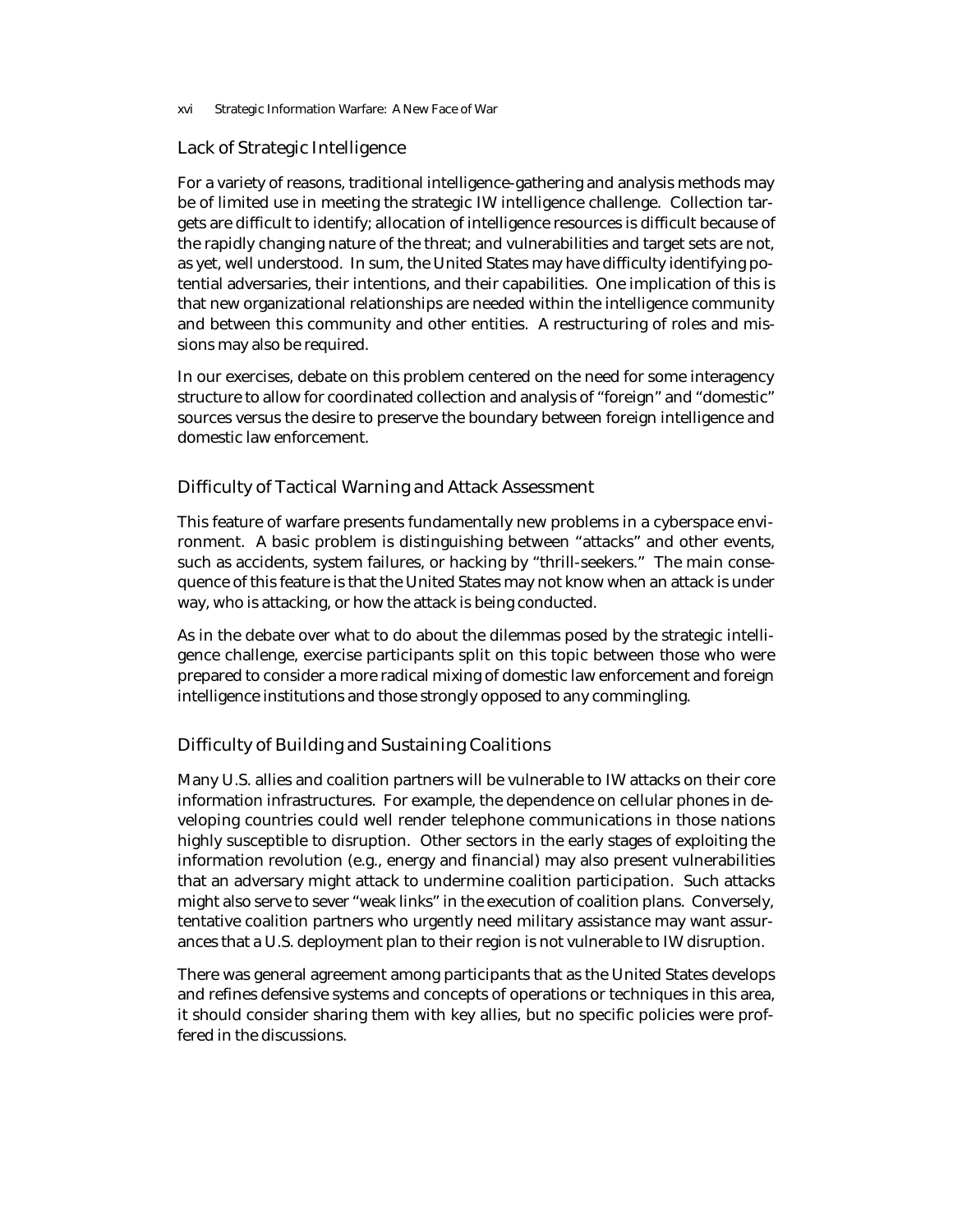#### **Vulnerability of the U.S. Homeland**

Information warfare has no front line. Potential battlefields are anywhere networked systems allow access. Current trends suggest that the U.S. economy will increasingly rely on complex, interconnected network control systems for such necessities as oil and gas pipelines, electric grids, etc. The vulnerability of these systems is currently poorly understood. In addition, the means of deterrence and retaliation are uncertain and may rely on traditional military instruments in addition to IW threats. In sum, the U.S. homeland may no longer provide a sanctuary from outside attack.

There was a broad consensus among exercise participants that no dramatic measures such as shutting down an infrastructure would be effective as a defensive measure (and some skepticism as to whether such action would, in fact, be possible during a crisis). There appeared, however, a broad consensus in favor of exploring the concept of a "minimum essential information infrastructure" based on a series of federally sponsored incentives to ensure that the owners and operators had procedures to detect IW-type attacks and reconstitution measures that minimized the impact of any one network disruption—see the discussion below.

#### **AN ELUSIVE BOTTOM LINE ON THE THREAT**

Over the course of the exercise series, careful attention was given to the possible solidifying of a bottom line on the gravity of the cyberspace-based strategic IW threat. Many existing information systems do appear to be vulnerable to some level of disruption or misuse. At the same time, developments in cyberspace are so dynamic that existing vulnerabilities may well be ameliorated as part of the natural building of immunities to threats that accompany any such rapidly evolving entity. However, our dependence on cyberspace and information systems generally is also growing rapidly—raising unsettling questions as to whether the "immune system" process can "keep up" and thus prevent serious strategic vulnerabilities from emerging and being exploited.

We looked for, but did not find, any strong statistical consensus on just where people think we are now on the threat spectrum portrayed in Figure S.2, or where we might be heading. We did observe, however, that over the course of the exercise, the general perspective on the magnitude of the strategic IW problem almost invariably appeared to move downward along the graph of Figure S.2. This experience mirrored that of the authors—the more time spent on this subject, the more one saw tough problems lacking concrete solutions and, in some cases, lacking even good ideas about where to start.

#### **CONCLUSIONS**

The features and likely consequences of strategic information warfare point to a basic conclusion: Key national military strategy assumptions are obsolescent and inadequate for confronting the threat posed by strategic IW. Five major recommendations emerged from the exercises as starting points for addressing this shortcoming: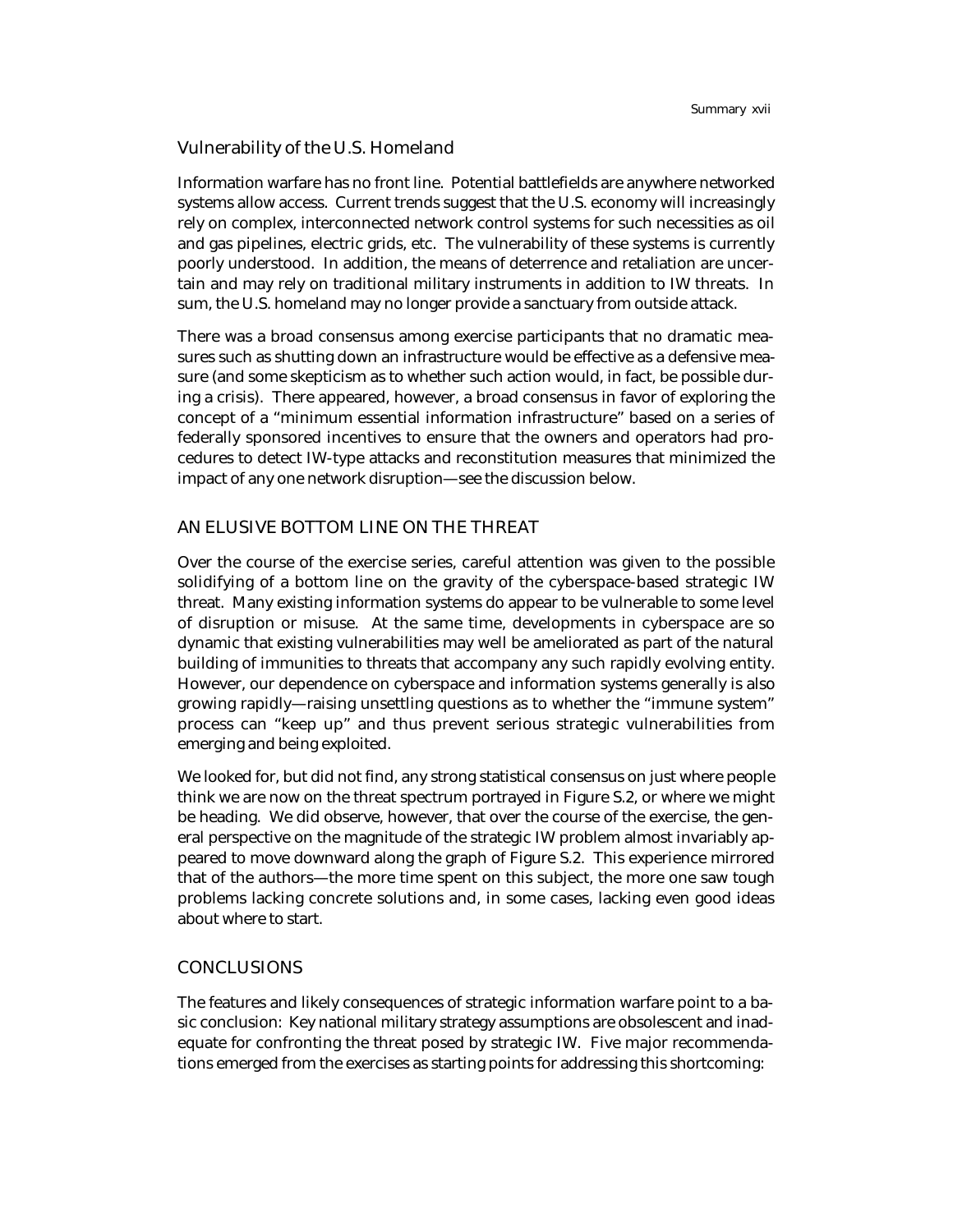xviii Strategic Information Warfare: A New Face of War



**Figure S.2—A Broad Spectrum of Perspectives**

#### **1. Leadership: Who Should Be in Charge in the Government?**

Participants widely agreed that an immediate and badly needed first step is the assignment of a focal point for federal government leadership in support of a coordinated U.S. response to the strategic IW threat. This focal point should be located in the Executive Office of the President, since only at this level can the necessary interagency coordination of the large number of government organizations involved in such matters—and the necessary interactions with the Congress—be effectively carried out. This office should also have the responsibility for close coordination with industry, since the nation's information infrastructure is being developed almost exclusively by the commercial sector. Once established, this high-level leadership should immediately take responsibility for initiating and managing a comprehensive review of national-level strategic information warfare issues.

#### **2. Risk Assessment**

The federal government leadership entity cited above should, as a first step, conduct an immediate risk assessment to determine, to the degree possible, the extent of the vulnerability of key elements of current U.S. national security and national military strategy to strategic information warfare. Strategic target sets, IW effects, and parallel vulnerability and threat assessments should be among the components of this

**RAND** MR661-S.2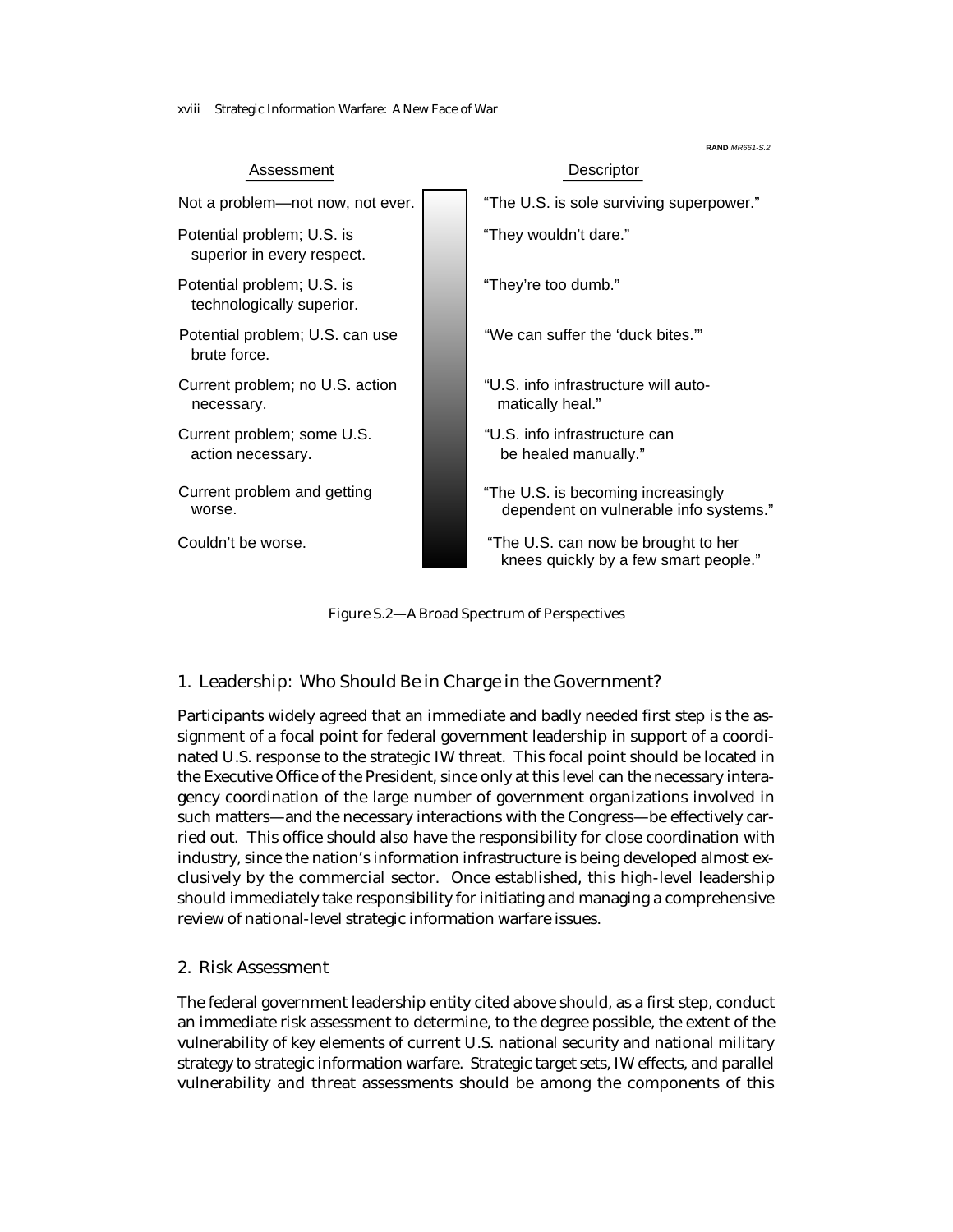review. In an environment of dynamic change in both cyberspace threats and vulnerabilities, there is no sound basis for presidential decisionmaking on strategic IW matters without such a risk assessment.

In this context there is always the hope or the belief—we saw both in the exercises that the kind of aggressive response suggested in this report can be delayed while cyberspace gets a chance to evolve robust defenses on its own. This is, in fact, a possibility—that the healing and annealing of an immune system that is under constant assault, as cyberspace is and assuredly will continue to be (if only, in Willy Sutton's words, because that's where the money is), will create the robust national information infrastructure that everyone hopes to use. But it may not, and we are certainly not there now.

#### **3. Government's Role**

The appropriate role for government in responding to the strategic IW threat needs to be addressed, recognizing that this role—certain to be part leadership and part partnership with the domestic sector—will unquestionably evolve. In addition to being the performer of certain basic preparedness functions—such as organizing, equipping, training, and sustaining military forces—the government may play a more productive and efficient role as facilitator and maintainer of some information systems and infrastructure, and through policy mechanisms such as tax breaks to encourage reducing vulnerability and improving recovery and reconstitution capability.

An important factor is the traditional change in the government's role as one moves from national defense through public safety toward things that represent the public good. Clearly, the government's perceived role in this area will have to be balanced against public perceptions of the loss of civil liberties and the commercial sector's concern about unwarranted limits on its practices and markets.

#### **4. National Security Strategy**

Once an initial risk assessment has been completed, U.S. national security strategy needs to address preparedness for the threat as identified. As portrayed in Figure S.3, preparedness will cross several traditional boundaries from "military" to "civilian," from "foreign" to "domestic," and from "national" to "local."

One promising means for instituting this kind of preparedness could involve the concept of a "minimum essential information infrastructure" (MEII), which was introduced as a possible strategic defensive IW initiative in the exercise and is portrayed notionally in Figure S.3. The MEII is conceived as that minimum mixture of U.S. information systems, procedures, laws, and tax incentives necessary to ensure the nation's continued functioning even in the face of a sophisticated strategic IW attack. One facet of such an MEII might be a set of rules and regulations sponsored by the federal government to encourage the owners and operators of the various national infrastructures to take measures to reduce their infrastructure's vulnerability and/or to ensure rapid reconstitution in the face of IW-type attacks. The analog for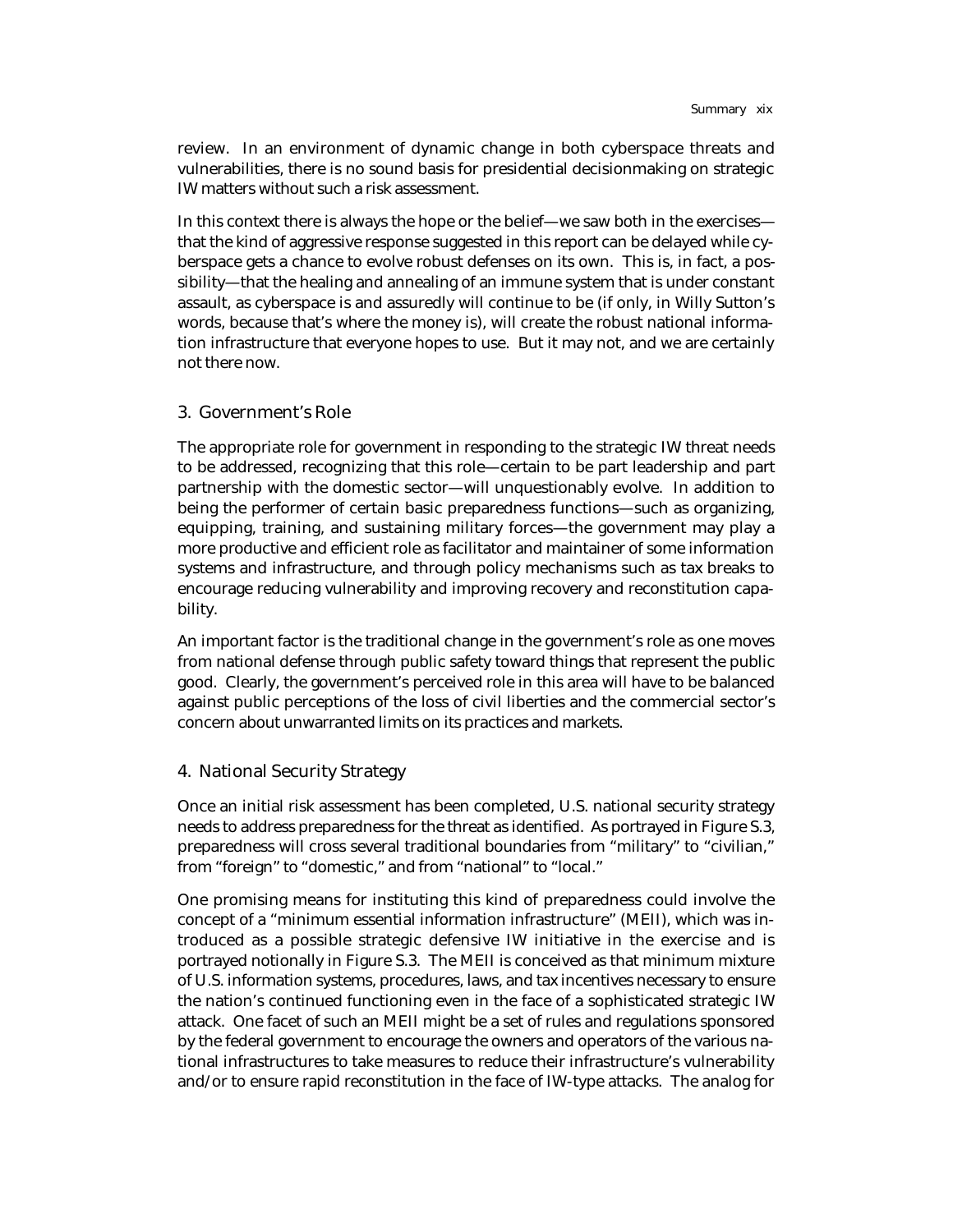



**Figure S.3—A Spectrum of National Security Preparedness**

this concept is the strategic nuclear Minimum Essential Emergency Communications Network (MEECN). Participants in the exercise found the MEII construct conceptually very attractive even though there was some uncertainty as to how it might be achieved. An assessment of the feasibility of an MEII (or like concepts) should be undertaken at an early date.

#### **5. National Military Strategy**

The current national military strategy emphasizes maintaining U.S. capability to project power into theaters of operation in key regions of Europe and Asia. Because of the four emerging theaters of operation in cyberspace for such contingencies (see Figure S.1), strategic IW profoundly reduces the significance of distance with respect to the deployment and use of weapons. Therefore, battlefield C3I vulnerabilities may become less significant than vulnerabilities in the national infrastructure. Planning assumptions fundamental to current national military strategy are obsolescent. Consideration of these IW features should be accounted for in U.S. national military strategy.

Against this difficult projection and assessment situation, there is the ever-present risk that the United States could find itself in a crisis in the near term, facing the possibility of, or indications of, a strategic IW attack. When the president asks whether the United States is under IW attack—and, if so, by whom—and whether the U.S. military plan and strategy is vulnerable, a foot-shuffling "we don't know" will not be an acceptable answer.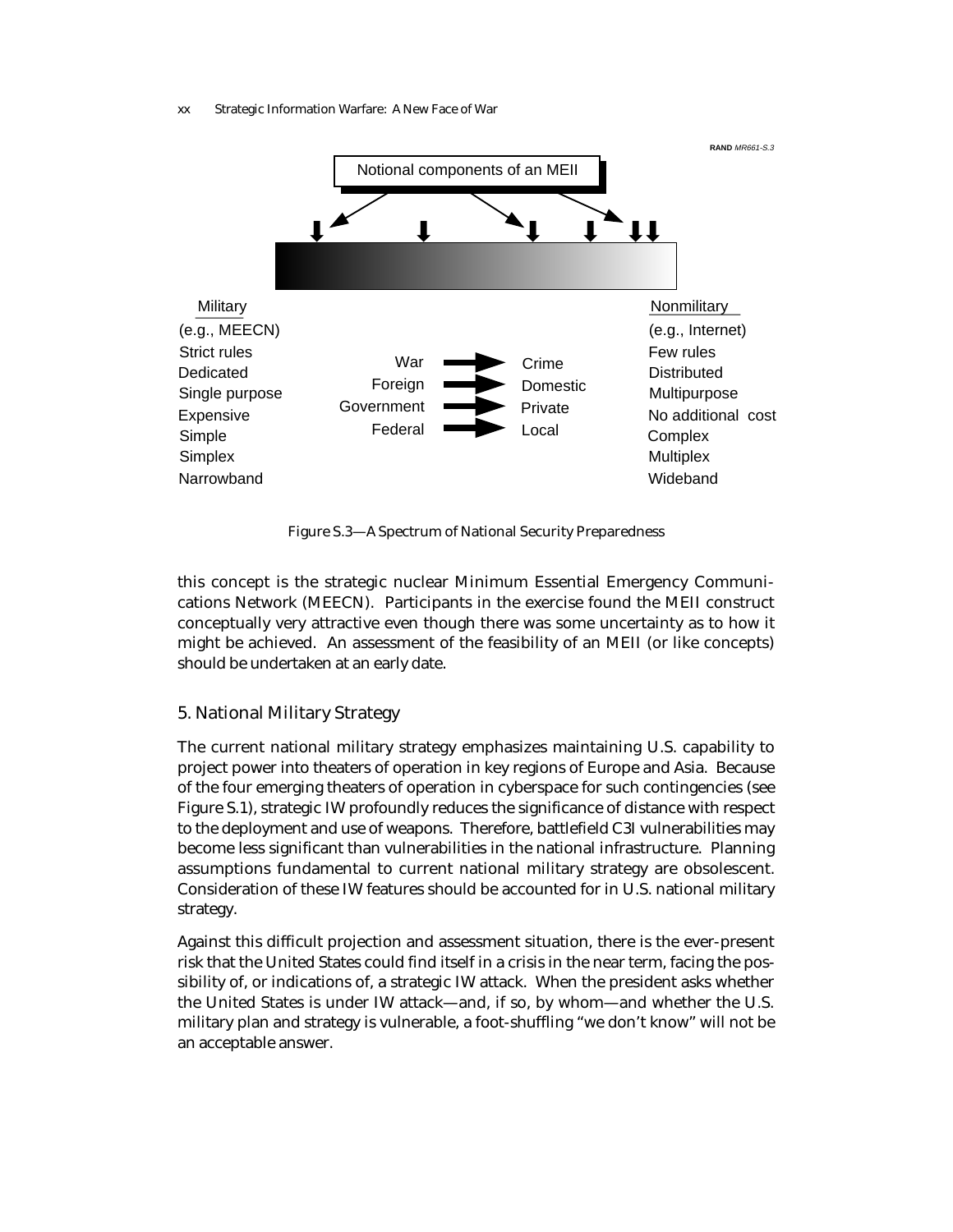Finally, however, it must be acknowledged that strategic IW is a very new concept that is presenting a wholly new set of problems. These problems may well yield to solution—but not without the intelligent and informed expenditure of energy, leadership, money, and other scarce resources that this study seeks to catalyze.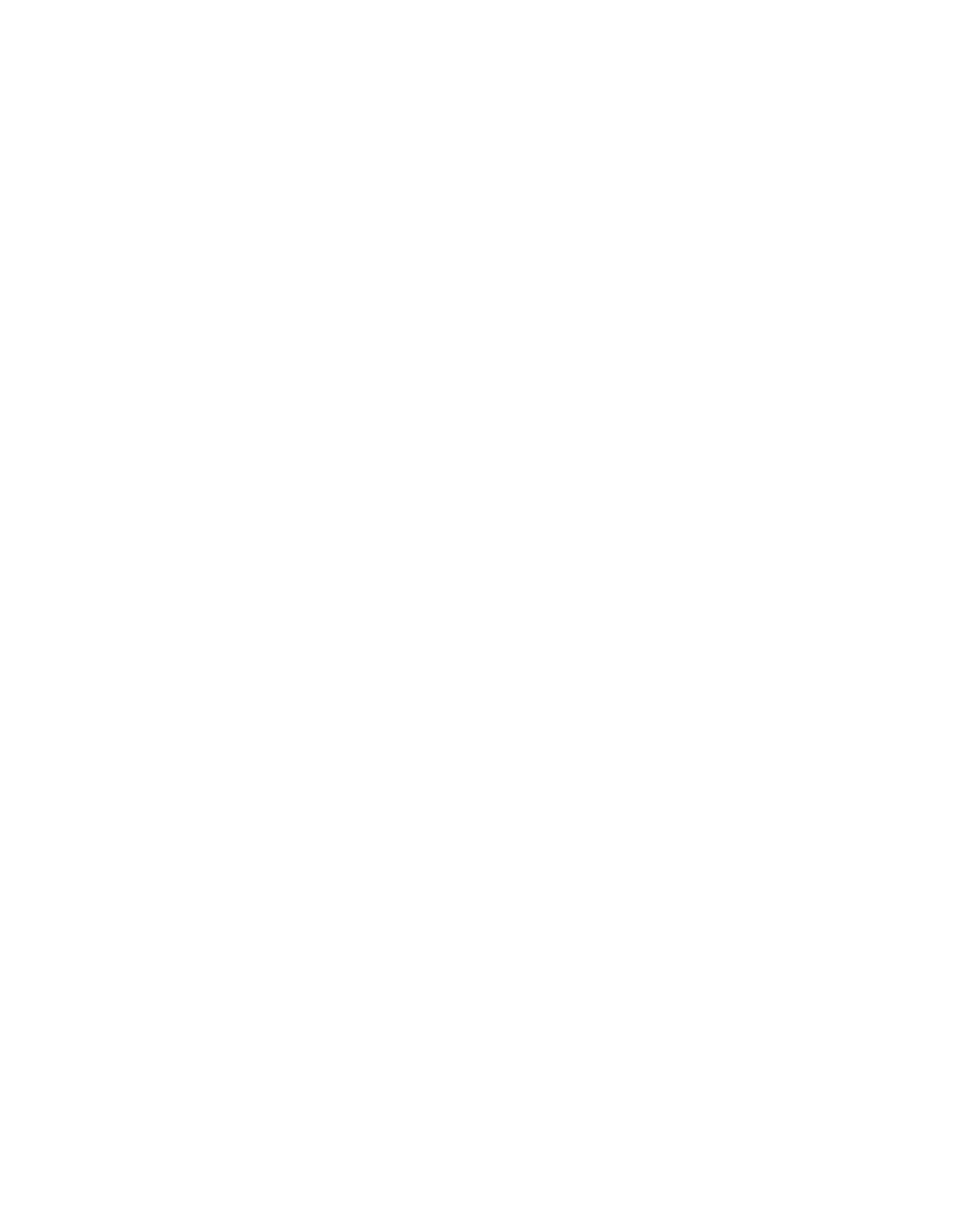We are grateful for the contributions of many people in government, industry, and within RAND to the conception and carrying out of this project. The following RAND staff deserve mention because of their extensive time investments and the shared insights that were so important in supporting the project's development: Richard O. Hundley, Robert H. Anderson, David Adamson, John Arquilla, Steven C. Bankes, Samuel Gardiner, Eugene C. Gritton, Anthony Hearn, Richard Mesic, Kevin O'Connell, and David F. Ronfeldt. We would also like to express special thanks to Kenneth E. deGraffenreid and Michelle K. Van Cleave of National Security Research, Inc.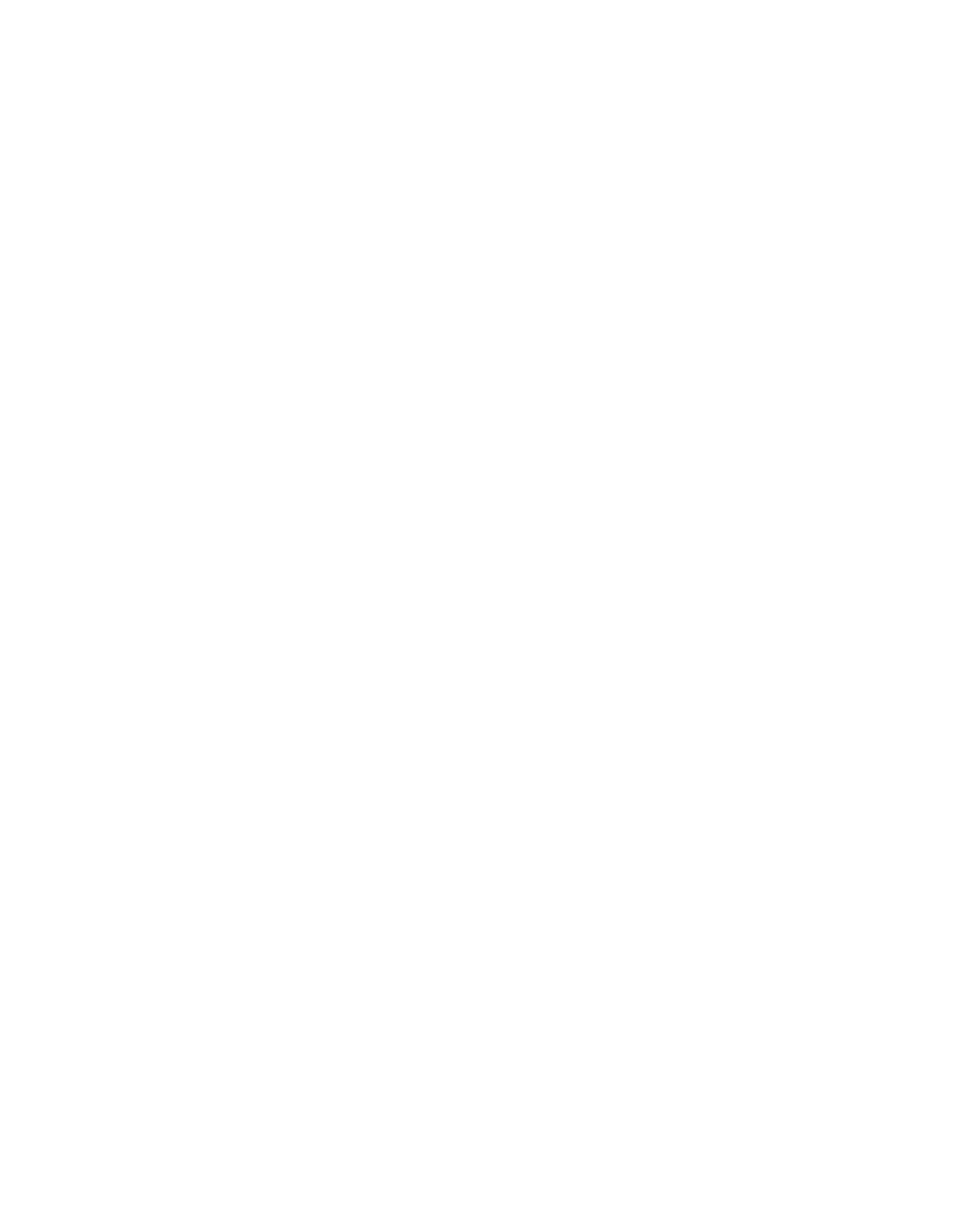Chapter One

#### **WHAT IS "STRATEGIC INFORMATION WARFARE?"**

#### **INTRODUCTION**

What is "Information Warfare?"

Ten years ago the answer to that question from a communications specialist, a codebreaker, or any other member of the U.S. military or intelligence communities might have been either "What?" or, with a little encouragement, "Oh, you mean command and control warfare on the battlefield and in the theater, jamming and that other electronic warfare stuff." Within most of the U.S. defense community today, you would still get an answer not far different from the above command and control warfare (C2W) or electronic warfare (EW) answer.

In many circles within the U.S. defense and broader international security community, however, the term information warfare is increasingly being used to encompass a broader set of information-age "warfare" concepts. These emerging new warfare concepts are directly tied to the prospect that the ongoing rapid evolution of cyberspace—the global information infrastructure (GII)—could bring both new opportunities and new vulnerabilities. This study focuses on one of these vulnerabilities: the prospect that this revolution could put at risk high-value national assets outside the traditional battlefield and theater of "over there" power projection in a fashion that affects both U.S. national military strategy and broader U.S. national security strategy.

We recognize that for some time the term information warfare in common usage will have no more than a general meaning, and one that is recognized to be inescapably dynamic. Information warfare, like the once-again evolving term "strategic warfare," is at a much too early stage of development or renewal to attempt to forge an agreed definition for the concept.

However, we think there is an emerging element of information warfare—one that appears to be common to almost all currently evolving uses of this term—that warrants identification and definition. We have labeled this emerging realm of conflict wherein nations utilize cyberspace to affect strategic military operations and inflict damage on national information infrastructures—"strategic information warfare." As portrayed in Figure 1 and described in greater detail in the report that follows, we believe that strategic information warfare (in essence the intersection of evolving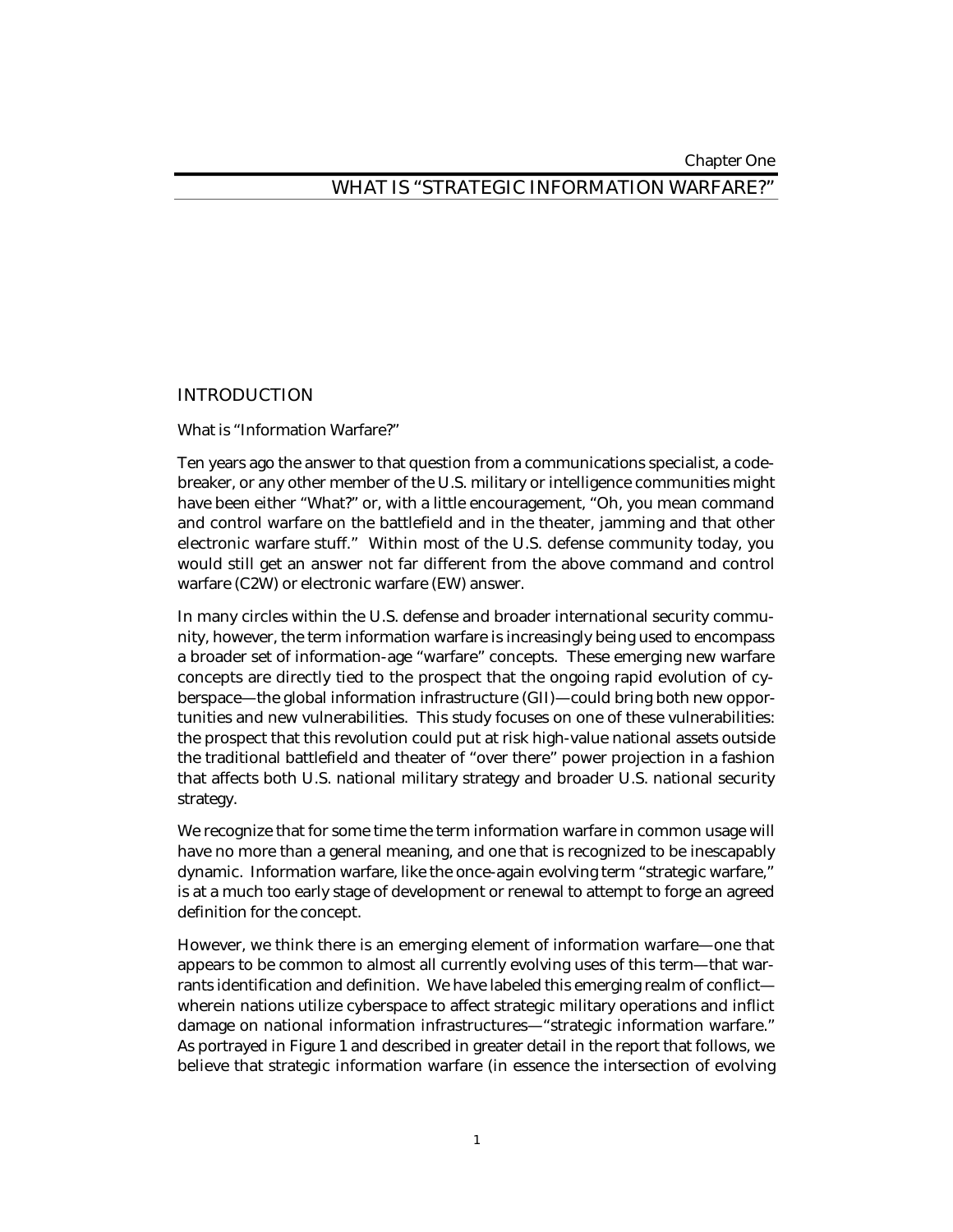2 Strategic Information Warfare: A New Face of War



**Figure 1—Strategic Information Warfare**

information warfare and post–cold war "strategic warfare" concepts) warrants special recognition and attention as a legitimate new facet of warfare with profound implications for both U.S. military strategy and overall U.S. national security strategy.

The new cyberspace infrastructure and culture depicted in Figure 1 has, in recent years, evolved almost exclusively outside the military context (although the contribution of the Defense Department's ARPANET to the origins of the Internet are well known). As argued above, the emerging elements and characteristics of cyberspace by their very nature offer new opportunities for information warfare.

On a parallel track, there is the ongoing evolution in international politics, and within that context, the inevitable evolution of Clausewitz's warfare as an instrument of politics. In this context, new strategic interests are emerging for the United States and other nations, yielding new strategic dilemmas and new (and old) strategic targets against which to use leverage—including the threat of use of new (and old) kinds of strategic force. Thus, new strategic threats and new strategic vulnerabilities surface. It is increasingly clear, as this report seeks to portray, that the evolution in strategic warfare will include a dimension of cyberspace threats and vulnerabilities worthy of the label "strategic information warfare."

#### **STUDY BACKGROUND**

In January 1995, the Deputy Secretary of Defense established an Information Warfare (IW) Executive Board, supported by a comprehensive charter and organizational structure, to facilitate "the development and achievement of national information warfare goals." The intent of this initiative is to build on the current information warfare momentum within the Department of Defense, integrating and marshaling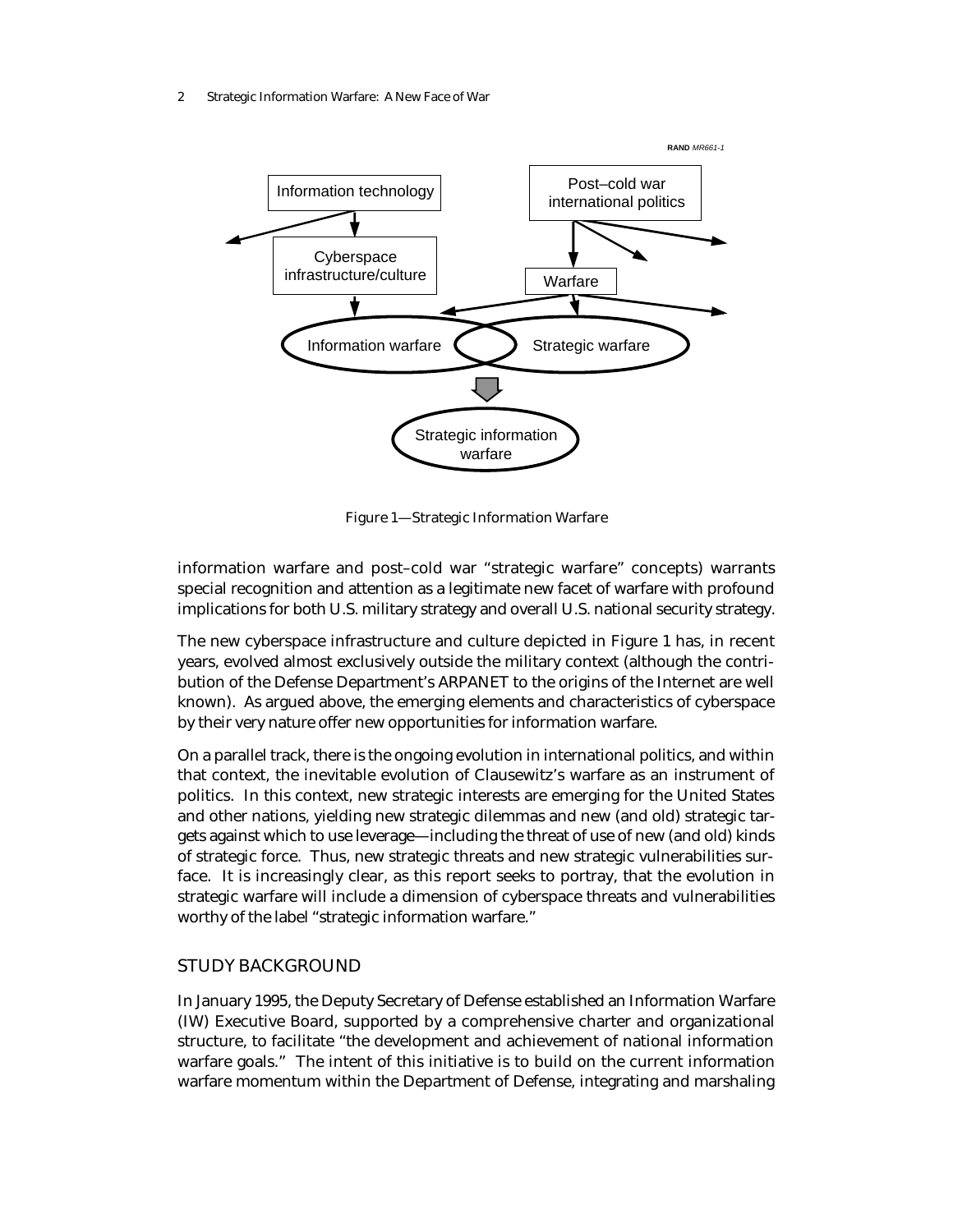the many and various related efforts toward a path of common understanding of this subject in all of its manifestations, implications, and organizational roles and responsibilities.

In support of the IW Executive Board effort, RAND was asked by the Office of the Assistant Secretary of Defense (Command, Control, Communications, and Intelligence)—OASD(C3I)—to employ a methodology, previously developed by RAND for analyzing post–cold war international security strategy and policy problems, in a new project with the following specific purposes:

- 1. Define the major features of information warfare.
- 2. Sharpen senior executive focus on information warfare and understanding of its implications for national security.
- 3. Identify issues and assist policy direction of information warfare.
- 4. Engage national security and industry leadership on major implications of information warfare.
- 5. Coordinate with industry on future direction of related national security information systems strategy.

This report describes the results of that effort.

#### **DEFENSE-ORIENTED TASKING FROM OASD(C3I)**

In the project's terms of reference, RAND was asked to address what in traditional terms might be called the strategic *defensive* element (from a U.S. perspective) of what we came to label strategic information warfare for the reasons cited above. RAND was asked to avoid as much as possible getting into U.S. strategic *offensive* warfare prospects and capabilities.

The latter criterion was for the most part achieved, although it was difficult to keep participants from reflecting about the United States wielding offensive strategic warfare tools (in part as a consequence of mirror imaging) as they addressed possible cyberspace threats against which U.S. and allied strategic defenses might be required. Also, hewing to the criterion of avoiding U.S. offensive strategic information warfare capabilities altogether was admittedly somewhat like asking people to think only about U.S. strategic defenses against ballistic missiles and long-range bombers, and not to put such matters in the larger strategic warfare context that includes U.S. strategic offensive nuclear weapons.

As a partial outlet for participants' inclination to give some thought to the dimension of the United States on the offensive, the future crisis portions of the exercise methodology (see below) acknowledged the existence of a broad set of strategic information warfare decisions that a U.S. president would be making in a crisis, though these broader dimensions of the problem were not explored in the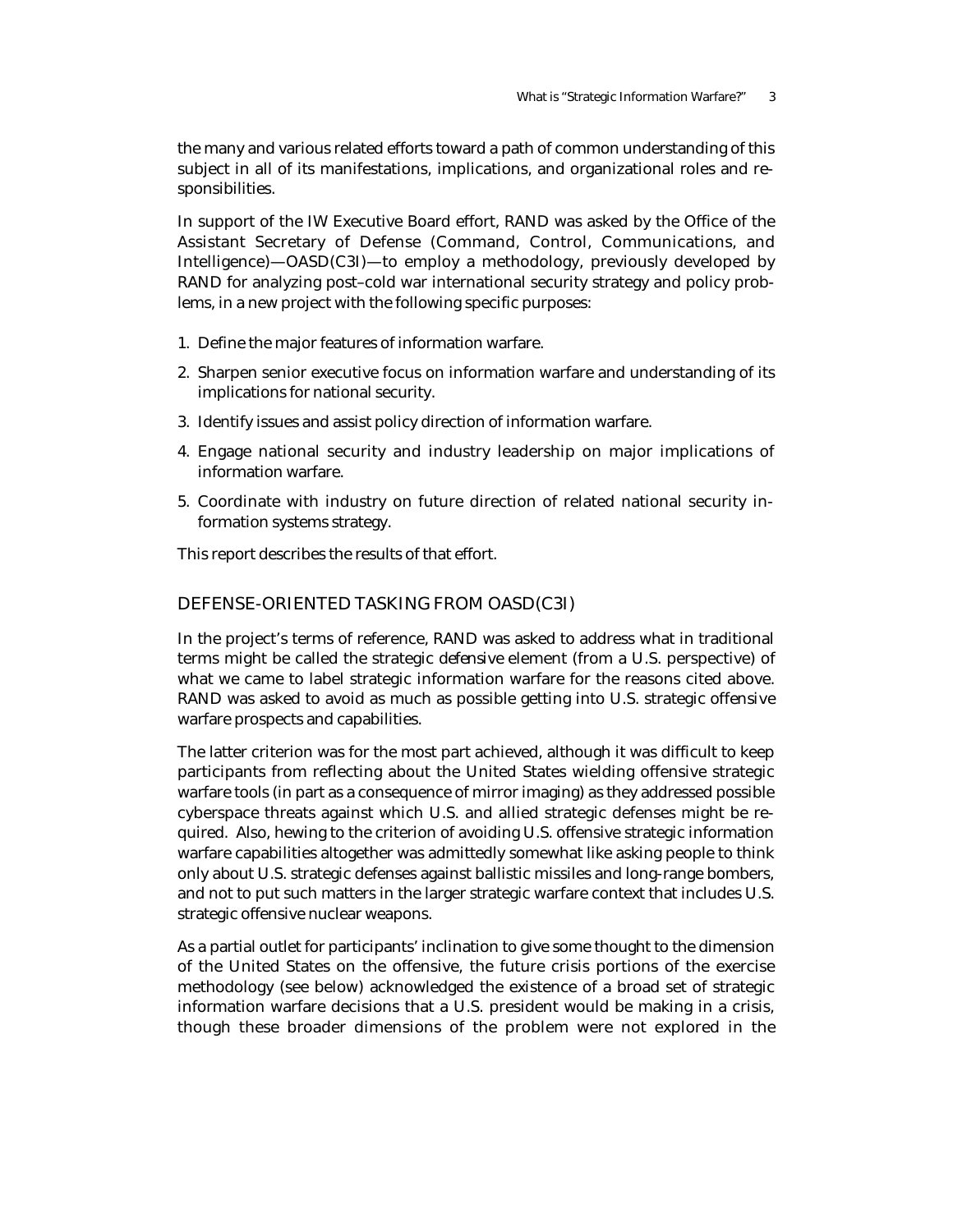4 Strategic Information Warfare: A New Face of War

deliberations on possible near-term strategic information warfare initiatives. Thus, the findings and other perspectives presented below focus only on the defensive dimension of strategic information warfare.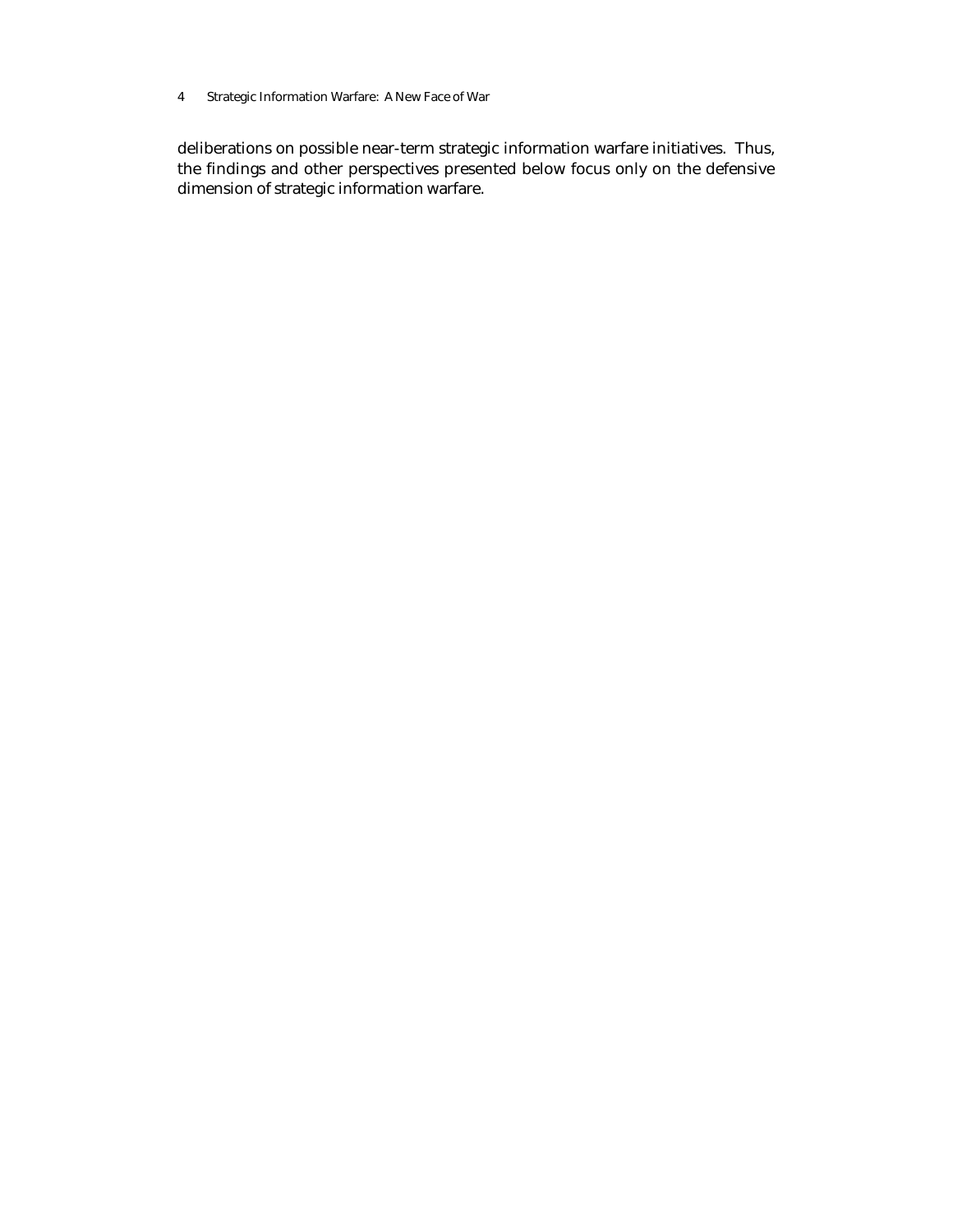Chapter Two

#### **METHODOLOGY**

#### **THE "DAY AFTER . . ." EXERCISE METHODOLOGY**

To carry out this study, RAND relied heavily on taking senior members of the U.S. national security community through an exercise-based framing and analysis of the strategic information warfare problem, examining a range of selected and diverse present and potential threats—and derivative policy and strategy implications—as discussed in detail below.

Through this process, exercise participants assessed possible adverse implications for information technology and practice and addressed unresolved issues associated with capabilities and limitations of current and planned systems and operational concepts. Participants were thus put in a position where they could more constructively help rationalize, stimulate, and direct the U.S. government and national-security-related telecommunications and information systems industries to move toward the objectives articulated in the IW Executive Board Charter.

RAND employed a previously developed exercise methodology, called "The Day After . . . ," as the vehicle for this framing and analysis of the IW problem. This methodology relies on a policy and strategy exploration exercise in which participants are presented with hypothetical future crises and asked to develop appropriate responses to such crises. During Step One of the exercise ("The Day of . . . "), participants are presented with a change or foreshadowed change in the strategic status quo. Step Two concerns "The Day After . . . "—the aftermath of a major strategic event at a later point in the same crisis context. Finally, Step Three returns to "The Day Before . . . " to consider measures that could be taken in the near future to avert such a crisis.

The methodology has previously been used for a variety of studies of evolving post– cold war strategic warfare problems in the areas of nuclear proliferation/ counterproliferation and C3I. The recognition that strategic information warfare was of a comparable character and constituted a definable subset of the larger information warfare arena made it possible to exploit this available methodology. The methodology was also attractive because it provided an opportunity to explore operational and investment issues as well as policy and strategic issues. (See Appendix A for a description of the "Day After . . ." methodology.)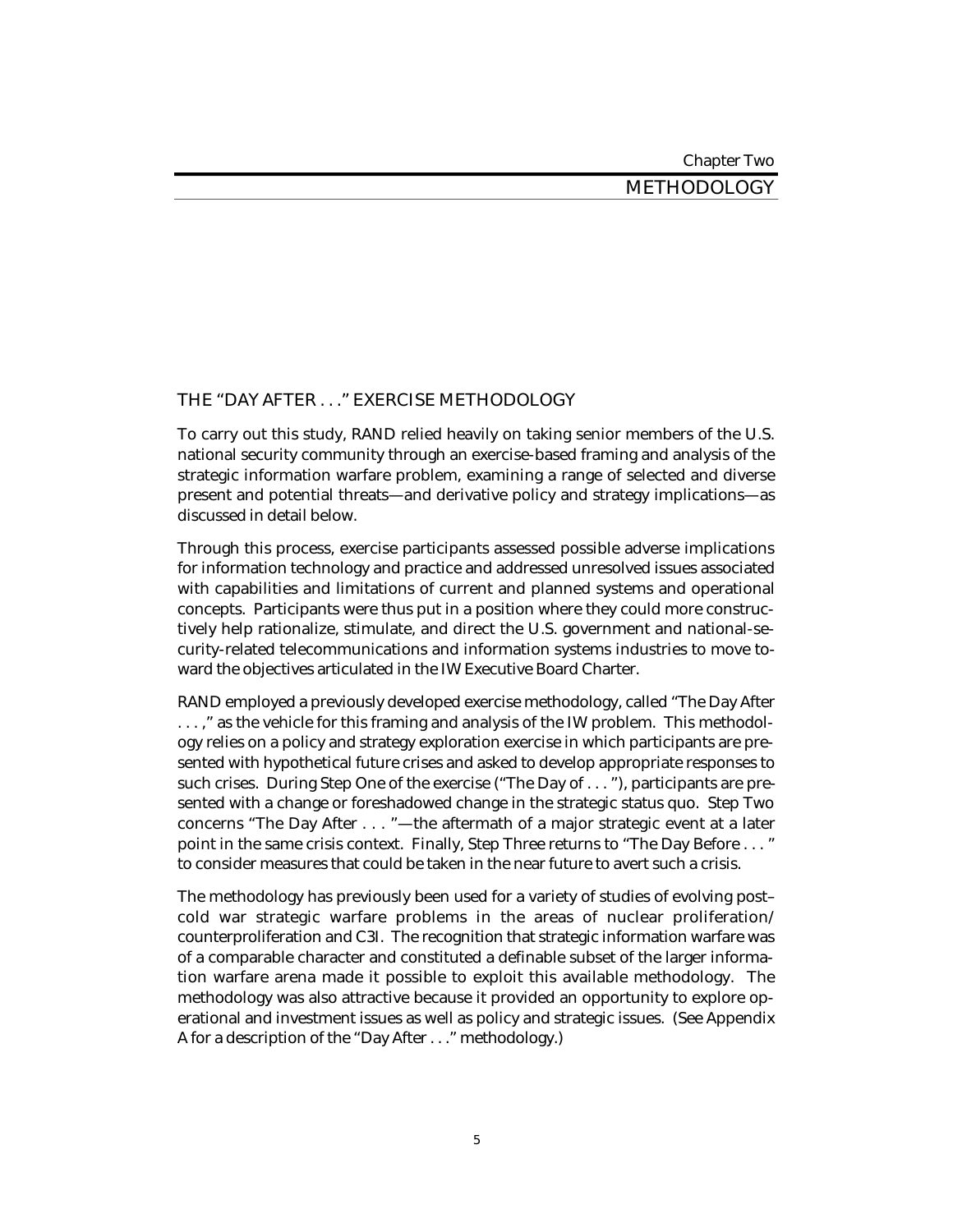6 Strategic Information Warfare: A New Face of War

#### **THE EXERCISE DESIGN PROCESS**

It became clear in the very early stages of the study effort that there was a wholly new analytic realm emerging in the intersection of evolving strategic warfare and information warfare concepts. As a consequence, much early effort was devoted to (1) the development of a multidimensional analytical framework upon which, or along the dimensions of which, this newly emerging "strategic information warfare" problem could be presented and (2) a typology of strategic information scenarios for use in the "Day After . . ." methodology.

Major challenges in the design application of the "Day After . . ." exercise methodology include the choice and design of a first-generation strategic information warfare scenario, since no one scenario could illuminate all aspects of this problem. After considerable discussion, four hypothetical scenarios were examined for their plausibility and relevance to defense planning:

- **Persian Gulf Major Regional Contingency (MRC)-Type Crisis:** Iran seeks hegemony over the Persian Gulf region (circa 2000) by the overthrow of the Saudi Kingdom through the vehicle of an antiregime organization within Saudi Arabia. A major military crisis develops in the region with a decision by the U.S. government (USG) to deploy forces as part of a deterrent maneuver. Iran and its Saudi domestic "ally" conduct information warfare attacks on the Saudi government and the USG.
- **Strategic Challenge by China in the Far East:** China makes a very aggressive move toward regional dominance. The Taiwanese government declares "independence" (circa 2005). China conducts a robust combined-arms military operation, including the use of strategic information warfare techniques to deter a forceful U.S. political-military response.
- **Instability in Moscow:** A Russian Federation is ruled by a weak central government and largely in the thrall of several transcontinental crime organizations (TCOs). A major fissile material diversion is attempted by a Russian TCO to Iran (circa 1999). The Russian TCO makes extensive use of offensive and defensive IW techniques to further its objectives in the face of opposition from the United States, several major states within the European Union (EU), and the Russian government.
- **A Second Mexican Revolution:** There is an extrapolation of the current disturbances caused by the Chiapas rebellion in southern Mexico. A crisis occurs (circa 1998) in which the Mexican government faces major challenges from the Chiapas region as well as from antiregime movements in northern Mexico. The Mexican revolutionary movements and nongovernmental organization (NGO) allies in North America make extensive use of perception management techniques designed to dissuade the USG from taking any forceful political, economic, or military action to shore up the beleaguered Mexican regime.

We see the above set of scenarios as a good first cut at an exemplary set of strategic information warfare scenarios. We debated which scenario would be most effective at this point in the emergence of this new problem area, both as a teaching tool and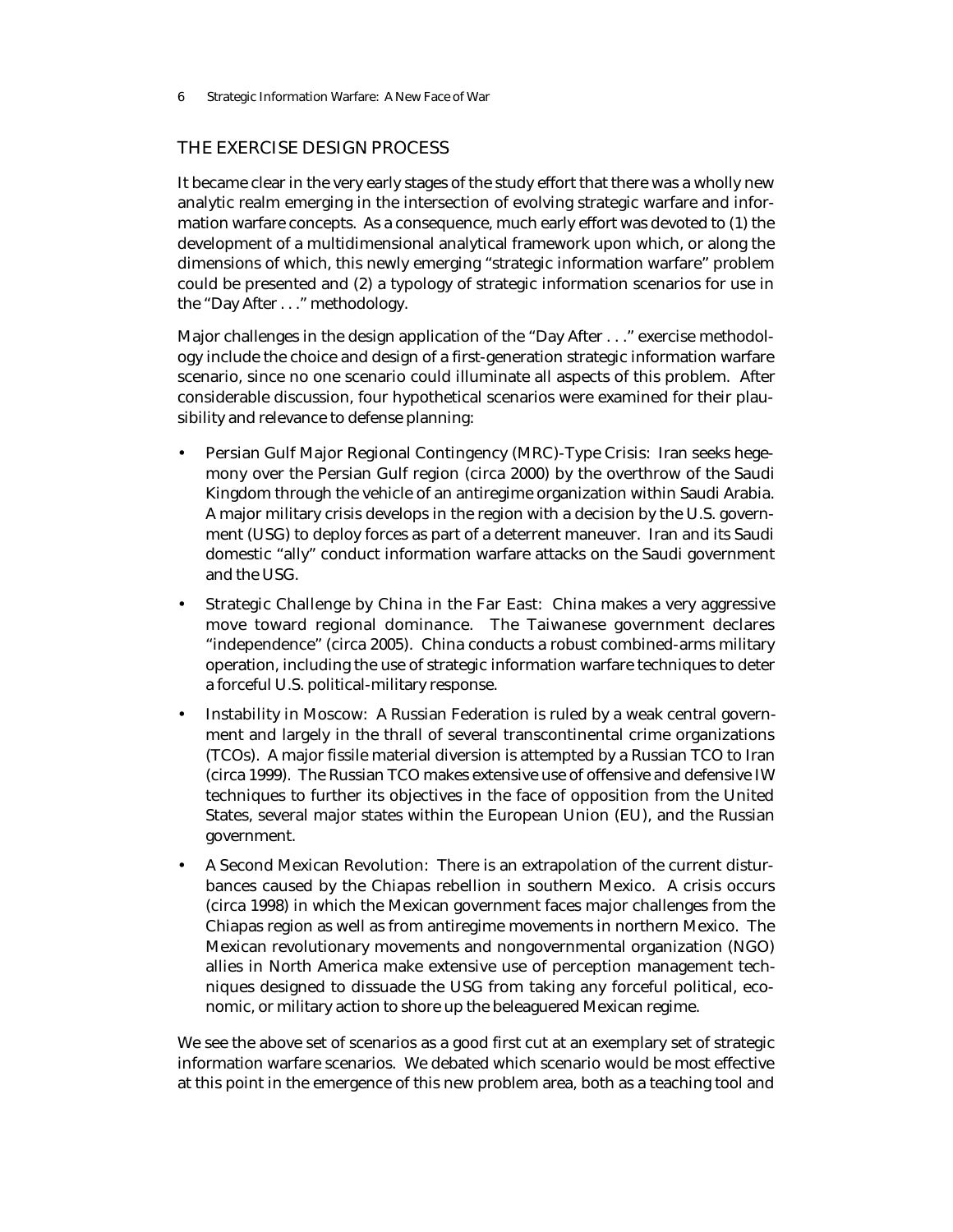as a means of further developing this overall subject analytically regarding *defensive* strategic information warfare. Table 1 provides elements of the evaluation approach that was used in comparing what fairly quickly became the two most attractive of the above scenarios in the light of the objectives of the study.

After consultation with members of the OASD(C3I) staff, the first of the above scenarios, we chose a more traditional "MRC-type" scenario in a traditional setting (i.e., the Persian Gulf), was chosen as likely to be most credible to senior participants in a firstgeneration strategic information warfare exercise. The choice was a balance between near-term plausibility and the requirement to play out a deliberately "exotic" turnof-the-century information warfare scenario. We also felt that a plausible scenario that stressed the current assumptions of a standard MRC would usefully stimulate "new thinking."

The other scenarios listed above were all judged to have considerable intrinsic merit and be worthy of further exploration. Since the Persian Gulf power projection scenario is the strategic information warfare example that we lean so heavily on, it is fair to ask of this example, "Why is this 'strategic information warfare'?" What makes this scenario warrant such a strong characterization?

- First, because the potentially physically damaging attacks on the United States itself place the physical sanctuary of the continental United States at risk.
- Second, because one of the fundamental building blocks of the U.S. long-term military strategy is securing forces that can effectively suppress would-be regional hegemons before they are successful regionally and become would-be global hegemons.
- Third, because the conflict portrayed is seen as strategic warfare by Iran, the adversary. Whether a regional adversary is using information warfare techniques to fracture a coalition or undermine domestic support in the United States or

| <b>Factors</b>                                                           | Saudi Arabia                                                                        | China                                                                          |
|--------------------------------------------------------------------------|-------------------------------------------------------------------------------------|--------------------------------------------------------------------------------|
| 1. What's at stake in the crisis                                         | Oil                                                                                 | Rapidly evolving global<br>competitor                                          |
| 2. Avoiding a strong nuclear<br>shadow                                   | Strength of nuclear shadow a<br>variable                                            | Inescapable large nuclear<br>shadow                                            |
| 3. Exercise development risk<br>(within time available)                  | Start from tested structure and con-<br>text (from counterproliferation<br>studies) | New context and untested<br>structure                                          |
| 4. Participant "adaption" to sce-<br>nario                               | Persian Gulf conflict familiar: time<br>frame more immediate                        | Strategic context unfamiliar;<br>time frame longer; better for<br>2nd exercise |
| 5. Avoiding provoking strategic of-<br>fensive IW                        | Not necessarily tempting                                                            | More tempting                                                                  |
| 6. Preparation for addressing<br>pressing "Next Steps in IW" is-<br>sues | Covers more issues                                                                  | Covers fewer issues                                                            |

#### **Table 1**

**Evaluation of Scenarios for Exercise**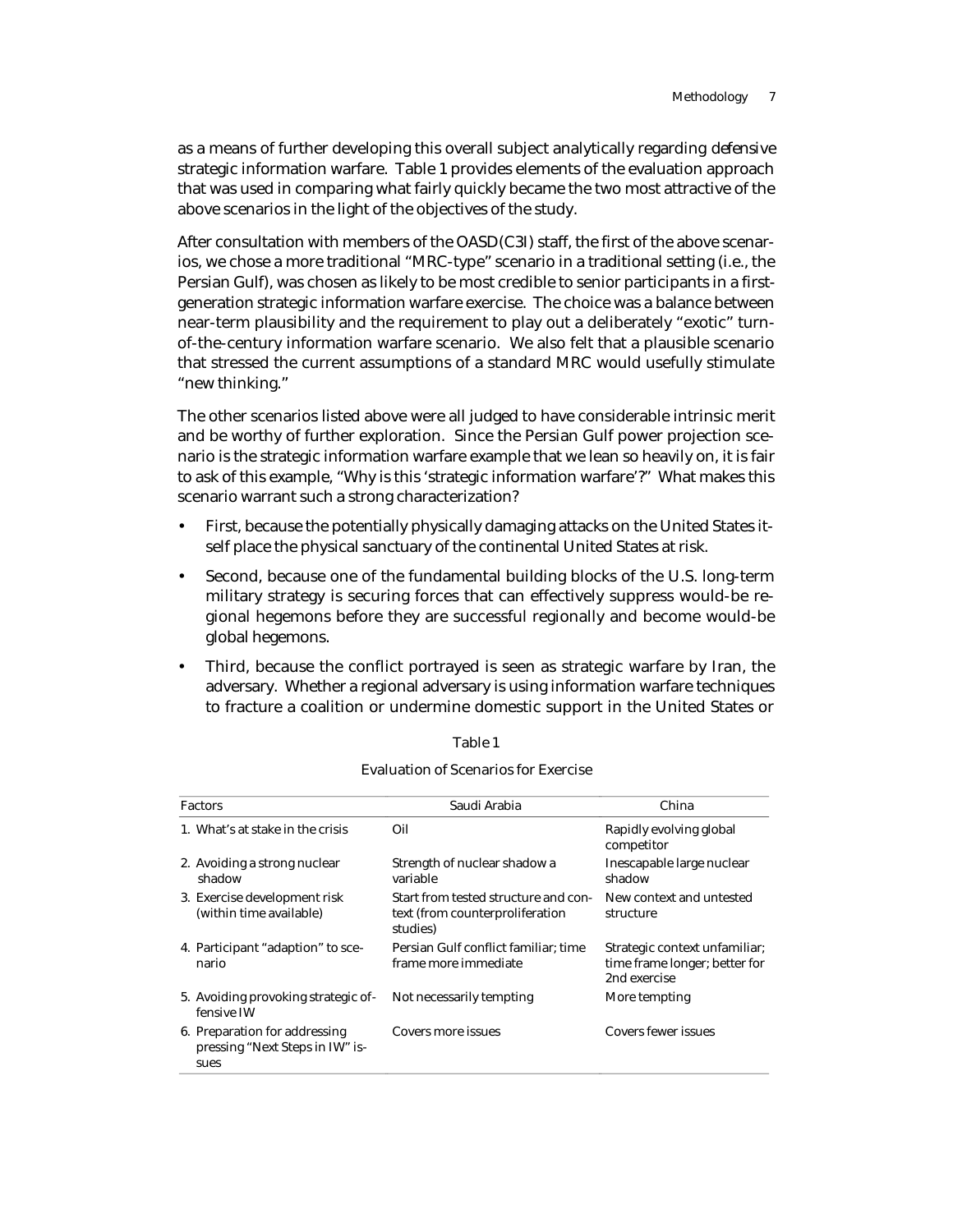8 Strategic Information Warfare: A New Face of War

Europe for intervention, it will be playing a strategic game that will force the United States into a strategic engagement as well.

• Fourth, when considering the strategic vulnerabilities and attacks that the United States and its allies might suffer, there is always the possibility that other strategic weapons—nuclear weapons, for example—might be either brandished or used outright.

Having chosen a scenario, we then faced the task of introducing a growing list of specific strategic information warfare threat elements (specific hacker threats, prospective infrastructure vulnerabilities, etc.) in a credible fashion into a fast-paced regional contingency crisis in the Gulf.

From this point on, the design of the exercise is in large measure a gradual introduction into the scenario of more and stronger elements of strategic information warfare, while turning down a comparable "rheostat" on the amount of traditional military conflict or brandishing of forces taking place.

The above phenomenon was in part a reflection of our growth in confidence in an evolving set of cyberspace-rooted vulnerabilities that, through this vetting process, fell in the category of potential problems that need to be brought forward for closer examination. At the same time, we admit to purposely bringing together in one concentrated period the candidate cyberspace threats that we came across on their "high end." In a more traditional sense, it might be called a look at the impact of the "greater-than-expected threat," although in this realm there is as yet no base of experience in which to root such concepts. (See Appendix B for a summary of the group responses to the June 3, 1995, exercise and Appendix C for the June 3 version of the exercise materials.)

We believe that the results that have emerged from this process—the schools of thought on substance and agenda described below that emerged from the exercise experience—constitute an important and unparalleled foundation on which to build the language and the analytical base to support presidential and other national-level decisionmaking that many agree are so badly needed.

In the latter context, we believe it is valid to say that the cyberspace threats that survived to the end of the exercise series constitute a good place to start in any risk assessment of threats to U.S. national security.

#### **EXERCISE HISTORY**

The exercise was developed and employed over a six-month period. After an initial research and design period, the project employed a series of different sets of participants (see Table 2) in a continually evolving exercise.

The first test series began with a small group of RAND researchers in Washington and progressed to include four-star military officers and assistant secretary–level officials representing departments and agencies from across the executive branch. Senior industry executives from large information-systems companies were included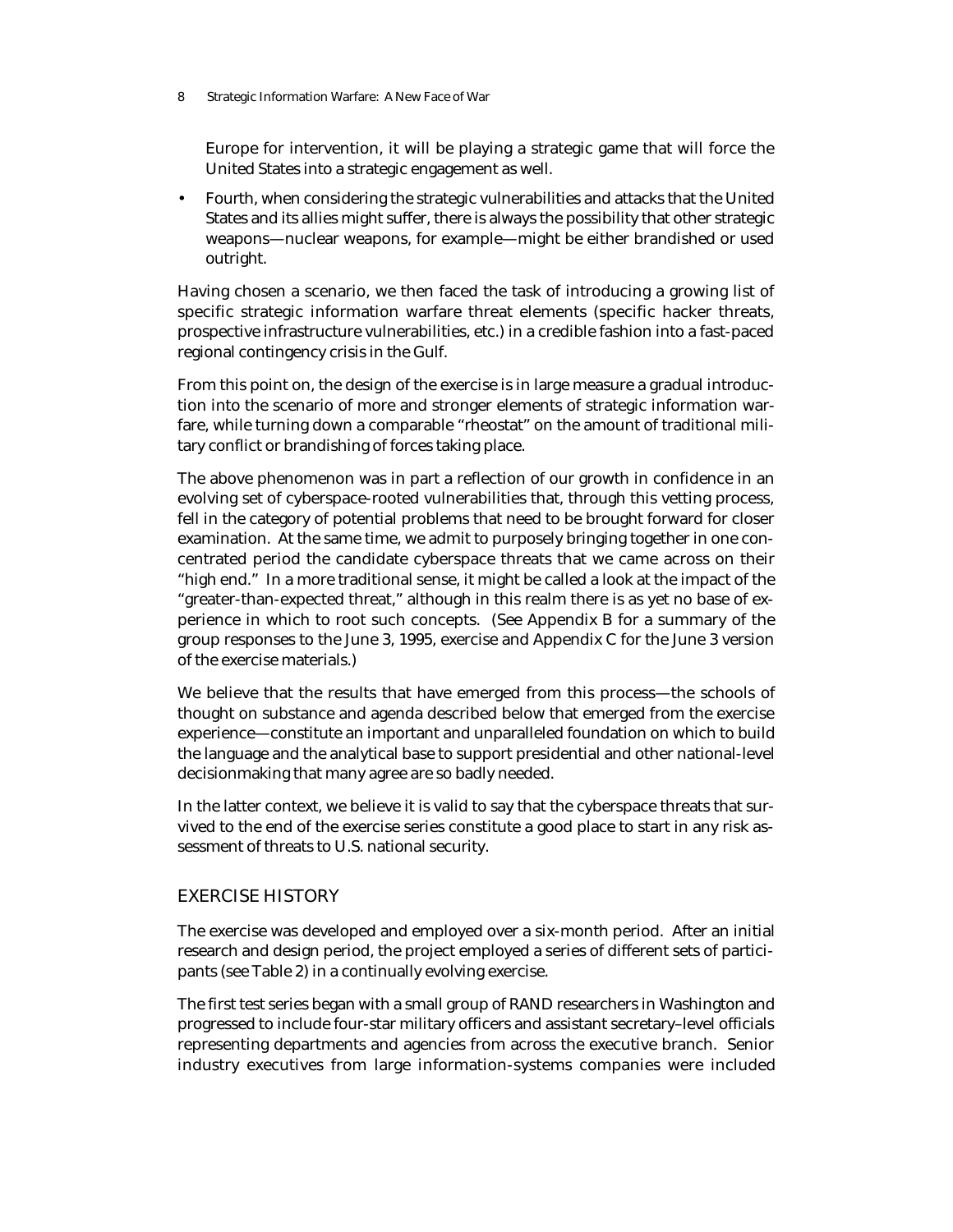#### **Table 2**

| <b>Exercise History</b> |  |
|-------------------------|--|
|-------------------------|--|

| Dates             | Participants                                                             |  |
|-------------------|--------------------------------------------------------------------------|--|
| Feb 9             | <b>RAND Washington</b>                                                   |  |
| Feb <sub>23</sub> | <b>RAND Santa Monica</b>                                                 |  |
| Mar 16            | Experts from DoD, intelligence community, industry, academia             |  |
| Apr 10            | Experts, retired Flag officers                                           |  |
| Apr 22            | DoD/industry: Two-star officers, DUSD/DASD, <sup>a</sup> senior VP level |  |
| May 13            | DoD/industry: Four-star officers, USD/ASD, CEO <sup>b</sup> level        |  |
| June 3            | Expanded executive branch participation                                  |  |

aDepartment of the Under Secretary of Defense/Department of the Assistant Secretary of Defense.

bChief Executive Officer.

throughout the series once it emerged from early testing. Over 170 individuals with significant experience in national security and military affairs, expert in various emerging and more-traditional dimensions of information warfare, participated. Participants represented various levels of industry, academia, the analytic and research communities, the intelligence community, national security policymakers, and the military services.

This process produced an opportunity to assess and analyze the perspectives of interested experts at high levels of government and industry regarding scenario plausibility, possible evolutions in threats and vulnerabilities, the phrasing of key policy issues, etc. It also provided an opportunity to identify emerging schools of thought and even, in some cases, rough consensus on key matters relating to strategic information warfare—as described in the following chapters.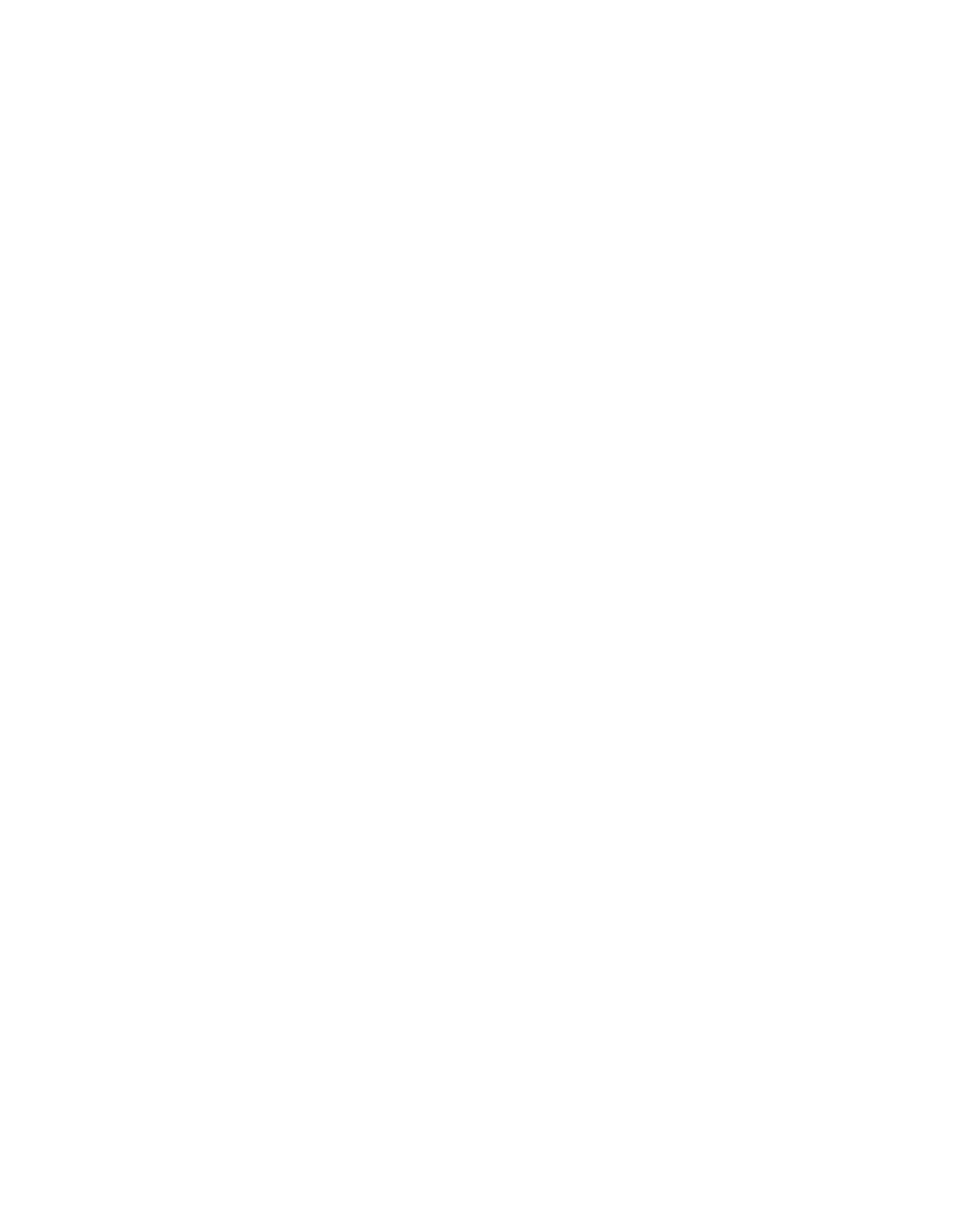Chapter Three

#### **THE CHANGING FACE OF WAR**

This chapter steps back and pictorially and analytically takes a broad look at information warfare, quickly closing in on the particular dimension of strategic information warfare, explaining in greater depth why we concluded that it was both necessary and desirable to identify and analyze this new face of warfare.

Figure 2 depicts a broad definition of information warfare, including those wellestablished aspects of IW that fall in the area of command and control warfare, especially in the context of the battlefield. As noted above, these aspects of IW are not new to U.S. military strategy, and the U.S. military establishment is exceptionally good at developing doctrine and conducting operations in this area.

Figure 2 also portrays the newer, emerging, and equally ominous facet of IW that we have labeled strategic information warfare. This facet includes a wider range of potential adversaries with the same selection of weapons, ranging from digits to dy-



**Figure 2—The Changing Face of War**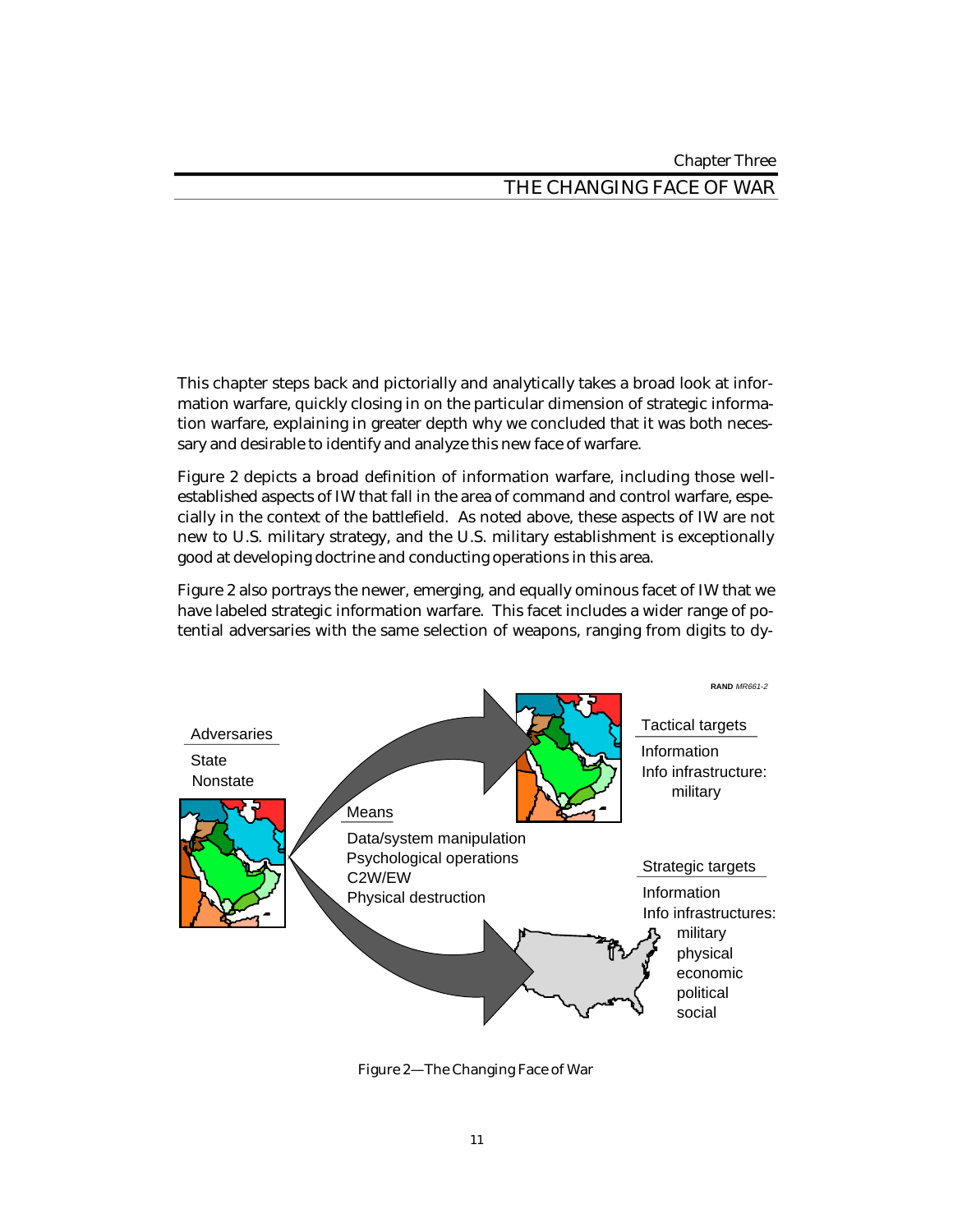namite. When these new strategic IW-armed actors point their weapons toward information-dependent infrastructures in the United States, such as the public switched network, financial systems, or air traffic control systems, IW inevitably takes on a strategic dimension.

Shown another way (see Figure 3), a complete description of modern information warfare ranges from well-understood, tactical command-and-control warfare (either as precursor conflict or in the context of a large conventional war) to what is newer a more penetrating kind of conflict that reaches the center of the U.S. homeland. The implication here is ominous: IW threatens the United States as sanctuary.

As the various groups worked their way through the hypothetical crisis presented, it became clear that each participant could deal more easily with some aspects of information warfare than with others—participants naturally responded most easily with what they knew best. Information-based conflict in the region (C2W in the MRC) presented minor challenges. But, when the information warfare campaign was brought to the U.S. and allies' heartlands, the MRC became almost irrelevant. Attention was spread from one or two traditional campaign areas (or theaters) "over there" to a total of *four* operational theaters as portrayed in Figure 4, including "here."

When responding to information warfare, military strategy can thus no longer focus just on support to and operations in the MRC. It must also examine IW implications on U.S. and allies' strategic infrastructures—military, physical, economic, political, and social—that depend upon information systems and information support.



**Figure 3—The Loss of Sanctuary**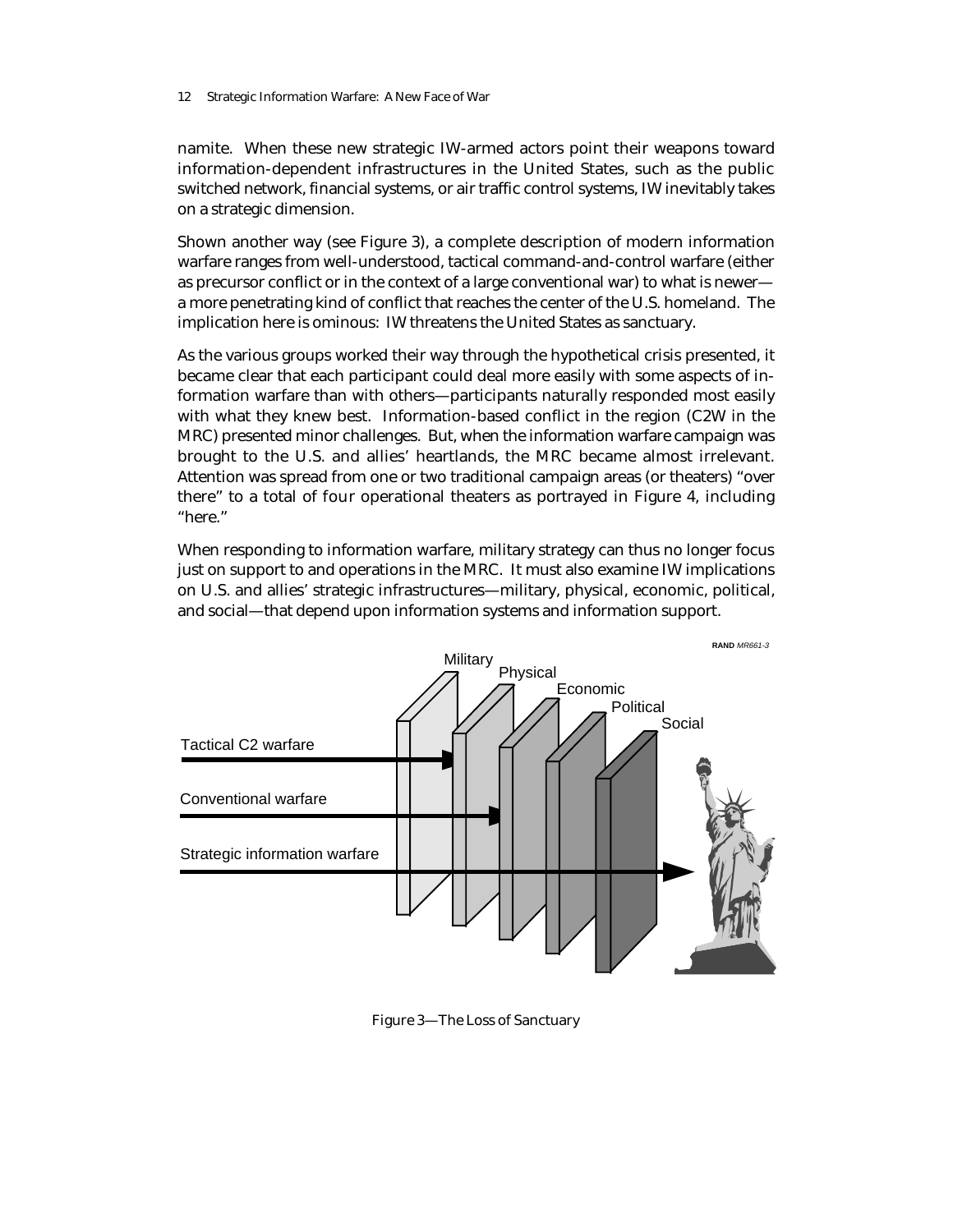The Changing Face of War 13

**RAND** MR661-5



**Figure 4—Four Strategic IW "Theaters of Operation"**



**Figure 5—A Broad Spectrum of Perspectives**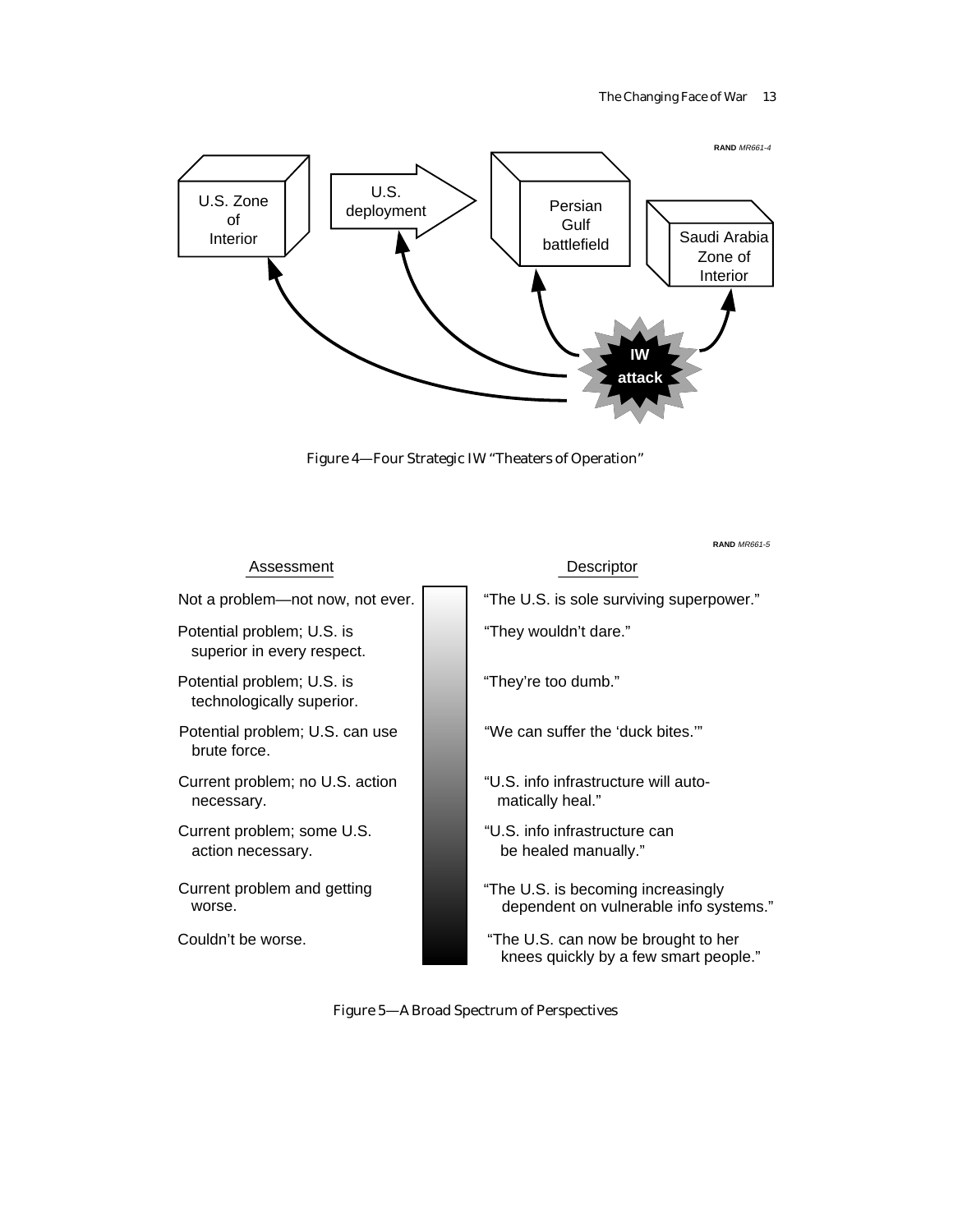#### 14 Strategic Information Warfare: A New Face of War

As participants were immersed in the scenario, they expressed a wide and telling range of perspectives on the gravity of the IW threat as portrayed in Figure 5. Some confidently stated that information warfare is nothing new, not a problem, and certainly not worth the expense of another nickel. Others publicly expressed relief that the infrastructure of the United States has not yet been devastated by one or more of the thousands of IW attacks it has already suffered.

Many of the participants came to the exercises with only a modest amount of experience in considering information warfare problems. In the great majority of groups, the consensus perspective on the overall magnitude of the IW threat almost invariably appeared to move downward along the graph of Figure 5 over the course of the exercise.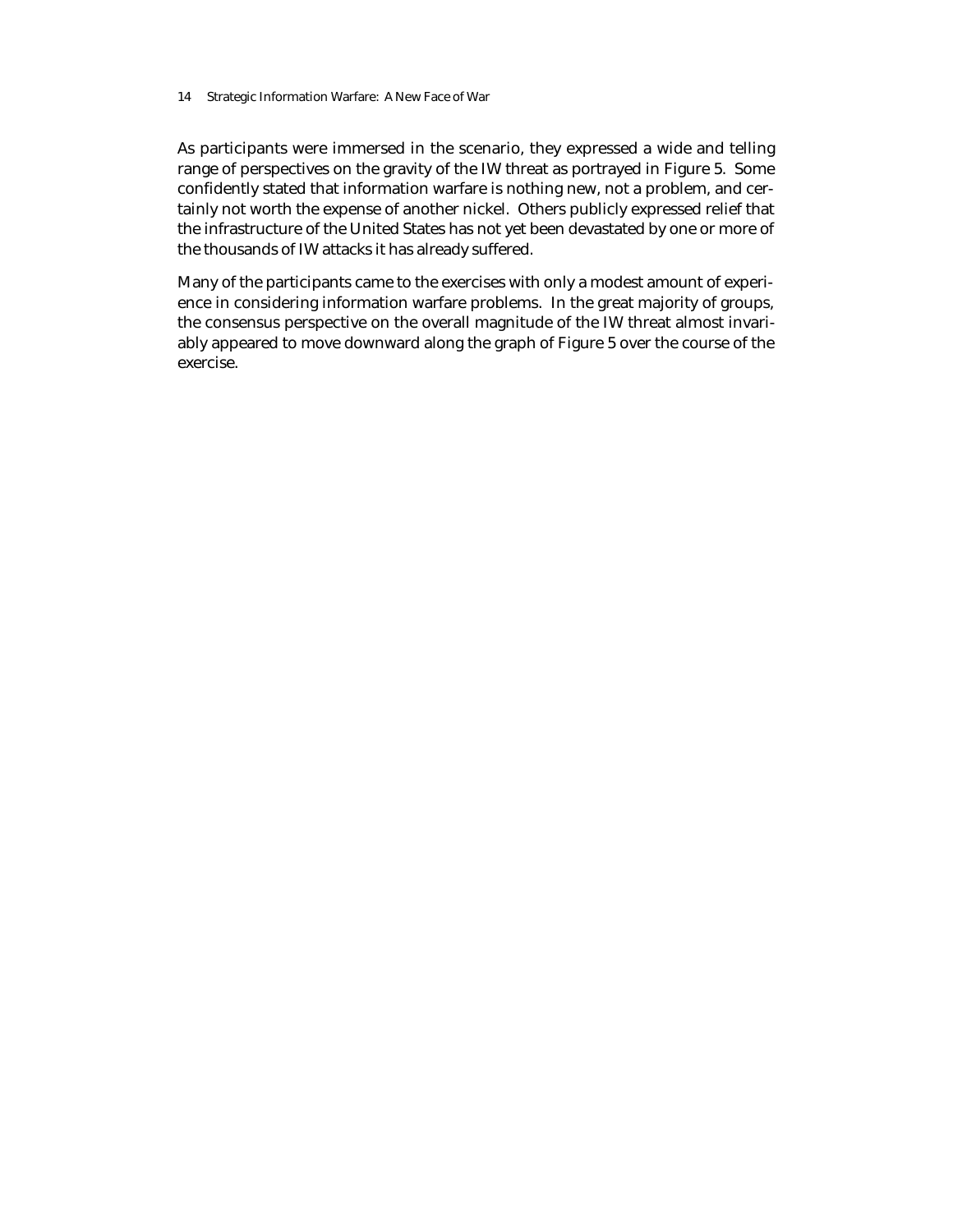Chapter Four

# **DEFINING FEATURES OF STRATEGIC INFORMATION WARFARE**

The exercises highlighted seven defining features of strategic information warfare that distinguish it from other forms of conflict and pose new challenges for the U.S. government, American society, and U.S. allies. These features, which constitute highly effective avenues along which to explore the strategic IW problem, warrant special attention:

- **Low entry cost.** *The price to develop a high-performance IW capability is low and is available to a wide range of participants.* Unlike previous high-performance weapons technologies, new potential information warfare weapons can be developed by skilled individuals or groups residing anywhere within the GII.
- **Blurred traditional boundaries.** *Traditional boundaries between nations and segments of society and government—and even conceptual definitions such as that of the nation-state—are blurred*. Distinctions between public and private interests are compromised by growing interaction within the information infrastructure. The explosive global growth and exploitation of the Internet show a wide-open, unregulated frontier characteristic of this infrastructure. Within this new frontier, which is characterized by pluralism and growing numbers of factions, there is wide opportunity for criminal and/or warfare-type activity.
- **Perception Management.** *Perception management may play an expanded role*. Although the organized and systematic use of deception techniques has powerful historical antecedents, new information-based techniques may provide perception manipulators a powerful set of new tools.
- *•* **Strategic intelligence.** *Strategic intelligence presents a fundamental new challenge.* Newly identified IW threats and vulnerabilities will necessitate a thorough review of classical intelligence collection and analysis methods. A new type of strategic intelligence analytic field may need to be developed.
- *•* **Tactical warning and attack assessment.** *Tactical warning and attack assessment (TW/AA) constitute another new challenge.* Given the diversity and subtlety of various defense and attack techniques within the information infrastructure, a new type of TW/AA will have to be devised to detect and differentiate between mistake, accident, deployment of software agents designed for espionage, and the predeployment of software weapons. TW/AA will require monitoring all elements of the GII, national information infrastructure (NII), and defense infor-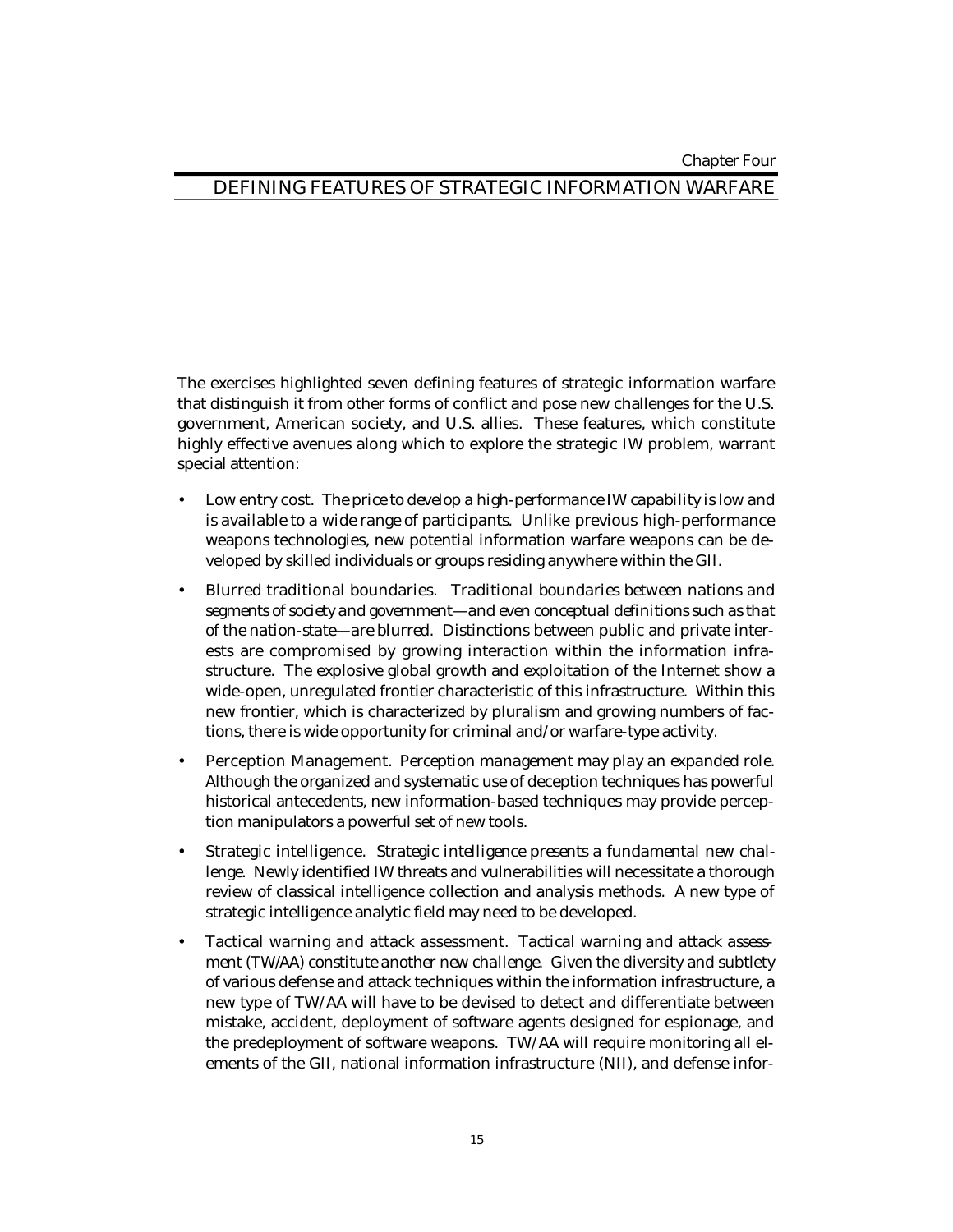16 Strategic Information Warfare: A New Face of War

mation infrastructure (DII) to detect surveillance, penetration, disruption, and weapon predeployment activities.

- *•* **Building and sustaining coalitions.** *Increased reliance on coalition allies brings increased vulnerabilities.* Future major regional contingencies will involve militarily and geographically important coalition partners. These allies may have special vulnerabilities to emerging IW attack techniques—and concerns about U.S. vulnerabilities—that an adversary might exploit to undermine coalition participation.
- *•* **Vulnerability of the U.S. homeland.** *The U.S. homeland may be vulnerable to a new strategic threat.* Given the increased reliance of the U.S. economy and society on high-performance computer networks, U.S. infrastructures represent a new set of "strategic" targets. Threats against key NII targets may have an extremely coercive value, while outright attacks may have a powerful disruptive effect on the national decisionmaking authority. U.S. borders will not provide sanctuary from this kind of conflict.

As we presented and further developed each of these essential features in the context of the evolving exercise, we came to appreciate in far greater depth their individual consequences. The outcome of this process, summarized in Table 3, convinced us that we had been able to capture in a comprehensible fashion those aspects of strategic information warfare that distinguish it from other new forms of conflict.

The following material describes in detail each of these features as well as how they were incorporated into the exercise. Further, the material provides a summary of preliminary findings or insights about various exercise teams' reactions to these features.

| Features                                                                | Consequences                                                                                       |
|-------------------------------------------------------------------------|----------------------------------------------------------------------------------------------------|
| 1. Low entry cost dramatically multiplies threat.                       | Anybody can attack.                                                                                |
| 2. Blurred traditional boundaries create new<br>problems.               | You may not know who is under attack, by whom<br>or who's in charge.                               |
| 3. Perception management has expanded role.                             | You may not know what is real.                                                                     |
| 4. Strategic intelligence is not yet available.                         | You may not know who your adversaries will be or<br>what their intentions or capabilities will be. |
| 5. Tactical warning and attack assessment are ex-<br>tremely difficult. | You may not know you are under attack, who is<br>attacking or how.                                 |
| 6. Building and sustaining coalitions is more<br>complicated.           | You may depend on others who are vulnerable.                                                       |
| 7. Vulnerability of the U.S. homeland may give<br>adversaries leverage. | You lose the United States as sanctuary.                                                           |

#### **Table 3**

#### **Strategic Information Warfare from Features to Consequences**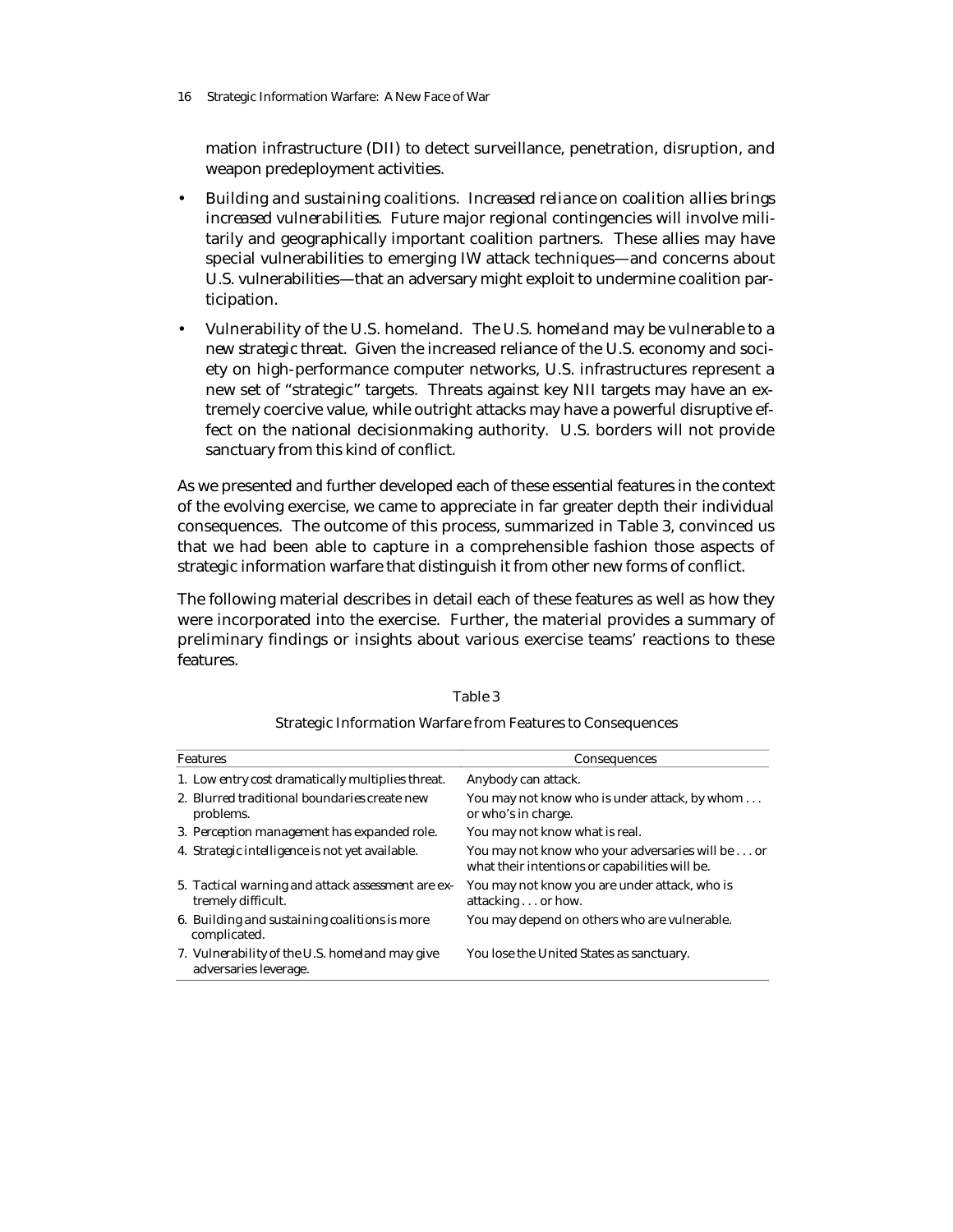#### **LOW ENTRY COST**

#### **Feature Description**

The occurrence most fundamental to the emergence of information warfare is the confluence of low-cost microcomputing and the exploitation of ever more complex communication networks in order to gain, for example, increased efficiency in the management of the flow of data, material, and other "goods" and related information from various producers and consumers. This circumstance leads directly to significantly increased numbers, kinds, and capabilities of potential IW adversaries. Another aspect of the low-entry-cost feature is the rapidly increasing complexity of the information infrastructures and the consequent impact of this complexity on other features, such as blurred boundaries, strategic intelligence, and tactical warning/attack assessment.

There is a powerful commercial imperative to ensure that the emerging system of cyberspace networks operates with increased efficiency so that inventories of any data and/or material commodity can be exploited with less need for the maintenance of large inventories that compensate for uncertainties about supply and demand. This substitution of "efficiency for mass" in many cases unfortunately leads to new types of vulnerabilities to attack—especially in the early (and during any other) dynamic stages of a network's evolution (more the rule than the exception in much of cyberspace). This rapidly evolving phenomenon provides a malevolent and competent cyberspace actor with potential near-speed-of-light access to a wide range of national "strategic targets" within the GII.

In this situation, many advanced and interconnected networks can be subjected to attack by a range of entities including skilled individuals; actors that are not states, such as transnational criminal organizations; and states with a well-trained cadre of "cyberspace warriors." The key ingredients are access and mastery over, for example, a particular data file, data management system, or flow control system—in a context where key information infrastructure databases and management and control systems are increasingly interconnected.

The most dramatic example of this phenomenon is the explosive growth of the Internet, in which tens of millions of users exploit a global communications network with access to tens of thousands of databases that are provided little or no protection against "unauthorized" entry. In essence, the Internet has some of the features of much of the land rapidly opened for cattle grazing during the late 19th century. This "Wild West" metaphor is apt since there is now a public debate as to whether users of the Internet should readily acquire the cyberspace equivalent of barbed wire database access protection through encryption or other techniques.

Encryption at the entry points to various databases and to act as message authenticators of appropriate system users is a plausible means to increasing the entry price for certain classes of "amateur" and low-technology cyberspace attackers ("rogue hackers"). In fact some participants in the exercise strongly believed that the solution to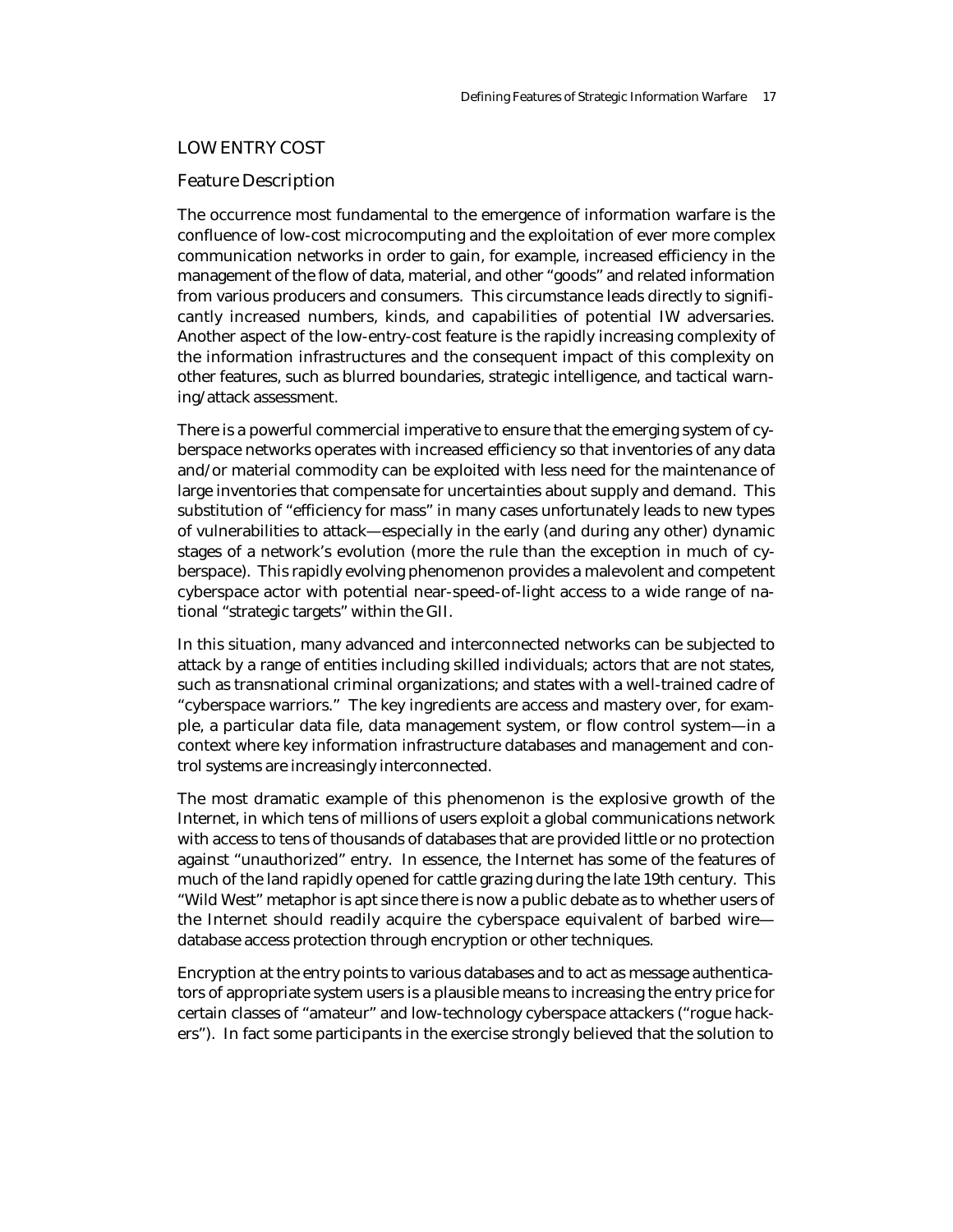much of the vulnerability of a future national information infrastructure was at hand with a laissez-faire approach to the diffusion of encryption technology to personal, commercial, nonstate, and state users. Whether such an "answer" to the low entry price would produce a very high domestic law enforcement/foreign national security "price" was well beyond the scope of this effort. At a minimum, we note that one of the possible consequences of the rapid diffusion of encryption technology would be to further increase the difficulty of domestic and foreign intelligence collection institutions in monitoring, much less identifying, the source of future cyberspace attackers. The problem of devising a credible TW/AA system would be made even worse by widespread encryption (see below); strategic warning would be made more difficult as well.

#### **How This Feature Was Explored in the Exercise**

One of the challenges of designing a credible scenario for the turn of the century was creating a picture of the major features of the national and global information infrastructure. As is well understood by many students of the phenomenon of cyberspace, we had to make some assumptions about the nature of the U.S. infrastructure and its vulnerability to cyberspace-type attacks. As described in greater detail in the background material for the exercise (see Appendix C), the major low-entry-cost features that were developed included the impact of

- The cellular revolution
- The expansion of the Internet and the World Wide Web
- The growth of electronic commerce
- The growth in activist use of the NII and GII
- The increased DoD reliance on the commercial switched telephone and public data systems
- The use of computer worms and viruses.

#### **Participants' Reactions/Perspectives**

Over the exercise series, almost all participants accepted the plausibility of strategic IW attack options with relatively low entry cost and attackers potentially located anywhere within cyberspace.

#### **Next Steps/Step Three**

Some participants did believe that the entry price to many of the IW attack options posited within the various scenarios could be substantially raised through USG toleration of an approach that allowed individuals and institutions to deny easy access to networks and control systems through the exploitation of new software encryption techniques. Other participants in the exercises acknowledged that widespread encryption might mitigate some threats but that this approach would not remove direct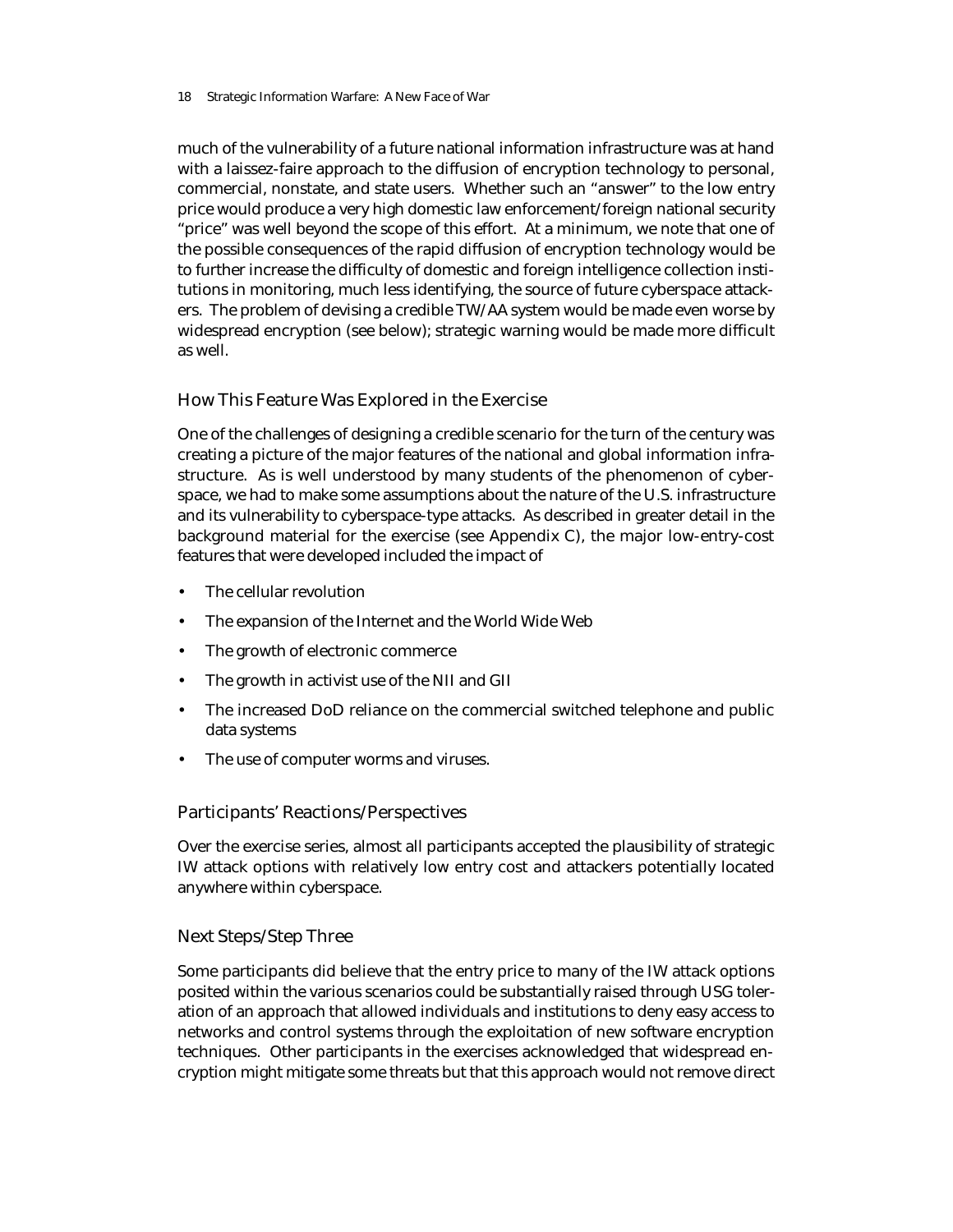physical attack or other threats to an internetted system by a corrupted insider (systems operator).

Aside from acknowledging the plausibility of low-entry-cost threats, most participants believed that this new dimension of warfare would require a new type of risk assessment. Practical approaches to this assessment are discussed below.

Figure 6 summarizes the key elements of this feature.



**Figure 6—Low-Entry-Cost Summary**

#### **BLURRED TRADITIONAL BOUNDARIES**

#### **Feature Description**

One of the most significant features of the development of a global informational infrastructure (and subordinate national infrastructures) is the blurring of clear geographical, bureaucratic, jurisdictional, and even conceptual boundaries associated with traditional national security issues. For example, boundaries defining a sovereign state will become increasingly blurred. Not unlike the nation-states' loss of control over the current global financial and monetary markets, the increased interconnection of the U.S. national information infrastructure with global cyberspace inescapably diminishes national sovereignty.

Among the most striking aspects of this blurred-boundaries phenomenon is the disappearance of the ability to make any kind of clear distinction between foreign and domestic sources of IW threats to the safety of the republic. This blurring of bound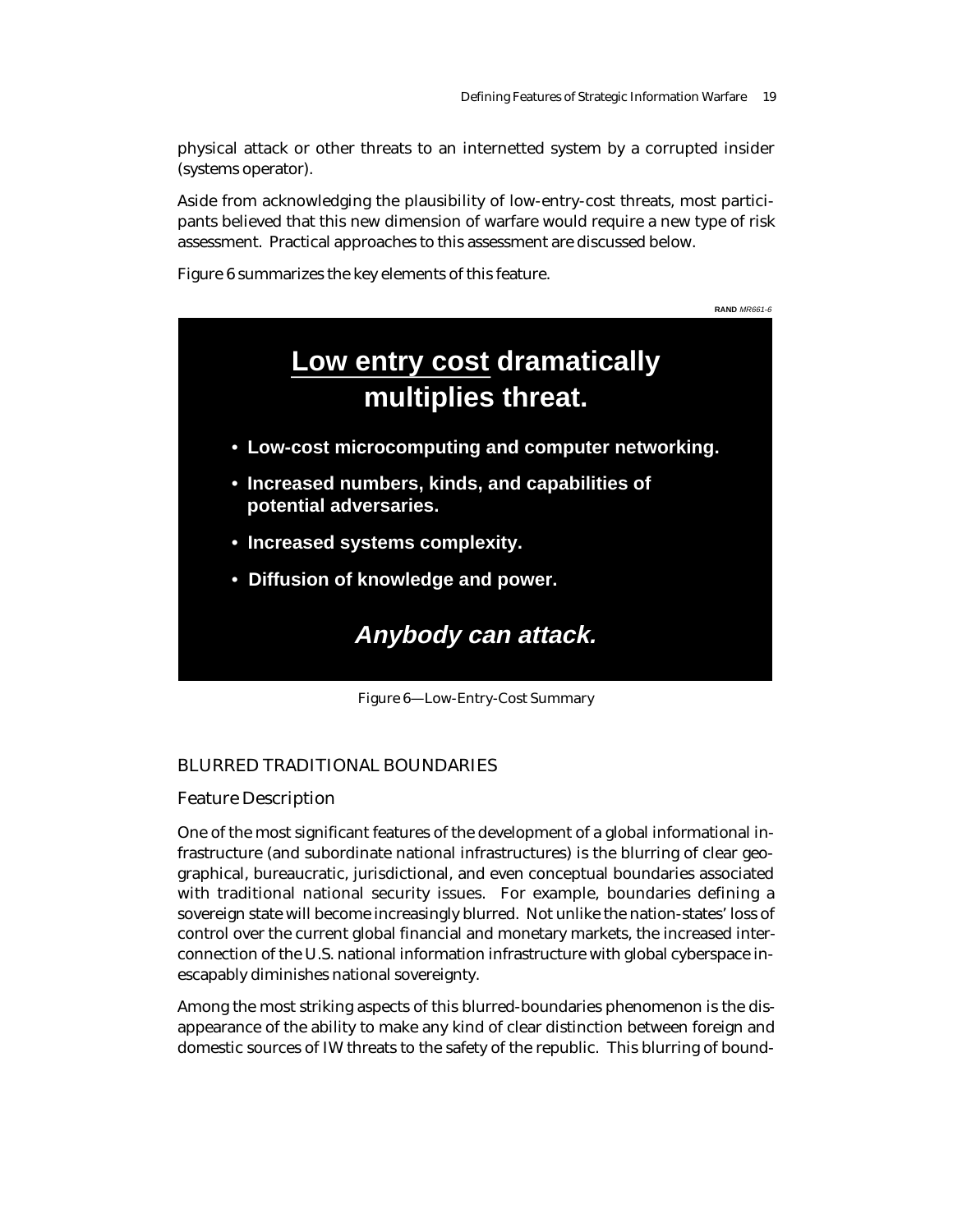aries greatly exacerbates institutional tensions between the U.S. national security and law enforcement communities.

Another blurring phenomenon is the virtual disappearance in numerous circumstances of clear distinctions between different levels of anti-state activity in the spectrum from crime to military conflict. Without a clear geographical distinction between foreign and domestic sources of anti-U.S. activity, there is the increased prospect that activities associated with traditional espionage, crime, and "acts of war" will be very difficult to identify. With the prospect that infrastructures can be attacked via cyberspace, there is an increased likelihood that nation-states weaker than the United States in the traditional instruments of military and economic power will employ individuals and/or TCOs to conduct "strategic criminal operations" whose actual origins ("Who gave the order?") will prove very hard to identify.

Other examples of blurred traditional distinctions include those between public and private, military and commercial, and strategic and tactical. A final example is the blurring in numerous circumstance of "weapons effects"—the considerable uncertainty about actual versus intended "weapons effects," especially the problems of unknown collateral damage within and between infrastructures from any specific action taken.

The consequence of blurred boundaries is the very real possibility that if attacked, the United States may not sense what is under attack. Similarly, it will not be immediately clear what agency or segment of society should be responsible for taking charge of any attack response.

#### **How This Feature Was Explored in the Exercise**

As developed in detail in the exercise itself (see Appendix C) the major blurredboundaries features that were explored included (1) an ambiguous relationship between the Saudi domestic opposition (a hypothetical nongovernmental organization promoting "Islamic democracy") and Iran and (2) the blurring of domestic and foreign interest boundaries within the United States (through the appearance of a powerful conflict mediation–oriented organization that orchestrates an anti-interventionist campaign). The latter was modeled after some of the NGO activity that has already occurred on the Internet between the organization leading the Mexican Chiapas rebellion and U.S. "peace activist" organizations.

The scenario also heightened the sense of uncertainty about the distinction between domestic crime (terrorist) acts and "acts of war" through incidents such as (1) major failures of the public switched network (PSN) within the United States and Saudi Arabia and (2) major acts of IW sabotage of uncertain origin against key infrastructure control systems.

#### **Participants' Reactions/Perspectives**

In the early versions of the exercise (see earlier discussion of exercise history), the scenario presented posited much higher levels of military violence and a more overt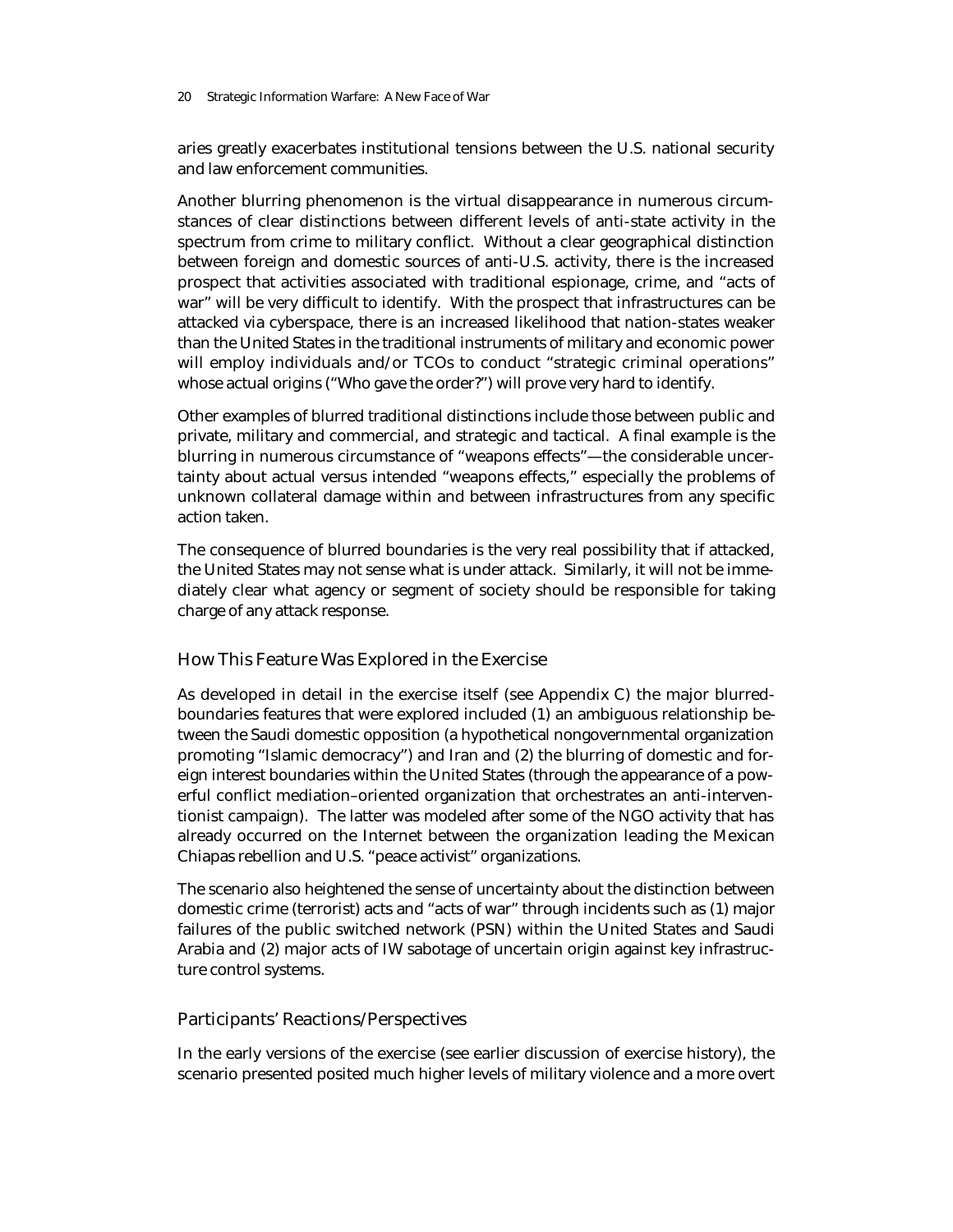military threat from Iran during the escalating crisis. For example, the initial exercise scenarios described a circumstance in the Persian Gulf region in which Iran had already taken advantage of the domestic turmoil inside Saudi Arabia and was moving military forces into the major Gulf city of Dhahran at the request of domestic opponents to the Saudi kingdom. These initial test exercises also played out U.S. domestic IW events with a somewhat clearer connection with Iran. Because the source and character of the political and military threat to the vital interests were rendered less ambiguous, many groups during these exercises were prepared to recommend that the United States take major military action against Iran. Put simply, the boundaries between peace and war had not been sufficiently blurred.

In response to this phenomenon, the scenario was modified in subsequent exercises. The "rheostat" for overt military action committed by Iran was turned down. Simultaneously, the level of domestic crisis was dramatically increased with a much more energetic domestic opposition led by a powerful "anti-interventionist" nongovernmental organization. In response to this increased blurring of the distinction between a domestic law enforcement crisis and a foreign national security crisis, many exercise groups found it much more difficult to recommend decisive military action even after the crisis had escalated in a fashion described by the exercise scenario.

Adding to the "paralytic effect" on some groups' decision process was the widespread uncertainty generated by major incidents in both the United States and Saudi Arabia that involved the use of IW techniques by an imperfectly identified perpetrator.

This debate about how to respond to ambiguous domestic IW-type events spilled over in the group debates about the appropriateness and effectiveness of any U.S. response in kind taken against Iran during this crisis. Within several groups, there was intense debate as to how the United States could effectively deter further IW attacks against key elements of the domestic infrastructure when there was considerable uncertainty about the immediate and longer-term consequences of any offensive IW attack operations threatened or taken by the United States.

Most groups in the operational exercises expressed profound frustration with a scenario that posited a U.S. law enforcement and intelligence community that provided such incomplete information about the origin of the more heinous IW events presented (specifically, train and aircraft crashes).

#### **Next Steps/Step Three**

The exercise groups frequently engaged in a vigorous debate between those who advocated a "merger" of domestic law enforcement and intelligence functions to meet the strategic IW challenge and those who thought that the distinction between domestic law enforcement and foreign intelligence collection should be clearly maintained. Advocates of a merger of the law enforcement and intelligence agencies believed that the kind of IW-type events described in the scenario compelled the USG to take "extraordinary action" to provide the national command authorities with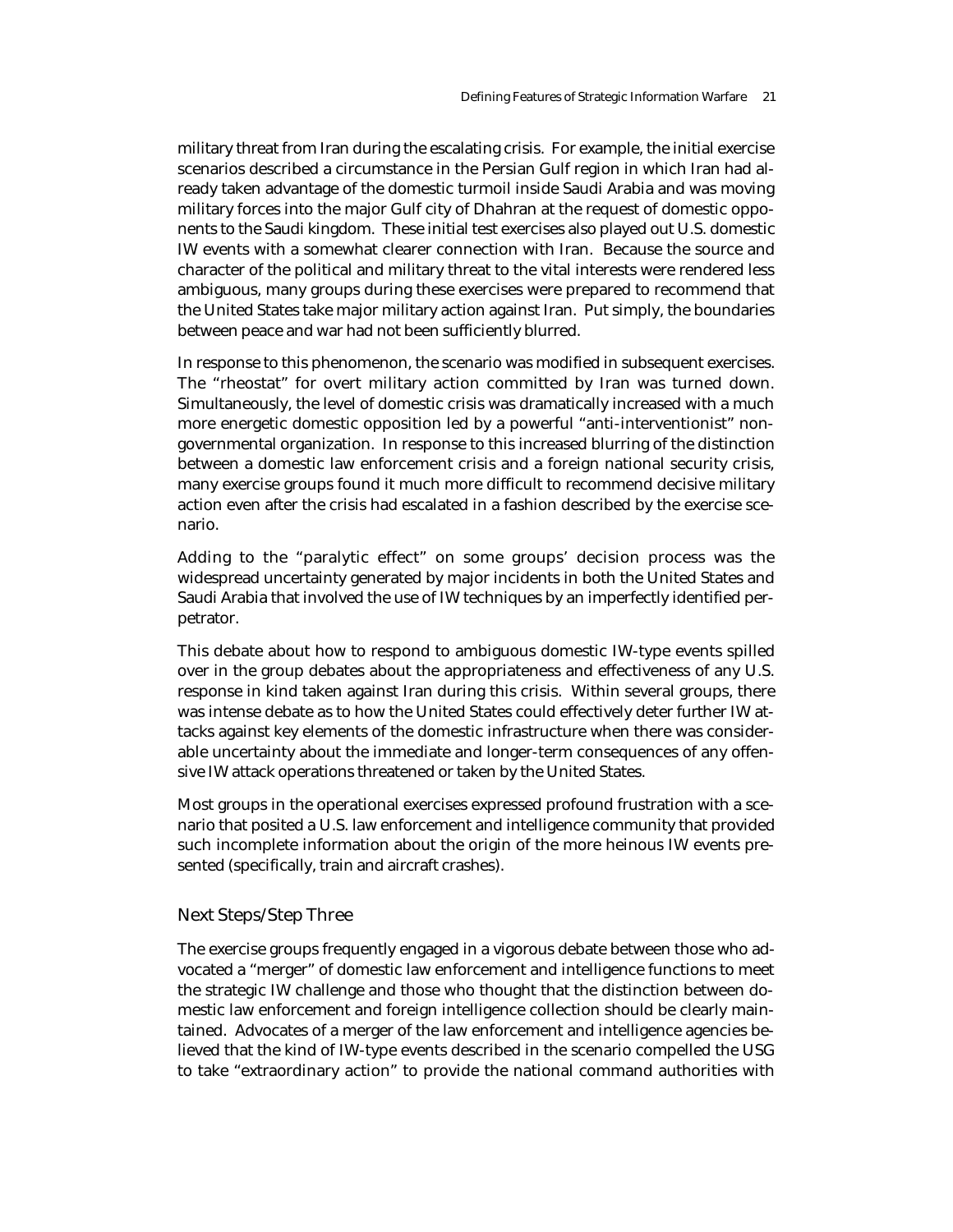both better intelligence and a more integrated action plan to respond to a form of warfare that blurred the distinction between domestic and foreign concerns. Opponents citing traditional civil rights concerns noted that many of the IW events within the continental United States could be labeled domestic acts of terrorism and treated in a fashion not unlike the law enforcement response to the World Trade Center and Oklahoma City bombings.

**RAND** MR661-7

Figure 7 summarizes the key elements of this feature.

# • **Geographical, bureaucratic, jurisdictional, conceptual.** • **Blurred traditional distinctions: foreign/domestic, public/ private, military/commercial, strategic/tactical, war/peace, war/crime.** • **Increased ambiguities, disputes, and vulnerabilities.** • **Policy, strategy, doctrine, roles, and missions obsolescent. Blurred traditional boundaries create new problems. You may not know who is under attack, by whom . . . or who is in charge.**

**Figure 7—Blurred Traditional Boundaries Summary**

#### **PERCEPTION MANAGEMENT**

#### **Feature Description**

As cyberspace evolves, entry cost decreases, and the boundaries of national sovereignty are blurred, there will be increased opportunity for adept nonstate and state actors to manipulate information that is key to perceptions.

To begin with, the Internet and its likely turn-of-the-century commercial competitors provide a distribution network for "propaganda" generated by a wide range of actors. Recent events in Mexico during the Chiapas rebellion provide a concrete example of how the Internet can be exploited to mobilize both media attention and political support within Mexico and the rest of North America for political and economic goals of the antiregime organizations. In the wake of the Oklahoma City bombing, there is increased evidence that a variety of paramilitary organizations—the "militia movement"—have utilized the Internet to build political support and provide local organizations with a wide range of information and disinformation. Political action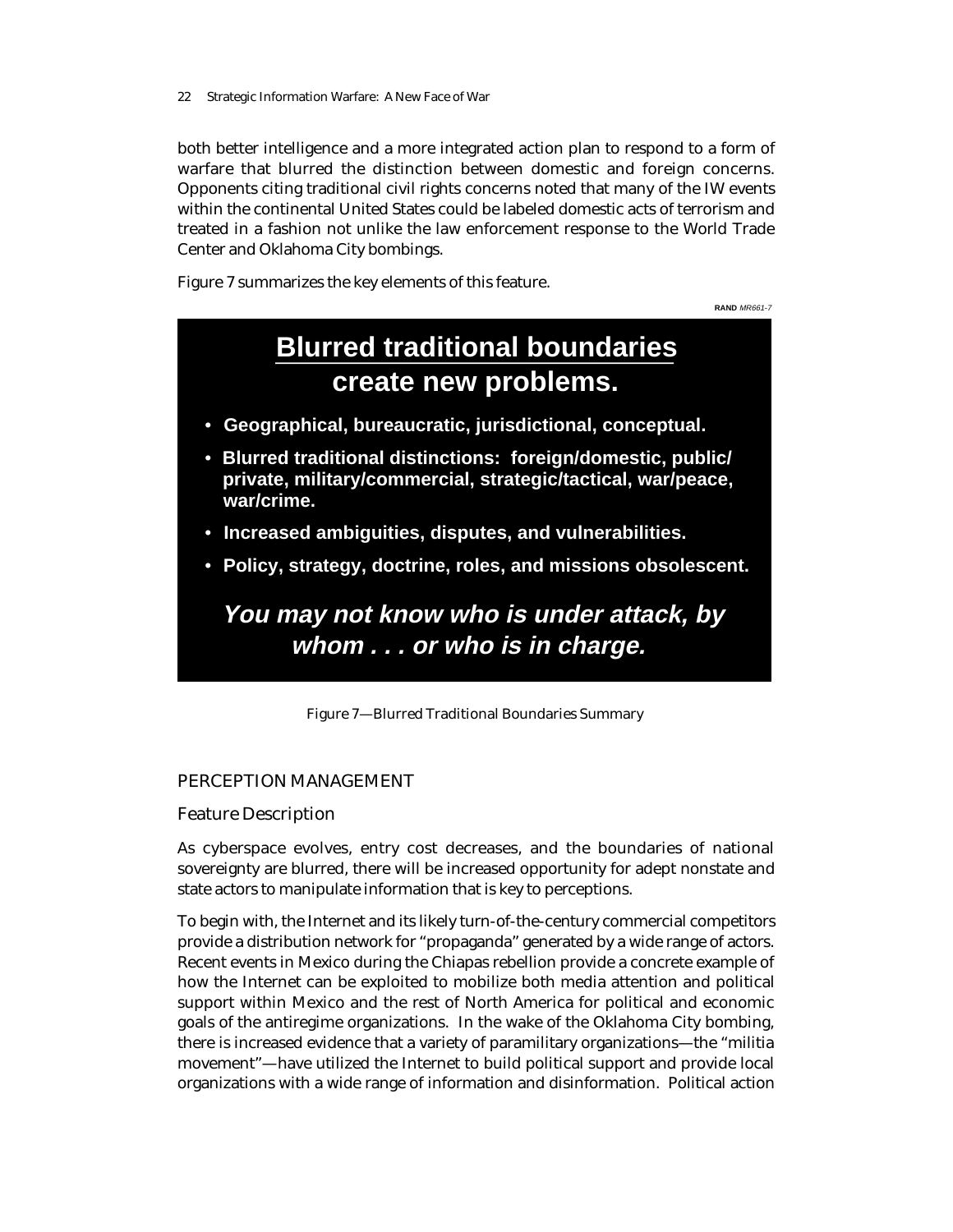groups and nongovernment organizations would be able to utilize the Internet to mobilize political support, especially against a U.S. administration that chooses to employ military force in a crisis fraught with uncertainty and potential domestic controversy.

Further, there is the possibility that the "facts" of an event can be powerfully manipulated via text, audio, and video (such as the use of advanced video techniques to manipulate images). In particular, such techniques may allow a wide variety of actors to conduct sophisticated perception management or public diplomacy campaigns designed to undermine domestic support for a particular course of action taken by the USG. These kinds of campaigns pose problems not only for the government but also for the media as an institution in their search for "accurate coverage."

The direct consequence of this feature is that U.S. decisionmakers and/or the American public may not know what is real.

#### **How This Feature Was Explored in the Exercise**

The methodology of the "Day After . . ." exercise does not provide a ready "playing field" for the more technologically innovative concepts of perception management. Rather, the exercise scenario was designed to highlight the role that powerful NGOs might play in future political military crisis scenarios. In this regard, the scenario appeared to capture the potential role of major domestic opponents to U.S. and Saudi government plans and policies—and by implication the "perceptions" that such opponents might seek to "manage."

#### **Participants' Reactions/Perspectives**

Most participants in the operational exercises took the prospect of major domestic opposition very seriously. For a number of groups, the presence of a powerful domestic opponent to the Saudi government undermined their confidence in any overt political military plan designed to shore up the Saudi government even though it might be a victim of Iranian subversion and coercion simultaneously. In response to the prospect that the U.S. president would face a powerful and well-organized domestic opposition, several groups gave considerable attention to the crafting of a public diplomacy strategy, including the suggestion by one group that the administration should make its case on the Internet as well as through traditional media outlets.

#### **Next Steps/Step Three**

Among the participants in the operational exercises, there was no support for any extraordinary maneuver by the administration of a "Seize control of the media and the Internet!" character. Rather, there was an acknowledgment that a U.S. administration might have a daunting task in shaping and sustaining domestic support for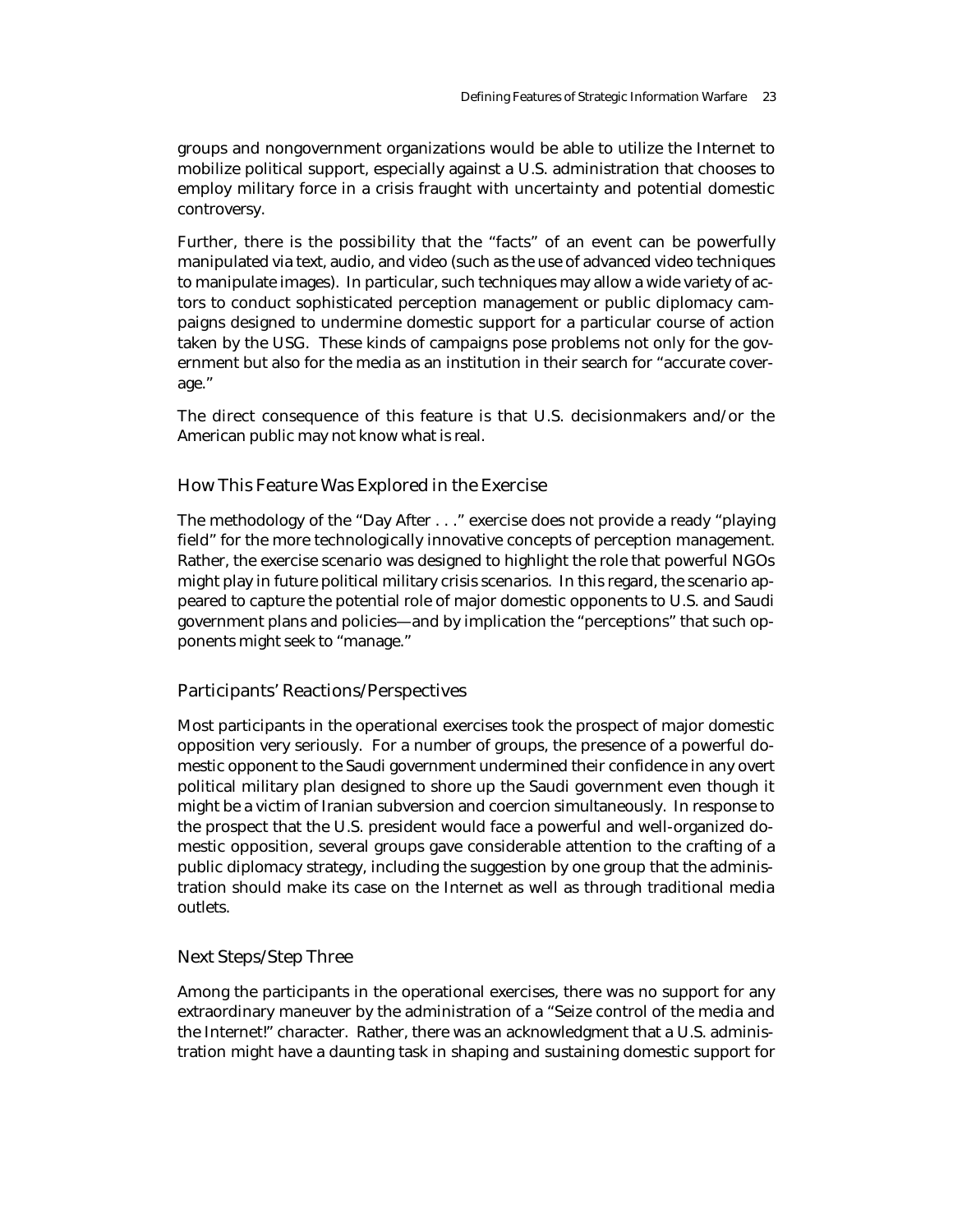any action that called for U.S. military intervention in a regional crisis marked by a high degree of ambiguity and uncertainty in the IW realm.

Figure 8 summarizes the key elements of this feature.



#### **STRATEGIC INTELLIGENCE**

#### **Feature Description**

Because of the features of low entry price and blurred boundaries, the U.S. intelligence community may face great difficulties in providing timely and credible strategic intelligence to the executive branch about current and future IW threats—a challenge that many of the exercise participants strongly emphasized.

Targets for collection of intelligence will clearly be far more difficult to identify. The classical geostrategic approach of focusing on specific nation-states as "threats" has become obsolescent. Intelligence collection targets will now include nongovernmental organizations, TCOs, and actors that are not nation-states. The weight and significance of a particular threat will depend upon an assessment of both the capability of potential cyberspace attackers, their intentions, and the vulnerability of a particular target set. The capability of a particular attacker may be obcured by the very dynamic nature of cyberspace telecommunications, microprocessor hardware/software, and defensive techniques, e.g., encryption. This infrastructure will include a wide spectrum of the elements of a turn-of-the-century technologically and economically advanced society. These infrastructure elements include (1) the PSN, (2) oil and gas pipelines, (3) electric power grids, (4) trans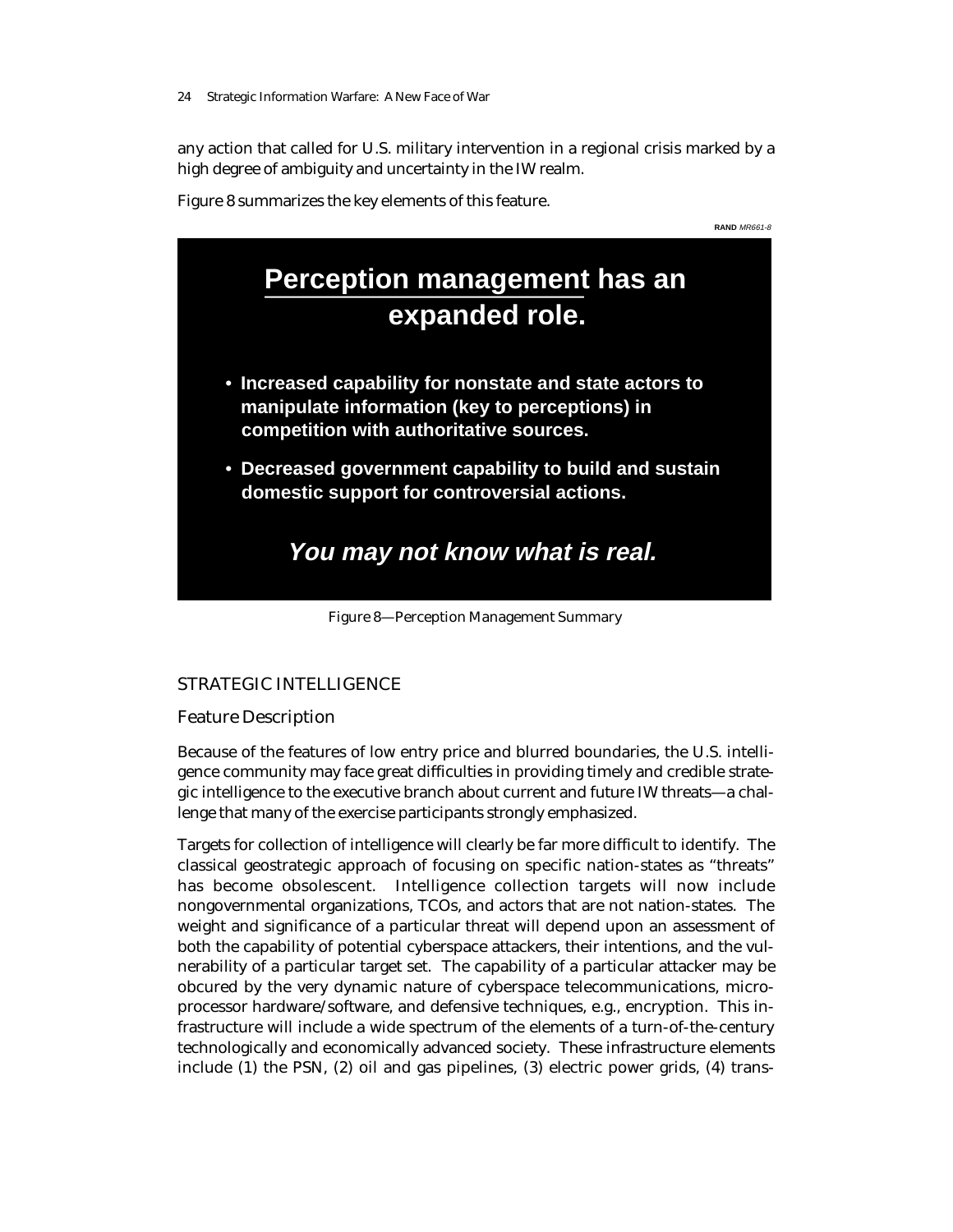portation control systems, (5) the Federal Funds Transfer System, (6) various bank transfer systems, and (7) the health care system. While some of the vulnerabilities of these infrastructure elements are well understood, many are not.

It will be extremely difficult for the intelligence community to develop and maintain a stable list of potential threats. The overall global environment has moved to a much more dynamic multipolar as opposed to a static bipolar structure. The United States will have to deal with a wide range of great powers, including Japan, Russia, China, India, the major states of the European Union, and other increasingly important nations like Indonesia and Brazil in circumstances of cooperation and competition. Depending upon the specific geostrategic and economic circumstance, the USG may find one or more traditional allies acting as economic rivals. Further, the USG may face the difficult task of sorting competing policy objectives with military peers who have nationalist ambitions contrary to U.S. strategic goals. On a smaller scale, the United States may face smaller state actors, multinational corporations, and TCOs that are able and prepared to challenge U.S. strategic interests. Setting collection and analytical resources and investment priorities will prove very difficult for the leadership of the national intelligence community.

Consequences of the strategic intelligence problem include the possibility that the United States may not know who its adversaries will be or what their intentions and capabilities will be.

#### **How This Feature Was Explored in the Exercise**

In the design of the exercise scenario, it was posited that the USG would *not* make any comprehensive changes in how it organized its current law enforcement and intelligence community structure during the next five years. The only major change posited was the appearance of a Domestic Counterterrorism Center that would have intelligence analytical capabilities but rely upon domestic law enforcement and the intelligence community structure for collection. The scenario presented a postulated "future history" of a variety of incidents that strongly hinted of enhanced IW-type capabilities, including the penetration of government command and control networks, large diversions of bank funds, and a series of aggressive IW events of uncertain origin targeted against U.S. domestic and Saudi targets.

#### **Participants' Reactions/Perspectives**

Participants in the operational exercises expressed considerable frustration that in this scenario the intelligence community was so ineffective in providing precise strategic intelligence about the source and nature of future IW threats, especially those that might be developed by Iran.

#### **Next Steps/Step Three**

Although there was a wide consensus among participants that at least some part of the intelligence community would have to be reorganized to meet the strategic IW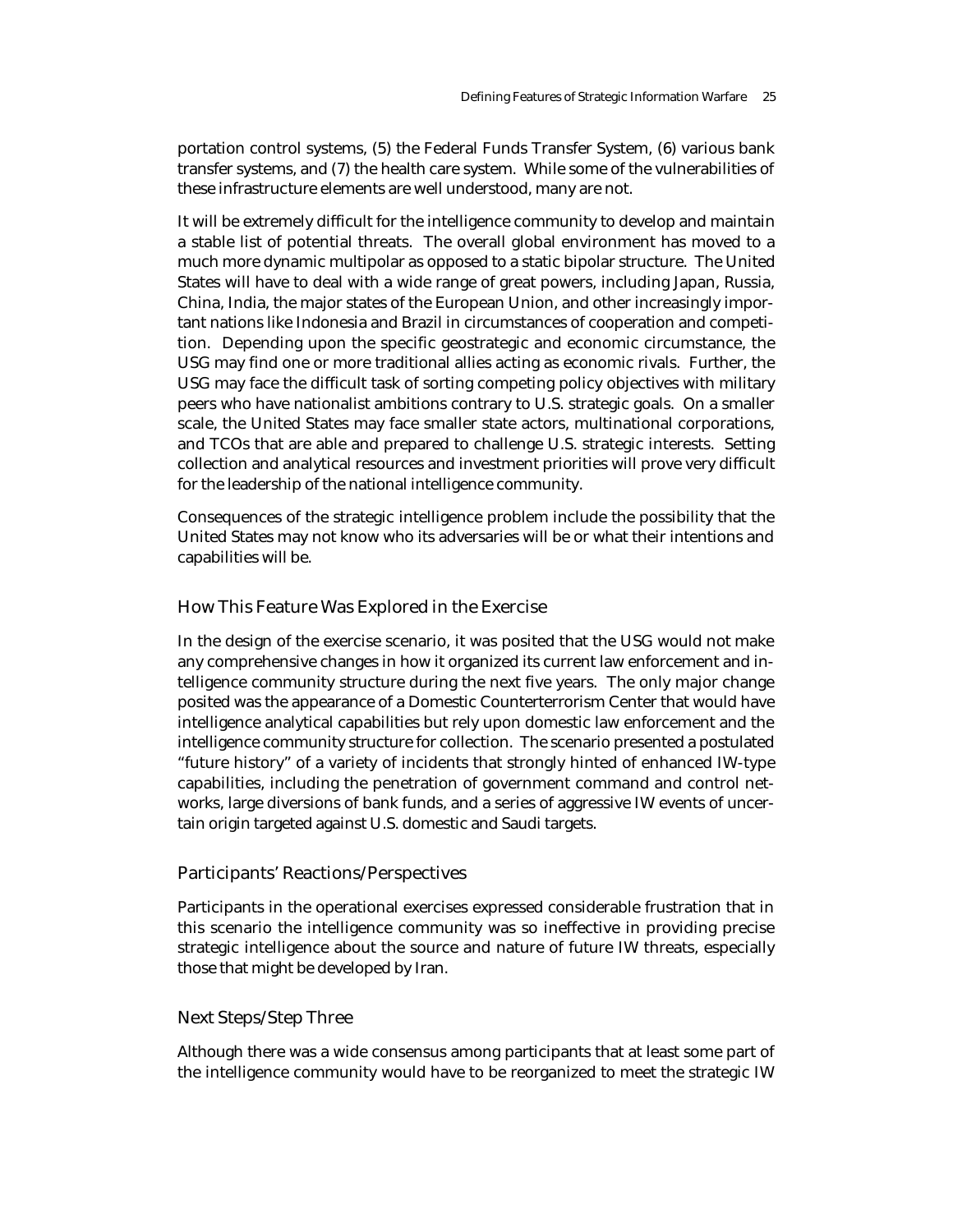intelligence challenge, there was no consensus on how this should be done. Basically, there were two schools of thought. One group believed that some type of interagency structure was needed to allow for the coordinated collection and analysis of "domestic" and "foreign" intelligence. The second group strongly opposed any institutional commingling of domestic law enforcement and foreign intelligence tasks.

Figure 9 summarizes the key elements of this feature.



**Figure 9—Strategic Intelligence Summary**

#### **TACTICAL WARNING AND ATTACK ASSESSMENT**

#### **Feature Description**

Flowing from the inherent difficulty of conducting strategic intelligence, the time pressure of a crisis makes the challenge of TW/AA even more daunting. There is a real prospect that for a given attack or situation, the national command authorities will be presented with strongly conflicting assessments from different law enforcement and intelligence community organizations.

An attacker using cyberspace weapons is able to conduct strategic operations at unprecedented speeds and withdraw to the confines of cyberspace. Finding the "smoking gun" in a timely fashion will be very difficult if not impossible, especially in the context of a severe crisis in which there is little time for a more traditional law enforcement-type investigation.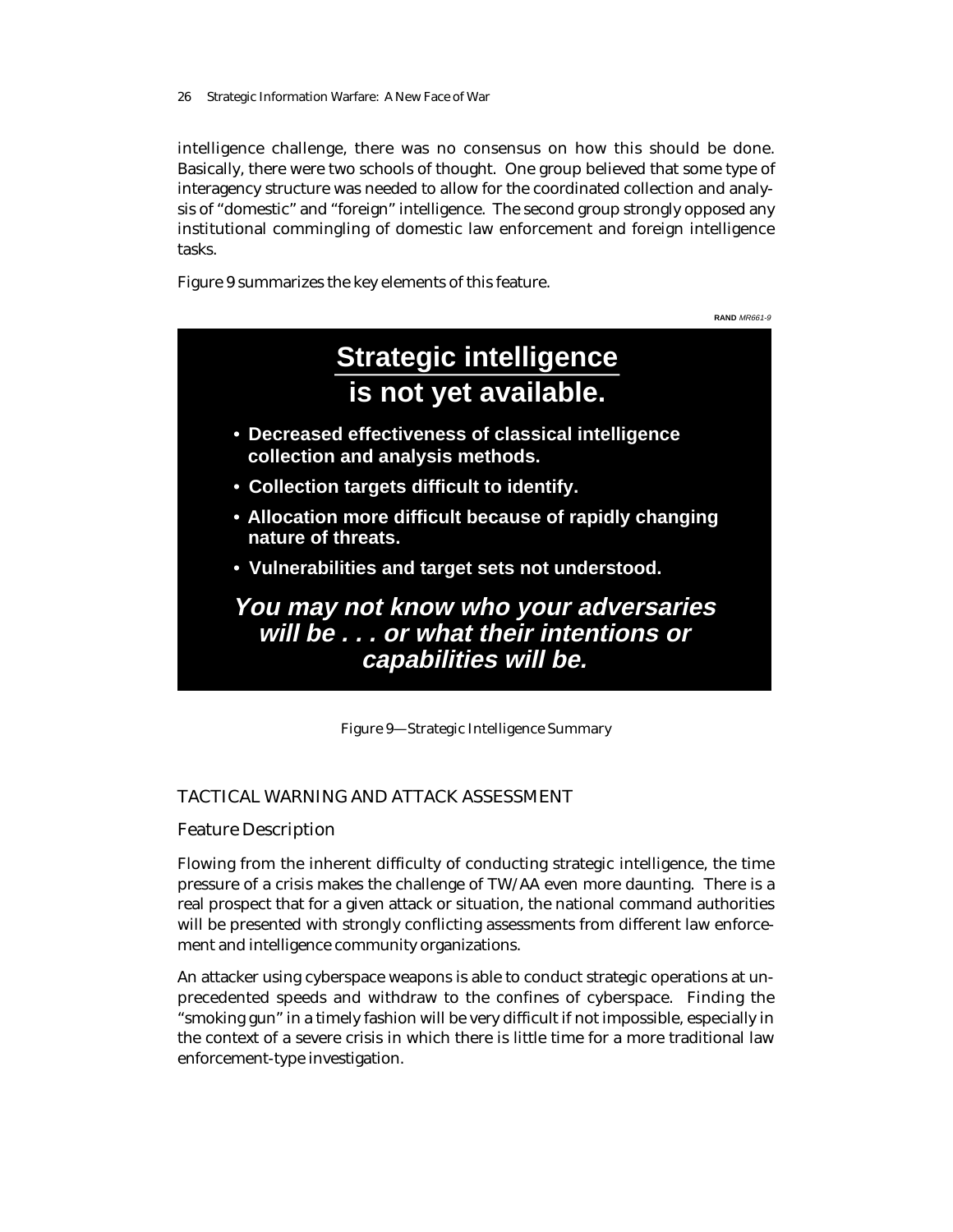Given the increased complexity of a variety of communications networks, database management systems, and systems controls, some events will be the product of bad luck or bad design. Further, there are likely to be strategic offensive measures in which systems are penetrated and compromised over the course of a multiyear "preparation of a battlefield." Much of this activity may be misdiagnosed.

The result of this feature is that the United States may not know an attack is under way, who is attacking, or how the attack is being conducted.

#### **How This Feature Was Explored in the Exercise**

This aspect of the IW crisis environment was successfully captured by the exercises through inclusion of the following types of events: (1) major failures of the PSN within the United States and Saudi Arabia and (2) major acts of sabotage through software attacks on key control systems, including ground and air transportation systems for which identification of the perpetrators of these "IW" events remains ambiguous.

#### **Participants' Reactions/Perspectives**

The teams expressed concerns about the basic ability of the United States to manage escalation in an IW conflict in an environment of a great deal of uncertainty. One team debated the question of whether the use of IW techniques by the adversary was an act of war and therefore whether the country could respond with all feasible military options. One group gained a consensus after some debate that it would be feasible and desirable to merge the intelligence community and FBI assets to help develop an appropriate threat assessment during this escalating crisis.

Another expressed concern was that, in the scenario, the Iranians (and their allies) might not be at the limits of their capability to conduct even more damaging IW-type attacks. In this case, the United States might risk increased retaliation with uncertain outcomes if it reacted too strongly against the current actions. One team debated this issue in such terms as the following: "Is the United States under attack and if so, by whom? Why is there a lack of emergency response plans?" They decided to close the fire walls of a postulated "minimum essential information infrastructure" and felt it was important to probe this new information infrastructure prior to its activation to understand its vulnerabilities.

Overall, most groups were very cautious about recommending any dramatic act of military escalation during the crisis phase (Step One) of the exercise (see Appendix D).

Many participants of the operational exercise expressed the view that the "failure of the intelligence community" in this scenario to provide effective TW/AA seriously inhibited, if not crippled, the administration's capacity to take decisive action against the would-be regional hegemon, Iran.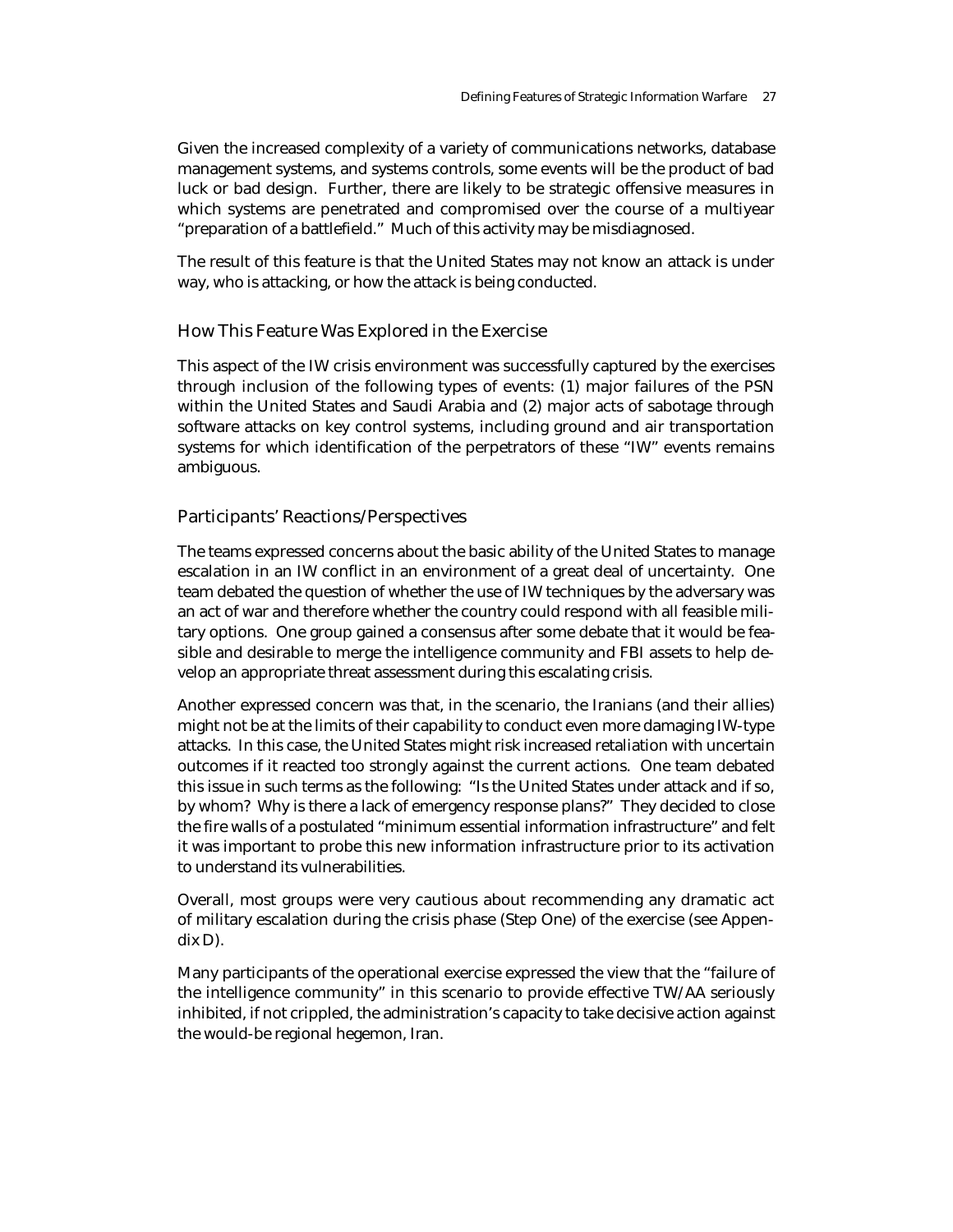**Next Steps/Step Three**

Similar to the debate over what to do about the dilemmas posed by the strategic intelligence challenge, the participants split between those who were prepared to consider a more radical mix of domestic law enforcement and foreign intelligence institutions and those strongly opposed to any commingling.

Figure 10 summarizes the key elements of this feature.



**Figure 10—Tactical Warning and Attack Assessment Summary**

#### **BUILDING AND SUSTAINING COALITIONS**

#### **Feature Description**

A U.S. administration will find that building and sustaining foreign coalitions to support forceful action against future international hostilities will be very difficult, a situation that may be exacerbated by IW issues. Many allies may themselves have a high degree of vulnerability to IW-type attacks on their core infrastructure. Several factors enhance this difficulty. First, important allies and/or friends of the United States will face the same daunting problem of maintaining reliable strategic intelligence and a tactical warning and attack assessment capability. Once serious information conflict is under way, coalition sustenance becomes increasingly challenging as allies are engulfed in the fog of IW. Acute problems in executing a coalition plan could also occur if one of the partners is found to be a "weak link in the chain" due to IW vulnerabilities.

Second, many countries may have acute vulnerabilities in key sectors (e.g., communications, energy, transportation, and financial) that an adversary might attack to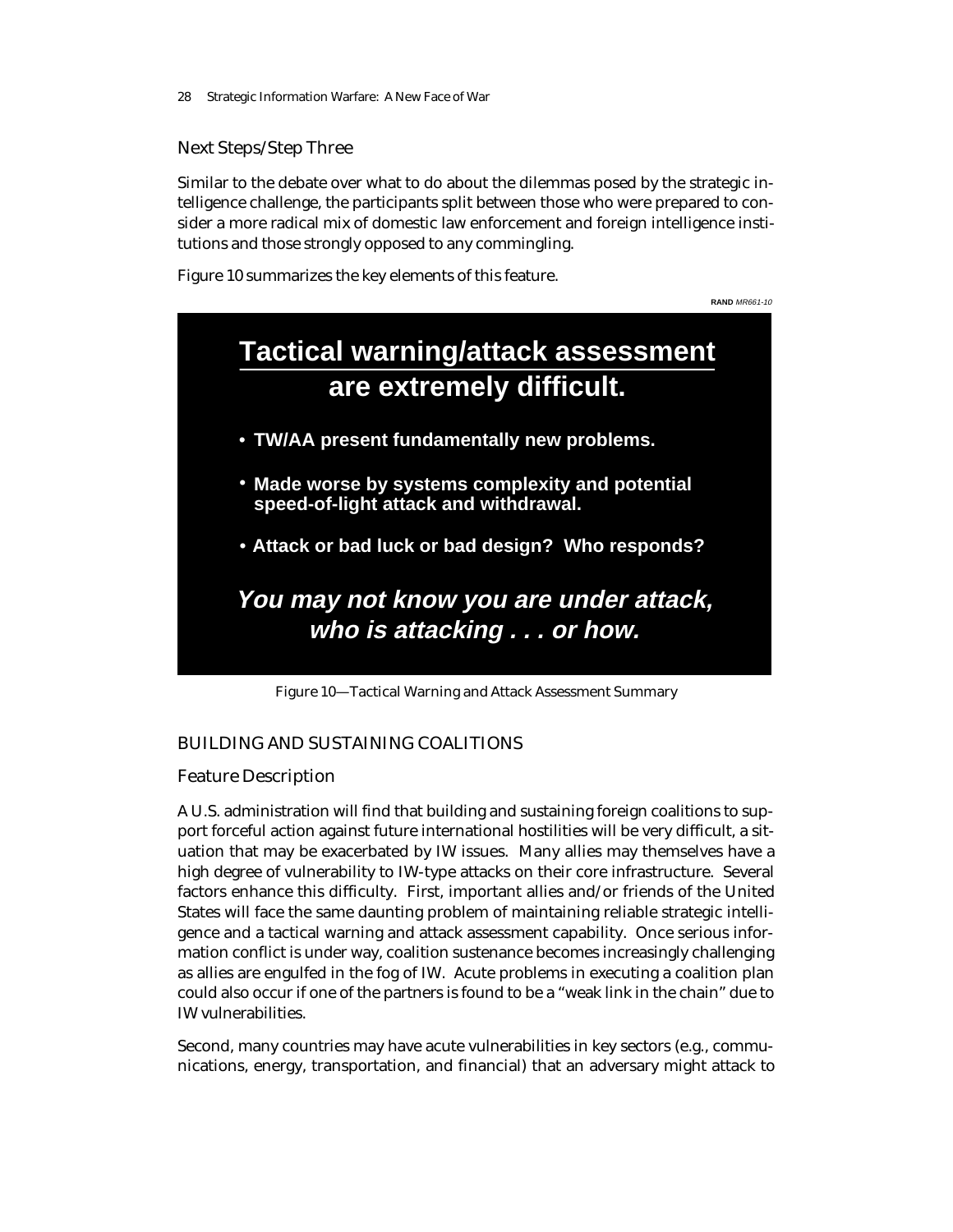undermine coalition participation. Such vulnerabilities are likely to be especially acute during the early phase of these countries' exploitation of the information technology revolution when attention will focus more on acquiring capability than on ensuring system security. New systems procured outside the country (in the name of early and cost-effective commercial deployment) may prove especially vulnerable. A case in point is the rapid diffusion of cellular telephone systems in countries that lack the traditional land line-wire infrastructure. Current-generation cellphones are potentially very vulnerable to monitoring and interference and theft of subscriber identification numbers. New-generation cellphones will be less vulnerable, but the cost of a generation turnover may deter rapid change in lower-income countries.

Conversely, another concern is that tentative coalition partners who would need military assistance may demand assurances that a U.S. deployment plan to their region is not vulnerable to IW disruption before they commit to coalition participation.

U.S. future dependence in conflict on allies and coalition partners that are potentially vulnerable (possibly in unique ways) to strategic IW is a consequence with significant impact on national security strategy, which implicitly assumes their timely and stalwart support.

#### **How This Feature Was Explored in the Exercise**

During the operational exercise scenario, this issue was illuminated by the description of a series of events taking place worldwide that provided the participants with a profound sense of uncertainty about the character of the attack. Especially telling were ambiguous IW-type events that unfolded in Egypt, which undermined that government's support for a U.S. decision to send forces to shore up a beleaguered Saudi regime. Similarly, in the scenario the highly energetic domestic opposition within Saudi Arabia conducts extensive IW-type actions in an effort to undermine the Saudi government.

#### **Participants' Reactions/Perspectives**

For many participants in the exercises, this feature of the IW scenario was one of the most worrisome. While acknowledging that a very important ally of the United States was in deep trouble due to a "combined arms" attack, several groups considered attempting to broker a political arrangement that would incorporate the emerging domestic Saudi political forces in a new internal Saudi political arrangement to secure the territorial sovereignty of Saudi Arabia in the face of Iranian hegemonic aggressiveness. Overall, a majority of the participants and groups decided against taking any action that would appear to undermine the current Saudi regime. There was a consensus that such an action would be seen as the "betrayal of a loyal allied regime" and could facilitate the Iranians' gaining hegemony over the Persian Gulf region. In the end of the group debates, a major fraction agreed in principle that the United States should provide the Saudi government with defensive measures to protect itself and the Saudi national information infrastructure from future IW-type attacks.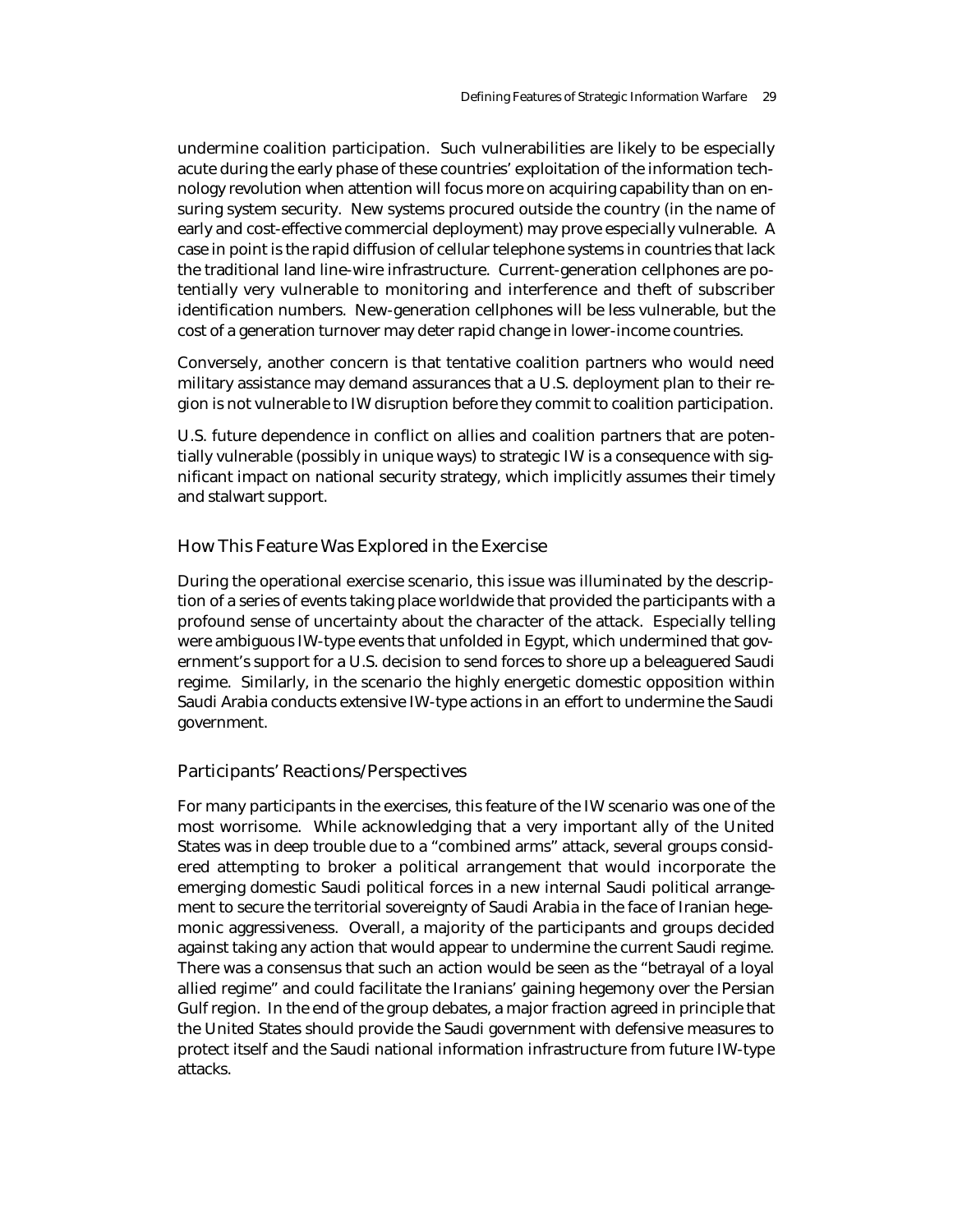**Next Steps/Step Three**

Other than acknowledging this problem, none of the groups made concrete recommendations on steps or policies to enhance the U.S. capability to provide IW-type defensive measures to an ally under IW-type attacks, though as noted above, the desirability of pursuing such actions was readily acknowledged.

Figure 11 summarizes the key elements of this feature.



**Figure 11—Building and Sustaining Coalitions Summary**

# **VULNERABILITY OF THE U.S. HOMELAND**

#### **Feature Description**

To improve the overall efficiency of the U.S. economy, various key infrastructure networks (see examples cited above) will become increasingly reliant on ever more sophisticated network control systems. As a consequence, these infrastructure elements will present strategically very lucrative targets.

In this context, protecting the U.S. infrastructure from cyberspace weapon attacks by threatening retaliation appears extremely problematic. As noted, there is likely to be a great deal of ambiguity about the source of many strategic information warfare events. Opponents of the United States will make much of the opportunity to conduct a damaging campaign that does not invite "immediate and massive retaliation." Further, U.S. strategists will have to devise a coherent concept of escalation and escalation control. This may prove daunting when there is considerable uncertainty about the actual "lethal radius" of a particular cyberspace weapon, much less the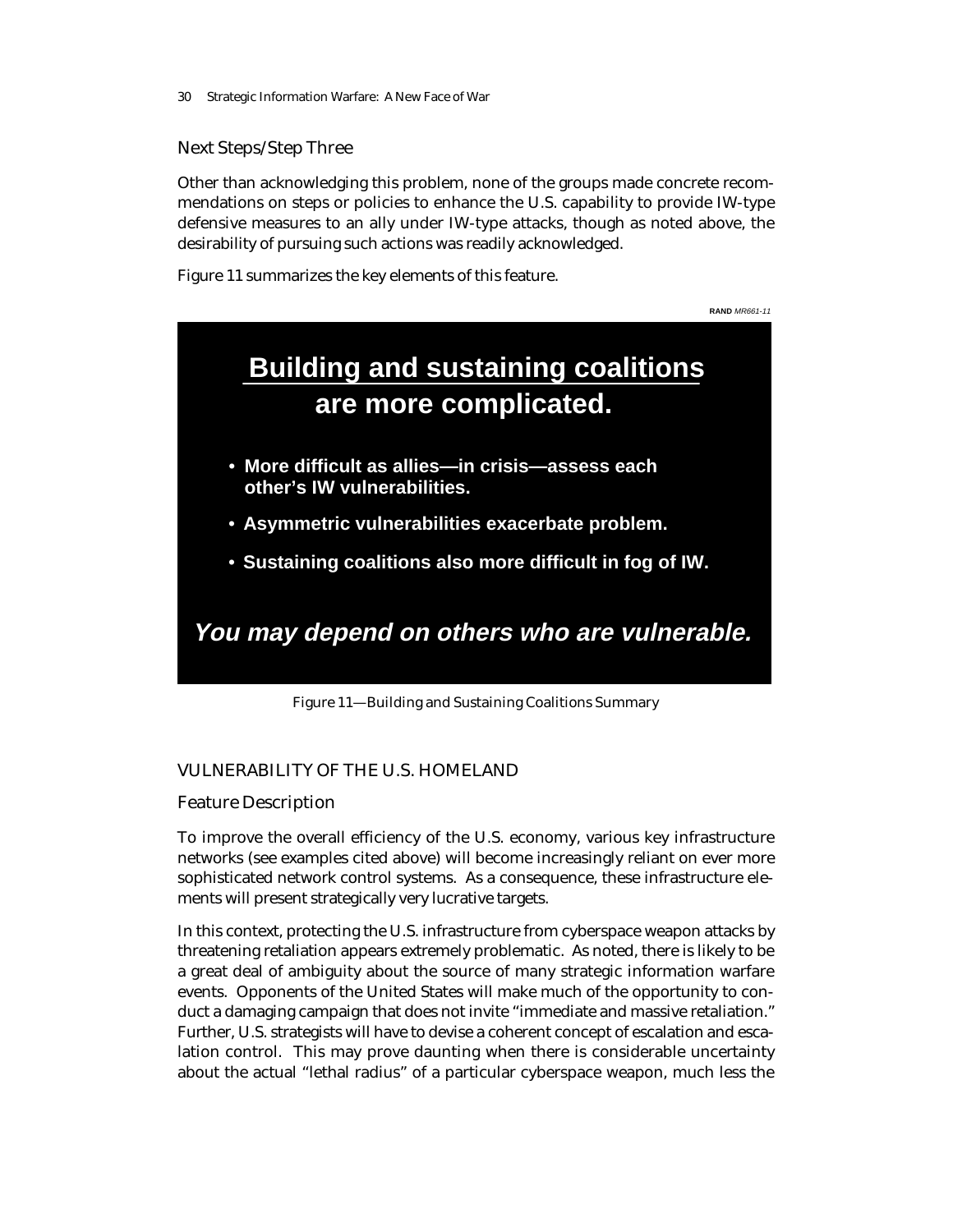collateral damage caused by the successful attack on a particular national information infrastructure.

Aside from the possibility that future opponents will attack the infrastructure of the United States in response to U.S. military action taken in a particular Eurasian theater of operation, there is also the possibility that this opponent will be able to exploit cyberspace to manipulate the U.S. domestic perception of the conflict.

The U.S. "Zone of the Interior" is thus potentially very vulnerable to an IW attack and for the foreseeable future it will be very difficult to prove the contrary. The consequence of this feature is inescapable: The U.S. sanctuary is lost against this new face of strategic conflict.

#### **How This Feature Was Explored in the Exercise**

As noted above, this scenario posits a continuation of trends already under way. Within the next five years, the telecommunications and control networks of the entire U.S. economic infrastructure will become increasingly interconnected. In response to the possible vulnerability of this national infrastructure, the exercise scenario posited that a minimum essential information infrastructure (MEII) might ensure support for the U.S. defense strategy of deploying an MRC-scale intervention force into a Eurasian regional crisis.

A secondary but high-priority feature of the conceptual MEII was a set of rules and regulations sponsored by the federal government to encourage the owners and operators of the various national infrastructures to take measures to reduce their infrastructures' vulnerability and/or to ensure rapid reconstitution in the face of IW-type attacks.

#### **Participants' Reactions/Perspectives**

The prospect of future major damage to infrastructure in the United States during the course of the crisis was taken very seriously by the exercise participants. Several groups became so concerned about the vulnerability of the United States to further strategic IW-type attacks that they chose very cautious escalation options. Many proponents of this perspective expressed considerable concern about the likely prospect that the United States was more vulnerable to a strategic information warfare campaign than the opponent, in this case Iran. The second school of thought favored some IW response to what was perceived as a sophisticated form of Iranian aggression. Although some members were troubled by the problems and prospects of controlling escalation in this crisis, they strongly believed that a passive approach would set a disastrous precedent by validating IW-type techniques as a new type of warfare.

On the matter of defensive measures for the U.S. infrastructure, there were two schools of thought. Most groups were skeptical about taking any decisive action other than providing reassurance to the American public that the various infrastructures of the United States had a capacity to suffer disruption but could be reconsti-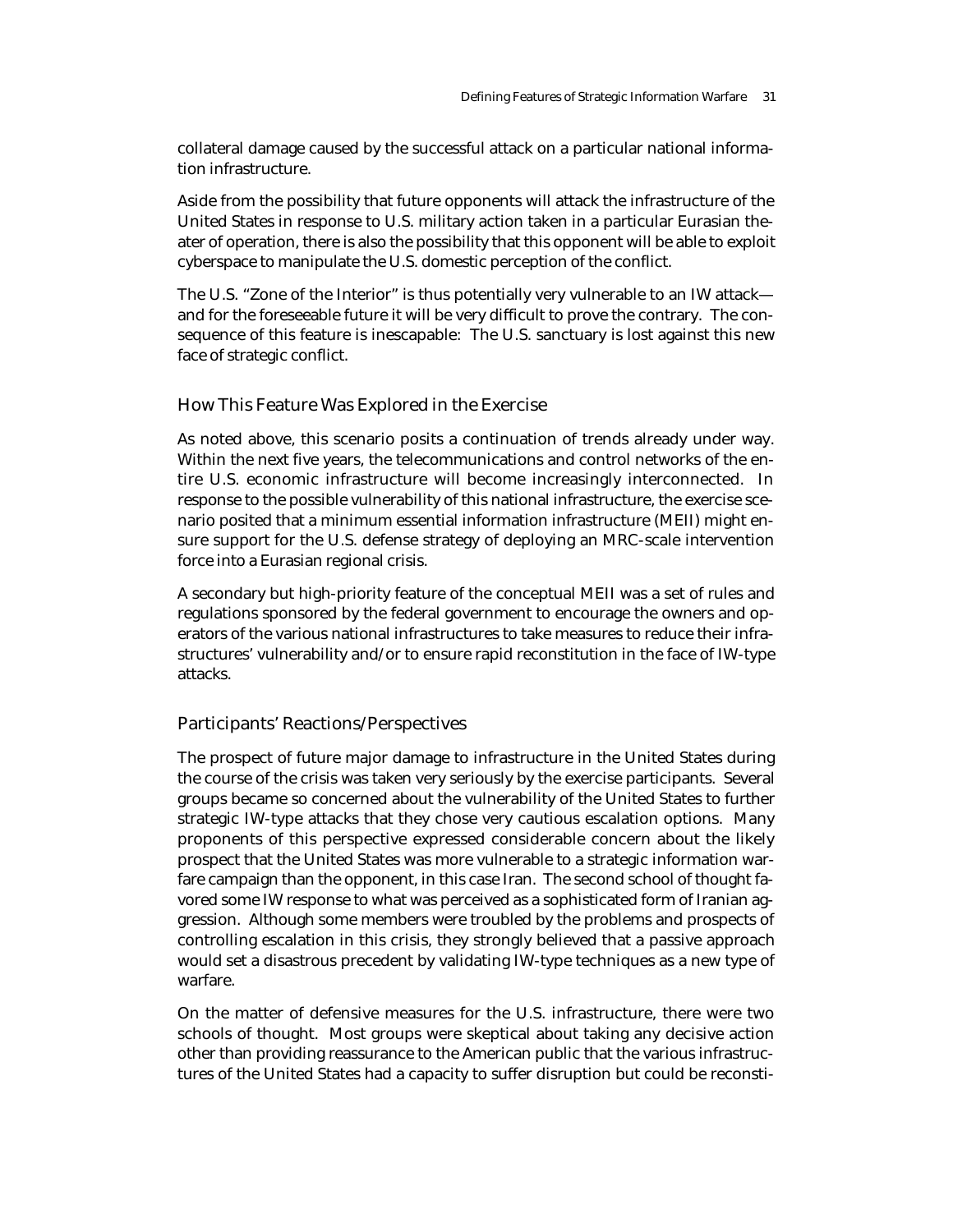#### 32 Strategic Information Warfare: A New Face of War

tuted. There was a broad consensus among most groups that dramatic action would "do more harm than good," causing even greater disruption to the particular infrastructure under attack rather than providing a defensive benefit. Most groups favored a cautious public affairs posture with the watchwords, "Don't promise the public too much."

A second school of thought was prepared to recommend to the president that several defensive measures should be taken, including bank and market holidays. This would also provide the federal government the opportunity to show the public that the infrastructure under attack had a capacity to reconstitute within a short period of time.

Several groups were prepared to acknowledge that the scenario presented such an acute dilemma that they would recommend promoting a quick compromise to the political issues within Saudi Arabia if it facilitated an IW deescalation and cease-fire vis-á-vis the U.S. infrastructure. Others rejected this approach and pressured for large-scale IW and/or other conventional weapon counterattacks against Iran.

Several participants noted that the most useful defensive measures were those that the various owners and operators of the various infrastructures could take to reduce vulnerability to attack, heighten vigilance against attack, and provide active procedures for reconstitution. One group decided that whatever the MEII is, it should be used with the understanding that most elements of a response would be procedural rather than the activation of a specific system.

Several teams emphasized that the president should address the country on the potential consequences the public may face as a result of IW actions. It was judged especially important to have the American public see that positive actions were being taken to protect their funds and assets in the financial sector.

#### **Next Steps/Step Three**

There was a broad consensus among exercise participants that no dramatic measures, such as shutting down an infrastructure, would be effective as a defensive measure (and some skepticism as to whether such action would, in fact, be possible during a crisis). There appeared, however, to be a broad consensus in favor of exploring the concept of an MEII based on a series of federally sponsored incentives to ensure that the owners and operators have procedures to detect IW-type attacks and reconstitution measures that would minimize the impact of any one network disruption. For reasons of costs and technical feasibility, there was little support for an exclusively federally owned and operated MEII.

It should be noted that the feasibility of achieving an MEII along the lines cited above was greeted with substantial skepticism by some of the exercise participants, largely on the basis that the current dependence on a multitude of systems could not be significantly reduced, even with prior planning. Everyone agreed that there was a need for a rigorous feasibility assessment on the concept.

Figure 12 summarizes the findings for this feature.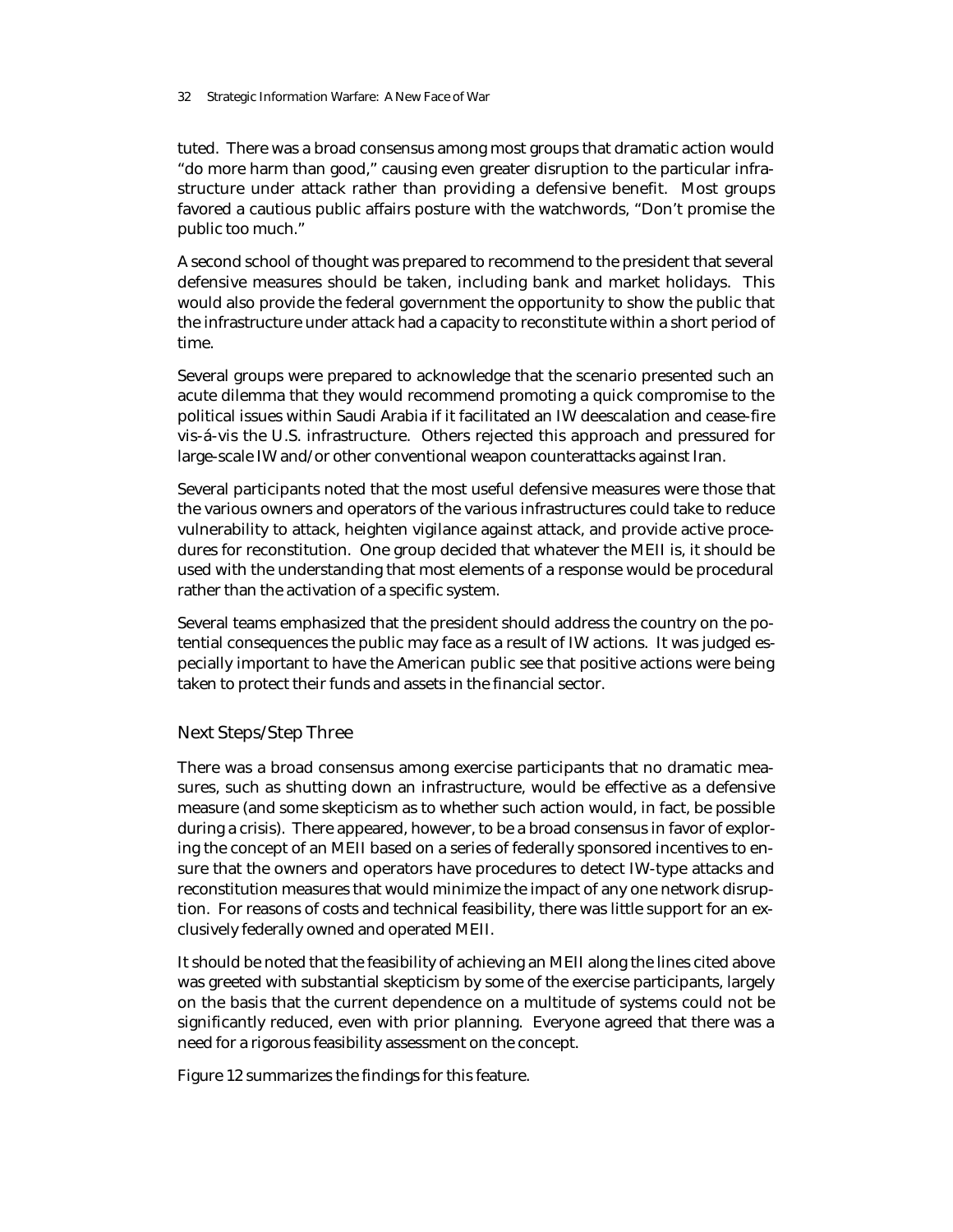Defining Features of Strategic Information Warfare 33



# **U.S. homeland is vulnerable.**

- **Cyberspace efficiencies-use-dependence-vulnerability cycle especially acute in U.S.**
- **U.S. info-based infrastructures present lucrative strategic targets.**
- **IW weapons less physically destructive than Russian ICBMs, but much cheaper to field, and probability of use in conflict is much higher.**

# **You lose U.S. as sanctuary.**

**Figure 12—Vulnerability of the U.S. Homeland Summary**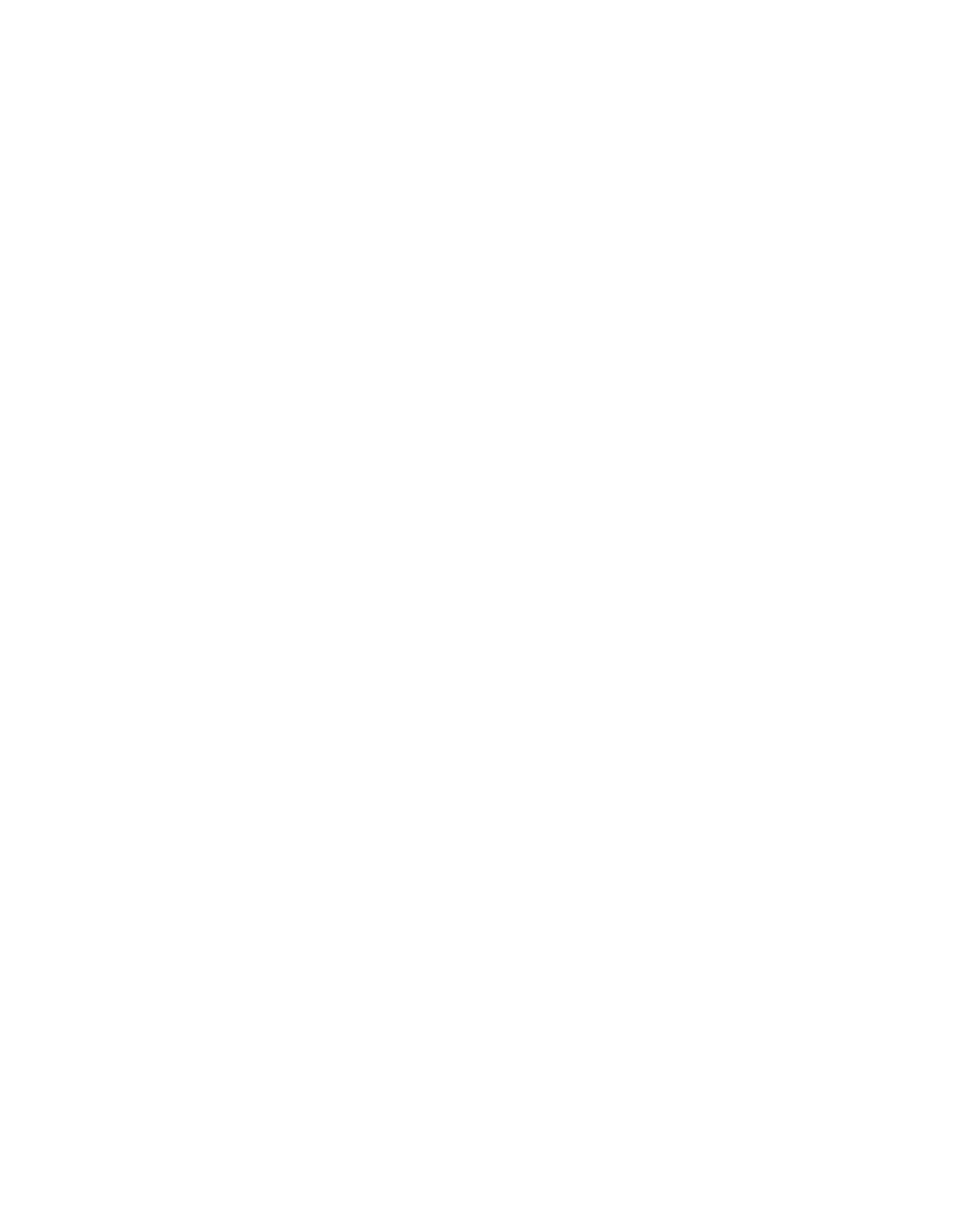Chapter Five

# **ISSUES OF STRATEGIC INFORMATION WARFARE**

Over the course of the exercises, a number of possible issues for near-term consideration and decisionmaking were described. Those addressed in detail below appear to represent both a sound and feasible starting point on this difficult subject. Others that were considered but judged not yet ready for high-level consideration included educational initiatives, development of policy on assistance to allies, the possible establishment of a cyberspace regulatory agency, and military organizational issues.

#### **RISK ASSESSMENT**

The issue of whether and how the federal government should conduct a risk assessment of strategic information warfare threats contains within it the basic question of "Risk to what enterprise?"

This question is similar to the frequently asked question concerning "the role of deterrence" in a post–cold war security environment. During the early phases of post– cold war security discussions, there was a tendency to presume that a deterrent posture could impose a "state of being" on a particular regional conflict environment. Over time, however, there developed a wider appreciation of the transitive character of the verb "deter": Who was deterring whom from doing what by what threat of retaliation? In a similar fashion, many discussions about IW risk assessment and strategy frequently take on the vague and unspecified quality of existential deterrence—shown in the uncritical assertion of some national security strategists that "they would not dare."

Through the vehicle of the exercise, many groups were able to address in a much more focused fashion the prospect of conducting an assessment of IW risks to U.S. current national security strategy. There was agreement that, as a minimum, a risk assessment required answers to the question, "How might our current and future capacity to execute the major elements of our national military strategy be compromised or even defeated by new information warfare threats against key elements of the national information infrastructure?"

Such a risk assessment will require an examination of how new information warfare capabilities might be used against a particular target array to defeat a major element of U.S. national military strategy, e.g., the requirement to conduct two nearly simultaneous MRCs. As described in this analysis, there are four potential theaters of mili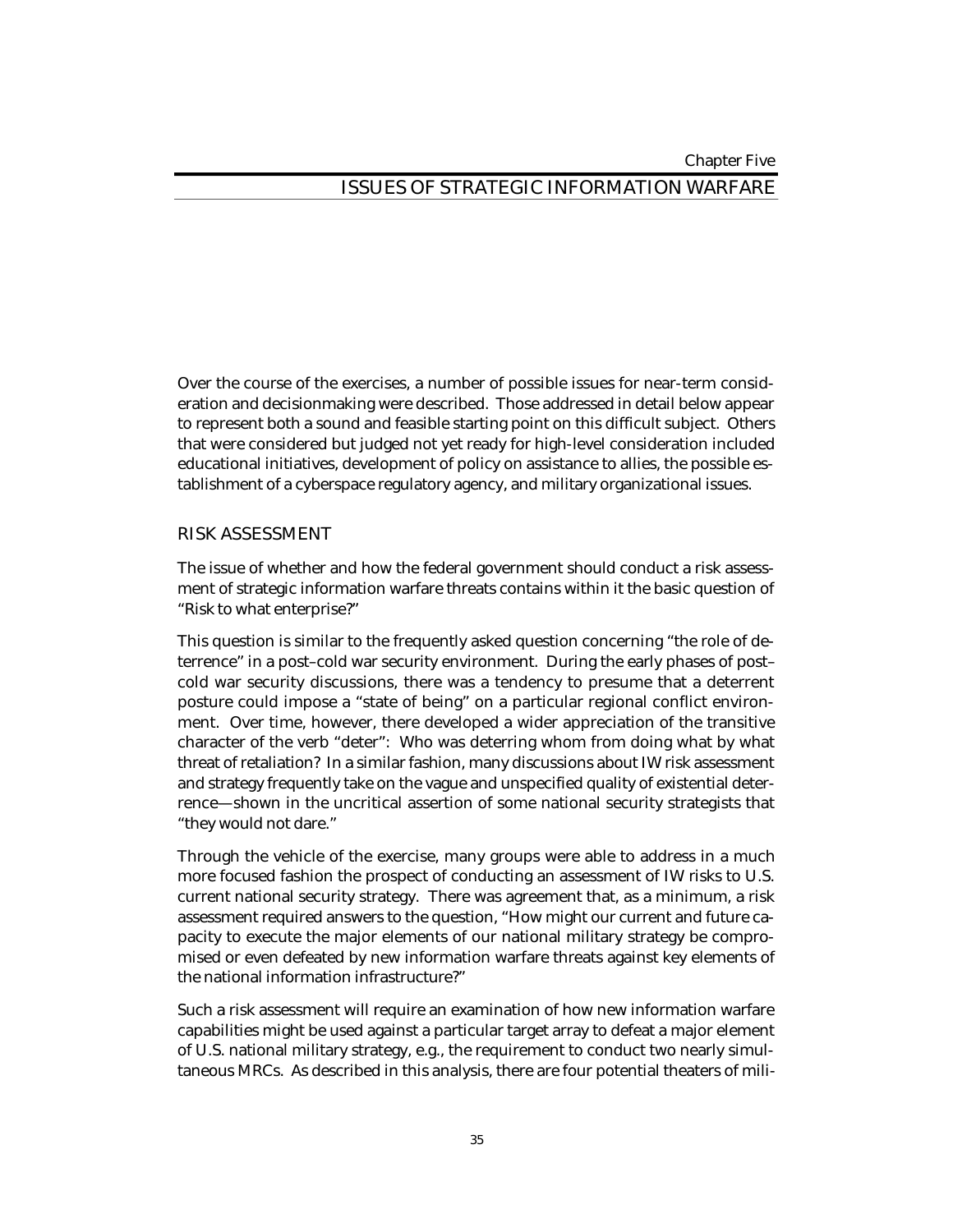tary operations—the U.S. homeland or "Zone of the Interior" (ZI), the intercontinental deployment process, the theater battle space, and allied ZI's—which provide a more complete picture of a future conflict environment from the perspective of future IW threats and infrastructure vulnerabilities. Each of these "theaters of operation" is likely to have unique features that will call for different types of risk assessment. Here, as noted, one of the major difficulties in conducting a credible interagency risk assessment is that many of the potential threats and targets cross traditional boundaries between law enforcement and military matters.

Overall, there was a strong consensus among exercise participants that a risk assessment along the above lines should be conducted by the federal government. There was no consensus, however, on how this effort should be organized. One school of thought strongly believed that this assessment could be successfully conducted within the current structure of the U.S. intelligence community. As one advocate of this point of view put it, "What is needed is the right tasking." Others were skeptical about such an approach. Some advocated the creation of a new agency for this and related purposes, which would cut across jurisdictional lines between those agencies responsible for dealing with domestic and foreign security threats. Along these lines, one suggestion was to expand the role of the National Communications System (NCS), giving it broader responsibility to collect and evaluate IW threats and risks.

The general concept of a new federal organization, or one with a greatly expanded mandate, was strongly opposed by two different factions: Some believed that the current environment of federal government retrenchment precluded the creation of a new agency and/or organization even if only as a risk assessment center, while others were strongly opposed to any institutional commingling of the tasks of domestic law enforcement and national intelligence community.

While acknowledging that the creation of a new organization was "premature," there was a school of thought that believed that the risk assessment process (as well as other strategic IW-related matters) should be centralized at a "focal point," or task force leader, of an interagency risk assessment process. Some believed this focal point might reside in either the Office of Management and Budget, the National Security Council, or the Office of the Vice President.

#### **NATIONAL MILITARY STRATEGY**

The current national military strategy gives great emphasis to the maintenance of a U.S. capacity to project power on significant scale into key regions of Eurasia—the two nearly simultaneous MRCs as defined by the 1993 DoD Bottom-Up Review (BUR) and subsequent refinements. Further, this strategy posits that the United States will be able to defeat future regional adversaries with forces made smaller by exploiting advances in C3I technologies—i.e., that the United States will be able to gain "dominant battlefield awareness" in future regional conflicts. Also implicit in this strategy is that the United States will be able to project power against a regional adversary that has little or no capacity to threaten the U.S. ZI.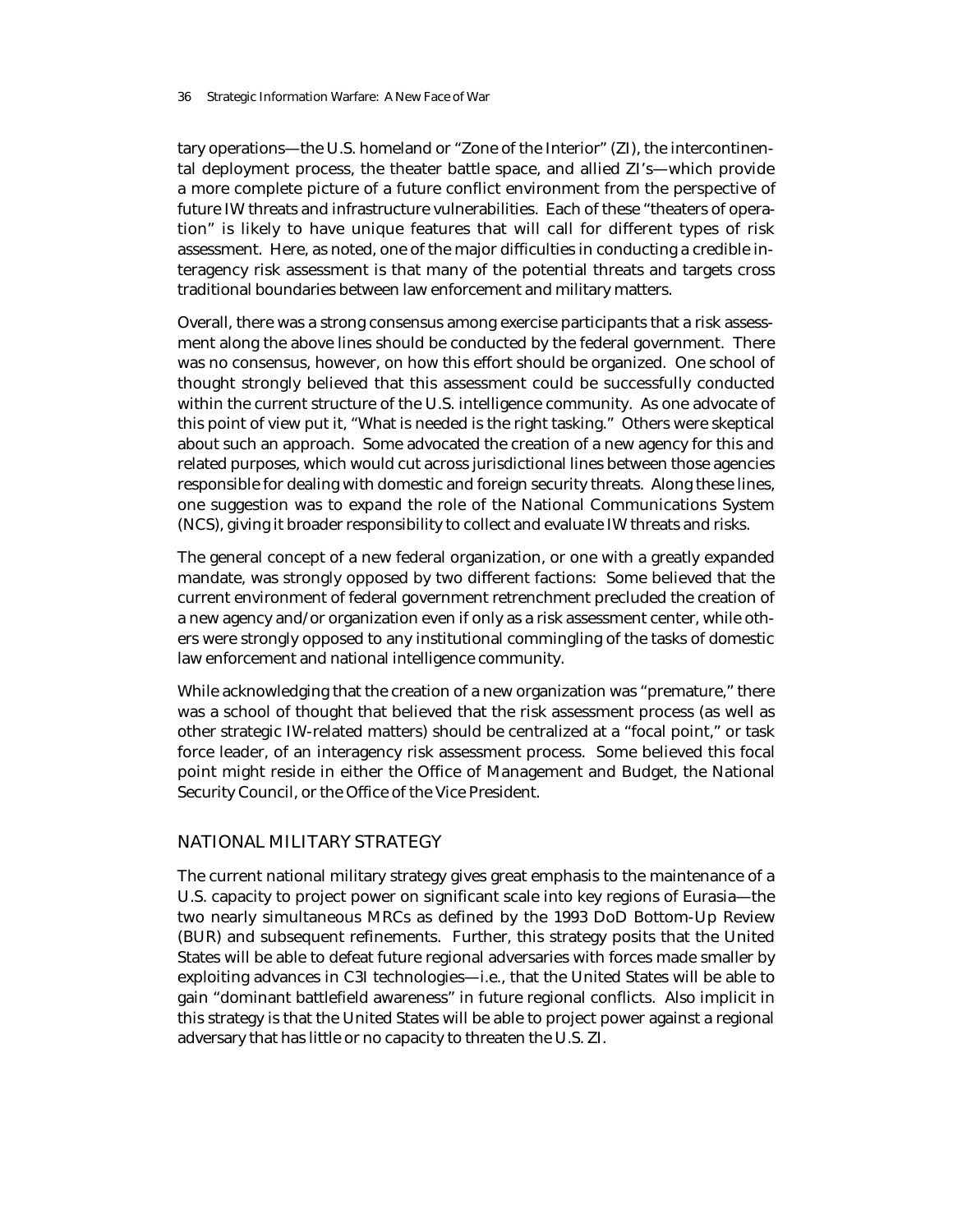This anticipated exploitation of advanced C3I will, over time, allow the U.S. military to substitute "efficiency for mass"—to deploy strategically agile and efficient forces into future regional theaters of operations over transoceanic distances with far greater logistics efficiency. In the face of projected budget pressures, there are high hopes that much of this new C3I capability can be acquired through a commercial off-the-shelf (COTS) process without incurring any unusual vulnerabilities.

U.S. current national military strategy does not acknowledge the possibility that an opponent will simultaneously attack targets in all four of the cyberspace theaters of operation cited above. Of special concern is the planning assumption that the United States will remain a sanctuary during any future MRC—which is probably obsolescent.

As noted above, there are powerful operational and cost factors that are pushing the U.S. military to exploit the fruits of what has been called the Revolution in Military Affairs (RMA). RMA investments that do not take into account vulnerabilities that might emerge from the evolution of cyberspace could thus set the stage for catastrophic system failures and place the overall national military strategy at risk.

The U.S. battlefield C3I system vulnerabilities to radio-electronic combat may become less significant in the face of U.S. national infrastructure vulnerabilities to cyberspace weapon attacks. As noted, the significance of distance is greatly reduced in IW, and the boundaries between the different theaters of military operation can become blurred. This suggests that future opponents may attempt to bypass U.S. technological and material strength within a potential regional theater of operation and attack strategic vulnerabilities that may reside in the ZI's of the United States or key U.S. allies. In essence, future opponents will exploit cyberspace weapons to "attack U.S. strategy" and not necessarily directly confront U.S. tactical/operational warfighting capability.

These new "strategic" vulnerabilities raise profound questions as to whether and how the USG will be able to devise a credible continental defense against cyberspace weapon attacks. Central to a high-confidence solution to the continental defense problem is the successful conceptual defining and implementing of an MEII as described above, which will allow the United States to continue to project military power on a significant scale in the face of cyberspace weapon attacks. Failure to design and maintain some kind of MEII that is credible in the face of increasingly technologically sophisticated potential opponents will set the stage for future conflicts in which the United States will be readily subjected to strategic IW attacks.

The precise construction of an MEII with its mixture of systems, procedures, laws, and tax incentives remains as an exercise for the future. It is likely that any such attempt to protect the United States from cyberspace weapon attacks will not be leak proof. This raises the question, What is the role of the threat of retaliation to deter attacks? Unlike the development of deterrence strategies during the nuclear weapons revolution, the appearance of a strategic IW threat raises very troubling issues for which a deterrence approach may not be practical. First, there are the major questions, How will one make retaliatory threats and against whom when there is great uncertainty about the origin of an attack. Second, there is the question of the pro-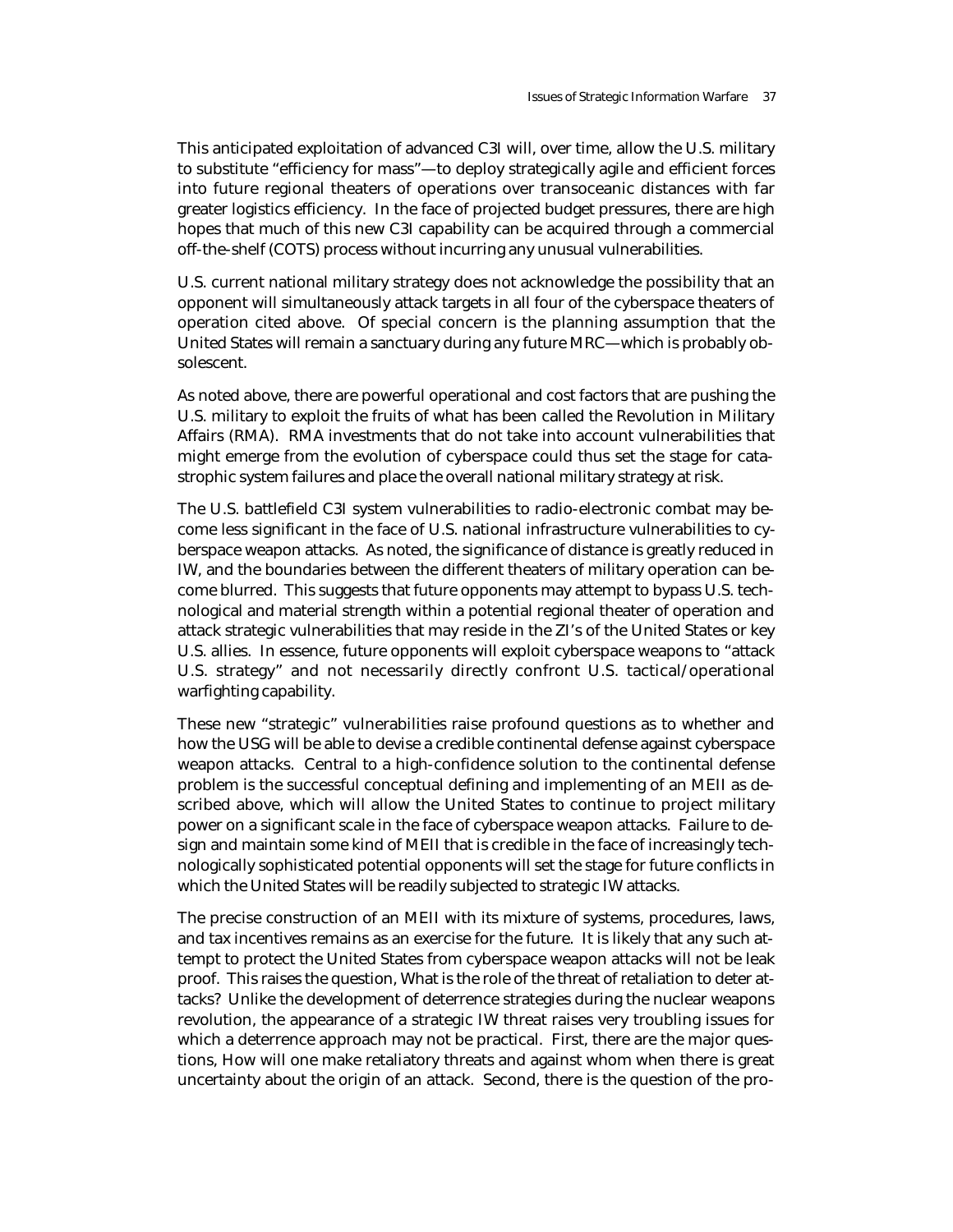portionality of any response when the immediate and collateral damage associated with a particular act of cyberspace retaliation is poorly understood by national decisionmakers. Third is the potential asymmetry of vulnerability between the United States, its allies, and the potential opponent. Current contingency plans focus on potential regional adversaries that are technologically less advanced than the United States. The United States may place a far more valuable portion of its national infrastructure at risk than a less-developed country. All of this points to the prospect that there will be no low-cost and conceptually simple deterrent concept that obviates the need to worry about future cyberspace attacks.

#### **NATIONAL SECURITY STRATEGY**

Figure 13 shows a spectrum of different kinds of preparedness (but not amounts of preparedness) across the U.S. information infrastructure. On the left is traditional military preparedness with various listed descriptors. The epitome of this kind of preparedness was the Minimum Essential Emergency Communications Network (MEECN), designed to ensure execution of U.S. nuclear war plans. On the right are nonmilitary means of preparedness characterized as shown and exemplified by the new and growing Internet. Incidentally, portions of the MEECN reside on systems found more to the right, like the public switched net; and portions of the Internet may be found in the defense information infrastructure toward the left of this figure.

As one moves from left to right on the spectrum, events resembling war tend to look more like crime, foreign threats look more domestic, government responsibilities fade to private issues, and within government, the federal level changes to the local level.



**Figure 13—A Spectrum of National Security Preparedness**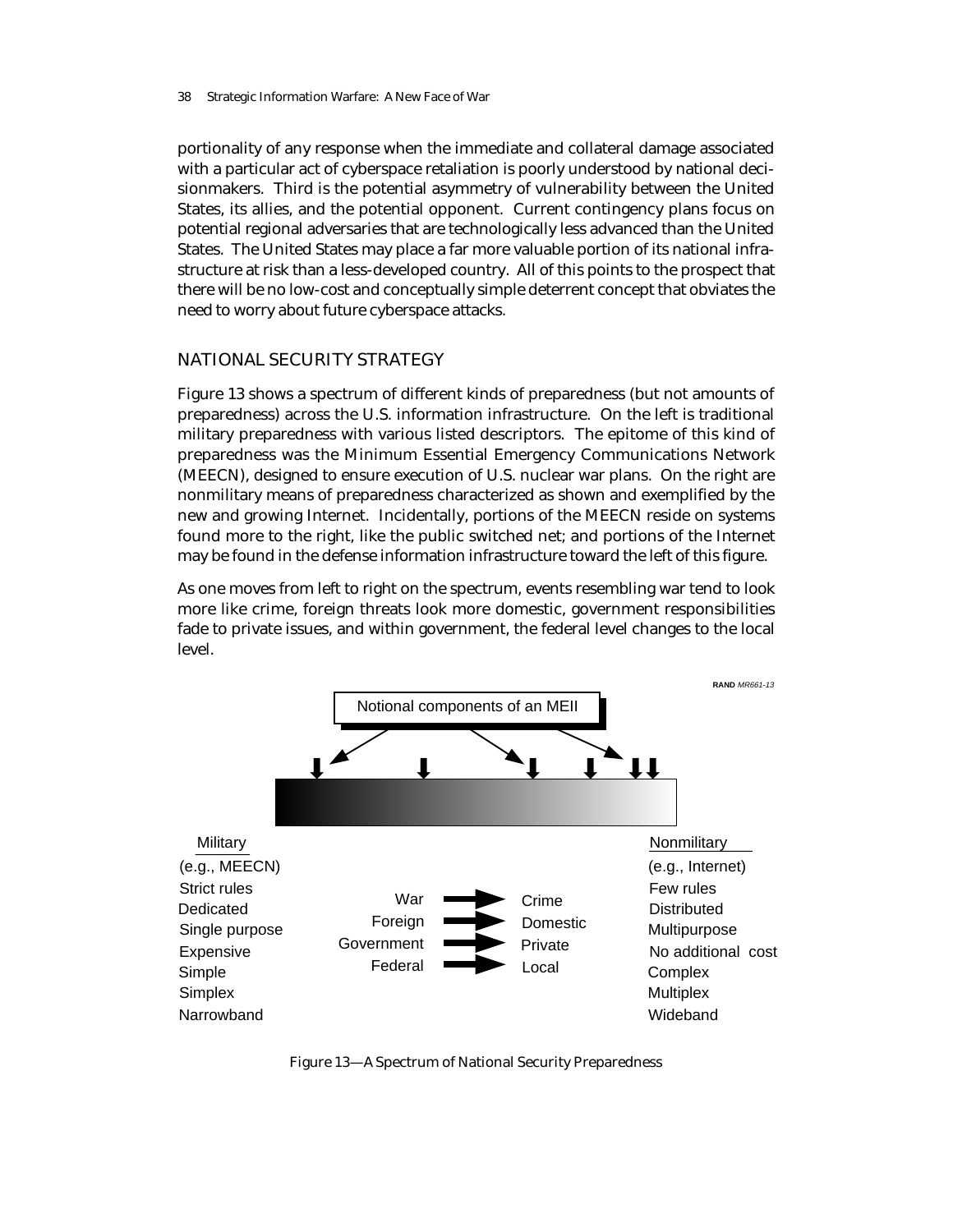The concept of an MEII as introduced in the exercise would consist of that minimum portion of various U.S. information infrastructures critical to the functioning of the nation. This fraction of the total NII would be protected from IW attack (albeit in as yet undescribed ways). The participants struggled with this concept, articulating the final consensus with this representative quote: "We don't know what it is, but we must have it."

An actual example of what is being discussed here is the Government Emergency Telecommunications Service, or GETS. This multiagency federal program enables civil, military, and industry officials to use the commercial public telecommunications network in emergencies. GETS is mandated by executive order and administered by the National Communications System with Defense Department funding. It is a software-based approach to preparedness and may represent the beginning of an MEII.

Since it is not feasible to protect the entire U.S. information infrastructure from attack, the vertical arrows along the top of the spectrum represent "point defenses" defined by selecting the parts of the infrastructure most critical to military and civilian operations and then defending them by whatever means appropriate and affordable. For example, the arrow on the far left could indicate a portion of the military infrastructure placed on dedicated fiber optic cables with protected input/output switches procured by the Defense Department to ensure essential point-to-point communications to enhance force deployment capabilities. One of the arrows toward the right could represent a law that would allow cooperation between the intelligence community and domestic law enforcement agencies to improve the gathering of intelligence on U.S. citizens who operate in cyberspace counter to U.S. national interests—or that would impose some protection standards. The arrow on the far right could be a tax incentive that would encourage commercial firms to cooperate with U.S government–led protection processes and to develop reconstitution capabilities.

#### **U.S. GOVERNMENT ROLE**

Figure 14 portrays a spectrum of existing and potential governmental roles across military and nonmilitary issues. It is clear that the role that the federal government will play in all of this is fundamental; this assertion cropped up throughout the exercise series. However, as we move from constitutional requirements for national defense through public safety toward things that represent the public good, the role of government changes. The operative emphasis of governing changes from operation to facilitation—from owning fiber optic cables to enacting tax incentives. Clearly, the government's perceived role in this area will have to be balanced against public perceptions of the loss of civil liberties and the commercial sector's concern about unwarranted limits on its practices and markets.

As in any new issue of potential government involvement in an area with strong domestic economic and social equities, the extent and character of the government role is certain to stimulate strong debate. In this context, participants seem to prefer that government and industry act cooperatively in pursuit of their interrelated goals.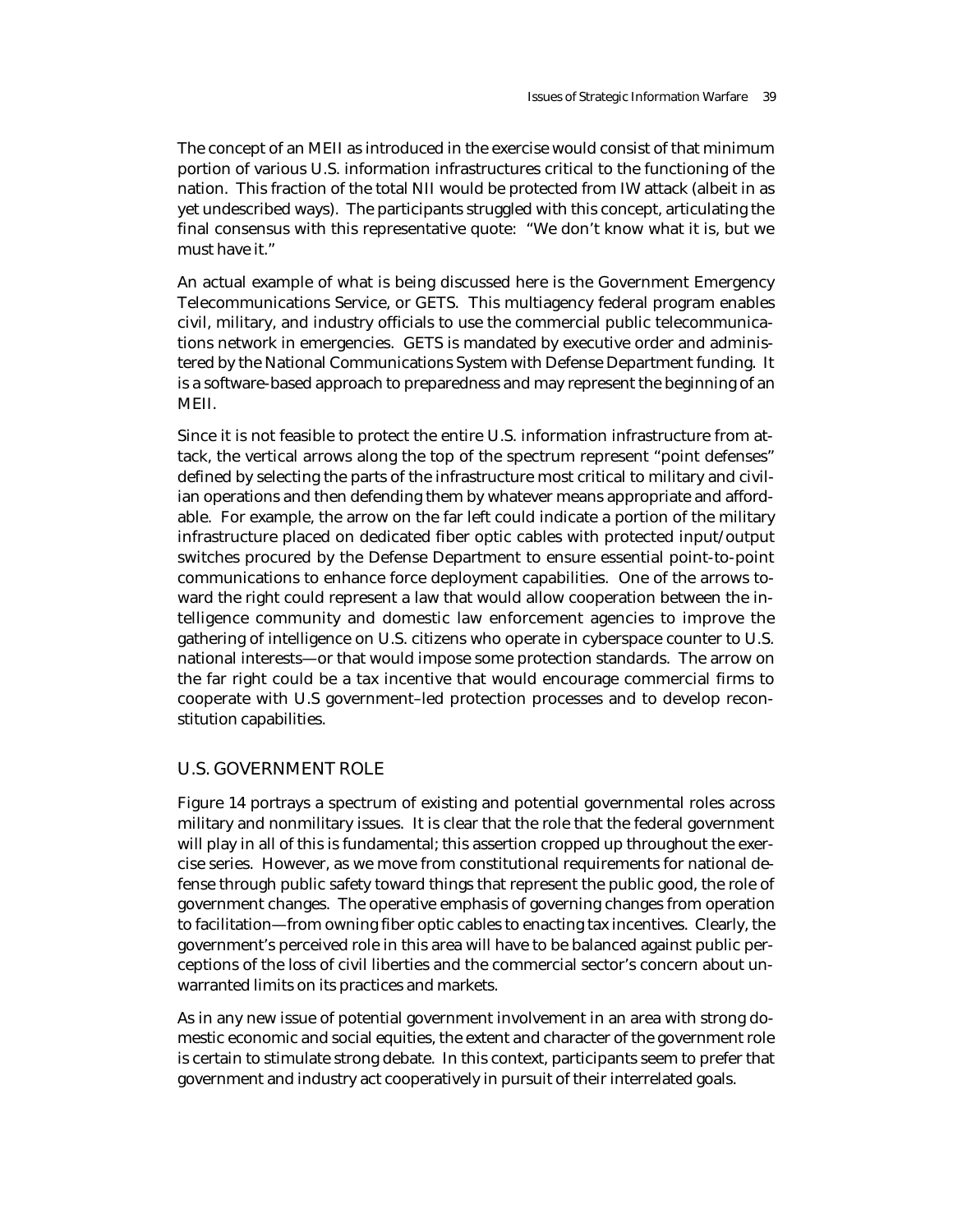

**Figure 14—A Spectrum of U.S. Government Roles**

The extensive participation of industry in the exercises was highly encouraging in this regard. A strong government role—in fact, strong government leadership appeared to be a consensus approach among the great majority of exercise participants. Here again the question cited above of who should be in charge within the executive branch is particularly relevant.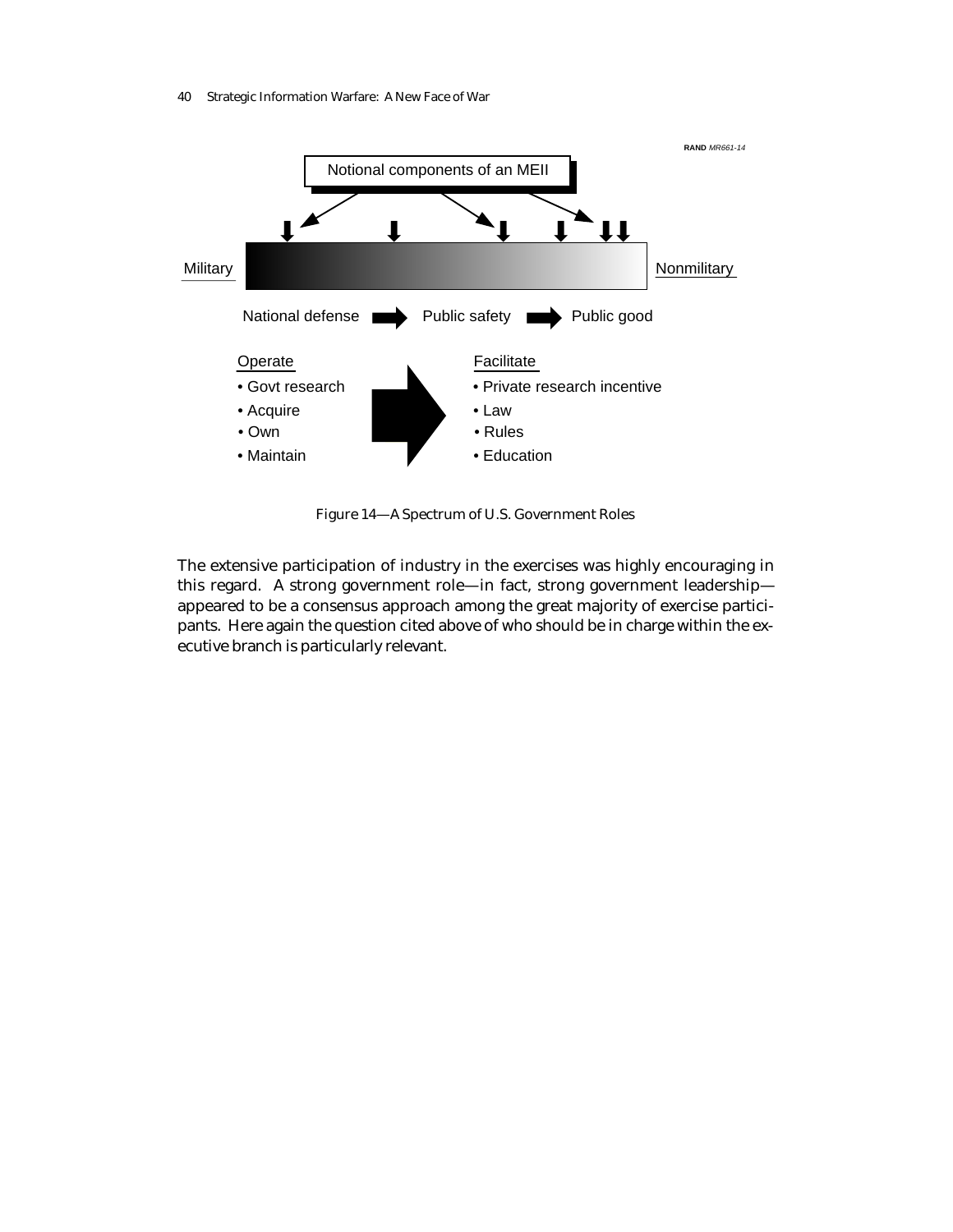Chapter Six

# **CONCLUSIONS**

The features and likely consequences of strategic information warfare point to a basic conclusion: Key national military strategy assumptions are obsolescent and inadequate for confronting the threat posed by strategic IW. Five major recommendations emerged from the exercises as starting points for addressing this shortcoming. They are discussed below.

### **LEADERSHIP: WHO SHOULD BE IN CHARGE?**

Participants widely agreed that an immediate first step is the assignment of a focal point for federal government leadership toward a coordinated U.S. response to the strategic IW threat. This focal point should be located in the Executive Office of the President, since only at this level can the necessary interagency coordination of the large number of government organizations involved in such matters—and the necessary interactions with the Congress—be effectively carried out. This office should also have the responsibility for close coordination with industry since the nation's information infrastructure is being developed almost exclusively by the commercial sector. Once established, this high-level leadership should, perhaps via a presidential review directive, initiate a comprehensive review of national-level information warfare issues.

#### **RISK ASSESSMENT**

The federal government leadership entity cited above should, as a first step, conduct an immediate risk assessment to determine, to the degree possible, the extent of the vulnerability of key elements of current U.S. national security and national military strategy to strategic information warfare. Strategic target sets, IW weapons effects, and parallel vulnerability and threat assessments should be among the components of this review. In an environment of dynamic change in both cyberspace threats and vulnerabilities, there is no sound basis for presidential decisionmaking on strategic IW matters without such a risk assessment.

In this context, there is always the hope or the belief—we saw both in the exercises that the kind of aggressive response suggested in this report can be delayed while cyberspace gets a chance to evolve robust defenses on its own. This is, in fact, a possibility—that the healing and annealing of an immune system that is under constant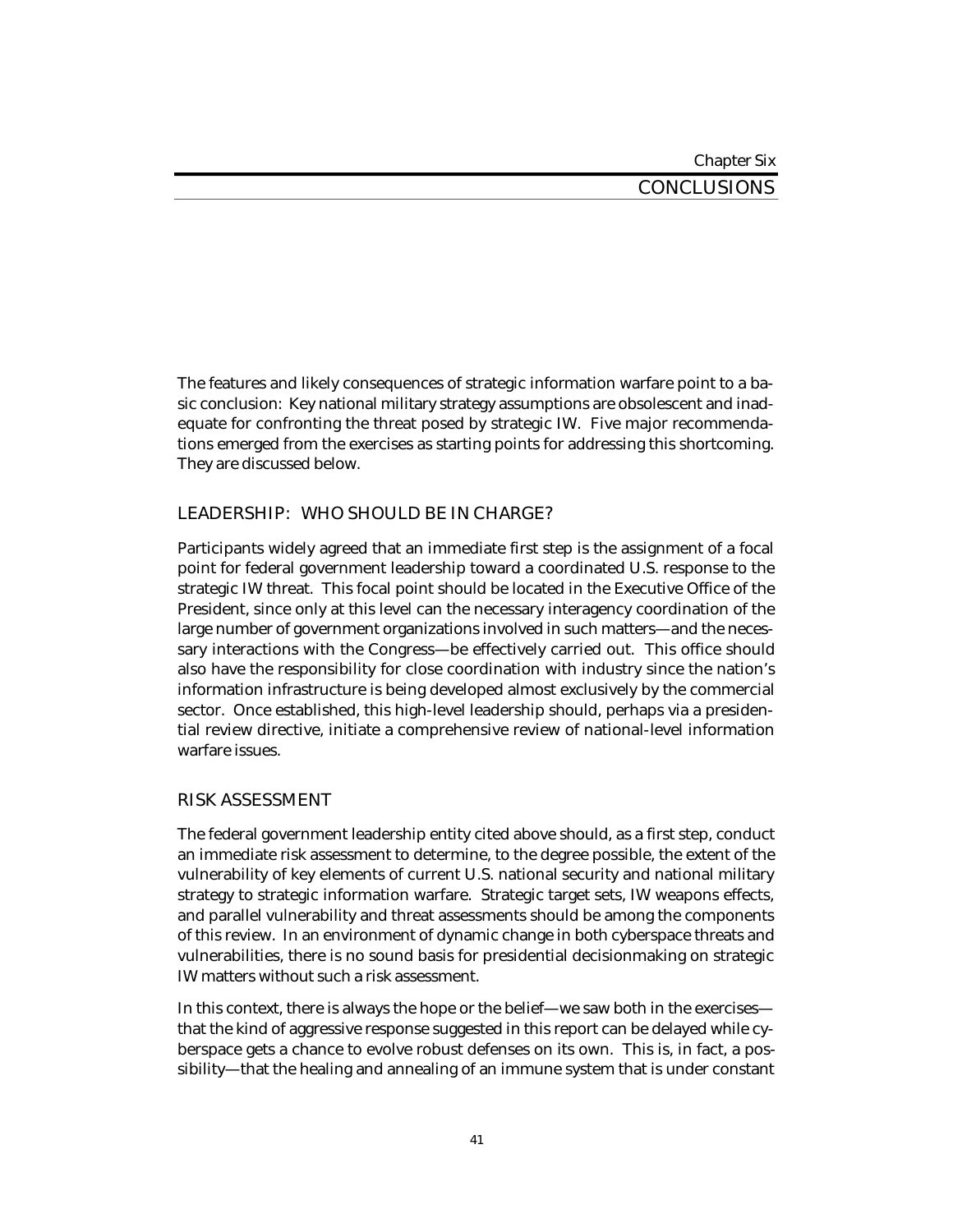assault, as cyberspace is and assuredly will continue to be (if only, in Willy Sutton's words, because that's where the money is), will create the robust NII that everyone hopes to use. But it may not, and we are certainly not there now.

Against this difficult projection and assessment situation, there is the ever-present risk that the United States could find itself in a crisis in the near term, facing the possibility of, or indications of, a strategic IW attack. When the president asks whether the United States is under IW attack—and, if so, by whom—and whether the U.S. military plan and strategy are vulnerable, "We do not have the foggiest idea" will not be an acceptable answer.

#### **GOVERNMENT'S ROLE**

The appropriate role for government in responding to the strategic IW threat needs to be addressed, with the recognition that this role—part leadership and part partnership with the domestic sector—is certain to evolve. In addition to performing certain basic preparedness functions—such as organizing, equipping, training, and sustaining military forces—the government could play a more productive and efficient role as facilitator and maintainer of some information systems and infrastructure, and—through policy mechanisms such as tax breaks—could encourage reducing vulnerability and improving recovery and reconstitution capability.

#### **NATIONAL SECURITY STRATEGY**

Once an initial risk assessment has been completed, preparedness for the threat as identified needs to be appropriately addressed in U.S. national security strategy. Preparedness for IW will cross several traditional boundaries across the spectrum from "military" to "civilian," from "foreign" to "domestic," and from "national" to "local."

One promising means for instituting this kind of preparedness could involve the concept of a minimum essential information infrastructure. The MEII is conceived as the minimum portion of various U.S. information systems critical to ensure the nation's continued functioning. An assessment of the feasibility of an MEII should be made.

#### **NATIONAL MILITARY STRATEGY**

The current national military strategy emphasizes maintaining U.S. capability to project power into theaters of operation in key regions of Europe and Asia. There are four emerging theaters of operation in cyberspace: the theater battlefield, the transoceanic lines of communication, allied states' Zones of Interior, and the U.S. Zone of Interior. Strategic IW reduces the significance of distance with respect to the deployment and use of weapons. Therefore, battlefield C3I vulnerabilities may become less significant than vulnerabilities in the national infrastructure. Consideration of these IW features should be accounted for in U.S. national military strategy.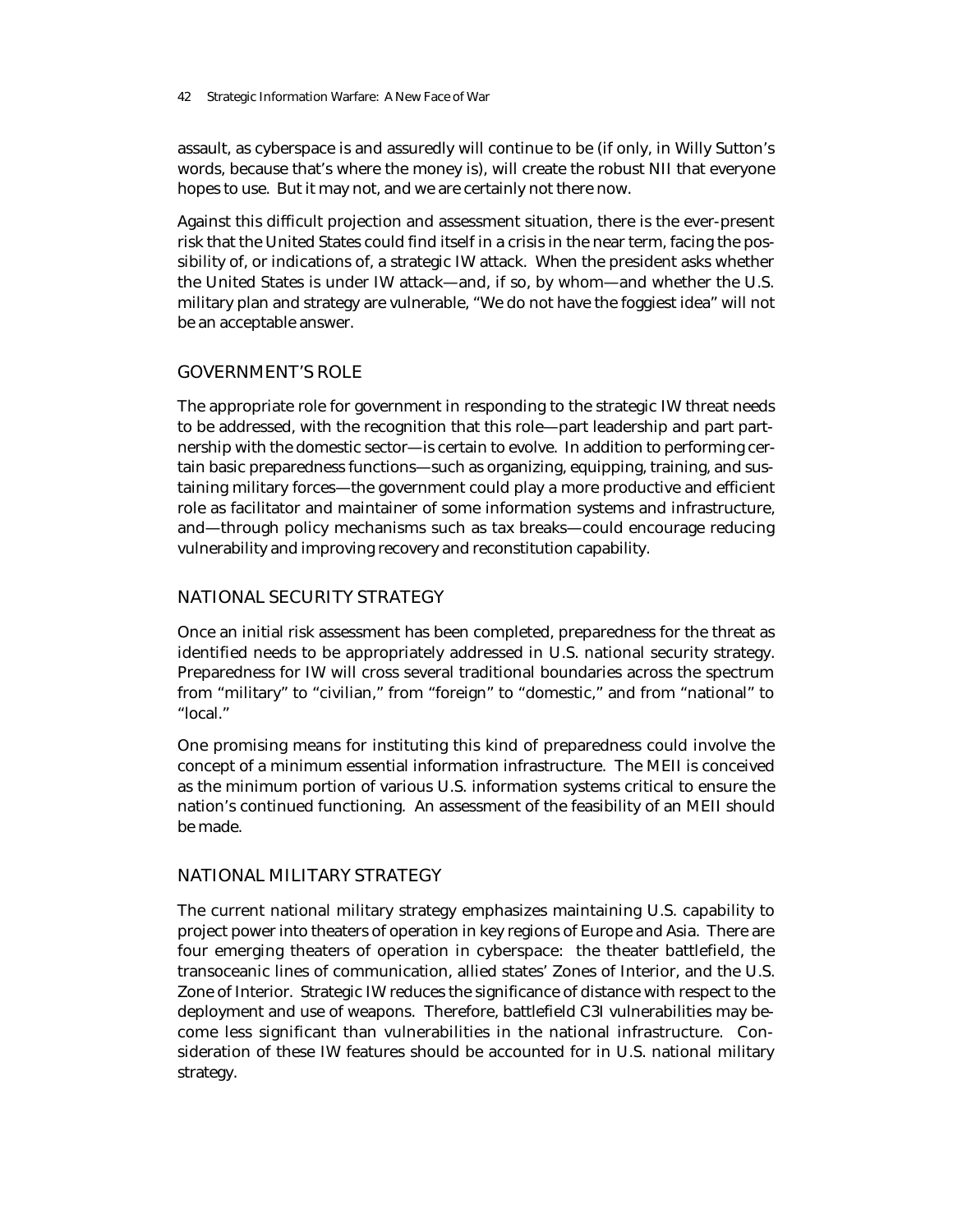# **ADDITIONAL READING: THREATS AND VULNERABILITIES**

Below is a partial listing of references that we used in the scenario design. This material provides additional perspective on the current state of experience and thinking regarding most of the strategic information warfare threats and vulnerabilities addressed in this study.

- Arquilla, John, and David Ronfeldt. "Cyberwar is Coming!" *Comparative Strategy*; Vol. 12, 1993, pp. 141-165.
- Defense Science Board Summer Study Task Force. "Appendix B: Information Warfare." *Report on Information Architecture for the Battlefield*. October, 1994.
- Richard O. Hundley and Robert H. Anderson, "Emerging Challenge: Security and Safety in Cyberspace," in *IEEE Technology and Society Magazine* (Special Issue on Computers and Society), forthcoming.
- Richard O. Hundley and Robert H. Anderson, *Security in Cyberspace: An Emerging Challenge for Society,* RAND, P-7893, December 1994.
- Joint Security Commission. "Chapter 8: Information Systems Security." *Redefining Security*. Government Printing Office, Washington, D.C.; 1994.
- Libicki, Martin. "What Is Information Warfare?" *Strategic Forum*. Institute for National Strategic Studies, National Defense University; Number 28; May 1995.
- National Communications System. *The Electronic Intrusion Threat to National Security and Emergency Preparedness Telecommunications*. Office of the Manager, NCS; Arlington, VA; December 5, 1994.
- National Research Council. *Computers at Risk: Safe Computing in the Information Age.* National Academy Press, Washington, D.C.; 1991.
- Neumann, Peter. *Computer Related Risks*. Addison-Wesley, New York; 1995.
- Raymond, Eric, ed. *The On-Line Hacker Jargon File*. Version 2.9.10; July 1992.

Stoll, Clifford. *The Cuckoo's Egg*. Pocket Books, Simon and Schuster, New York; 1989.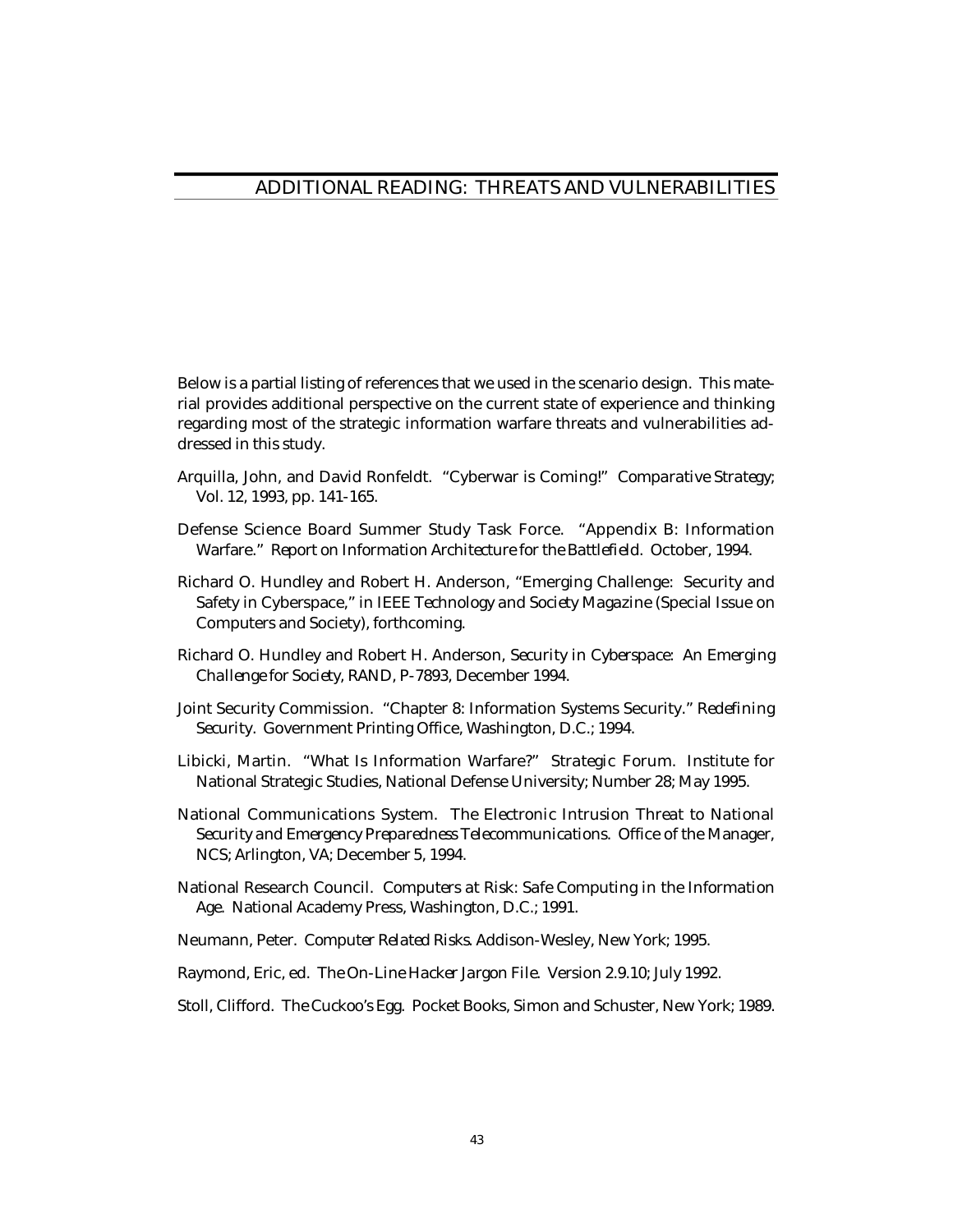44 Strategic Information Warfare: A New Face of War

———. "Defence Technology: The Information Advantage." *The Economist*. June 10, 1995.

———. "Police, FBI Hunt for Hacker Who Upset Internet Service." *The Seattle Times*. July 12, 1995.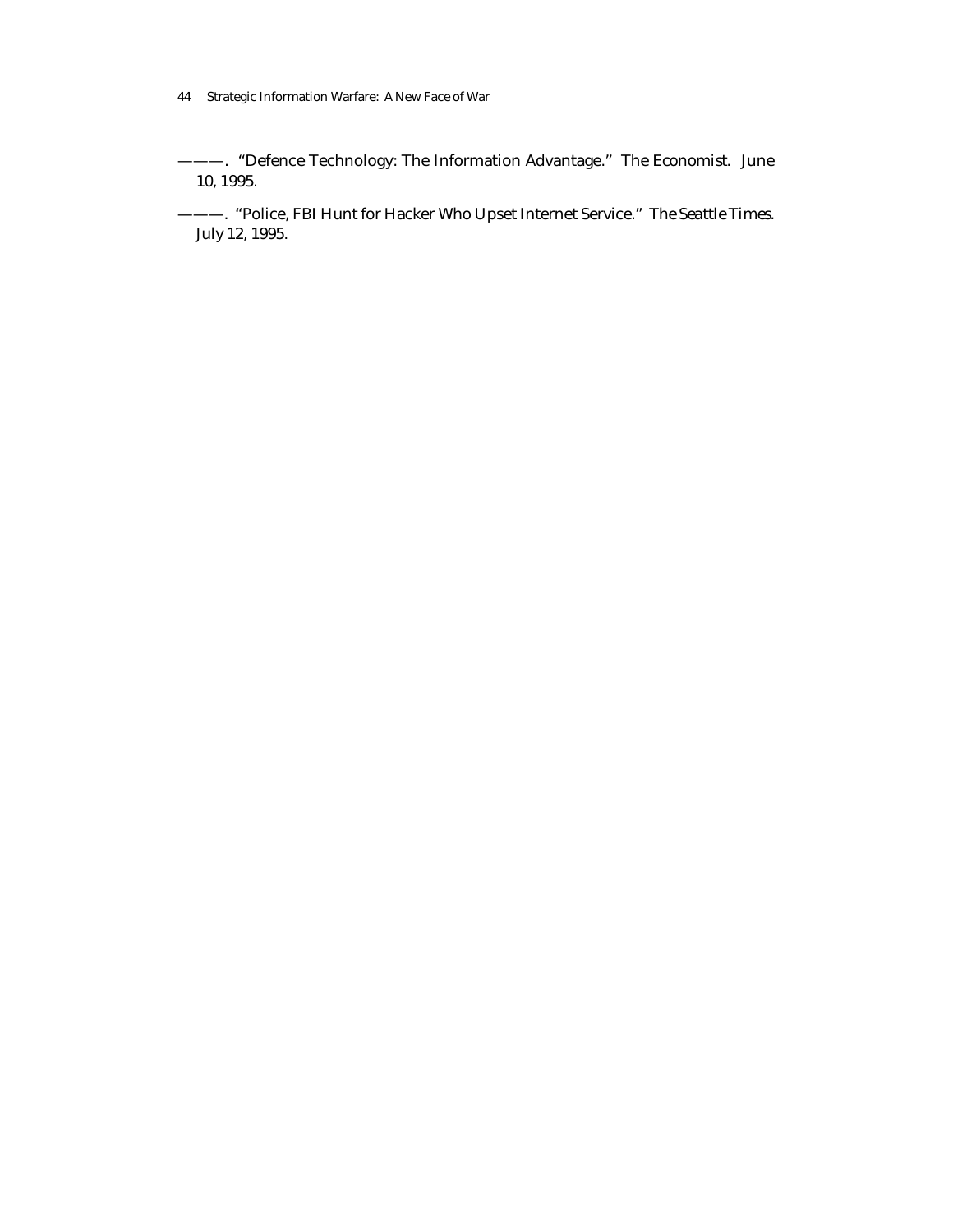# **METHODOLOGY**

The "Day After  $\dots$ " methodology<sup>1</sup> of the exercises employed in this study involves a three-step half-day process (see Figure A.1) in which participants take on the role of top advisors to a national decisionmaker (e.g., the U.S. president) in a group deliberative process akin to a classic time-constrained "pre-meeting" in advance of a formal deliberative/decisionmaking meeting (e.g., in advance of a U.S. National Security Council Meeting).



**Figure A.1—The "Day After . . ." Exercise Methodology**

\_\_\_\_\_\_\_\_\_\_\_\_\_\_

<sup>&</sup>lt;sup>1</sup>For examples of previous uses of this methodology to explore the national security implications of the continued diffusion of nuclear weapons capabilities see (1) Millot, Molander, and Wilson, "The Day After . . . Study: Nuclear Proliferation in the Post–Cold War World," Volumes I-III, 1993 (RAND MR-266- AF, MR-253-AF, MR-267-AF) and (2) Mesic, Molander, and Wilson, "Strategic Futures: Evolving Missions for Traditional Strategic Delivery Vehicles," 1995 (RAND MR-375-DAG).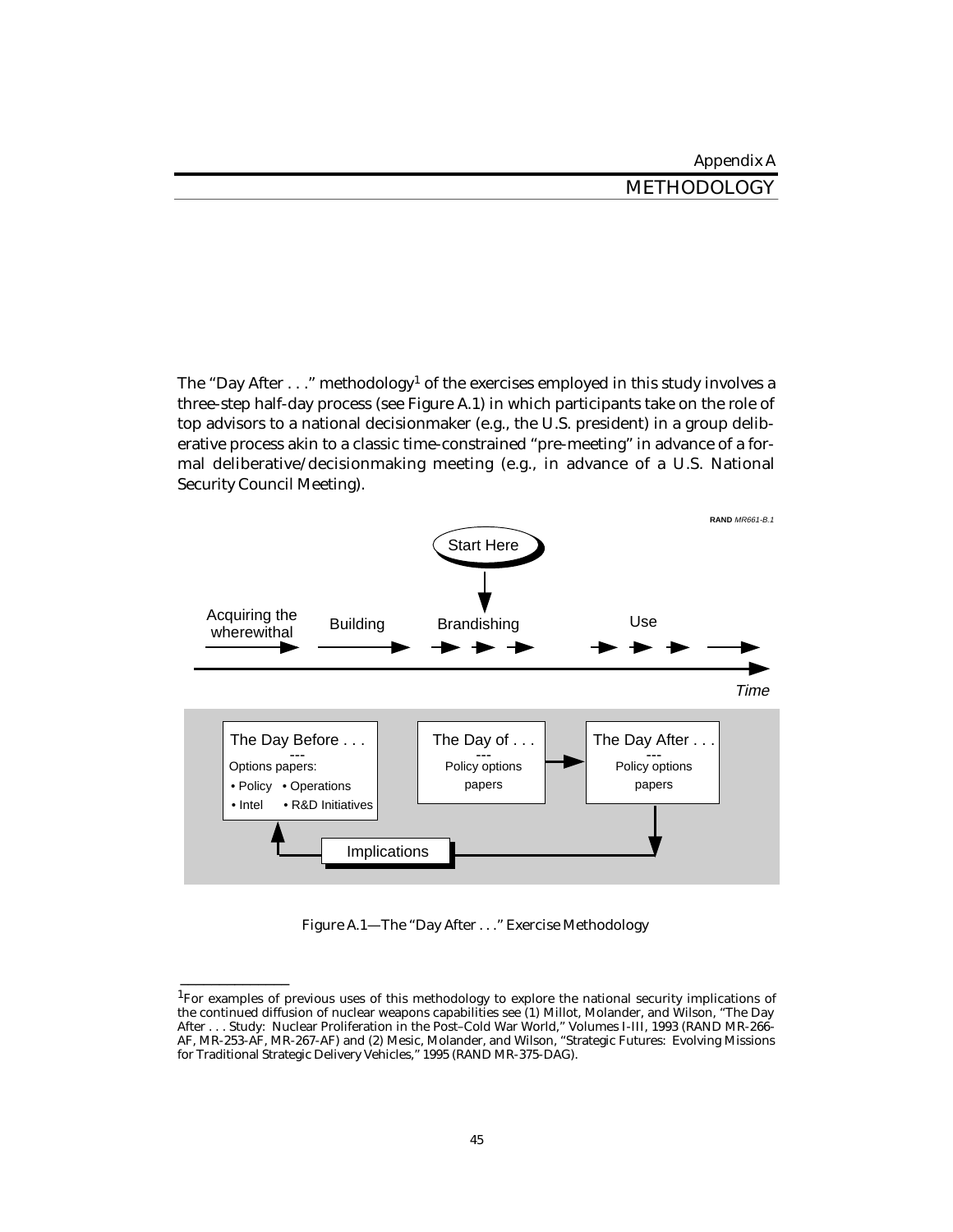The process begins (Step One) with the group (nominally 8 to 10 people under a chairman) addressing the critical issues that are manifest on "*the day of"* a pivotal change in the political-military status quo in some crisis context. In this step, there is invariably an explicit or implicit brandishing of "strategic weapons" of some character (strategic information options in the exercise developed in this study).

Second, the exercise turns to "*the day after"* (Step Two)**—**the aftermath of actual strategic weapon "use" of some kind (in this case the aggressive use of a variety of strategic information options)**—**and explores a new set of crisis-driven choices.

Finally, the exercise moves to "*the day before"* (Step Three)**—**in the present or near future**,** considering the challenge of devising and marketing new initiatives (policies or strategies, operational concepts, weapons R&D initiatives, or intelligence initiatives) to help minimize the prospect that a strategic crisis like the one just faced could occur**—**or, if it did occur, to mitigate the consequences and reduce the likelihood that it would ever occur again. This third step of the exercise is designed to draw out participants on an action agenda, while the problems encountered in the first two steps are still in the forefront of their minds**—**as in Samuel Johnson's famous aphorism, "The threat of hanging concentrates the mind."

In all the steps (usually, two or three different groups do the exercise simultaneously and compare results after each of the steps), the group's task is to revise a draft of a concise "issues and options" memo (e.g., to the U.S. president) on the key issues to be taken up at the imminent deliberative/decisionmaking meeting**—**and, where possible, to forge consensus on recommendations on individual issues.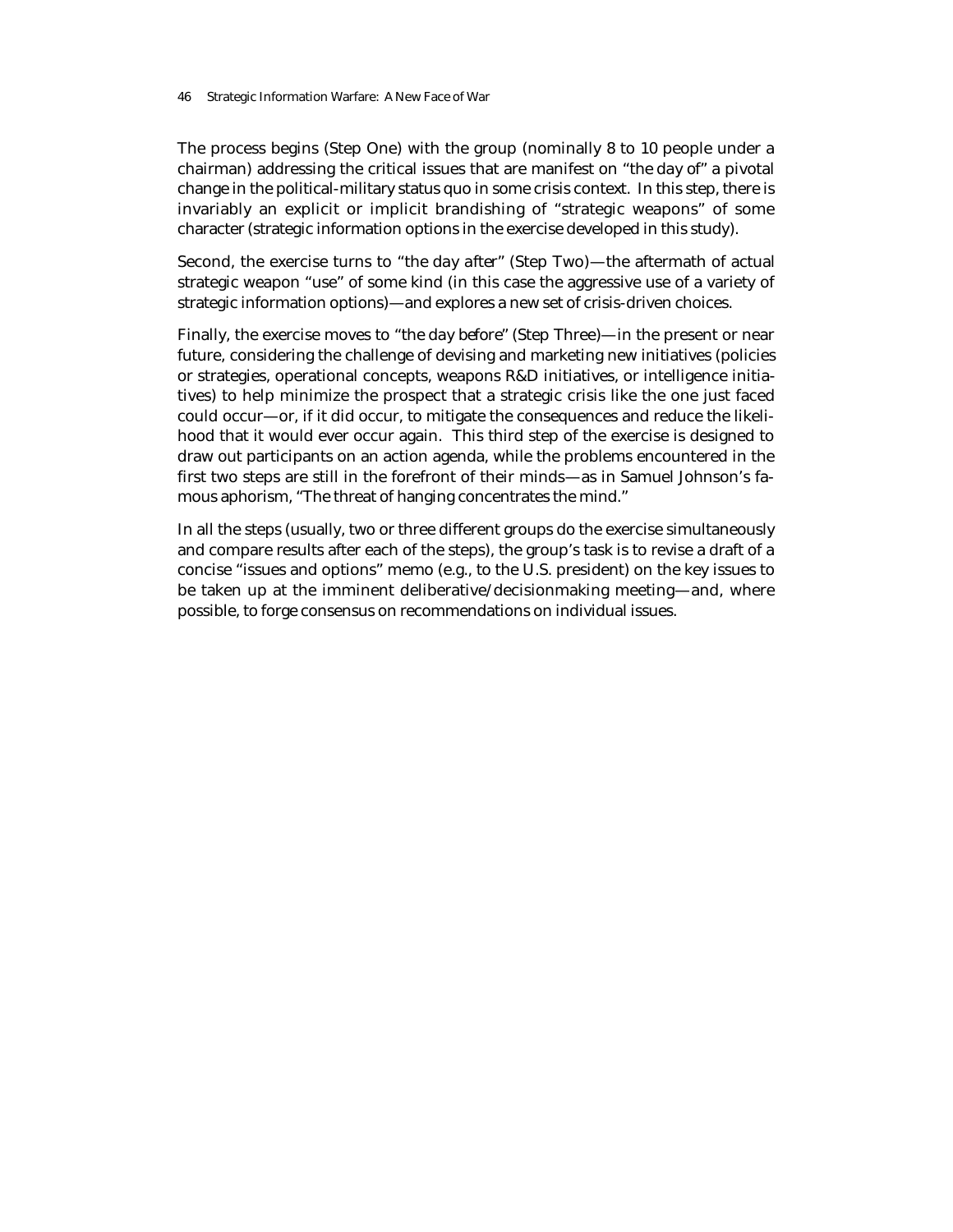Appendix B

#### **SUMMARY OF GROUP DELIBERATIONS FOR STEP THREE**

#### **OVERVIEW**

The material that follows summarizes the responses of the exercise participants to the policy issues raised in Step Three during the June 3 version of "The Day After . . . in Cyberspace." See Figures B.1 and B.2, which provide an outline of the flow in decisionmaking by the seven groups during Step One and Step Two of the exercise.

#### **Team A**

Team A felt TW/AA and risk assessment need to be done in parallel. The group believed that it was very important to understand the vulnerability of national systems when carrying out this risk assessment. Out of this, an overall national intelligence estimate (NIE) should evolve. The group believed there is a lot of work to be completed on foreign and domestic intelligence cooperation, which may require changes in the law to facilitate foreign intelligence and domestic law enforcement cooperation. The group observed that there is no policy in place to develop a doctrine and a resulting strategy for both offensive and defensive IW. When such a doctrine is in place, the strategy should be a living document because of the rapid changes in information technology. A new independent federal entity, perhaps called the national information officer, reporting to the vice president should be created. This individual could access all "relevant" federal agencies throughout the government in a matrix fashion. Members of Team A thought that the approach might be similar to the way the continuity-of-government issue was handled about 10 years ago.

#### **Team B**

Team B felt that it would be harder to address near-term issues than some of the longer-term ones. This group also thought that a leader must be chosen at the level of the Executive Office of the President. There was a consensus that this individual should be within the Office of Management and Budget (OMB) and that OMB could provide the necessary interaction across all agencies of government. There was a strong consensus within Team B that there is a particular need to have good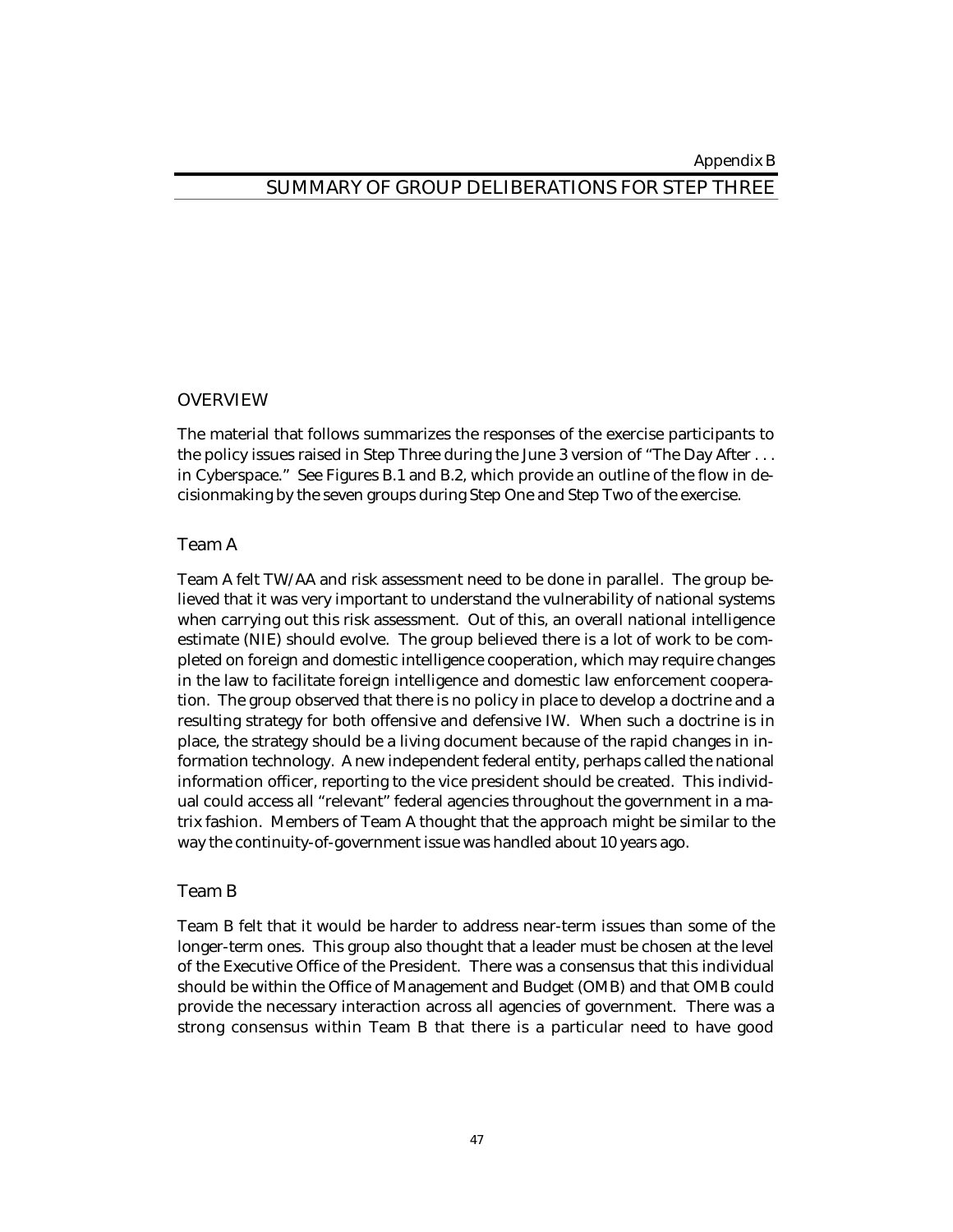

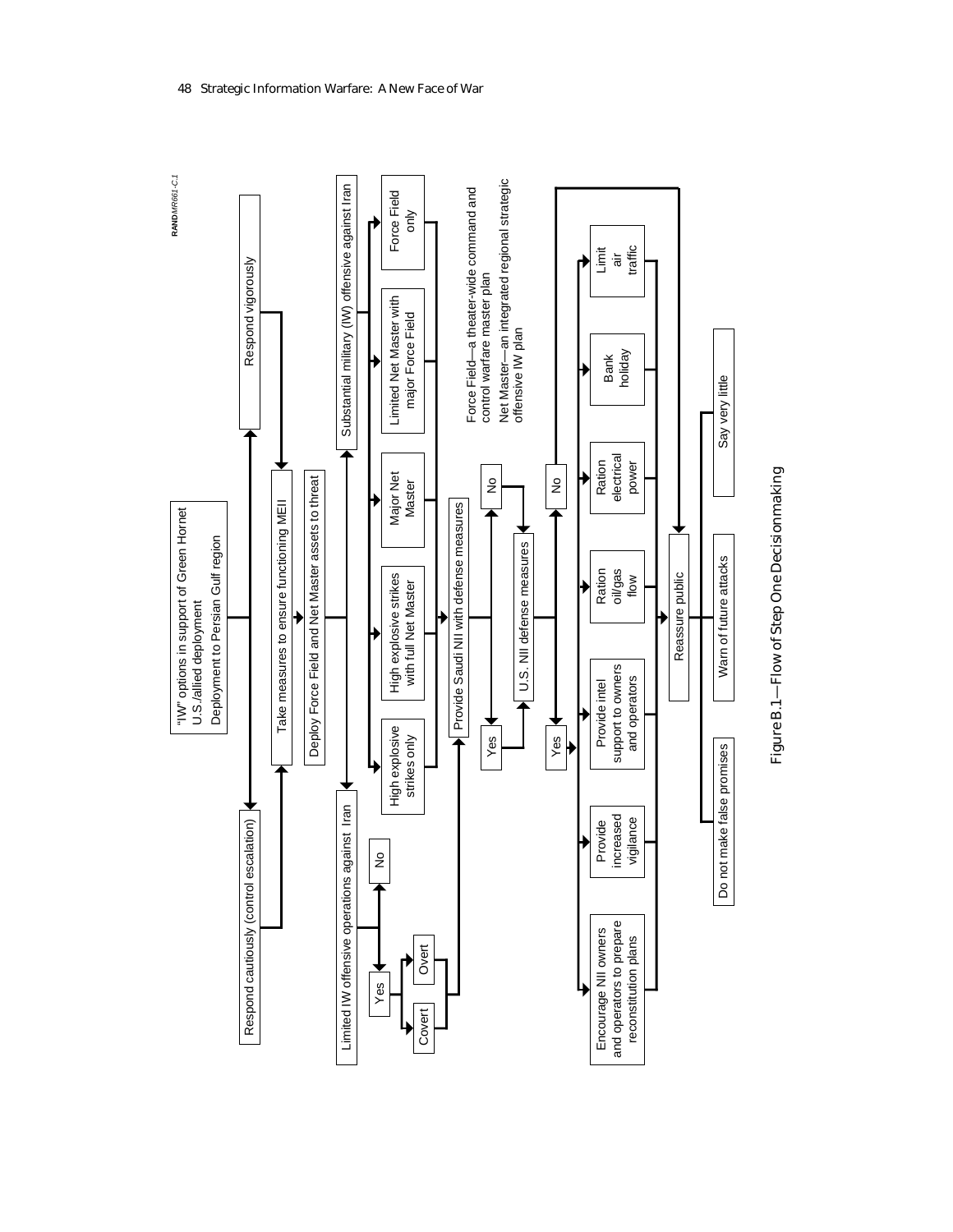

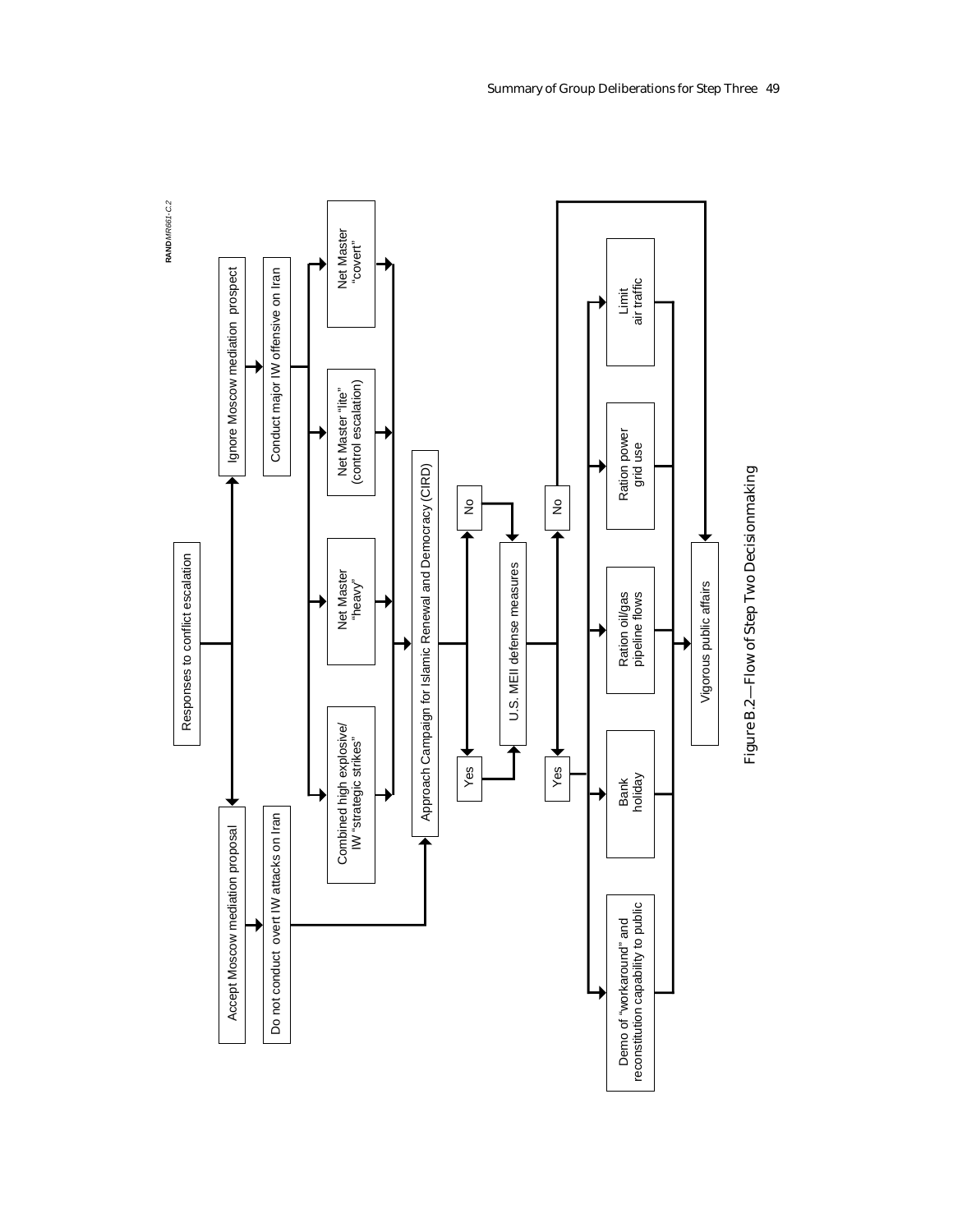cooperation between the intelligence community and the Department of Justice. This group felt that an MEII is neither feasible nor affordable, and that its elements are neither well understood. If an MEII is to be developed, they felt that some combination of the National Communications System/National Security Telecommunications Advisory Committee (NCS/NSTAC) should be responsible for it with OMB again providing the focal point.

#### **Team C**

The consensus of Team C was that the federal government should take a less ambitious role in protecting the national infrastructure. Team C members felt that the vulnerability of cyberspace is not an all-or-nothing proposition. They believe that the country can live with some vulnerabilities. Cyberspace has many strengths, and we need to exploit these strengths to provide protection to the U.S. national infrastructure. One such strength is its highly distributed nature.

There are too many actors involved in cyberspace to develop an overarching national strategy. Those organizations that operate in global cyberspace have increasing incentives to reduce the vulnerabilities of their systems. The U.S. government should exploit these natural incentives for the providers and end users to improve the overall national infrastructure's resilience to attack. Therefore, this group found that strong government action may not be appropriate and may, in fact, be counterproductive.

They recommended the use of a deft hand by government so actors can try to make systems safer on their own. The role of government should be threefold: (1) to participate in information consciousness-raising, (2) to coordinate some activities, and (3) to provide incentives for making the overall system safer. These could be tax incentives or investment incentives, etc. However, members of Team C believed that the government needs to respond to threats of IW with military actions where needed. The consensus was that the United States should be prepared to use force to defend U.S. vital interests. Team C recommended that the administration focal point should be some combination of the National Security Council and the National Economic Council. The team thought it would be a mistake to give the TW/AA responsibility to a single federal government entity; instead it should be given to the NCS/NSTAC. With regard to the MEII, the group felt that in this case the government could not depend on the marketplace to provide a national information infrastructure that would be resilient to IW-type attacks. There is a need for the MEII, and the DoD is the appropriate place for it.

#### **Team D**

Team D concentrated on examining the issues that lay behind the questions. They felt there was a critical need for risk assessments and there is much to be learned about the vulnerability of the national information infrastructure. The mere perception of a vulnerability may represent a very large strategic threat. The real issue is that "cyberspace vulnerability" is a technology/policy problem and that some of the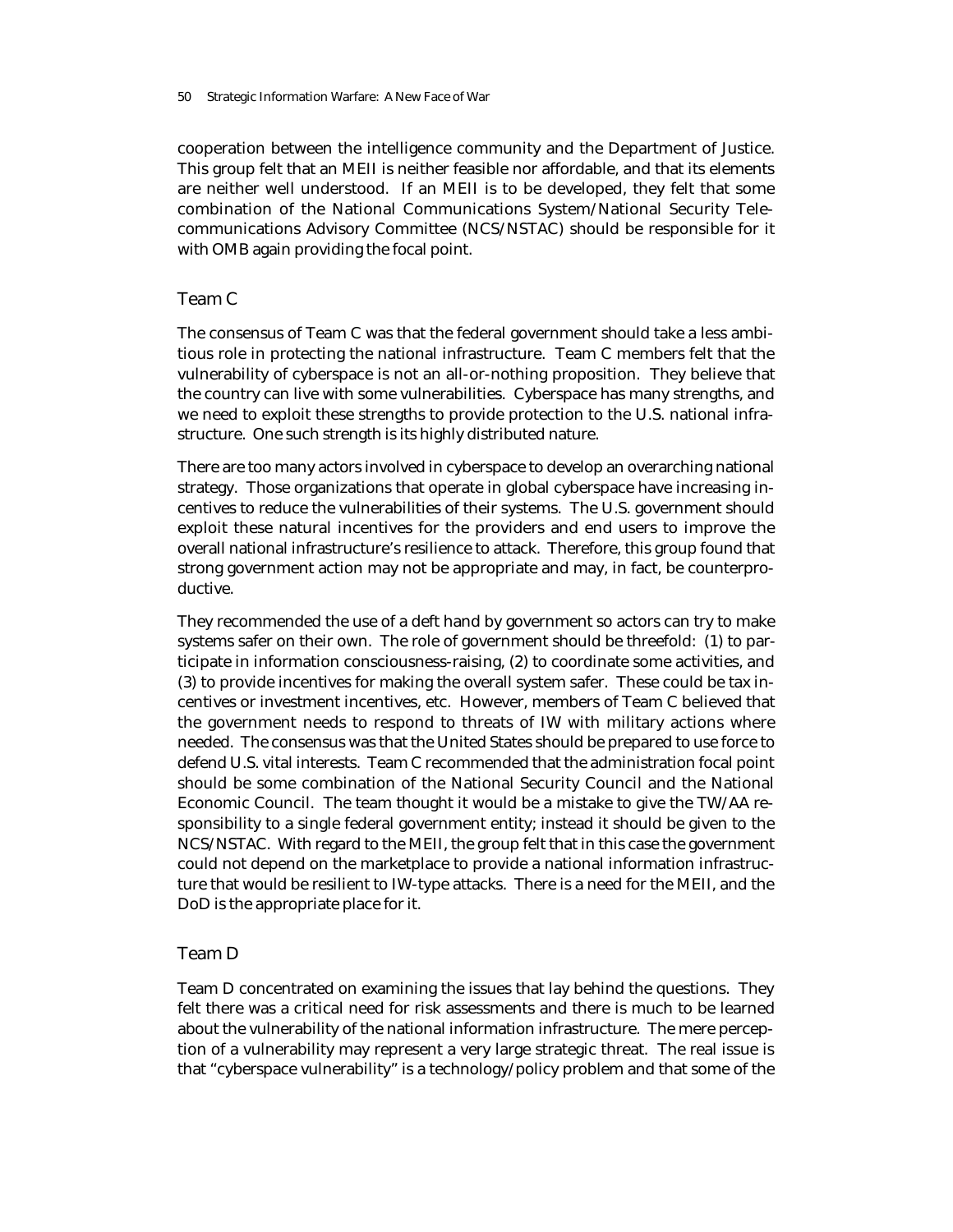political problems will perhaps be hardest to resolve. Members of Team D expressed concern about the conflict between public and general privacy laws. They recommended that these issues be debated in Congress as a means of generating awareness and identifying paths toward consensus solutions, perhaps to offer different approaches for their solution. These might be (1) a voluntary approach—between government and industry—or (2) a regulatory approach. As to the question of who should be in charge, this group felt it should be someone just below the president.

### **Team E**

Team E felt it was very important to articulate goals and strategies first, before laying out a management approach. The consensus of the group pointed to a need for a risk assessment, but the responsibility for this assessment should be distributed throughout all relevant agencies of the government. The group members believed that one organization could aggregate all of these different agency inputs and provide it to a coordinating official in the Executive Office of the President. They suggested an expanded NCS combined with a civil agency to be responsible for the risk and threat information. The group consensus was that the National Security Agency (NSA) clearly has the best ability to monitor the civilian infrastructure to determine the threat. Several members of the team questioned whether the country was willing to allow NSA to take on this responsibility. This group felt it is very important to have a long-term reevaluation of how a new NCS may be chartered given the new challenges.

#### **Team F**

Team F felt it was very difficult to develop solutions to the postulated vulnerability of the information infrastructure. Instead they examined a framework to think about the problem. They believed that this framework should include an assessment of such issues as (1) deterrence—deter by the spectrum of instruments that you can apply or deter by denial (from the information attack or from conventional attack); (2) cost pressures—there are extreme pressures to reduce the costs of operating the national information infrastructure, and thus companies do not put funds into protecting these systems. However, the infrastructure is very diverse and therefore provides inherent protection. Several members of Team F emphasized the issue of "asymmetrical vulnerabilities." The United States relies heavily on information systems to operate its national infrastructure, but many U.S. adversaries do not. Therefore, Team F believed that the United States faces a severe asymmetrical threat.

#### **Team G**

Team G reached concensus that it is very important to create a typology of major IW issues. The team believed that there is a need to understand what deterrence and escalation control/dominance means in this context. As for organizational issues, this group felt it was very important to develop a pool of resources that can deal with this type of problem. Team G felt that a task force or commission might be the best ap-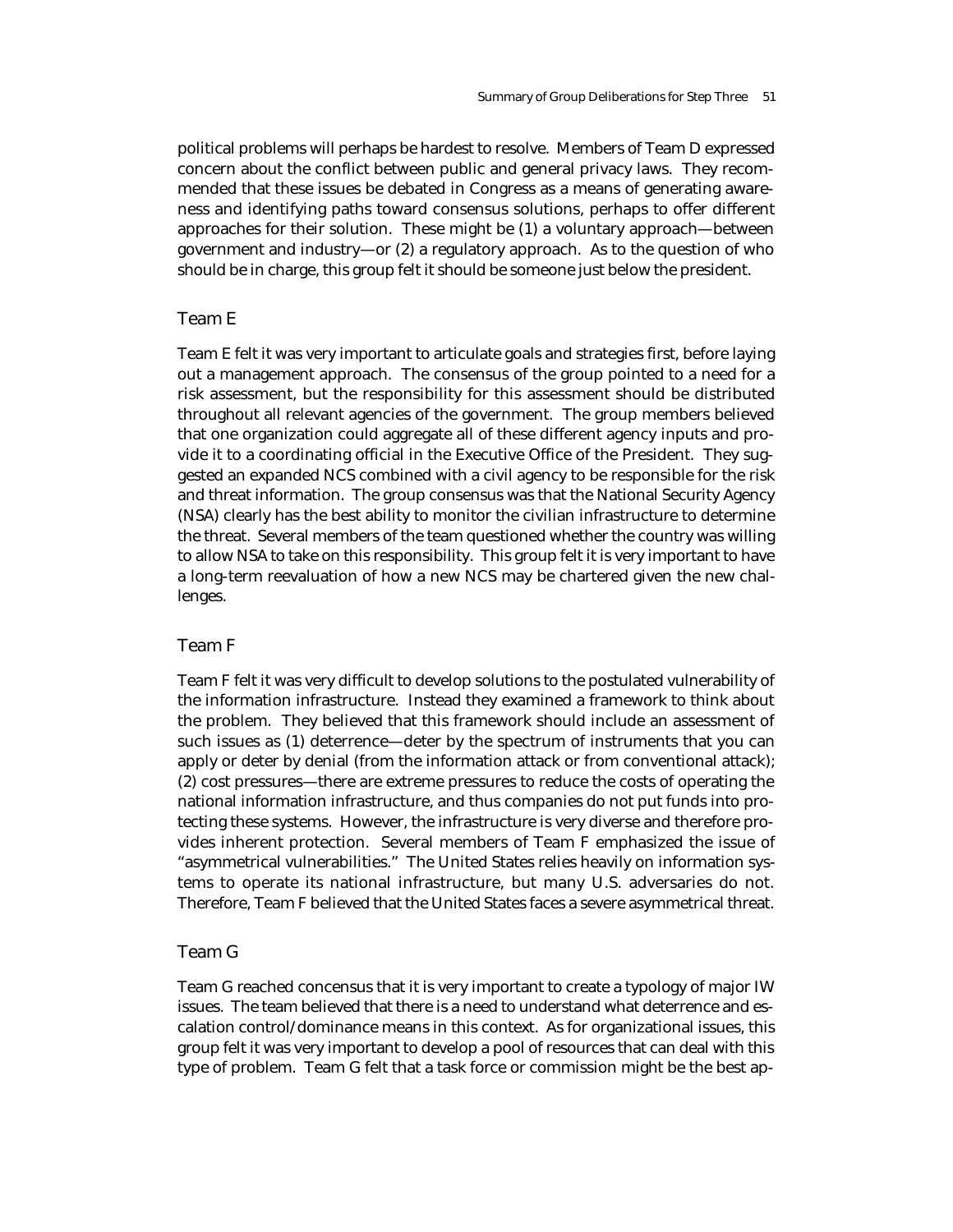#### 52 Strategic Information Warfare: A New Face of War

proach. They acknowledged the need for intellectual leadership (thinkers during the early nuclear era such as Kahn and Brodie were cited as examples) and agreed that there was a need to bring extraordinary intellectual resources to bear on this problem. Several members of Team G felt that there also needs to be a "sunset clause" to many federal initiatives dealing with informational infrastructure so that each one does not carry on forever. This group also felt it was very important to think of the problem as an international one and not just in terms of U.S. vulnerabilities.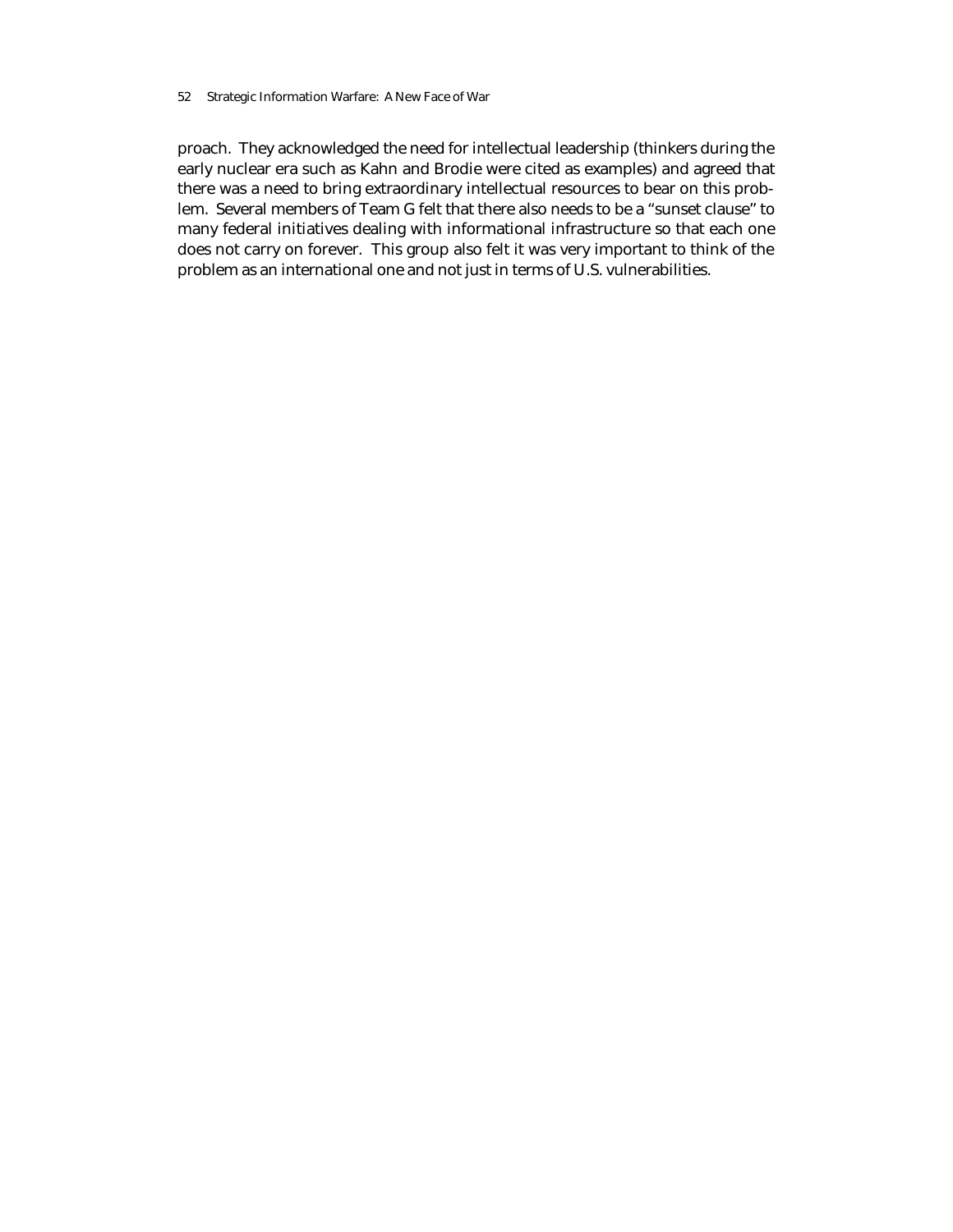Appendix C provides a complete reprint of "The Day After . . . in Cyberspace" exercise held at the National Defense University on June 3, 1995.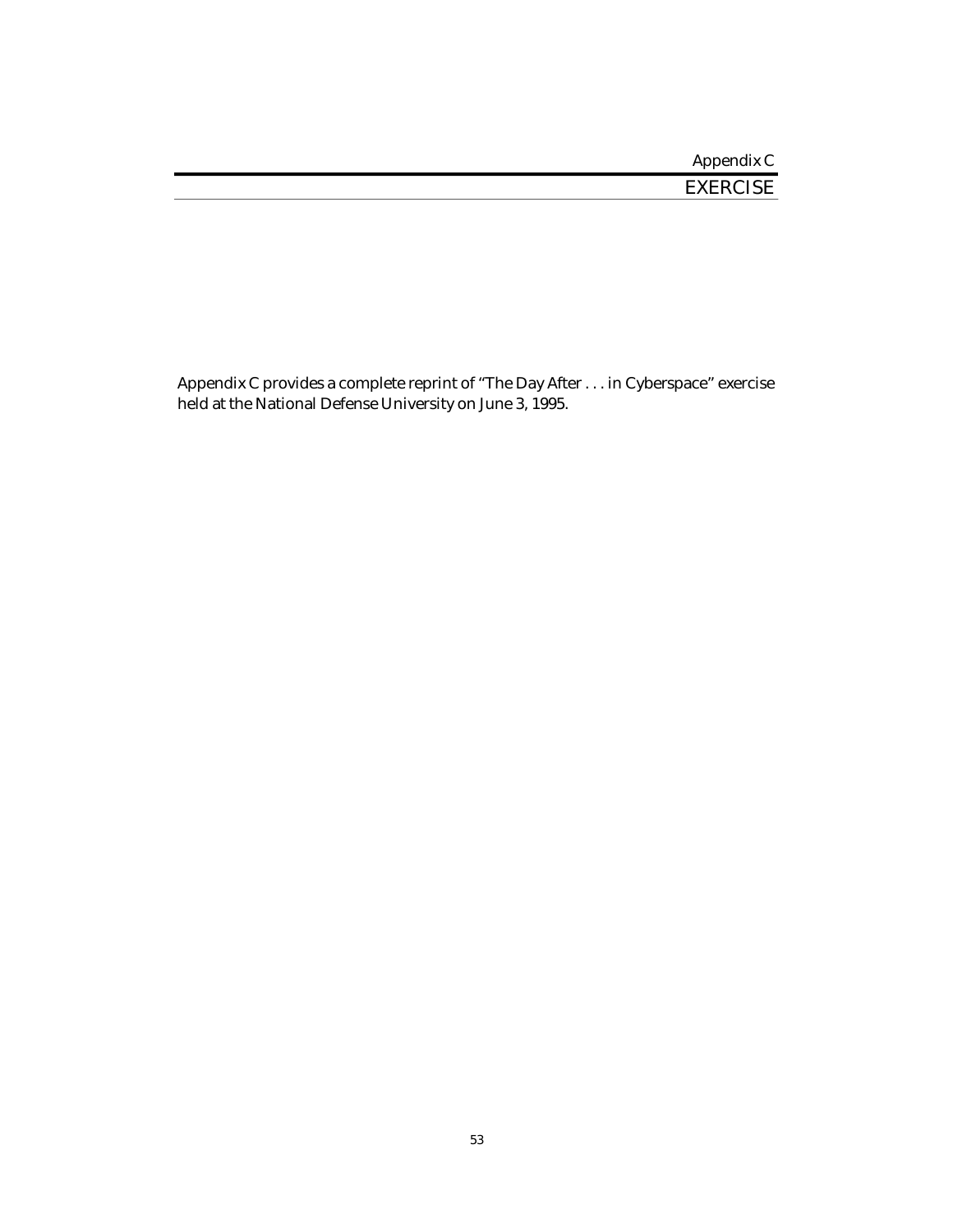# **TABLE OF CONTENTS**

|                                                                                                                                                                                                                                          | Methodology                                                                                                | 1 <sup>1</sup> |
|------------------------------------------------------------------------------------------------------------------------------------------------------------------------------------------------------------------------------------------|------------------------------------------------------------------------------------------------------------|----------------|
| The Day After                                                                                                                                                                                                                            | STEP ONE: The Day Of<br><b>Situation Report</b><br>Instructions<br>Memo for the President                  | 2<br>13<br>14  |
| in Cyberspace                                                                                                                                                                                                                            | (Note: Steps Two and Three are<br>provided on site.)                                                       |                |
|                                                                                                                                                                                                                                          | STEP TWO: The Day After<br><b>Situation Report</b><br><b>Instructions</b><br><b>Memo for the President</b> | 18<br>24<br>25 |
|                                                                                                                                                                                                                                          | STEP THREE: The Day Before<br><b>Instructions</b><br><b>Memo for the President</b>                         | 29<br>30       |
|                                                                                                                                                                                                                                          |                                                                                                            |                |
| Roger C. Molander<br>Peter A. Wilson<br>Andrew S. Riddile<br>Robert H. Anderson<br>John Arquilla<br>Steven C. Bankes<br>Anthony C. Hearn<br>Richard O. Hundley<br>Richard F. Mesic<br>Kevin O'Connell<br>David F. Ronfeldt<br>$\sqrt{4}$ |                                                                                                            |                |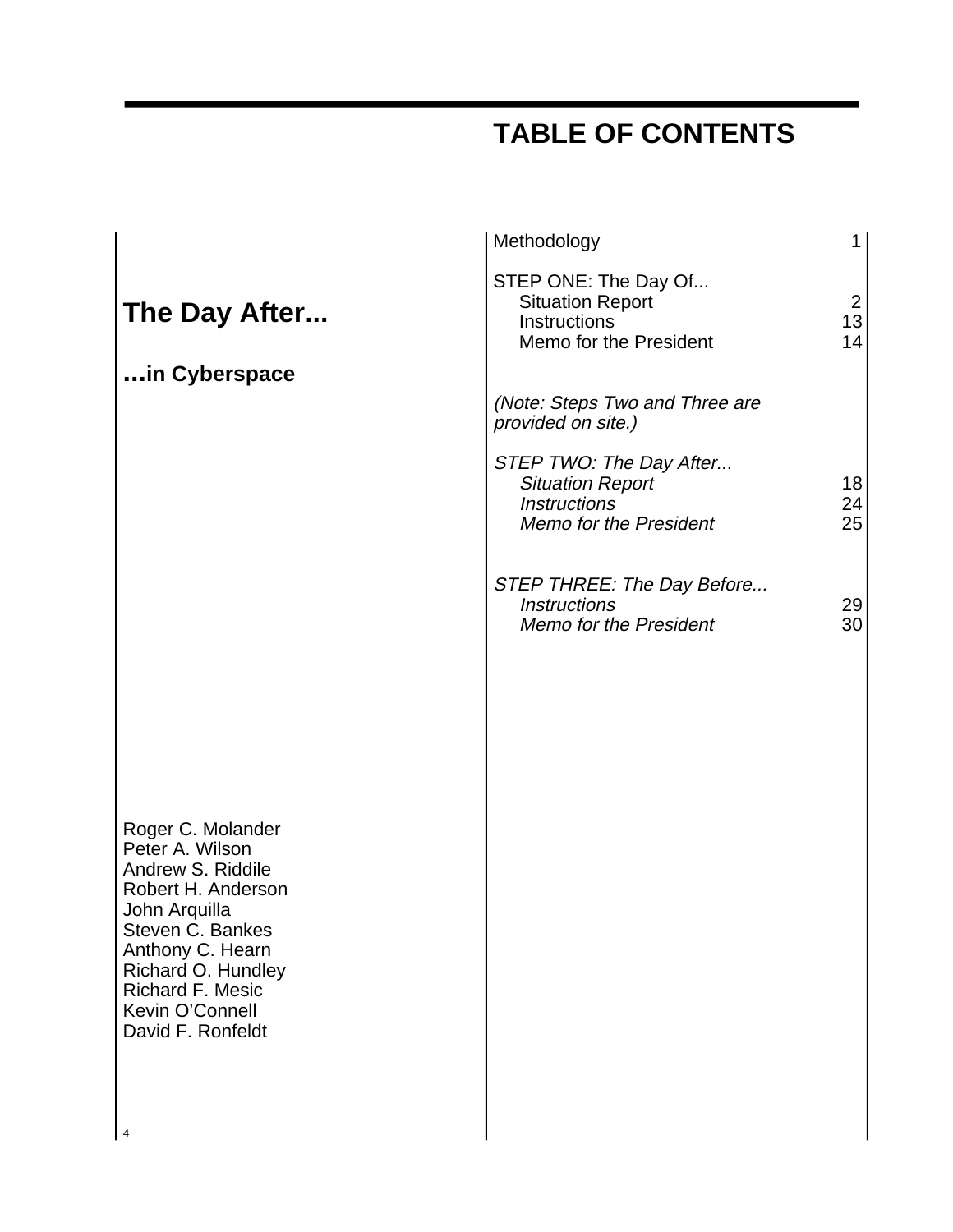### **METHODOLOGY**

**"The Day After..."** exercise methodology has been developed to explore and assess evolving post-Cold War strategic problems in the area of national security. The exercise design is based on a three step process lasting a total of approximately four hours. Participants take on the role of top advisors to a national decision-maker (e.g., the U.S. President) or a decision-making body (e.g., NATO) in a group deliberative process akin to a classic time-constrained "pre-meeting" in advance of a formal deliberative/ decision-making meeting (e.g., a "principals plus one" meeting in advance of a U.S. National Security Council Meeting).

The process begins (see schematic below) with the group convened to examine the critical issues that are manifest on "the day of" (STEP ONE)--a change or foreshadowed change in the strategic status quo in some future crisis context.

As a second pivotal point, the exercise turns to "the day after" (STEP TWO)--the aftermath of a major strategic event at a later point in the same crisis context (e.g., nuclear weapon use or strategic information warfare attack)--and explores a new set of crisis-driven choices.

As a final decision point, the exercise moves to "the day before" (STEP THREE)--to the present or near

future--and considers the challenges in one or more of the elements of:

- (1) crafting new strategies and/or policies,
- (2) creating new institutional structures,
- (3) designing new operational concepts,
- (4) launching new R&D initiatives, or
- (5) launching new intelligence initiatives

to help minimize the prospect that crises such as that just faced would occur--or, if they do, to mitigate their consequences, and reduce the likelihood that they would ever occur again.

In all of the steps the group's task is to revise a draft of an "issues and options" memo on the key issues to be taken up at the imminent deliberative/ decision-making meeting--and, where possible, to forge consensus on recommendations on individual issues.

In general, two or more groups go through the identical exercise at the same time and compare results and recommendations at the end of each step.



**"The Day After..." Methodology** (Examples: Facing Regional Adversaries with Nuclear Weapons or Strategic Information Warfare Capability)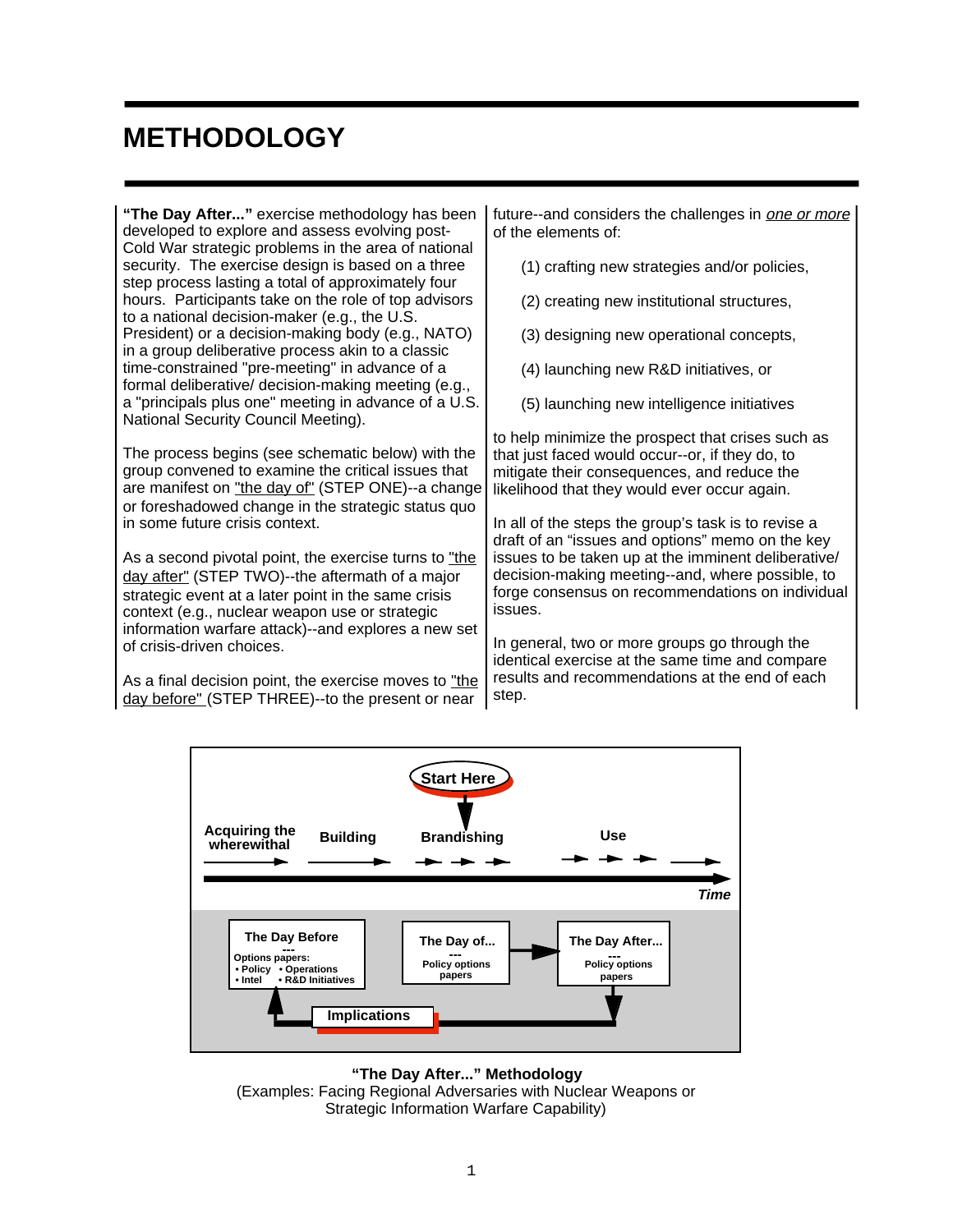# **The Day After...**

### **...in Cyberspace**

This material is considered proprietary to RAND. These data shall not be disclosed outside RAND and shall not be duplicated, used, or disclosed in whole or in any part for any purpose without the written permission of RAND. This restriction does not limit any individual's right to use information contained in the data if it is obtained from another source without restriction.

The "Day After..." methodology requires a realistic scenario; however, specific companies, systems, or system components appearing in this scenario are examples only and their appearance implies no unique capability or vulnerability. Attribution to any organization or entity shall not be made as a result of the text contained herein.

Please safeguard this material commensurate with the restrictions stated above.



# **STEP ONE**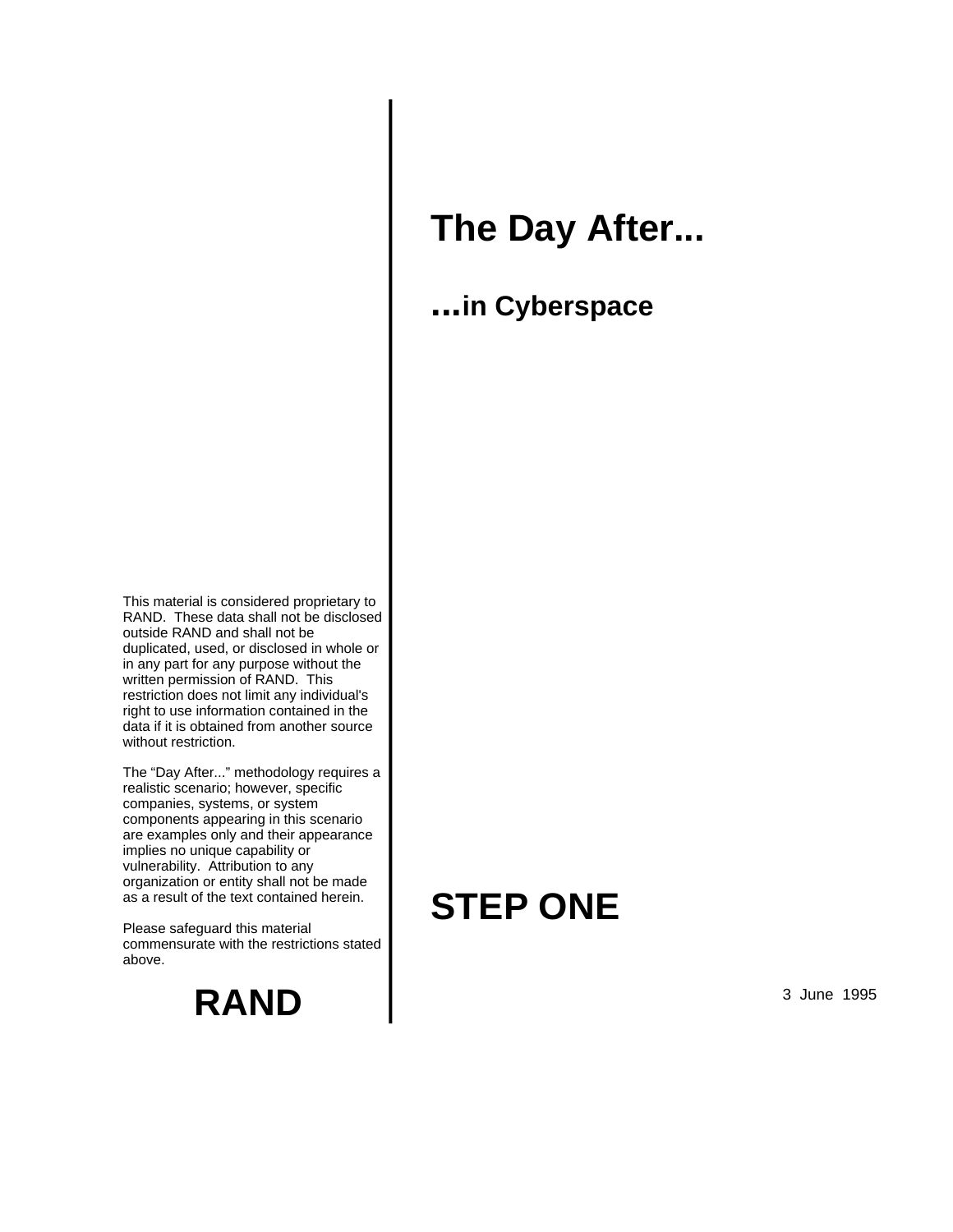# **STEP ONE: The Day Of... SITUATION REPORT**

### **BACKGROUND**

It is now mid-spring in **the year 2000.**

As the Twentieth Century drew to a close, **political changes and continued unrest** in the **Persian Gulf**, in **Pakistan**, in the **Islamic countries of the former Soviet Union**, and across the breadth of **North Africa** had created a new and profoundly troubled region of the world now frequently labeled **"the Islamic Arc of Crisis."**

Adding to U.S. and European concerns about this region was the rising prospect that one or more of the **potential predators** in the region had developed the capacity to **exploit the Global Information Infrastructure (GII) as a field of strategic political-military operations.**

The latter situation has sparked particular **anxiety** in the U.S. about the **safety and security** of **the U.S. National Information Infrastructure (NII)** and **an evolving Defense Information Infrastructure (DII)** (see below).

### **MAJOR FEATURES OF THE GII, NII, AND DII**

In the 1990s the **Cellular Revolution** proceeded apace with the availability of new low and medium earth orbit satellite constellations such as *Iridium* and Globestar providing **readily accessible global two-way communications via portable telephones.** It is now estimated that 25% of the North American, European, and Japanese adults routinely carry a cellphone. A similar explosion of cellphone use continues in other major markets.

**The Internet has become a pillar of both the NII and GII.** All countries now have Internet hosts, and it is estimated that 70% of the world's population now lives within a local telephone call of an Internet gateway.

The phenomenon of **the World Wide Web has continued to expand, with over one million "home pages" of information** providing links to data bases around the world. Many of these home pages include video and voice releases specially designed for consumption by the mass media.

One of the most significant trends of the past decade has been the **growth of electronic commerce**. Current estimates suggest that **a third of all formal U.S. business transactions now occur electronically** using both standardized data interchanges and specialized communications between cooperating companies employing a range of digital encryption standards. **Attempts by the U.S. government to establish a hardware encryption standard** (successors to the CLIPPER CHIP initiative) **have been thwarted** by lawsuits brought by both citizen groups and software companies**.**

The NII and GII are also being heavily used by a **new generation of activist groups.** Many such groups are **linked in transnational networks** that address a broad range of environmental, humanrights, and other global issues.

The **Internet** and **World Wide Web** have become **virtual battlegrounds for software "user agents" of various types.** Tens of thousands of such agents have been unleashed to roam "the NET" and "the WEB" looking for items meeting a profile of interests of their users. Other agents spend their time blocking access to information deemed private or sensitive, and scanning individual systems for viruses, worms and other "beasties" inhabiting cyberspace.

In 1998 the President decided to allow **the bulk of the Defense Department's "peacetime and administrative communications"** to continue to **rely on the commercial switched telephone and public data systems.** The vast majority of DII communications now pass over the commercial **Public Switched Network (PSN)**, relying on **various levels of encryption** to protect classified information.

During the period from 1995-2000 **various largely unsuccessful attempts** were made **to increase the security of the PSN**. These efforts have been complicated by the fact that **"the PSN" is run and maintained by many competing companies** including cable, cellular, and satellite operators, so that changes are difficult to mandate and place into effect. As a result, other than individual use of end-to-end encryption by cooperating parties, **PSN security in the year 2000 is not much better than that in 1995.**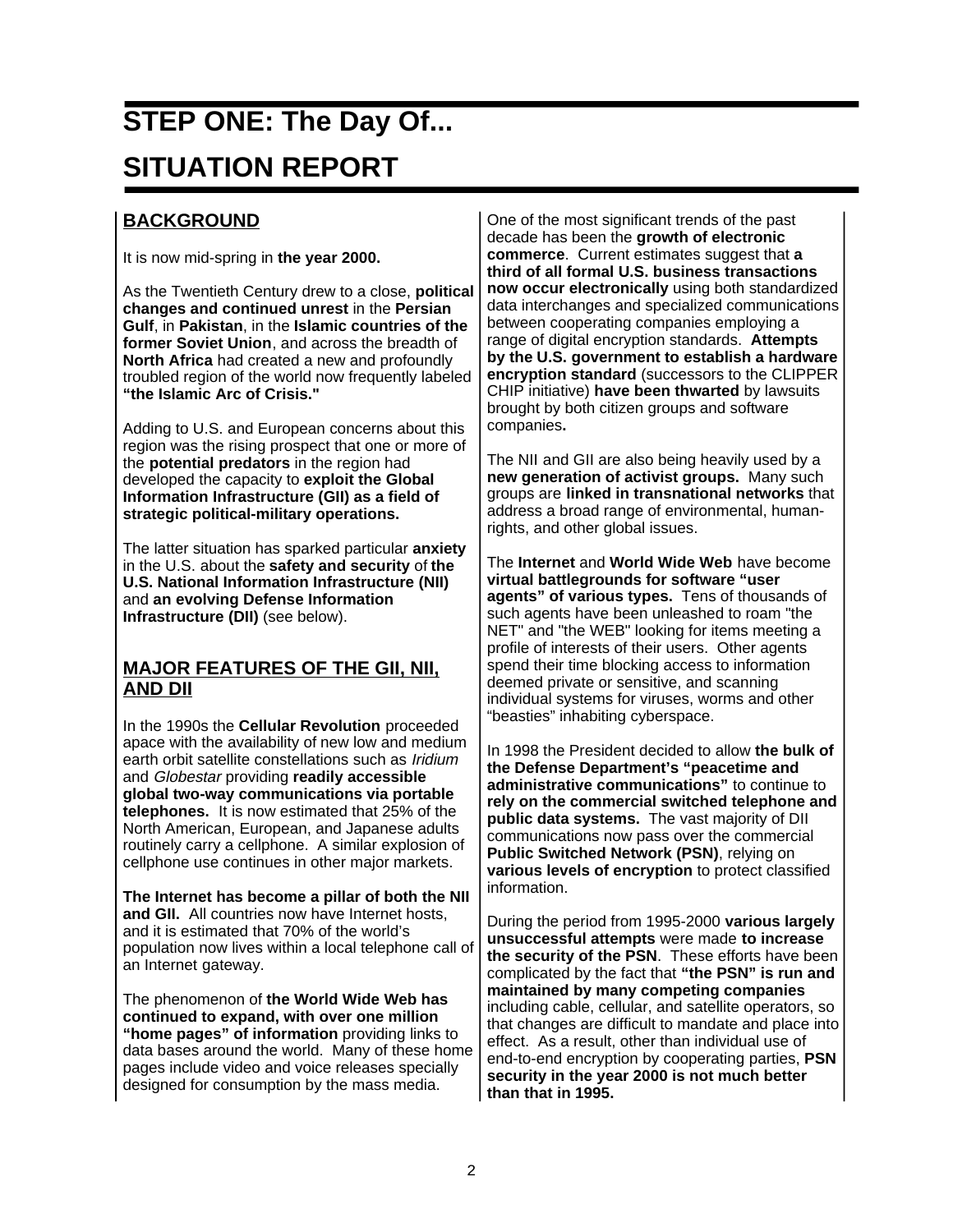As the result of the now famous Black Widow virus attack on MCI's PSN in June 1997, **a Minimum Essential Information Infrastructure (MEII)**--socalled "emergency lanes on the information highway"--was established in 1999 to meet the criterion of being able to support "deployment and wartime operations for two nearly simultaneous Major Regional Contingencies (MRCs)."

**The resilience of the MEII against a possible adversary information warfare (IW) campaigns has recently become subject to question**--a legacy of several near-successes in MEII penetration efforts by unknown parties.

In light of the above environment, in the last few years there has been **rising concern over the increasing interdependence** of the PSN, the U.S. electrical power grid, data networks supporting the air traffic control system, the Global Positioning Satellites (GPS) system, and other key U.S. infrastructure elements. As a result both national security and law enforcement agencies in the U.S. (and in other nations) are devoting **increasing resources to assessing and countering both domestic and foreign IW threats.**

### **MAJOR FEATURES OF THE GLOBAL SECURITY ENVIRONMENT**

#### **Saudi Arabia Under Stress**

The past few years have seen **major steps by the Saudi government to open up Saudi society politically, economically, and socially.** New independent television stations are now broadcasting and there has been wide proliferation of direct broadcast satellite receivers and cellular telecommunications systems. All elements of society are making increasing use of a variety of Internet nodes.

The **Saudi monarchy has suffered substantially** from internal dissent and distress since the 1997 death of King Fahd. **A weak successor now struggles to govern both the family and the kingdom,** which is increasingly beset by **growing tensions between an Islamic fundamentalist dissident movement and the "nationalist modernizers"** who currently dominate the Saudi government.

By 1998, much of the **Saudi dissident movement** (especially within the universities) had **coalesced around the goals and objectives of the increasingly influential Campaign for Islamic Renewal and Democracy (CIRD).** This loose transnational CIRD coalition, formed at the 1997 Damascus meeting of Islamic state and nongovernmental organizations (NGOs), has become **a prominent force for social and political change** in the **Persian Gulf** region as well as **throughout the Islamic world.**

The CIRD is **very well funded**, principally by North American and European Islamic sources but also in part by domestic sources in Saudi Arabia, Iran, and Pakistan. The **CIRD exploits a variety of modern advanced information and communications technologies** for organizing, fund-raising, media coverage, and building ties to organizations throughout the global Islamic and broader NGO community. Several CIRD chapters are now very **prominent within the North American Islamic community.**

**Oil prices have remained stable throughout the 1990s** which has forced the Saudi Kingdom to make **cutbacks in ambitious domestic and social programs** designed in part to "keep domestic peace."

Adding to the Saudi kingdom's fiscal woes is the broad **consensus within the monarchy and government elites**--strongly opposed by CIRD supporters within Saudi Arabia--that **defense spending must remain high in the face of the increasing military and political power of Iran** (see below).

The Saudi regime's **nervousness about their overall security and financial vulnerability** markedly increased in early 1998 following the revelation that **the Bank of Saudi Arabia had been "looted" of nearly \$1.2 billion by a sophisticated electronic attack** which for two months had successfully used "skimming" and other "cyberspace bank robbery" techniques before detection by a British financial security service. The Saudi government later found **strong evidence of both Iranian and Syrian involvement** in the attack.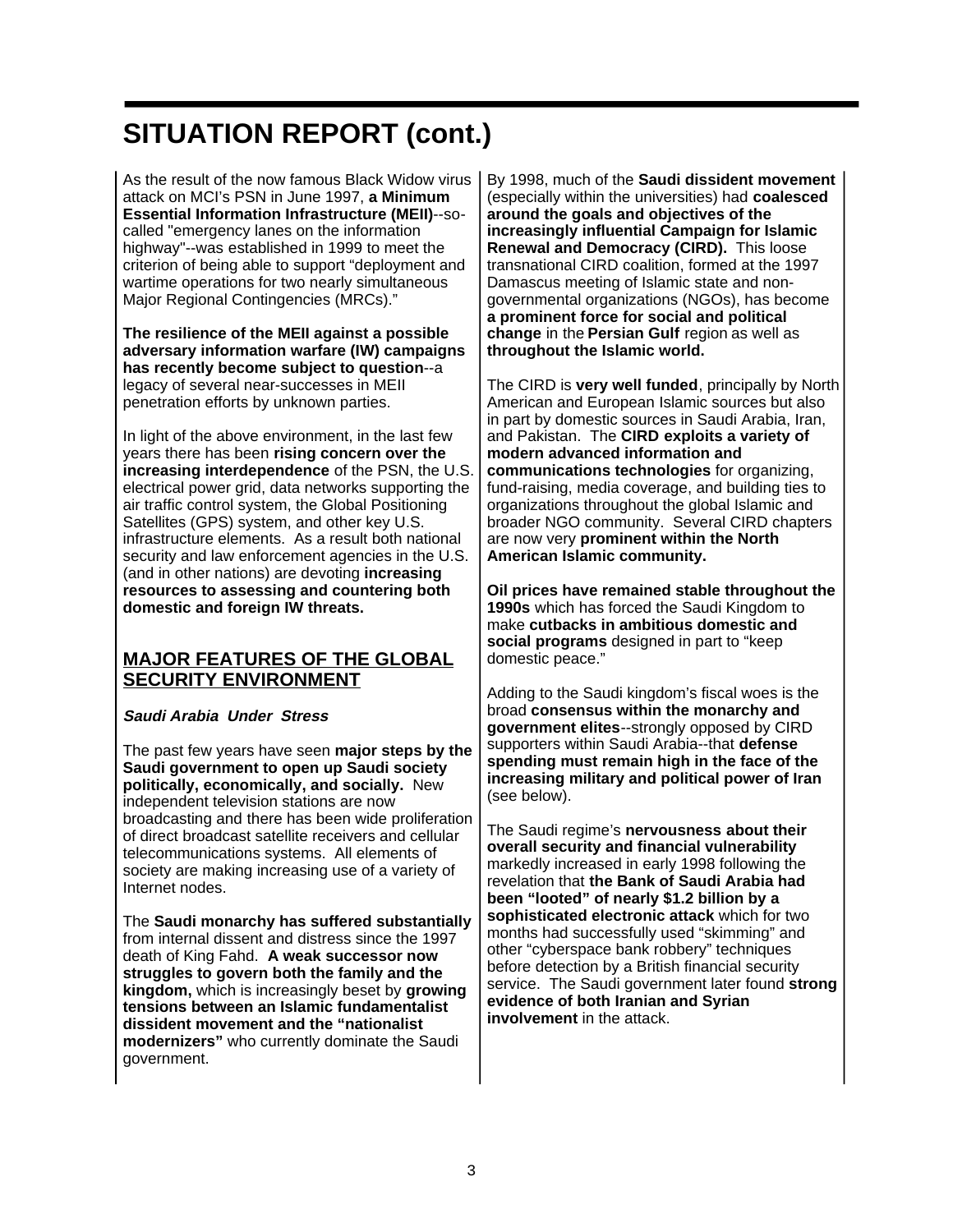### **Persia Ascendant**

**Iran's power and influence in the Persian Gulf rose dramatically** following the **1997 Iraqi civil war** that erupted in the wake of Saddam Hussein's abrupt departure. As a result of a highly effective Iranian intervention in the civil war, **Iraq is now essentially divided.** A weak post-Baathist central government has been installed in Baghdad while the Kurds in the north and Shiites in the south enjoy virtual autonomy in most matters.

**Iran openly supports radical Islamic fundamentalist groups in almost all of the Gulf states** and trumpets a "pan-Islamic" strategy of building a broad political-military coalition to "resist American and European hegemony in the Islamic world."

Iran's nuclear weapons ambitions are widely acknowledged though there is at present **no evidence that the Iranians have any operational nuclear weapons**. The Iranians continue to maintain that their rapidly growing nuclear infrastructure--which remains under IAEA inspection--is for "nuclear energy alone."

There is some **evidence of a covert Iranian indigenous nuclear weapons program**. Of greater concern are reports that Iran may have been able to **acquire significant quantities of weapons grade highly enriched uranium (HEU) from Russian organized crime sources** in the late-1990s.

Iran continues to improve its long-range weapons delivery capability which currently includes: (1) 36 **Russian Tu-22M Backfires,** (2) an IRBM force of two dozen **North Korean Nodong II missiles,** and (3) an MRBM force of 200-300 **Nodong I missiles.**

**Evidence of the extent of development of Iranian IW activity emerged in 1999 in India** when three Indian nationals (including an acknowledged "world class" software writer) were arrested by authorities after penetrating supposedly highly secure Indian defense networks, and in the course of plea-bargaining **confessed to selling Iran "a variety of 21st Century information warfare tools."**

Iran maintains **an uneasy relationship with the CIRD** which has resisted Iranian efforts to convert the coalition to a more fundamentalist Islamic

posture. In addition, a number of **CIRD leaders have privately criticized the slow pace of democratization in Iran.** However, intelligence sources report that Iran is channeling funds to some factions within the CIRD coalition.

### **Algeria**

Popular support for the Algerian military martial law government continued to unravel into 1996, and **in April 1996 a pro-Islamic "colonels' faction" led a coup which took control of the government** in concert with the "Rome coalition" of former government opposition groups. In the fall of 1996, an Islamic government was formally established in a new round of national elections.

In the summer of 1998, relations between Algeria and the U.S. and Europe began to deteriorate as the **new Algerian regime increasingly tilted toward the geo-strategic and political interests of Iran** and military cooperation programs between the two countries became more widespread.

During the summer of 1999, French intelligence services were alerted to the **attempted placement of a lethal "polymorphic" computer virus in the latest variant of the AirBus Industries AB-330 flight control software,** apparently by **Algerian agents in France acting under the direction of Iran.** French aviation authorities found that Aerospatiale had been relying upon several Indian software subcontractors which had access to supposedly "secure" source code development and compilers.

### **Libya**

In November of 1998 while flying to inspect a new chemical weapon facility in southern Libya, **President Qadhafi was severely injured** in a helicopter crash and shortly thereafter retired. In the political turmoil that followed, **a strongly nationalist Islamic government quickly seized power** and consolidated control of the country.

Much to the surprise of many observers, the new Libyan government **moved rapidly to hold elections** and embrace "Islamic democracy." It is now viewed as **one of the CIRD's strongest government supporters** in the effort to build a united democracy-based Islamic political force.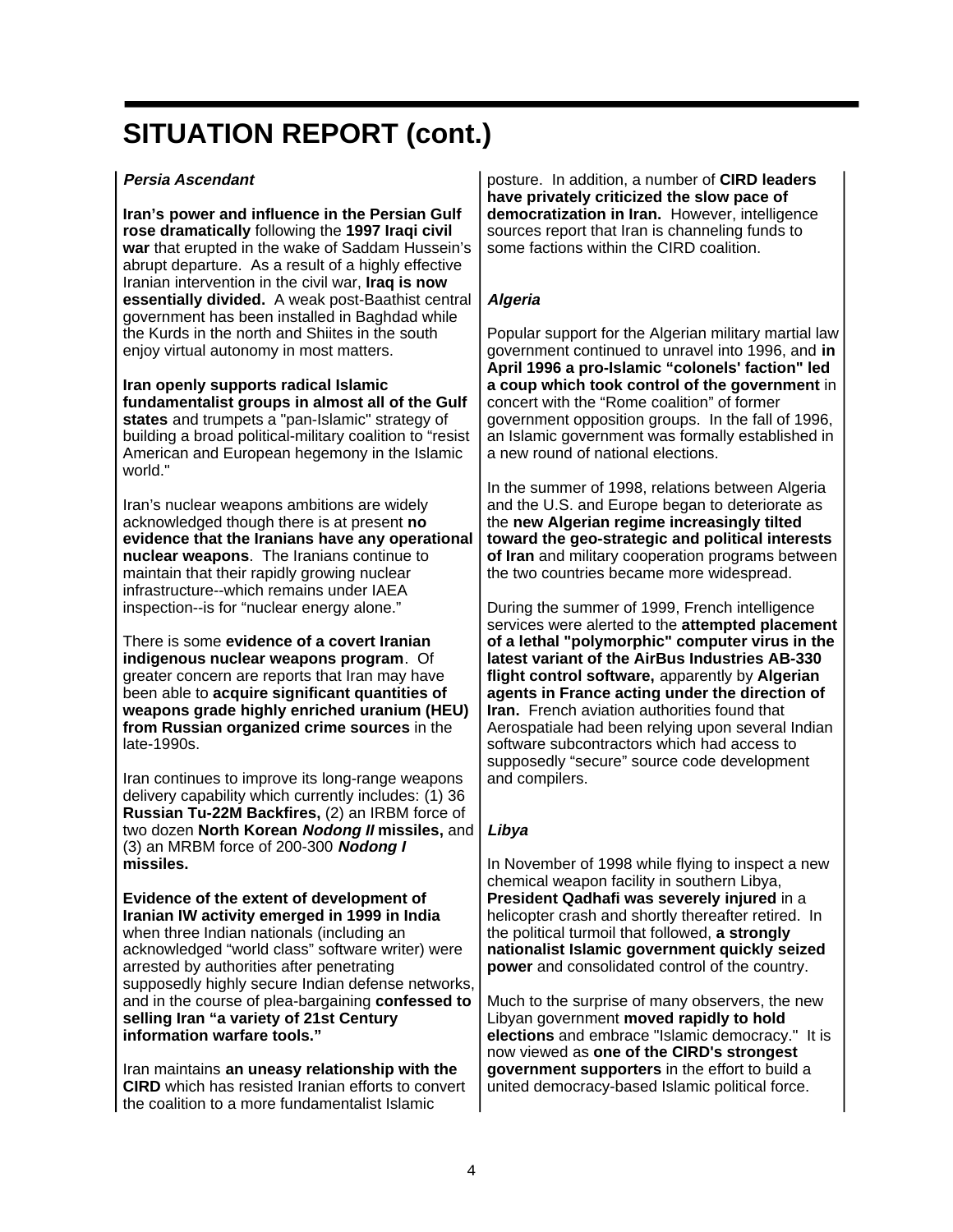### **Pakistan**

In 1997, the **Bhutto regime was overthrown by a military coup** which faulted the government for "political indecisiveness and inadequate military assistance" in the failed "Tet-like" **general uprising in Kashmir in late 1996.**

With the departure of the Bhutto regime, the military-dominated government took on **an increasingly militant Islamic stance** which included **dramatically expanded political-military ties with Iran.**

#### **Israel and the Arabs**

Israel signed **peace agreements with both Syria and Lebanon in 1997.**

In the summer of 1999, the Israeli government began to be subject to (in Mossad's terminology) "a new form of strategic warfare"--a series of **electronic attacks on Israel's military command and control system** by a sophisticated array of **"sniffers" and "logic bombs" of uncertain origin.**

### **The Russian Federation**

**A strongly "Russian nationalist" regime came to power in the 1996 elections** and moved quickly to consolidate power and influence both within the Federation and in "the near abroad."

In 1997 the Russian military created **a new Radio Electronic Combat Command** which has been charged with the development of "a comprehensive 21st Century offensive and defensive information warfare capability."

The new Russian information warfare effort in part reflected acknowledgment of a continuing domestic problem--**increasingly sophisticated internal "cyberspace banditry" techniques employed by Russian "mafiya" organized crime groups.** While such attacks within Russia have diminished, the groups continue to mount successful attacks on European and American banks (with an estimated gain of over \$2 billion in the year 1999 alone). U.S. and European intelligence and law enforcement services strongly suspect that **some of the best Russian "mafiya hacker talent" is now in the pay of the Russian intelligence services.**

### **China**

**A "tough, pragmatic, and strongly nationalist" leadership has consolidated power in a post-Deng Xiaopeng China** which continues to lead Asia on an upward trajectory of economic growth.

Reflecting ever-increasing Chinese self-confidence, there is now a dominant view among the Chinese political and military leadership **that China should acquire "strategic military power second to none" in the early 21st Century.**

A **new and widely remarked Chinese "21st Century strategic asset"** is the acknowledged skill of a emerging generation of **Chinese computer experts** which provide both the Chinese commercial and banking sectors and the government **with world-class offensive and defensive IW "hacker" capability.**

### **Japan**

The Japanese government **interest in potential IW threats** was profoundly **heightened after the "Great Yen crisis of 1998"** when the Japanese currency nearly collapsed after a two-day fall of 22%. Only several months after the fact was there sufficient suspicion the massive fall in the Yen had been partially **"induced by a very sophisticated computer 'Trojan Horse' program"** of which the authors were believed to be an alliance of several **Chinese and other Asian Transnational Criminal Organizations (TCOs).**

### **The Koreas**

**Kim Jong II continues to maintain control over** the key levers of power in the DPRK although there continue to be internal power struggles around him between various factions in the North Korean elite- which continues to hold back reunification efforts.

Implementation of the 1994 U.S.-DPRK nuclear "framework" has proceeded in fits and starts, but it continues to be seen as **successful in holding back the North Korean nuclear program.** However, the DPRK maintains a robust indigenous missile development and production program and **an extensive missile export and cooperative development program with Iran.**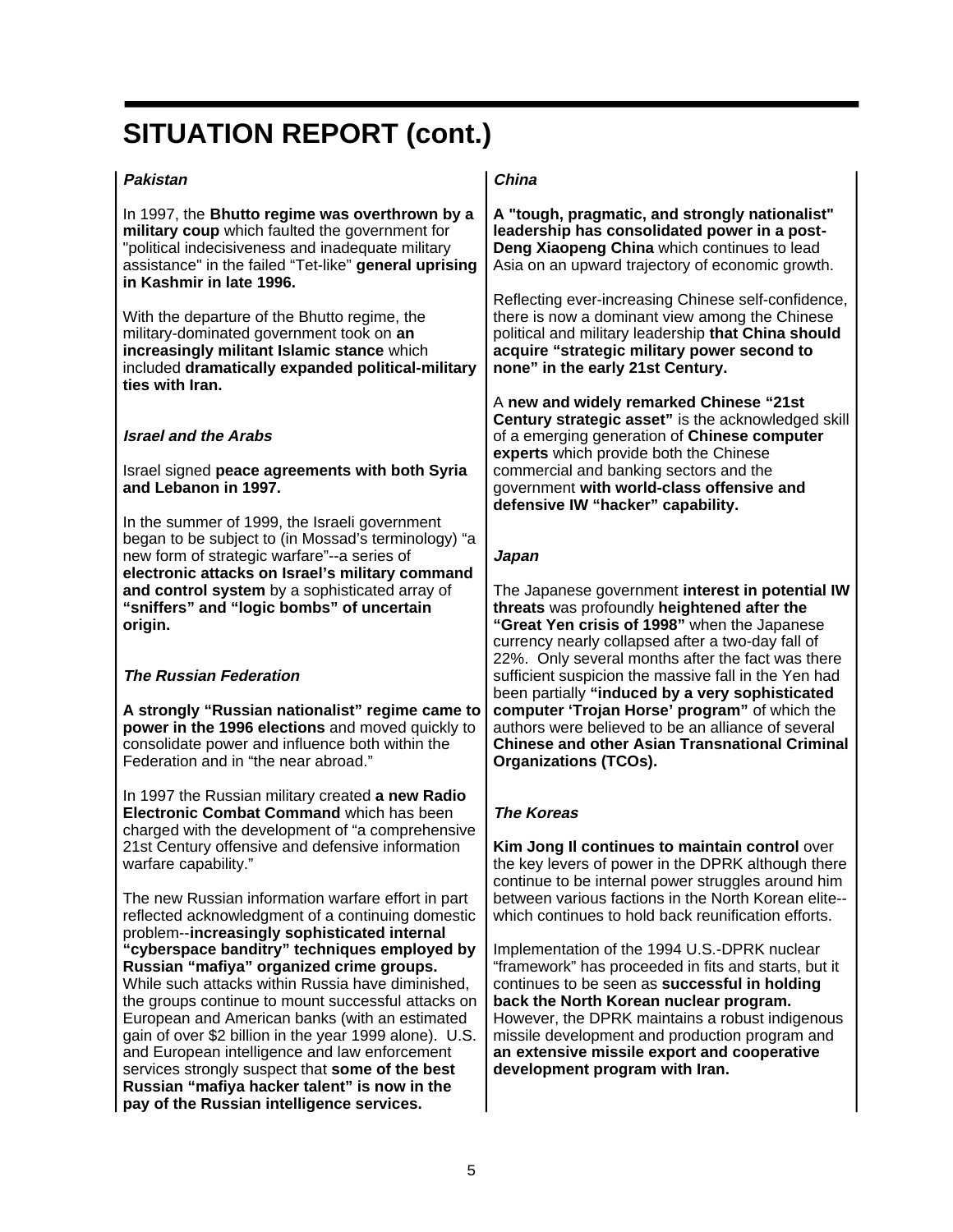### **The United States**

Following the **highly contentious 1996 elections**, there emerged a tentative political consensus that the United States had **no choice but to remain heavily engaged in maintaining a semblance of "international law and order."** At the same time continued public **concerns about acute U.S. domestic problems** appeared to **weigh heavily against seeking costly military solutions** to the evolving menu of security problems.

In this challenging political context there emerged in 1997 **the Consortium for Planetary Peace (CPP),** an unusual grass roots **political coalition with support from both the left and right** and organized around the twin propositions that: (1) it was **not in the U.S. national interest to become "a global policeman"** and (2) **"modern conflict resolution and communications methods" should be aggressively employed** as flagship elements of U.S. international security policy.

With support from a broad range of existing peace, human-rights, environmental, and other activist groups, the CPP grew quickly with a **"start in your own international neighborhood" organizing theme**--using the Internet to organize a wide range of U.S., Canadian, and Mexican NGOs to **focus a coordinated effort on the continued acute political unrest in southern Mexico.** In late 1998 the organization gained considerable prestige by facilitating a widely hailed "peace agreement" between the Mexican government and the "Third Zapatista Revolution."

Building on the success in Mexico, the CPP over the past year and a half has become **increasingly involved as a mediator and Internet organizer of "peacemaking coalitions" in a number of regional and other conflicts around the world** (in which capacity it has developed substantial informal ties with the Islamic CIRD coalition).

In 1998 the **charter of the National Security Telecommunications Advisory Committee (NSTAC)** was expanded from telecommunications matters **to include all national security information system issues.** A **Network Security Steering Committee (NSSC)** established within the NSTAC was given the responsibility of choosing those **elements of the NII to be included in the initial "two MRC" MEII** with a continuing responsibility for **assessing MEII vulnerability.**

A parallel organization created at the same time within the JCS oversees the **development of offensive and defensive operational concepts and campaigns and new requirements for "electronic weapons."** This organization works with the various unified commands to develop Radio Electronic Combat or IW planning annexes for the CINCs' CONPLANs for various contingencies.

Increasing concerns about the viability of the nuclear non-proliferation regime led in 1998 to **major revisions in U.S. force structure plans to make room for a package of counterproliferation initiatives** which included: (1) A crash effort on the **Theater High Altitude Air Defense (THAAD)** system, (2) Extensive overseas sales of **Patriot/ERINT** and **Standard** anti-tactical missiles, and (3) Accelerated development of **longendurance unmanned air vehicles (UAVs)** and a companion program of multi-mission **unattended ground sensors (UGS).**

In late 1999 in the wake of the French AirBus incident **U.S. commercial aircraft companies initiated a survey of the software in the flight control systems of aircraft under development** to insure software system integrity**.** Other than some minor software code errors, nothing was found--but there emerged a heightened vigilance in the commercial aircraft sector to protect these systems.

### **Persian Gulf Security**

In 1999 in the face of Iran's growing political military power, the **U.S., France, and the U.K. updated their military agreements with the Gulf Coordinating Council (GCC).**

The military contingency plans for the region now include the **prepositioning of substantial additional military equipment in the region** and **rapid deployment commitments** code-named **GREEN HORNET** for the U.S. (see Table 1) and **SILVER SABRE** for the U.K. and France.

A British air mobile/motorized and a French air mobile/motorized division along with several squadrons of tactical fighter aircraft constitute the principal European military components of **SILVER SABRE**.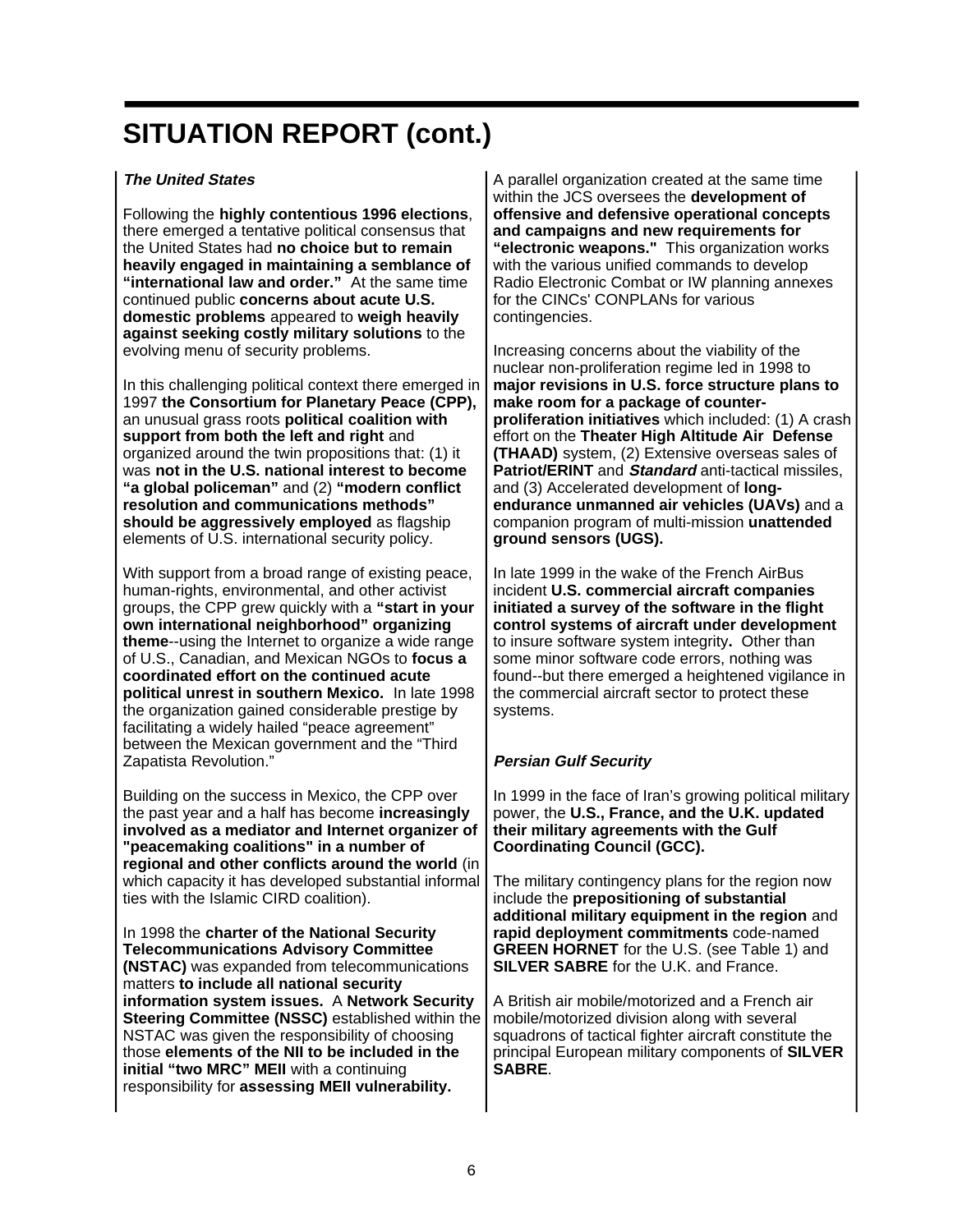|                            | <b>Phase One</b>                                                                                                                                                               | <b>Phase Two</b>                                                                                                                                         | <b>Phase Three</b>                                                                         |
|----------------------------|--------------------------------------------------------------------------------------------------------------------------------------------------------------------------------|----------------------------------------------------------------------------------------------------------------------------------------------------------|--------------------------------------------------------------------------------------------|
|                            | <b>Deterrent Phase</b>                                                                                                                                                         | <b>Initial Defense</b>                                                                                                                                   | <b>Full Capability</b>                                                                     |
| Army                       | • Deploy 2 THAAD<br>battalions<br>• Place 3 Phase Two<br>Divisions on Alert<br>• Deploy Army equipment<br>set from Diego Garcia                                                | • Fully deploy 3 Phase Two<br><b>Divisions</b><br>• Place 4 Phase Three<br>Divisions (3 CONUS/1<br>Europe) on Alert                                      | • Fully deploy 4 Phase<br><b>Three Divisions</b><br>• Reserve call-up                      |
| <b>Navy</b>                | • Move 1 Carrier Battle<br>Group (CBG) to Gulf of<br>Oman<br>• Move 1 Aegis to Persian<br>Gulf                                                                                 | • Deploy CBG to Red Sea<br>• Move 1 Aegis to Persian Gulf<br>• Move 2 Aegis to Med<br>• Partial Ready Reserve Fleet<br>(RRF) call-up                     | • Deploy 3 CBGs<br>• Move 6 Aegis to<br>Theater<br>• Reserve call-up<br>$\bullet$ Full RRF |
| <b>Air Force</b>           | • Deploy 1 Air Combat<br>Wing (ACW)<br>• Deploy AWACS,<br>JSTARS, intel aircraft                                                                                               | • Deploy 3 ACWs                                                                                                                                          | • Deploy 7 ACWs                                                                            |
| <b>Marine Corps</b>        | • Deploy 1 Maritime<br><b>Prepositioning Squadron</b><br>(MPS) from Diego Garcia<br>• Off load in-Theater MPS<br>• Airlift associated CONUS<br>brigade personnel to<br>theater | • Deploy 2 MPS from Atlantic<br>and Pacific<br>• Marry up 2 CONUS brigades<br>w/in-theater MPS equipment<br>• Deploy 2 amphibious<br>brigades from CONUS | • 2 amphibious<br>brigades in Theater<br>• Reserve call-up                                 |
| <b>Time to</b><br>Complete | 7 Days                                                                                                                                                                         | 21 Days                                                                                                                                                  | 60 Days                                                                                    |

### **Table 1. Major Components of GREEN HORNET**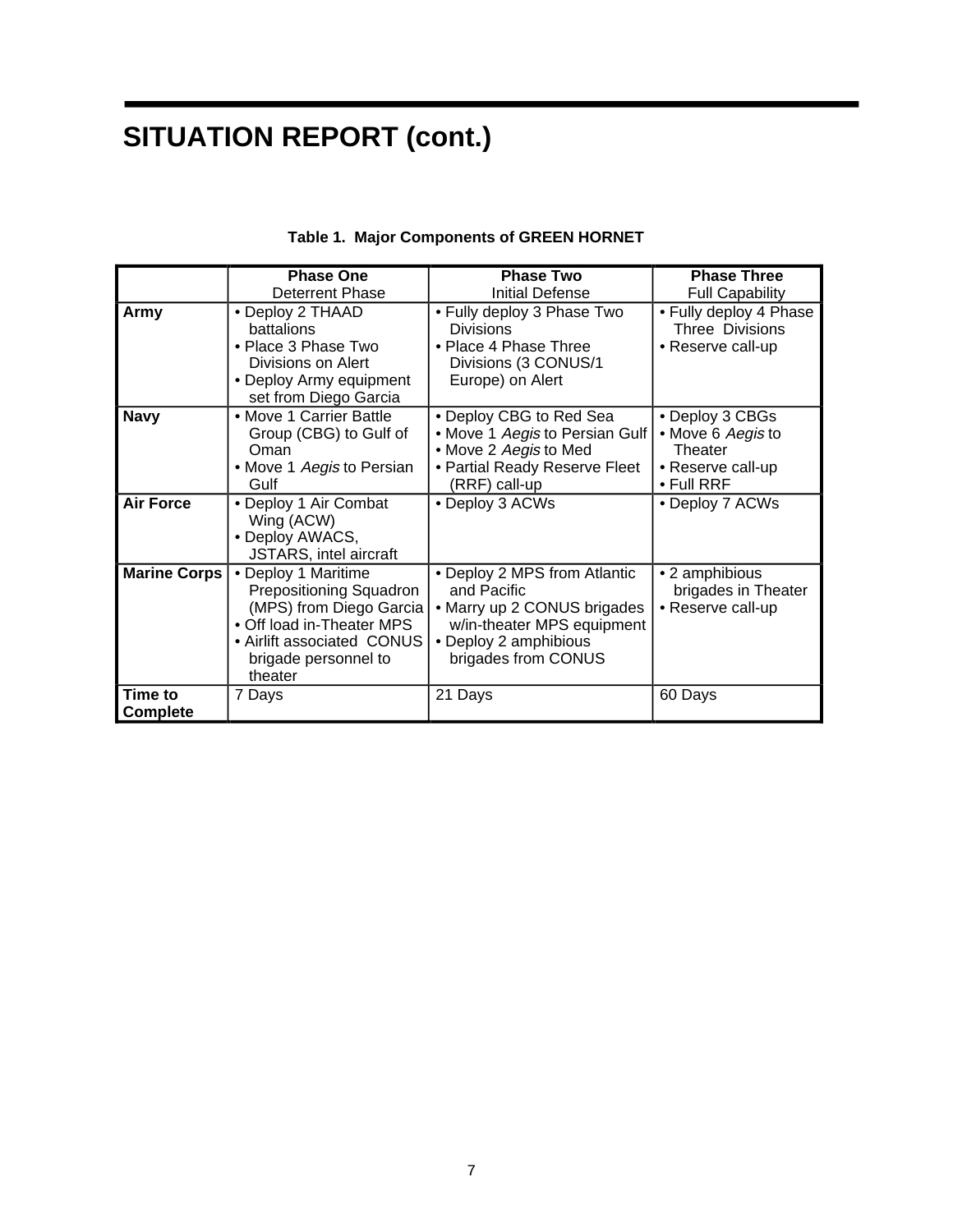In 1998, the Joint Staff approved two **IW contingency plans** for CENTCOM combining both **electronic and physical attack**:

**• Operation FORCE FIELD--**a **theater-wide command and control warfare master plan** designed to provide "information dominance within a 500 km battle cube" and in particular render ineffective the key elements of a future regional opponent's **tactical** reconnaissance, air defense, and C3I systems.

**• Operation NET MASTER--**an **integrated regional strategic offensive IW plan** designed to cripple not only the adversary's military C3I and computer infrastructure but the **civilian** information infrastructure as well.

The Operation **NET MASTER** strategic IW plan would include:

• **Monitoring of the NII's of several specific countries** by an "IW cell" within the Pentagon with intelligence community support.

• **IW plans** for different components of specific target countries' energy, telecommunications, and information infrastructures **across a spectrum of damage levels** ranging from "temporary disruption to multi-month disablement."

• A special annex for **IW plans against the economic institutions** of specific countries (**including collateral damage assessments** for the regional and global economic system).

CENTCOM's IW planning also included **assessments of the vulnerability of key regional allies to IW effects** by potential adversaries.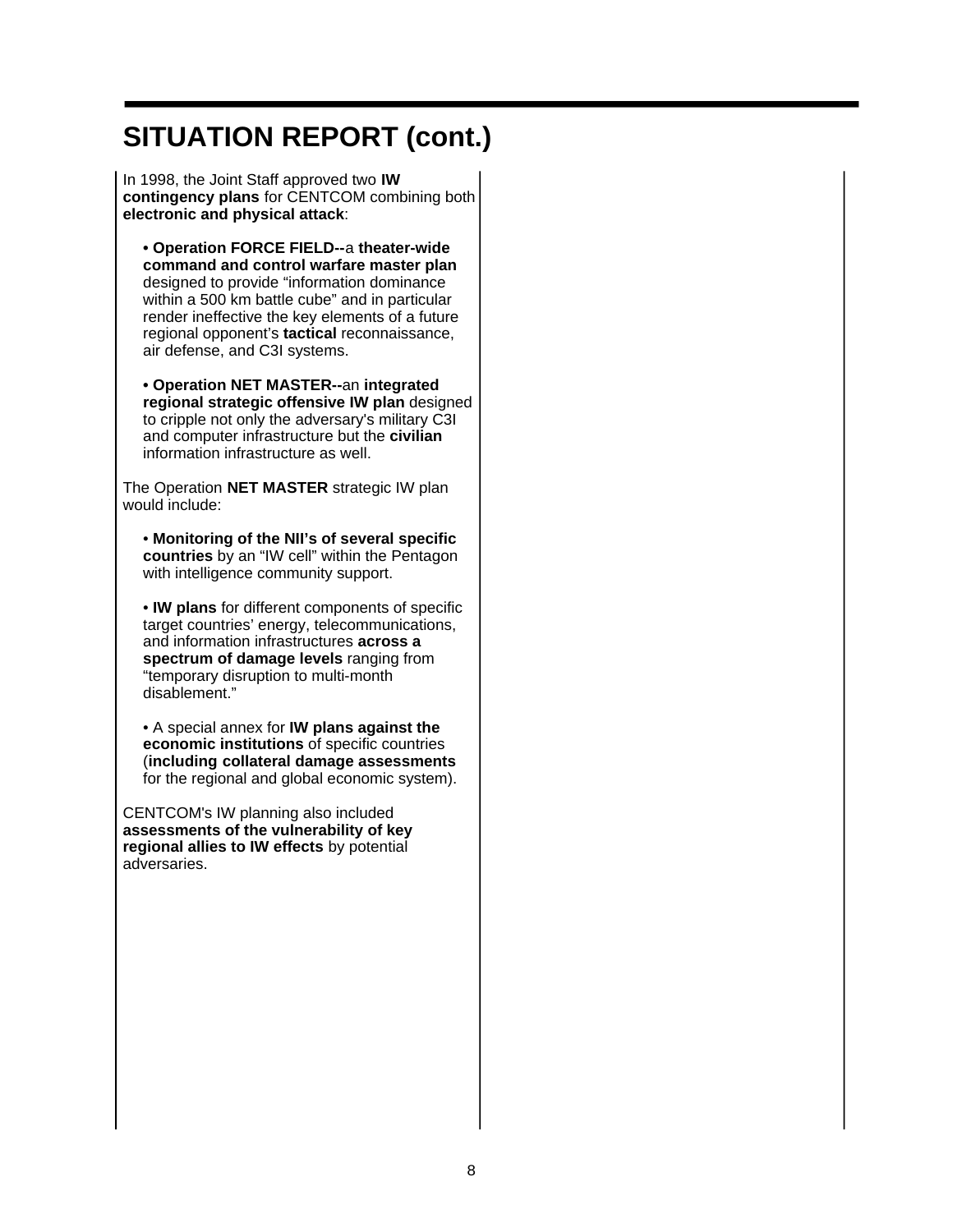#### **THE CRISIS In Caracas** On **May 4, 2000, OPEC ministers met** in Caracas to review production and pricing policy. **Iran, Iraq, Libya, and Algeria were promoting a major cutback in production** with a goal of driving the price to "at least \$60 (FY-95 dollars) a barrel." The Caracas **OPEC meeting ended in total failure** and disarray after three days of tense discussions marked by a final televised **shouting match between the Iranian and Saudi oil ministers. In the Persian Gulf** On May 7 Iran announced that it would soon begin conducting **"military exercises appropriate to the evolving security situation in the Gulf."** On May 8 the Saudi ruler called in the U.S. Ambassador and expressed **his deep concerns about the Iranians** whom he feared might use the OPEC stalemate as **an excuse for "a move of greatness" in the Gulf.** On May 10, Tehran radio and television announced that the **Iranian Foreign Minister was flying to Riyadh with an "urgent proposal"** that would "resolve the OPEC stalemate" and "respond to the evolving security situation in the region." On the evening of May 10, the U.S. Ambassador to Saudi Arabia reported on the contents of the Iranian "proposal:" **• Iran, Iraq, Saudi Arabia and the other GCC states** should immediately **cut oil production by 20 percent**. • The **GCC states** should **annul their military agreements with the U.S.** and declare "neutrality" or non-alignment. • In return Iran would declare the GCC states to be under **"a new Iranian Persian Gulf security umbrella."** The next day, May 11, U.S. intelligence detected the **preliminary mobilization of three of the six Iranian divisions located near Dezful in southwestern Iran**, including the mobilization of several regiments of heavy equipment transporters designed to rapidly move heavy armor and artillery. At 2030 local time on May 11, **Saudi Arabia** ordered the **redeployment of one armored division** toward its border with Iraq and a **partial mobilization** of selected reserve elements. Two hours later **Kuwait** placed its army and reserves on a higher level of alert. **In Egypt** Later that night, **90% of the power in the Cairo area went out for several hours**. In a message to the Secretary of State the U.S. Ambassador in Cairo noted that there was considerable **uncertainty** about whether the blackout was the product of **"deliberate sabotage or just Egyptian bad luck." In Washington** On the evening of May 11 the White House Situation Room received a message from the National Communications Center (NCC) indicating that **the public switched network for Northern California and Oregon had suffered a series of massive failures.** The NCC also reported that, nearly simultaneously, the **base phone system in Fort Lewis, Washington had been subjected to a mass dialing attack** by personal computers--apparently orchestrated via the Internet--which paralyzed phone service for several hours. On the PSN problem the NCC had "preliminary indications" that **a hidden "trap door" had apparently been placed into the latest release of code controlling the switching centers of the PSN.** The source of this problem was unclear although **a radical anti-interventionist group claimed responsibility** on the Internet. **In the Persian Gulf Region** At 0500 local time in the Gulf on May 12 (2200 EDT on the 11th), **two Saudi missile gunboats were fired upon by Iranian warships** discovered on an apparent intelligence collection mission off the coast of Al Jubayl.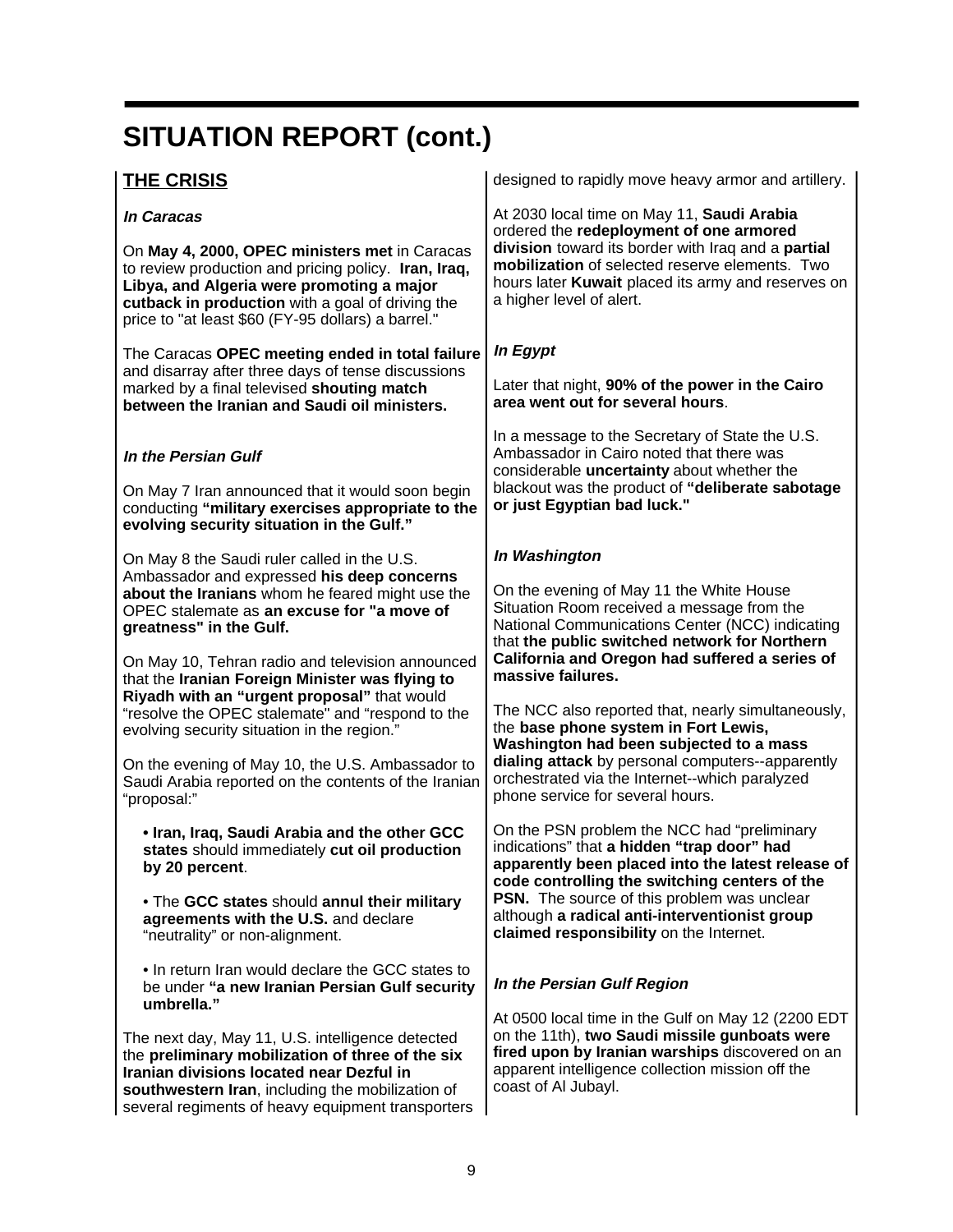Twelve Saudi F-15s arrived on the scene in minutes and in the ensuing battle **both of the Saudi gunboats and three Iranian ships were sunk**. Minutes later fifteen Iranian MiG-29s and 31s arrived and in the air battle that followed **nine Iranian aircraft were downed at the cost of five Saudi F-15s.** At 0630 local time on the 12th, **a S-3B Viking** from the CBG Ronald Reagan was **fired upon by an Iran missile frigate** while conducting a maritime surveillance mission **over the Straits of Hormuz.** Thirty minutes later, **F/A-18s and F/A-14s from the Reagan found the frigate** some fifteen miles south of Bandar Abbas. The USN aircraft were **confronted by eight Iranian MiG-29s.** During the short air battle **three MiG-29s were shot down and the frigate was sunk** after receiving three Harpoon missile hits. **In Saudi Arabia** At 1100 local time on May 13, **the largest ARAMCO refinery near Dhahran had a catastrophic flow control malfunction** which led to a **large explosion and fire** at a brand new cracking tower. This event was followed by a **"war communiqué" from a radical Islamic group linked to Iran** asserting that "the enemies of the true faith of Islam were vulnerable to the full range of Islamic might." The statement concluded with the **threat that the economy of the Saudi Kingdom "could be brought to its knees with the touch of a button."** In a memcon to the Secretary of State, the U.S. Ambassador to Saudi Arabia warned that **the Saudi elite was "horrified by the prospect that Iran might have the capacity to severely disrupt their economy without firing a shot"** and beginning to express **concerns that the United States may be In Tehran U.K., and France** calling for: sides. **by "foreign forces"** in the region. Iran's making." **Persian Gulf region." weapons systems." exoatmospheric penetration aids**. **In Maryland**

#### **In Moscow**

**to this new threat."**

At a news conference late on May 13 the Russian Foreign Minister called on the **UN Security Council to "immediately seek to mediate a settlement to the escalating crisis"** in the Persian Gulf.

**"unable to help the Saudi government respond**

At 0730 local time on May 14 (0030 EDT) **Iran** sent **messages to the GCC members, the U.S., the**

**•** A **cease-fire in place** of all forces on both

**•** An **immediate freeze on further deployments**

**•** An **immediate summit at a neutral site** to discuss "a peaceful resolution of a crisis not of

The notes closed by stating that **"if there were not a positive response within 12 hours"** Iran would be **"forced to take actions consistent with its security rights and responsibilities in the**

The notes to the leaders of Kuwait and Saudi Arabia also included a separate and explicit message that Iran would soon **"demonstrate the futility of depending upon the American imperialists for protection from modern**

Early that afternoon local time, **Iran fired three Nodong I MRBMs** virtually simultaneously from a field site south of Tehran. Two of the three successfully deployed **previously unseen**

At 1812 EDT on May 14, the **new high-speed Metro-Superliner traveling at 300 km/hr slammed into an apparently mis-routed freight train** near Laurel, Maryland.Maryland State Police estimated that the train wreck had killed over 60 passengers and crew and critically injured another 120 persons.

Within three hours, the National Transportation Safety Board (NTSB) chief investigator notified the Secretary of Transportation that there was **"clear evidence" that the freight train had been misrouted onto the Metroliner track with "some evidence" pointing to a sophisticated intrusion into the East Coast rail control system.**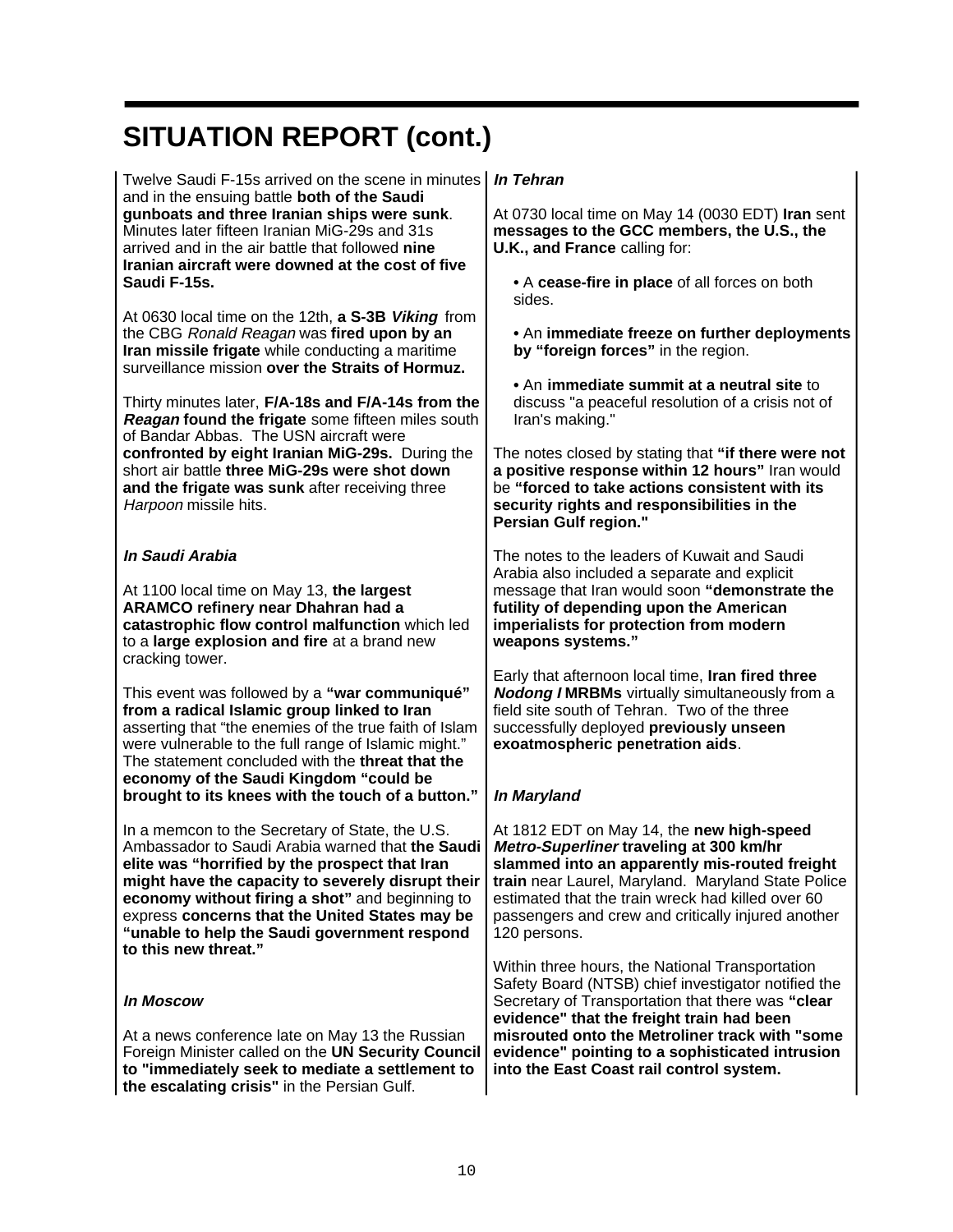#### **In New York**

At a mid-day reception on May 15 sponsored by the CPP, the **Iranian Ambassador** to the UN was overheard to state that **the United States** as "the technologically most advanced power on the planet" was **highly vulnerable to "21st Century attacks"** by **"states and others who had mastered contemporary computer and telecommunication technology."**

### **In Washington**

Later on the 15th a preliminary report on the Metroliner crash by the DCI indicated that **a "logic bomb" had been placed into the Northeast rail computer systems, with "some tenuous evidence pointing to Iran."**

In passing the report to the President that evening the National Security Advisor noted that "NSA had **considerable doubts about the origin of the attack"** and questioned Iran's capacity to deploy "advanced polymorphic logic bombs." Further, he noted **that the FBI's Domestic Counter-terrorism Center was preparing a report voicing the strong suspicion that the tragedy was the product of a domestic conspiracy** which "may or may not be connected with the unfolding events in the Persian Gulf."

### **In the United Kingdom**

At 1100 GMT on the 16th the Director of Scotland Yard informed the Prime Minister that **the Bank of England had detected "three different sniffer devices of new design in its main funds transfer system"** and that the Bank leadership was very fearful that unauthorized individuals could now enter the heretofore believed to be invulnerable funds transfer system.

#### **In Atlanta and London**

A few hours later CNN and ITN aired **"Special Report" stories** which featured the Metroliner train wreck in Maryland and leaked reports of problems with the Bank of England's funds transfer system. The CNN report stated that **"some Western intelligence agencies" believe that Iran may be employing computer experts from the Russian Mafiya and** "**renegade software writers" from India** to "threaten the entire economic fabric of the

United States and West Europe." The effect of both broadcasts was reinforced by interviews with a wide range of computer security experts.

The **London Stock Exchange Index fell 10% in late trading on the 16th** with investors shifting assets to safer havens.

### **In New York**

At 1430 EDT on the 16th, **the New York Stock Exchange suffered its largest drop since the crash of 1987.** Even with the tripping of automatic exchange restraints, the Dow had fallen by nearly 200 points by the end of the day's trading. Analysts on CNBC and other business news networks speculated that major **institutional investors were attempting to get out** of the electronically managed market.

At 1500 the oil futures market closed with **the spot oil price at \$75 a barrel. Gold prices for the day were up ten percent.**

At 1700 the Security and Exchange Commission(SEC)'s crisis investigating team informed the Secretary of Commerce that **"a pattern of institutional investment manipulation involving as yet unknown parties working through a set of European and Middle Eastern Banks"** had been **"a leading factor in the rapid acceleration in the Dow's mid-afternoon decline."**

#### **In Washington**

**At noon EDT on May 17th the Consortium for Planetary Peace (CPP)** announced that an "**emergency mobilization to stop an unnecessary and potentially devastating war"** would take place in the next 48 hours.

Two hours later the Consortium submitted a formal request to the U.S. Park Police for a permit for the Mall for May 21 for a "**demonstration of support for mediation and opposition to U.S. intervention in Saudi Arabia" for "an estimated 100,000 participants."** By nightfall similar permits had been requested in ten other major U.S. cities.

Approval of the Mall and other CPP requests seemed certain and **mobilization of CPP chapters began to** occur through **communiqués sent over the Internet and more traditional media outlets.**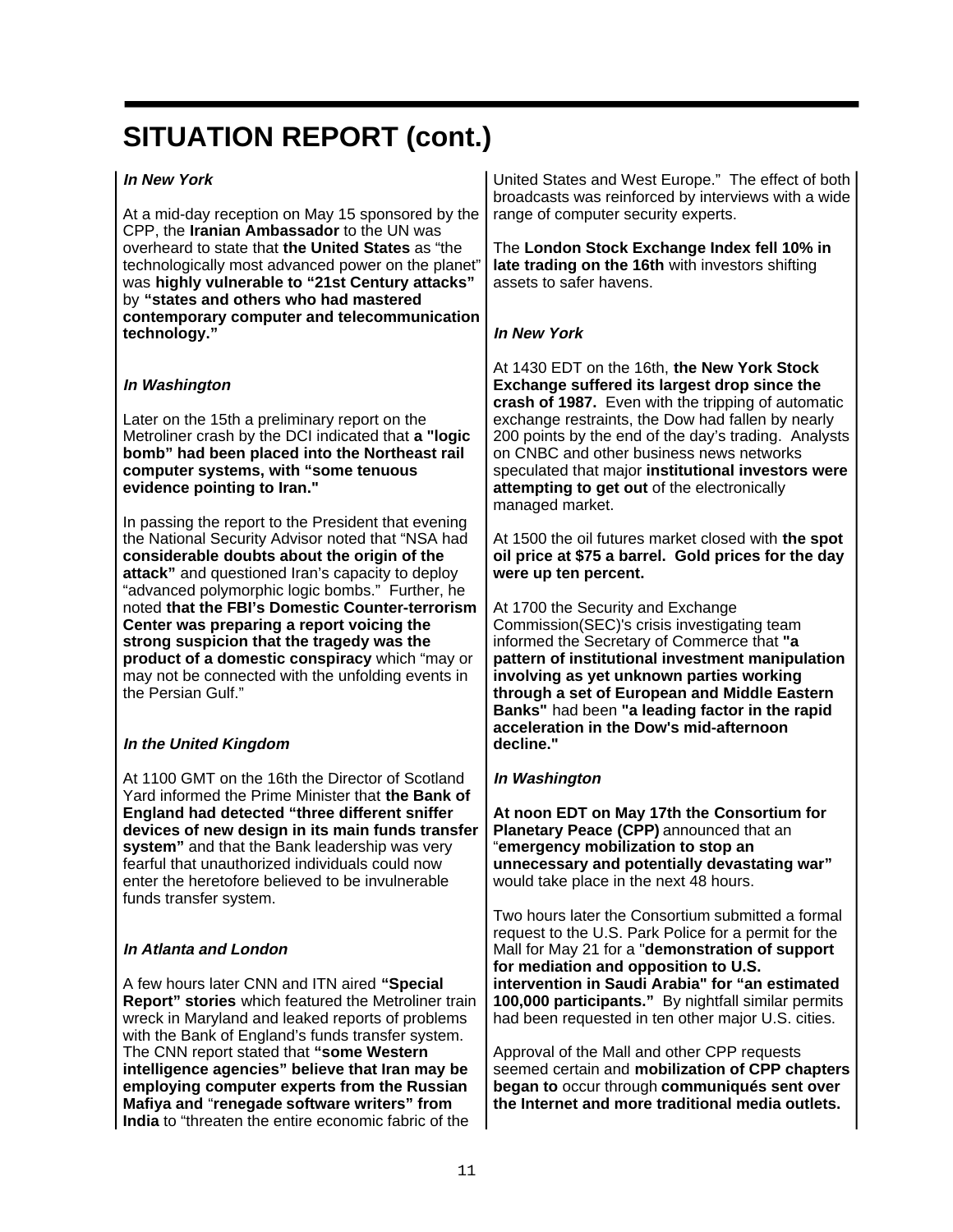#### **In the Persian Gulf**

Early in the evening on the 18th after receiving reports on **further massing of Iranian armored forces for possible entry into southern Iraq**, increased Iranian naval activity near the Straits of Hormuz, and an Iranian "strategic alert," **USCINCCENT** sent a **message recommending the immediate execution of Phases I and II of the GREEN HORNET deployment plan for the Gulf.**

#### **In Washington**

An **emergency NSC meeting** was convened at 1500 EDT on the 18th to address USCINCCENT's recommendation and other military, diplomatic, and political issues related to the evolving Gulf crisis.

The meeting opened with an intelligence briefing by **the DCI** who noted that in terms of Iranian IW capability there was **"at this time no way of knowing for sure whether what we are seeing is:**

**(1) Iranian testing of their strategic IW capability,**

**(2) the beginning of an Iranian IW campaign to derail anticipated U.S. Gulf deployment plans, or**

**(3) most of what we can expect from an Iranian strategic IW campaign."**

He also emphasized the added complication that **anti-interventionist domestic political groups** in both the U.S. and Europe **could be behind many of the IW incidents.**

The CJCS Chairman immediately emphasized that the **Time Phased Force Deployment List (TPFDL) for GREEN HORNET was very dependent on the ability to meet "a host of justin-time logistic timelines" and would not tolerate "any significant disruption."**

In the highly speculative discussion that followed it was clear that in spite of "some circumstantial evidence" pointing to Iran **there remained considerable uncertainty about the extent of Iranian involvement in the recent IW incidents.**

After further reviewing the various issues on the table, the **President** announced the following **decisions**:

**•** Execution of **Phases I and II of GREEN HORNET.**

**•** Deployment of one-half all available CONUSbased **ATBM battalions to Egypt and Saudi Arabia.**

**•** Immediate convening of the **North Atlantic Council.**

**• Rejection** of any **diplomatic initiatives** at this time with: **(1) Iran or (2) the CIRD.**

• Congressional approval of his actions should be sought in **a resolution to be introduced in the Congress on the 19th.**

The President then indicated that he wanted the NSC to **"return later to give more time to IW issues."** He requested that **another full meeting of the NSC** take place **three hours hence** to **"make a set of IW decisions consistent with going forward with GREEN HORNET"** including dealing with "the deteriorating IW security situation at home."

The President admonished the NSC Advisor and the Press Secretary to **"keep the lid on very tight and downplay speculation" regarding the extent of possible U.S. vulnerability to IW attacks and the origins of the attacks experienced to date.**

He expressed particular concern that **decisions on the crisis could be made even more difficult** if there were public panic growing out of **"media hyping of the IW attack and attributing most of the actions to Iran when it might well be that much of the problem is coming from antiinterventionist forces in the United States."**

#### **In Washington, London, and Paris**

At 1630 EDT on the 18th at a **trilateral video conference** between the President, the British Prime Minister, and the President of France it was agreed that the U.K. and France would join in the U.S. response to the crisis and **execute SILVER SABRE.**

It was also agreed that the three countries should keep each other **fully informed of further developments in terms of possible IW attacks.**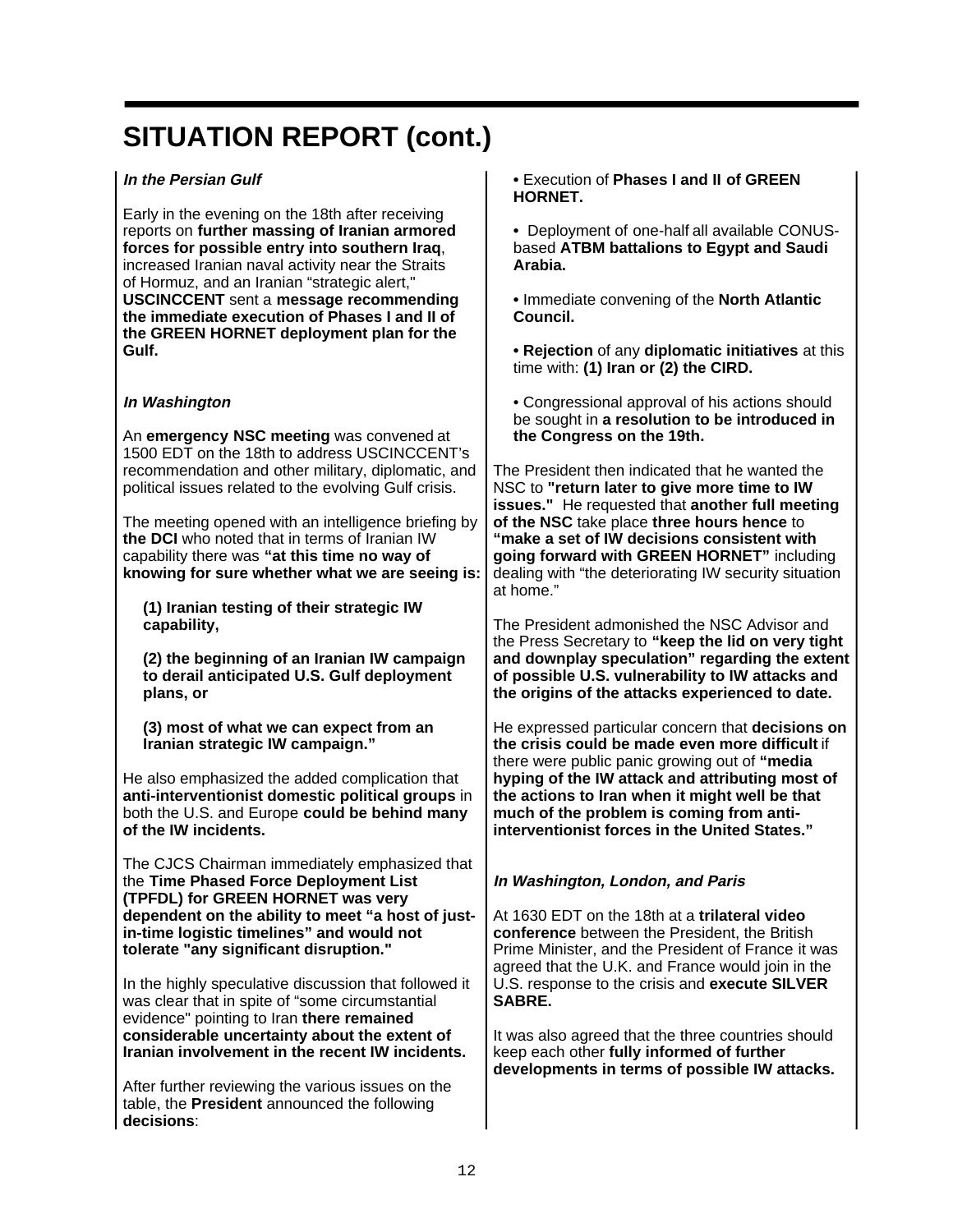### **STEP ONE: The Day Of...**

### **INSTRUCTIONS**

### **How to Proceed**

1. You will have a total of roughly 50 minutes to complete your deliberations on STEP ONE.

2. Keep in mind that you are **in the role of a top advisor to the President** of the United States or to a National Security Council (NSC) principal in a group deliberative process akin to a classic timeurgent "pre-meeting" in advance of a formal NSC meeting with the President. The group's task is to revise a draft memo to the President in preparation for an NSC meeting scheduled for a few hours hence.

3. The Chair will lead a discussion that moves through the tasking described in the **Decisions to Be Made section to the right.** The Chair should ask one participant to record the group's recommendations.

4. It is suggested that the Chair begin by asking for participants in her/his group to very briefly (e.g., in a few sentences) give their **individual perspectives** on the basic challenge in the situation presented.

5. Keep in mind that the group is not being convened primarily as a decision-making body; **your principal responsibility is to craft a good issues and options memo** for the President. Nevertheless, as is always the case, the President will want to know if there is any group consensus on a preferred course of action on any issue.

6. The group's decisions (changes to the memo and recommendations where consensus can be achieved) should be **recorded** on the STEP ONE "Draft Memo for the President."

7. In noting the results of STEP ONE, the Chair of each group should keep in mind that she/he will be asked to **summarize very concisely** the group's deliberations and decisions on STEP ONE and STEP TWO at the end of STEP TWO.

### **Decisions to Be Made**

### **I. Issues and Options**

You are responding to a Presidential request to lay out the full range of issues and options that need to be addressed at the NSC meeting.

An NSC-led Working Group has been quickly convened and prepared the Draft Memo for the President on the following pages. It provides an initial cut at what might go forward to the President on a set of military, diplomatic, domestic, and declaratory policy issues.

Under the guidance of the Chair, the group should discuss this Draft Memo and expand and modify it as judged appropriate in the light of the situation.

In proceeding through the different sections of the Draft Memo (which can be taken up in a different order than that presented if the Chair so desires) the Chair should ascertain whether there are other critical issues beyond those presented on which Presidential decision-making is needed at this point in time--and modify the Draft Memo accordingly.

### **2. Recommendations**

As the group settles on the individual issues and options to go forward to the President, the Chair should attempt to see **if consensus can be reached on recommendations** on individual issues--keeping in mind that at this point a consensus on all issues is not expected.

When it is clear to the Chair that there is a clear division of view on some issue, vote on the options still on the table and record the vote. In general, expect that on the most difficult and divisive issues the President will have to make the decisions in a traditional "The Buck Stops Here" capacity.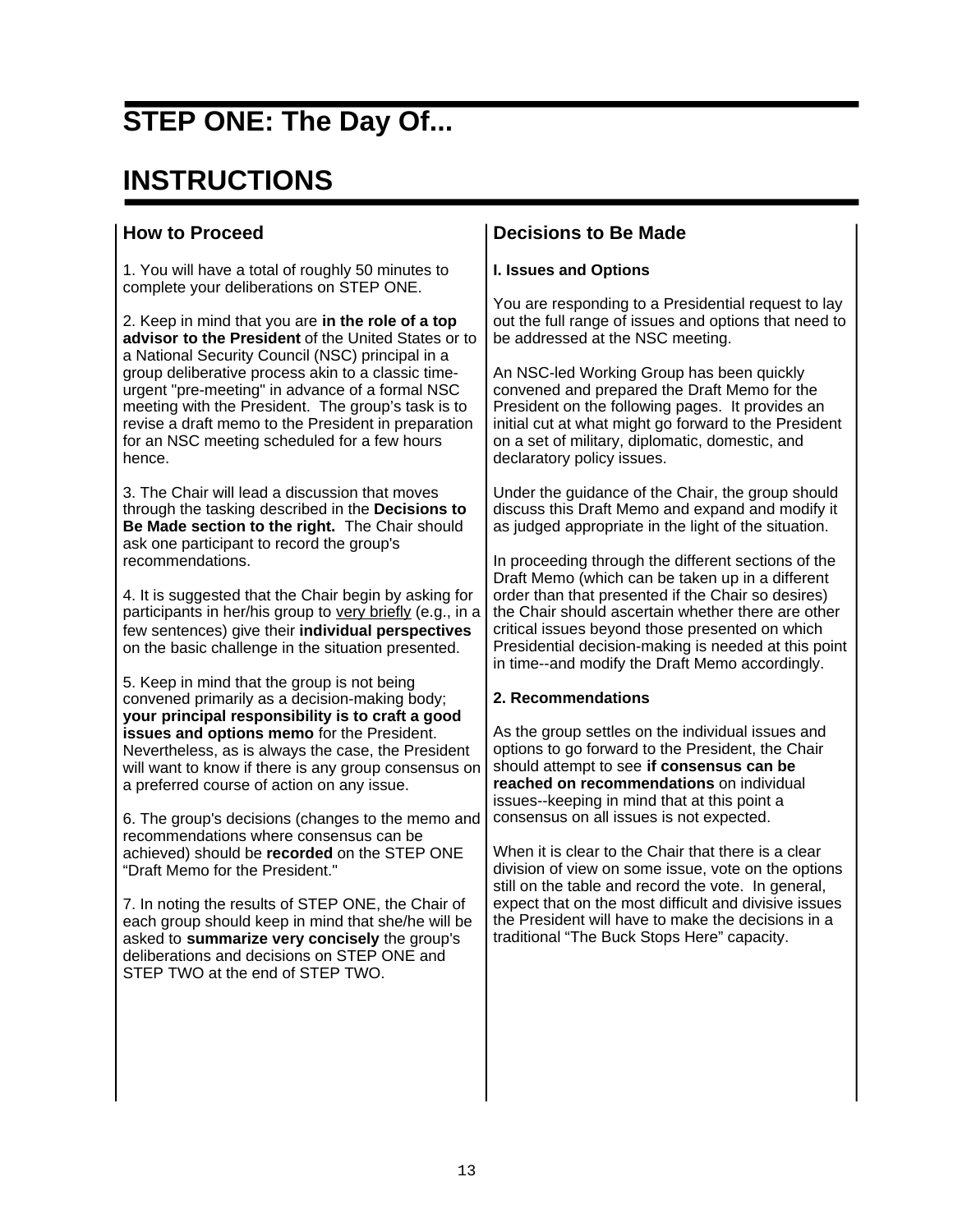# **STEP ONE: The Day Of...**

### **Draft Memo for the President of the United States**

|                                       | THE WHITE HOUSE                                                                                                                                                                                   |             |
|---------------------------------------|---------------------------------------------------------------------------------------------------------------------------------------------------------------------------------------------------|-------------|
|                                       |                                                                                                                                                                                                   | 18 May 2000 |
| <b>MEMORANDUM FOR:</b>                | The President of the United States                                                                                                                                                                |             |
| FROM:                                 | The National Security Advisor                                                                                                                                                                     |             |
| <b>SUBJECT:</b>                       | NSC Meeting on Persian Gulf Crisis - Information<br><b>Warfare Issues</b>                                                                                                                         |             |
|                                       | As you have requested, this NSC meeting will focus on the key information<br>warfare (IW) issues that have emerged in the ongoing Persian Gulf crisis.                                            |             |
| <b>OBJECTIVES</b>                     |                                                                                                                                                                                                   |             |
| in this situation in terms of IW are: | Based on the discussion and decisions at the NSC Meeting earlier today, it<br>would appear that the principal <u>long-term</u> objectives of the U.S. and its allies                              |             |
|                                       | • Demonstrate U.S. ability to detect, assess, and effectively defend                                                                                                                              |             |
| against IW attacks.                   |                                                                                                                                                                                                   |             |
| experiencing.                         | • Deter future strategic IW attacks of the kind that we appear to be                                                                                                                              |             |
|                                       | Our short-term objectives in terms of IW would appear to be:                                                                                                                                      |             |
|                                       | • Enhance the prospects that the Saudi government will survive the<br>combined threat (including the new IW elements) posed by the<br>internal dissident movement and Persian regional ambitions. |             |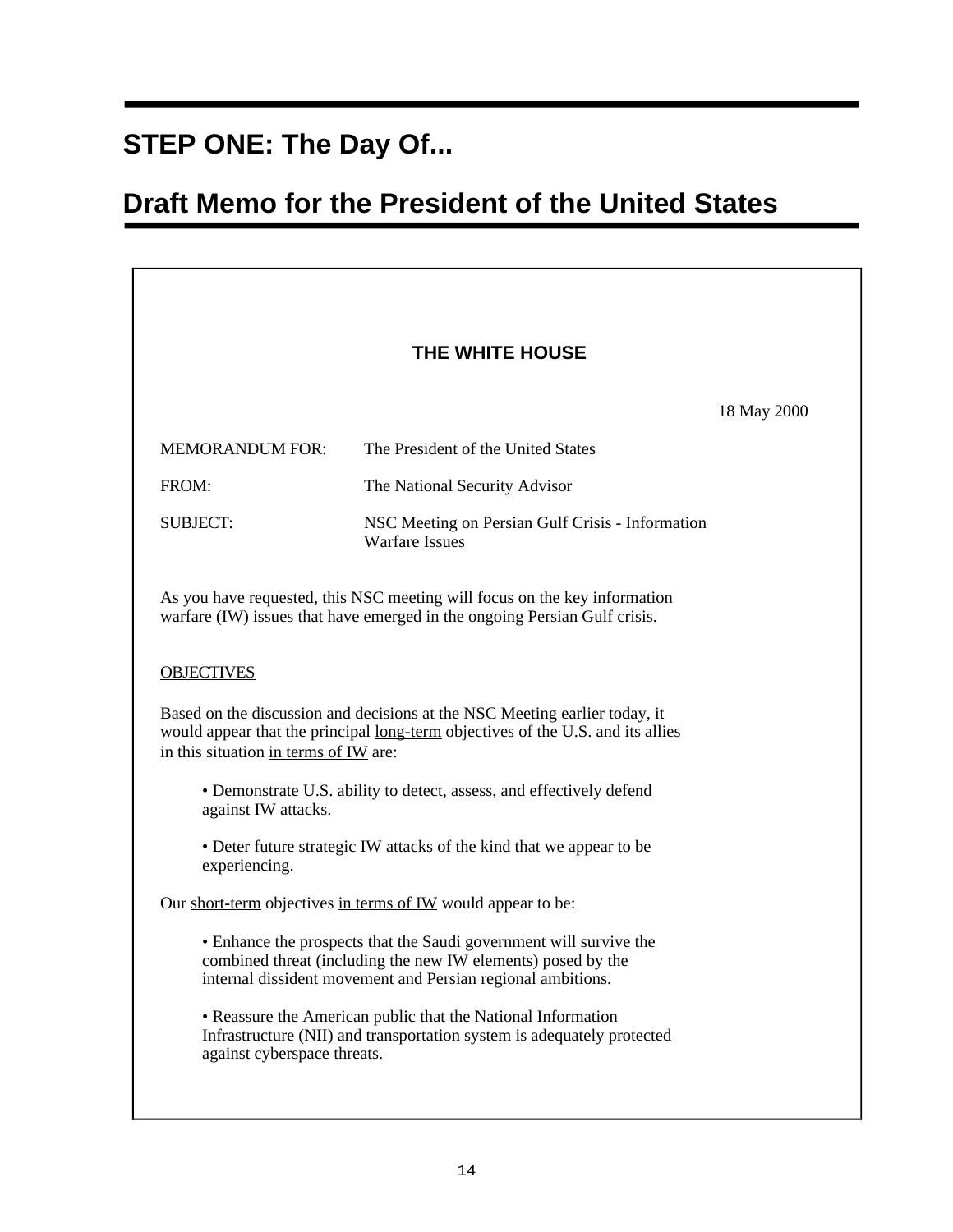#### MILITARY IW ISSUES

The tight timelines for both the GREEN HORNET and SILVER SABRE deployment plans raise concerns about the possible vulnerability of these plans to severe disruption by IW attack by either the Iranians or domestic political forces opposed to Western intervention in the Gulf crisis.

As this point we simply do not know the full extent of Iran's capacity to employ IW techniques to threaten critical elements of the U.S. NII and the NII's of our key allies and coalition partners. Nor do we know the extent of capabilities or intentions of those domestic forces which could seek to disrupt a U.S. deployment to the Gulf. (We may, in fact, only find some of the answers to such questions as we proceed with the execution of GREEN HORNET and SILVER SABRE.)

A key question at this time is whether we should take steps to help protect the NII and in particular the integrity of the Minimum Essential Information Infrastructure (MEII) for MRC contingencies.

You will also recall that GREEN HORNET has associated optional IW contingency plans that warrant consideration. These are:

- FORCE FIELD, a battlefield IW plan and
- NET MASTER, a strategic operation against a broad range of military and civilian infrastructure targets within Iran itself.

We may want to demonstrate in a selective fashion one or the other of these IW capabilities in order to further bolster the deterrent objective of the GREEN HORNET/SILVER SABRE deployments.

The military issues that need to be addressed at this meeting are thus:

1. What action, if any, should the U.S. take to enhance the prospects that the MEII will be able to support the timely deployment of forces associated with GREEN HORNET?

A. Take the following actions with respect to the MEII:

 Close all possible firewalls to the MEII to frustrate penetration and attack from within or outside the U.S..

B. Take no action at this time.

 $\overline{a}$ 

 $\overline{a}$ 

 $\overline{a}$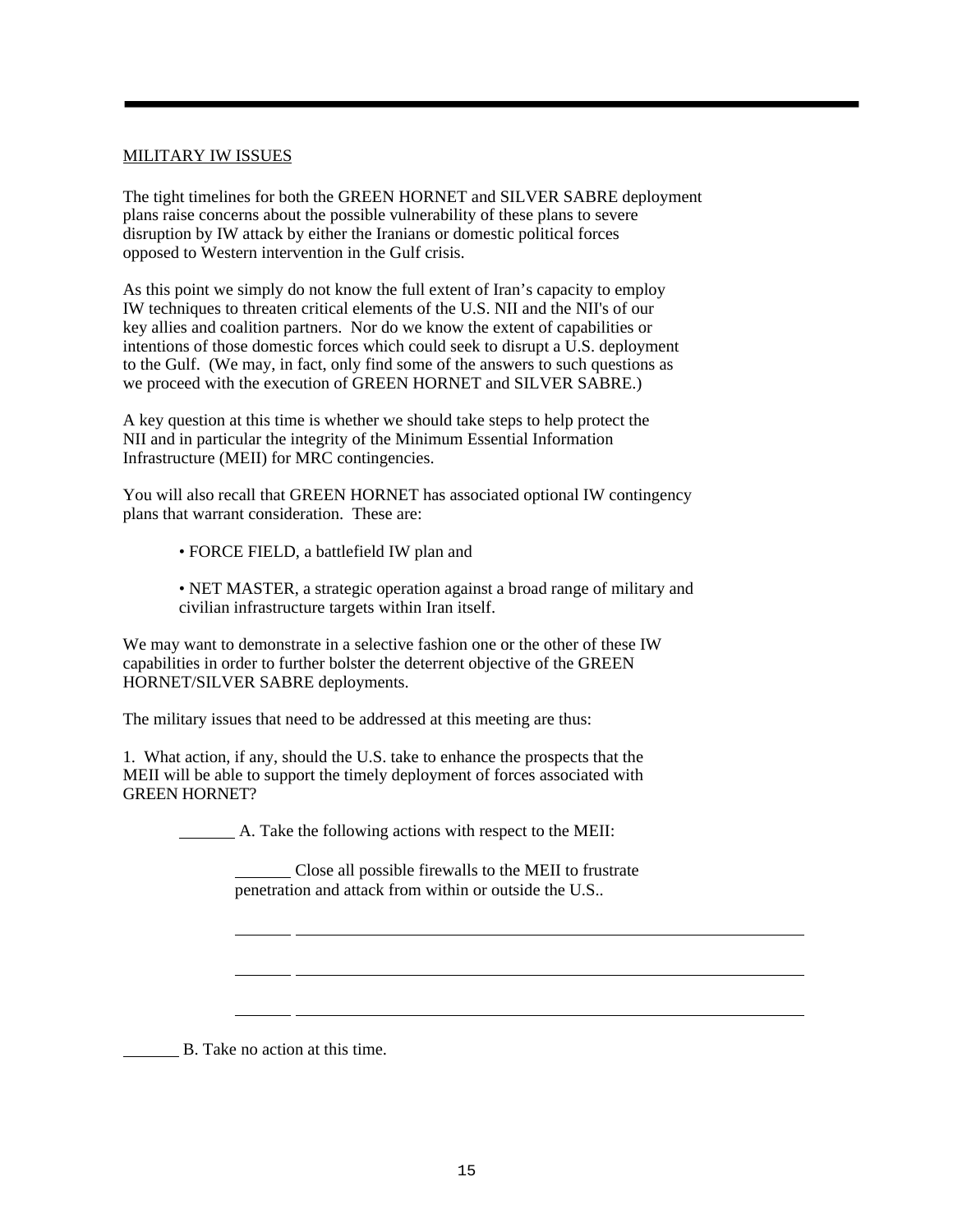2. What action, if any, should the United States take with respect to the FORCE FIELD and NET MASTER IW strike plans?

> A. Deploy FORCE FIELD and NET MASTER assets into the Persian Gulf region.

 B. Execute selected elements of FORCE FIELD and NET MASTER as a deterrent "warning shot" under the following caveats:

Only take actions which are surreptitious.

**COLEGAL** Only take actions which are non-lethal.

C. Take no action at this time.

 $\overline{a}$ 

3. What emergency protective measures, if any, should we provide to the Saudis to assist them in defending their NII against further IW attack?

 A. Provide the Saudis with dedicated secure communications equipment.

B. Assist the Saudis in taking control of selected PSN circuits.

<u>C. C. Provided by the contract of the contract of the contract of the contract of the contract of the contract of the contract of the contract of the contract of the contract of the contract of the contract of the contrac</u>

D. Provide no assistance of this character at this time.

4.  $\overline{a}$  A.  $\qquad \qquad \mathbf{B.}$ 

#### DOMESTIC CYBERSPACE ISSUES

Although we do not want to alarm the American public about IW threats, we may need to take a set of defensive measures to increase the resilience of the NII- and thus the domestic economy--against future IW attacks.

We could, for example, seek lower use rates in key distribution and transportation systems to better posture these systems with a surplus of capacity to respond to possible system disruptions caused by IW attacks on their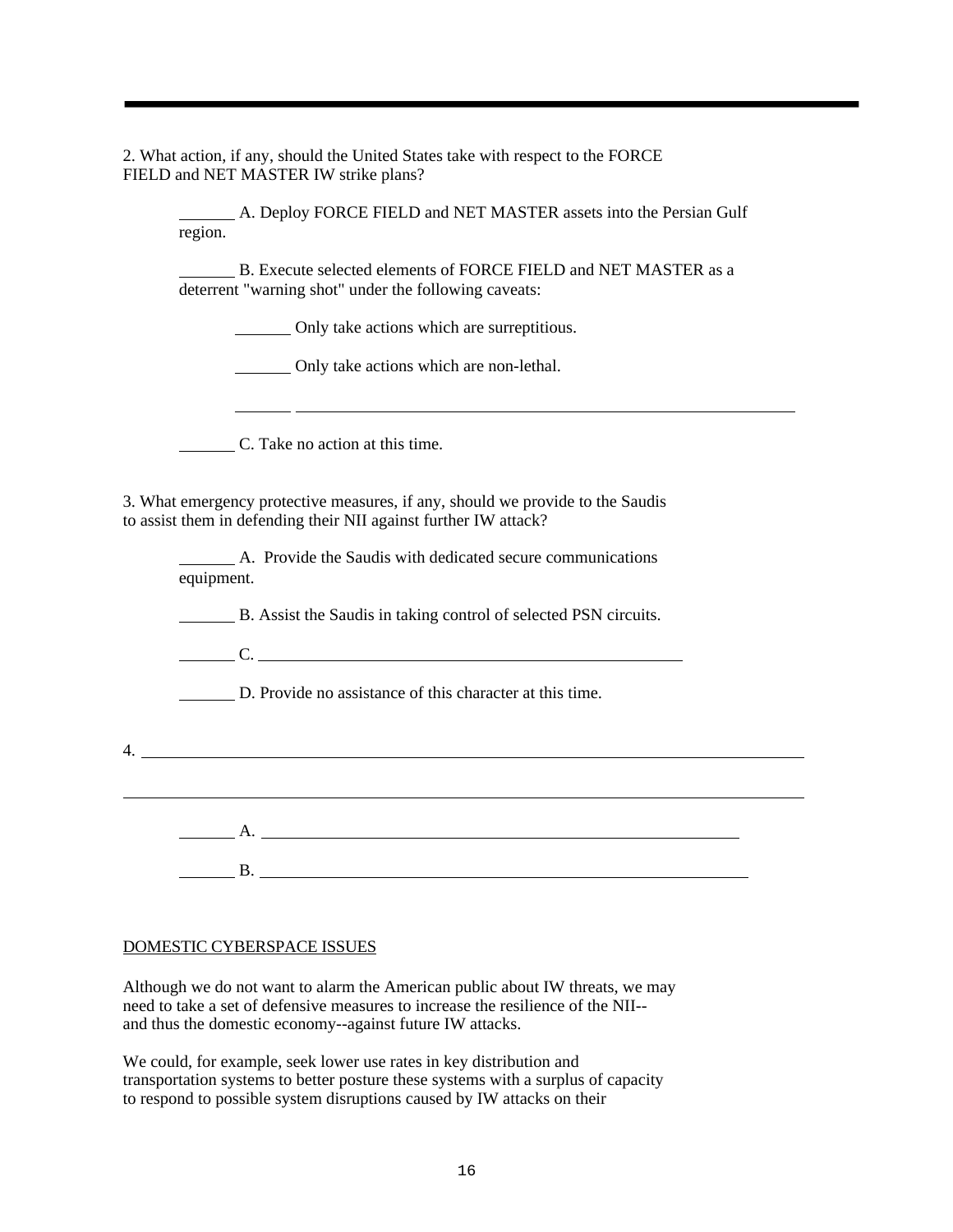information infrastructures. (In this context there will be no need to restrict utilization of the PSN as a whole since its vulnerability to disruption is not based upon capacity utilization but rather on the inherent flexibility of the network to reconstitute after an IW attack.)

You may also wish to consider ordering certain precautionary and contingency measures in the event there is further evidence of manipulation of institutional and other investor accounts in the stock market--and like problems in other key financial institutions. This could include the likes of financial and bank "holidays" to calm particular markets.

In considering the prospect that Iran may be attacking the U.S. through the use of American agents you may want to direct that there be some bridging of the traditional law enforcement-intelligence boundary to assess this prospect- recognizing that this will require Congressional coordination and that public disclosure could prompt considerable controversy.

The following domestic cyberspace issue needs to be addressed:

1. Should actions be taken at this time to enhance protection of the NII against future attacks?

A. Yes. Take the following actions with respect to the NII:

 Order all public power utilities and petroleum/gas pipeline companies to ask their users to prepare voluntary rationing plans to reduce system flow rates.

 Restrict air traffic (general aviation) into key nodes to reduce air traffic control stress in the event of a major Air Traffic Control (ATC) system failure.

 Direct CIA and NSA, in coordination with the FBI, to collect specific information about ties between domestic entities and foreign actors.

B. Not at this time.

 $\overline{a}$ 

 $\overline{a}$ 

 $\overline{a}$ 

 $\overline{a}$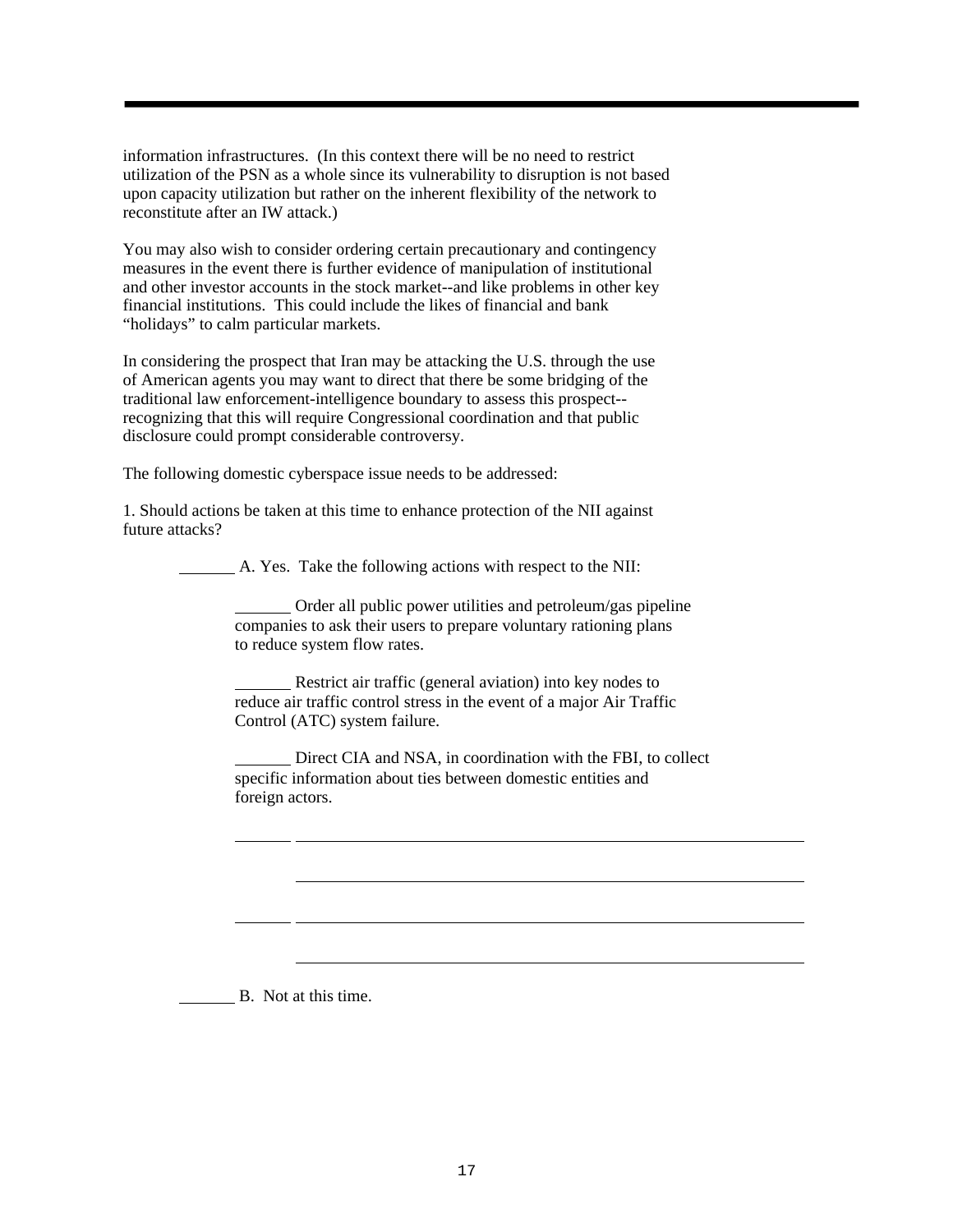# **The Day After...**

**...in Cyberspace**

# **STEP TWO**

**RAND** 3 June 1995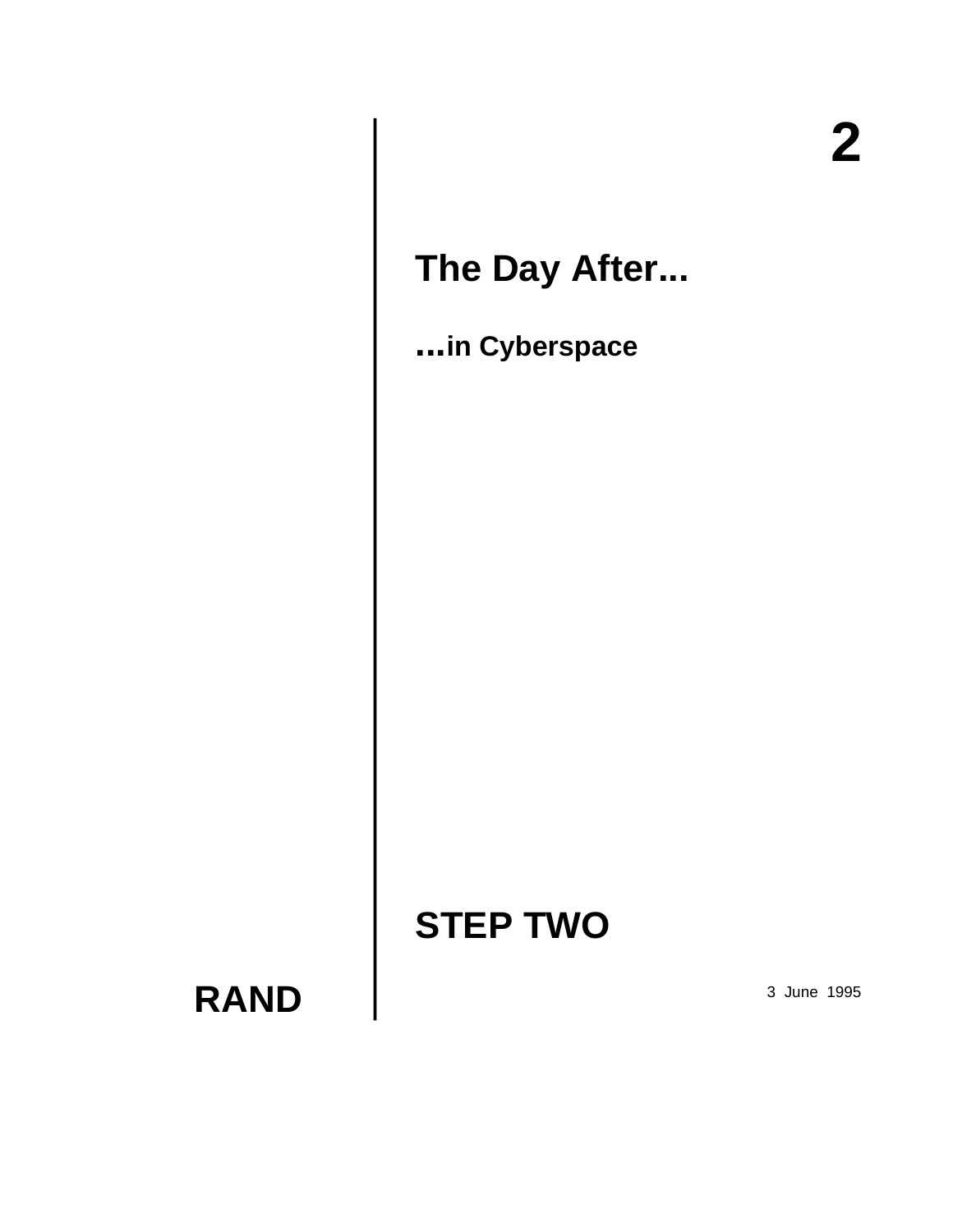### **STEP TWO: The Day After...**

### **SITUATION REPORT**

### **THE CONTINUING CRISIS**

#### **In Washington**

At the second May 18 NSC Meeting, the following actions were agreed:

- **Forward deployment** of assets associated with **FORCE FIELD and NET MASTER** but for now **no demonstrations** of capabilities.
- Providing **secure communications equipment to the Saudis.**

In addition the President decided that:

**•** The **MEII** should move to a **higher alert** level **"to insure execution of GREEN HORNET"** and "**close all possible electronic firewalls."**

**• Law enforcement agencies** should **not take any legal action against any U.S. organizations potentially collaborating with Iran or the CIRD at this time.**

**• No effort** should be made **to lower use rates in key energy distribution and transportation systems.**

### **In Washington**

After a tempestuous debate which lasted until 1225 on May 20th, the Senate in the face of an aggressive lobbying campaign by the CPP, passed a resolution supporting the President's decision to send troops to the Persian Gulf. The margin of victory for the Administration was two votes.

### **In the Persian Gulf**

On the morning of May 20th U.S. intelligence detected **the massing of a range of small high speed boats and landing craft several hundred kilometers north of the Iranian port of Bandar Abbas.** There was also clear evidence of a **buildup of helicopter and short take off and landing (STOL)** aircraft in several nearby airfields.

At the urging of USCINCCENT, **the Saudi government sent three brigades of National Guard units to King Khalid Military City**--a controversial decision because of **the prospect of further anti-government demonstrations in Riyadh and Dhahran.**

Intelligence reports indicate that **Iran has now mobilized all six of the armored and mechanized divisions around the Dezful area** in southwestern Iran.

### **In the United States**

On the morning of May 20 DoD discovered that **the computer data base for the Time Phased Force Deployment List (TPFDL) had become plagued with "corrupt data."** The JCS IW planning cell's initial report on the problem indicated that **a computer worm--origin uncertain--had likely been unleashed inside the TPFDL software.**

### **In Atlanta**

**At 1210 EDT, May 20 the automatic tellers of the two largest bank chains in Georgia started to malfunction** with bank clients being debited and/or credited thousands of the dollars after each ATM transaction--leading the banks in mid-afternoon to **shut down their ATM networks**.

Beginning at 1225 EDT, the **CNN news center feed out of Atlanta was intermittently off the air for a period of twelve minutes.**

Three hours later **a CNN "Special Report"** focused on **the vulnerability of the U.S. to "cyberspace warfare"--**dwelling on the Metroliner crash, the telephone outage in the Northwest, the ATM malfunctions in Atlanta, and the still-unexplained interference with CNN's own signal transmission. **Interviews accompanying the program conveyed a seeming growing sense of public concern** that the U.S. was **far more vulnerable to IW attack** than "the government has told us" in one angry interviewee's words.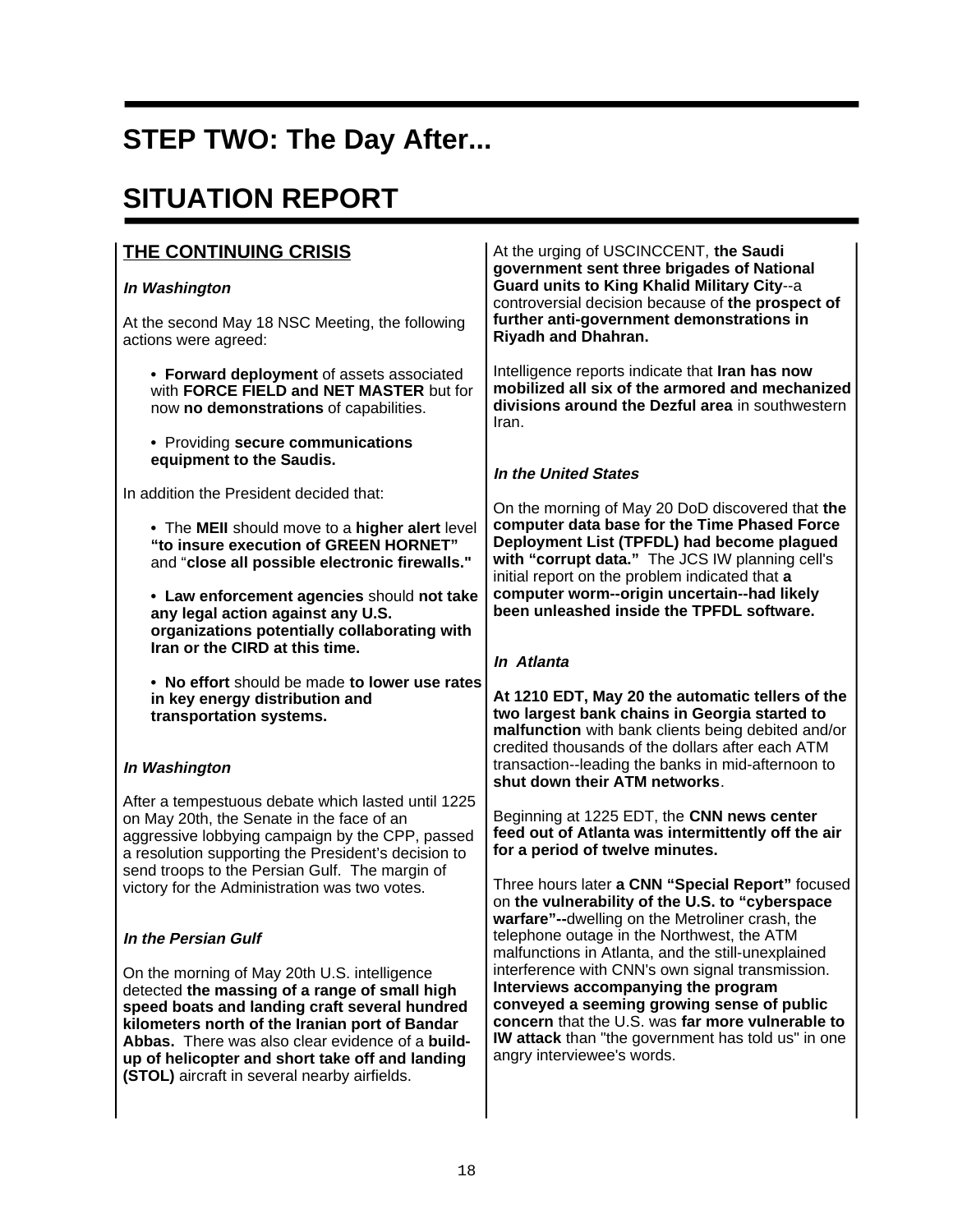#### **In the United States**

Local and national evening news programs on May 20 reported that **U.S. military deployments to the Gulf were experiencing serious delays** due to **IW attacks on the local area networks and phone systems of a number of key Army and Marine bases.**

### **In Russia**

At a Moscow news conference on the morning of May 21, the **Russian Foreign Minister criticized U.S. and allied deployments to the Gulf region as "dangerous brinkmanship"** but offered to host an international summit "to help defuse the increasingly dangerous crisis."

### **In Washington**

The May 21 CPP "**anti-intervention" demonstration in Washington** far exceeded expectations with **a crowd estimated by the U.S. Park Police at over 400,000.** Many other wellattended demonstrations in both large and small cities across the country were also organized via the Internet.

### **In Cairo**

On May 22 **the Egyptian government announced that it would "not send ground forces to Saudi Arabia at this point in time"** and called on Iran to "take steps to reduce the tension in the region."

A flash message from the U.S. Ambassador indicated that the President of Egypt was **"very concerned about Iran's capacity to cause economic and political damage in Egypt."**

### **In Chicago**

At 1944 CST on May 22, the pilot of **a new Continental Airline's AB-340** making a final instrumented approach to **O'Hare International Airport** reported that his **flight deck avionics had suffered a massive malfunction** and that the aircraft was **"out of control and rolling over."**

At 2005, local police near O'Hare reported that **a large aircraft had crashed in a residential area south of the airport "with no evidence of survivors." Within a half hour, local and Illinois State Police estimated that more than thirty persons had been killed on the ground with another 100 serious casualties.**

### **In Washington**

Three hours later--after receiving a preliminary British report concluding that **"all late model AB-340 and 330 flight control software may be infected by a sophisticated logic bomb"**--the Administrator of the FAA recommended that **all late model AB-340s and AB-330s "be immediately grounded"** until the precise nature of the flight deck malfunction could be ascertained and remedied.

**At an NSC meeting** later that day the Attorney General reported that FBI agents were **interrogating two suspects at a San Antonio, Texas software firm which had provided the most recent update of the AB-340 flight control software which had been made in response to the previously detected threat to the AirBus fight system integrity. Further, the Attorney General noted that the French Minister of the Interior via a video conference had identified the two suspects as clandestine members to the Texas chapters of the CIRD and the CPP.** Both suspects had recently received large cash payments through a Swiss bank **"from a foreign but unidentified source."**

The DCI then reported that two of the **Iranian heavy divisions engaged in supposed exercises were now approaching the Islamic Unity bridge south of Basra.** He also described a number of NSA intercepts suggesting that **the CIRD and allies within the Saudi military were preparing for "some type of major political action inside Saudi Arabia."**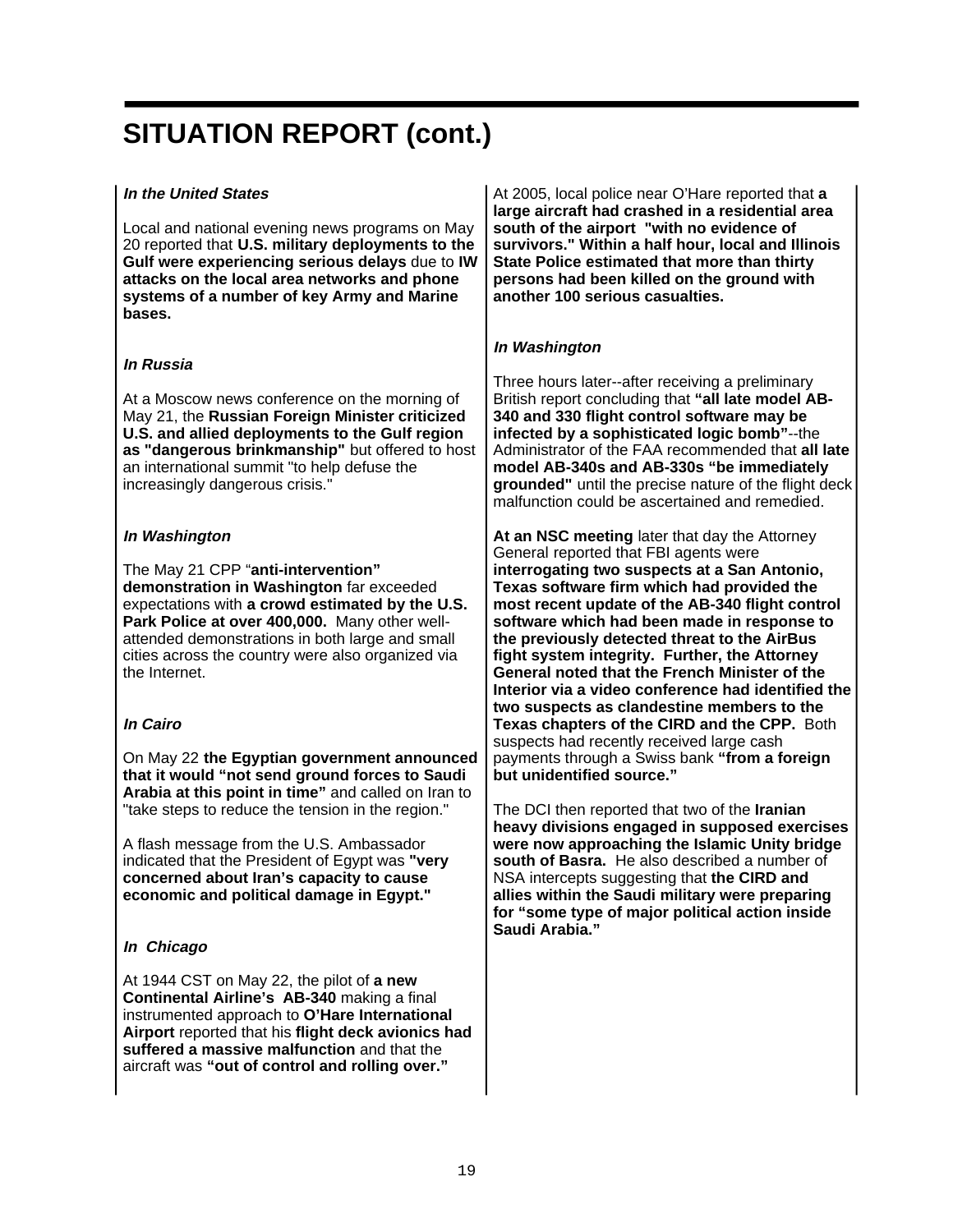At this point **USCINCCENT** on a secure video hookup spoke up and voiced **"deep concern about remaining passive at this juncture."** He noted that "at any minute" **Iranian ground forces could** cross into Iraq or those Iranian naval, amphibious, and other units massing north of Bandar Abbas could move against Saudi Arabia. Should either situation emerge, he requested that he be given prior **authority to launch: (1) Operation IRON LANCE,** an all-out **preemptive air and missile strike against both Iranian force components** and (2) **major elements of FORCE FIELD.**

**A highly contentious debate followed** but no decision taken on USCINCCENT's request prior to the President having to leave for another meeting.

### **THE DAY AFTER**

### **In Saudi Arabia**

At 1920 local time (1220 EDT) on May 23, the news anchors of the two Saudi government TV networks were **suddenly replaced by the face of the head of the CIRD Council** who called on the citizens of Saudi Arabia **"to join forces in the peaceful transformation of the Saudi kingdom to freedom and democracy under Islam."**

This pre-arranged signal quickly led to **large scale demonstrations against the Saudi monarchy in Riyadh, Jiddah, Mecca, and Dhahran.**

At 1957 local time (1257 EDT) **the Saudi public switched network began to fail apparently due to** unauthorized **modification of the system through "trap doors" in the logic controlling its switches.**

U.S. experts assisting the Saudi government reported that the trap doors appeared to be **"very similar to those found earlier in the failure of the California-Oregon PSN."**

#### **In Dhahran**

At 2005 local time, the **local television station announced that the "Provisional Islamic Republic of Arabia" had now seized power in Dhahran and Mecca.**

Following this announcement, a self-described "**new military governor of Dhahran"** appeared and announced that "all Arabian citizens and members of the armed forces" should be prepared to **"welcome their Persian brothers who would soon arrive** to assist in the transformation to a new Islamic democracy in Saudi Arabia." He went on to state that **Iranian military assistance "would be immediately halted if foreign nations let the Arabian revolution proceed on its own."**

Ten minutes later **the commanding general of the U.S. 82nd Airborne Brigade**--on the ground at Dhahran international airfield with two battalions- was ordered by CINCCENT to **refrain from any action other than to maintain control of the airfield** while he "sought guidance from Washington."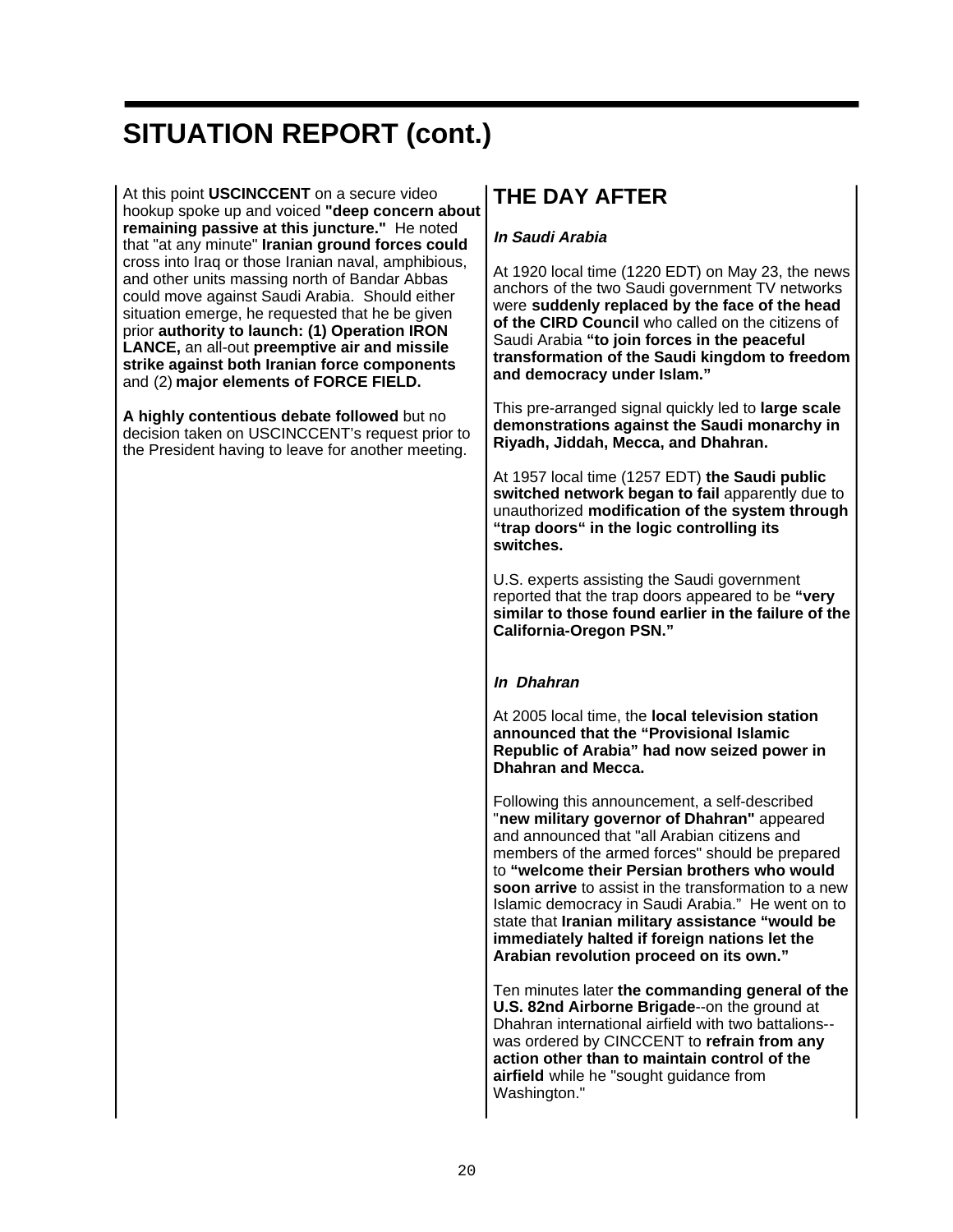### **In Riyadh**

At 2130 local time **i**n Riyadh **heavy fighting** broke out **between security police** near the King's Palace **and a column of National Guard motorized infantry which had pledged their loyalty to the new Provisional Islamic Republic.**

An hour later the U.S. Ambassador reported that fighting was spreading rapidly throughout the city and that **"a coup attempt was underway with the location of the King unknown."**

### **In Washington**

At 1610 local time in Washington the Secretary of Defense was informed by the CJCS that **"a fullscale IW attack by unknown sources"** was underway **at "almost every military base in the United States and Europe involved in GREEN HORNET and SILVER SABRE"**--with deep concern as to whether the MEII here and in Europe "can withstand the ongoing assault."

The CJCS expressed "the hope" that a **preliminary assessment of the impact** of this IW campaign would be **available within a few hours** "though it could be much longer."

He also **described the TPFDL as "a goddamned mess"** and said that the Joint Staff was "frantically trying to patch together a new deployment plan." He admitted, however, that he **"had no idea just what kind of GREEN HORNET schedule was now achievable."**

### **In the Persian Gulf Region**

At 2300 local time in the Gulf (1700 EDT), **USCINCCENT** cabled that **"the movement of Iranian forces across the Gulf toward Dhahran appeared to be imminent."**

### **In Atlanta**

At a news conference held at the CNN news room, the members of the **"Executive Council" of the Consortium for Planetary Peace denounced the "criminal action which led to the AirBus tragedy at O'Hare." but concluded that "legitimate protest should not be quashed by**

**the terrorist acts of a few" by announcing** that the CPP was **"mobilizing all of its chapters to conduct civil disobedience actions** to stop the U.S. Government's mad dash to war to save an undemocratic and failed Saudi regime."

### **In the Persian Gulf**

At 0200 local time on May 24 USCINCCENT reported to the CJCS that **"several JSTARS aircraft operating in the Gulf region appeared to be plagued with a computer worm triggered by some external source."**

At 0600 CINCCENT reported that **Saudi loyalists had regained control of Mecca and most of the city Riyadh.** Military units supporting the Provisional Islamic Republic and their supporters had at this point **withdrawn to the northern suburbs "but probably only temporarily."**

### **In Savannah, Georgia**

The **Coast Guard and local police at Savannah harbor had to use fire hoses to break-up a flotilla of sailing and power boats which were attempting to "blockade" the sealift ship USS Bob Hope f**rom sailing to the Persian Gulf. Similar **incidents occurred in Galveston and San Diego harbors**.

### **In Riyadh**

At 0700 local time on the 24th the U.S. Ambassador sent a message reporting that **the King and his entourage are voicing confidence that "trends were in their favor"** for regaining control of the domestic situation inside Saudi Arabia but **"immediate and decisive American, British, and French action" would be key to suppressing disloyal army units** and **"keeping the Persians off the Arabian peninsula."**

The Ambassador noted that the situation inside Saudi Arabia appeared to him to be **"much more dicey" than the King and his entourage were prepared to admit.**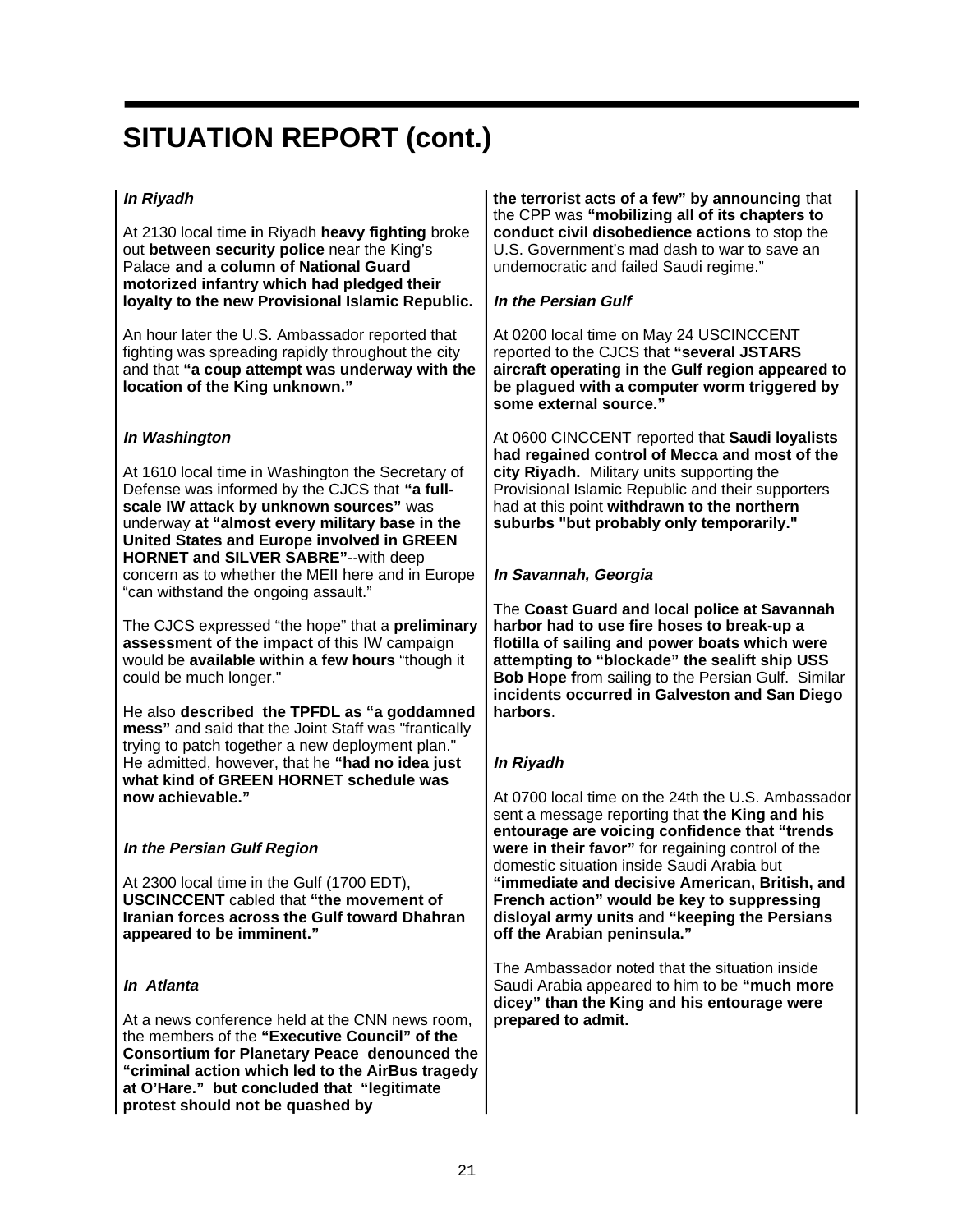### **Dover, Delaware**

At 0630 EST on May 24, **the driver of cement truck was shot dead by USAF police during an attempt crash the main gate at Dover Air Force Base.** Latter reports to the Secretary of Defense from the USAF Chief of Staff indicated that the **incident was part of a larger plan described on the Internet by the "action arm" of the CPP to block the runways to any further use by the C-5 fleet home-based at Dover.**

#### **In Washington**

At 1030 EST on May 24, the **entire phone network in the Washington/Baltimore region including local cellular systems failed.** A preliminary assessment suggested **an attack through trap doors** not unlike those which caused the earlier PSN failure in the Northwest.

### **In Chicago**

At 1330 EDT, **the Chicago Commodity Exchange experienced some of its "wildest fluctuations in history".** Amongst many knowledgeable traders and the leadership of the Exchange, there was **widespread suspicion that "the Exchange was being subjected to a powerful form of electronic manipulation by parties unknown."**

### **In London**

At the close of the spot oil market **on May 24 the price for crude oil topped \$100 a barrel.**

### **In New York**

**The value of the dollar fell by 5 percent versus the Yen, Mark, and Peso** while the London and New York Stock Exchanges fluctuated widely **with both closing down by three percent**.

#### **In Washington**

An emergency NSC meeting was arranged in the late afternoon on the 24th with great difficulty because of the phone shutdown. The JCS

Chairman "regrettably acknowledged" that **the IW campaign in both the U.S. and Europe and in Saudi Arabia had been "remarkably successful" and** that **"further efforts to inhibit GREEN HORNET and SILVER SABRE by domestic sources as well as Iran were expected."**

He painted a **very gloomy picture** of a probable **very slow buildup** of U.S. and allied forces in the region with **"little or no cooperation"** from previously assumed stalwart coalition partners like Egypt and Turkey followed by **"a difficult multimonth campaign** to thwart any immediate Iranian move across the Gulf toward Dhahran while deterring a likely follow-on Iranian invasion of Kuwait and northern Saudi Arabia through Iraq."

The DCI observed that a "probably reliable" **HUMINT source** in Baghdad is reporting that **Iraq has given permission to Iran to move forces across the Islamic Unity Bridge south of Basra.**

The Secretary of State noted that the **Saudi government** had apparently **"lost confidence in the ability of the U.S and its allies to defend the country under current circumstances."** He emphasized that all of these factors **"would provide domestic opponents with a field day in politically opposing aggressive U.S. action in the region."**

**USCINCCENT** noted that it was "still early in the day" and reiterated his request for authority to launch **air operations against Iran if any of its forces move across the Gulf or across the Islamic Unity Bridge into Iraq.**

**The Secretary of the Treasury reminded the members of the NSC, "that the President faced a major domestic crisis with multiple dimensions which included great turmoil in the currency, stock, and commodities markets."** To emphasize his point, he stated that the Secret Service had monitored a "torrent of vitriol and abuse aimed at the Administration and person of the President on the Internet."

**The Attorney General added that there had been "an explosion of anti-Islamic incidents throughout the United States** including the firebombing of the offices of the CIRD in Chicago, Houston, and Los Angeles."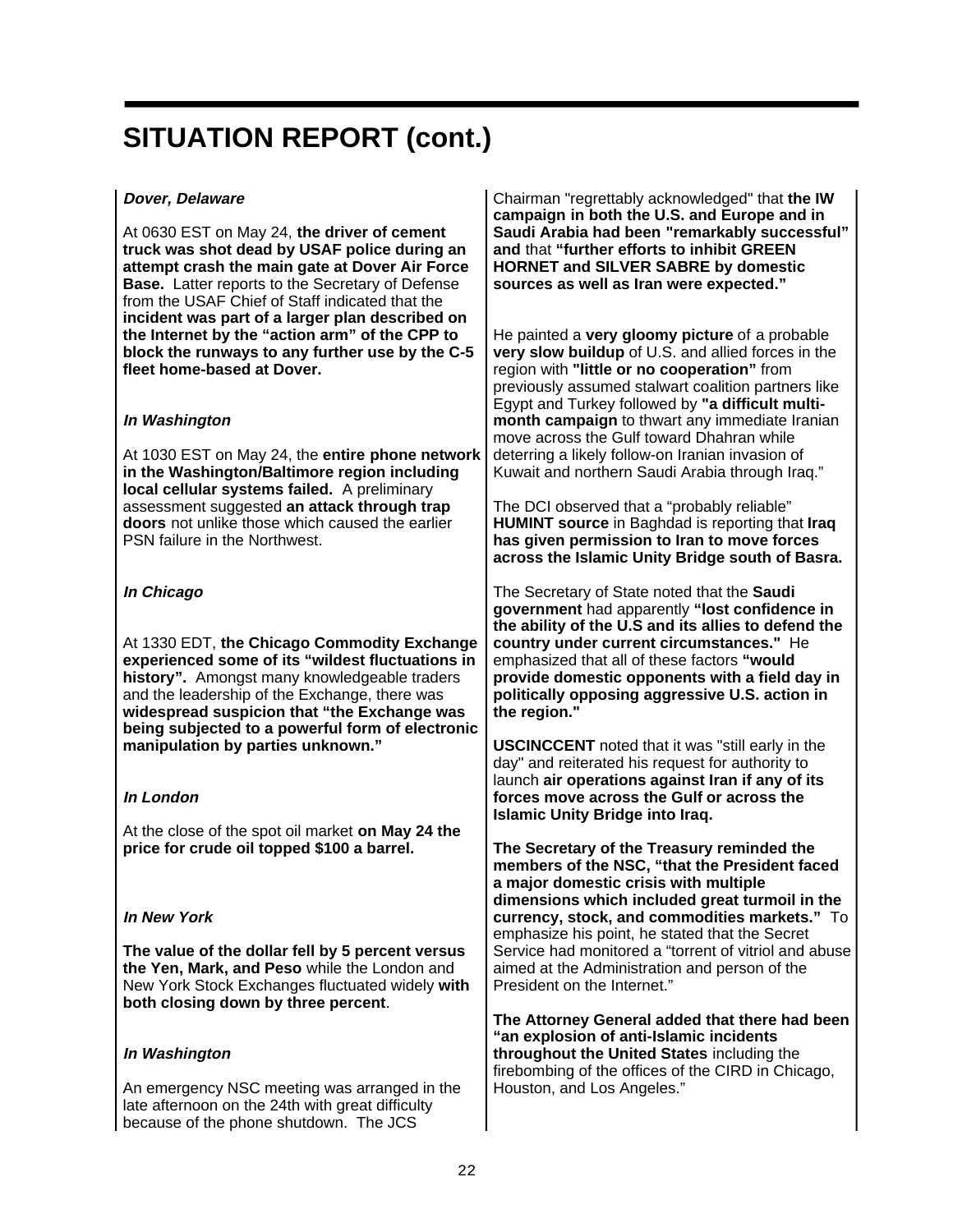The President halted the NSC meeting in order to **take an urgent call from the Russian President** on the Hotline regarding his proposed **cease-fire resolution in the UN Security Council and offer to personally mediate the Gulf crisis.** The President requested that the meeting be resumed in two hours and that a brief issues and options paper "that faces squarely the IW threat to our strategy in the Gulf" be prepared for his consideration at that time.

#### **In New York**

**At 0630 EDT, May 24, CBS Evening News was interrupted for seven minutes by the "Action Arm of the Committee for Planetary Peace". During the video take-over, the CPP spokesperson, a well known and highly regarded media personality, called for widespread civil disobedience to thwart an Administration which had, "lost touch with domestic and international reality."**

In measured tones, the spokesperson noted that Congress had been deceived into giving a carte blanche to an Executive "bent on war" during the Gulf of Tonkin resolution in 1965. **The spokesperson concluded that it was the duty of all citizens to "oppose by all possible peaceful means this government which was intent on dragging the United States into an unwanted and unneeded war ."**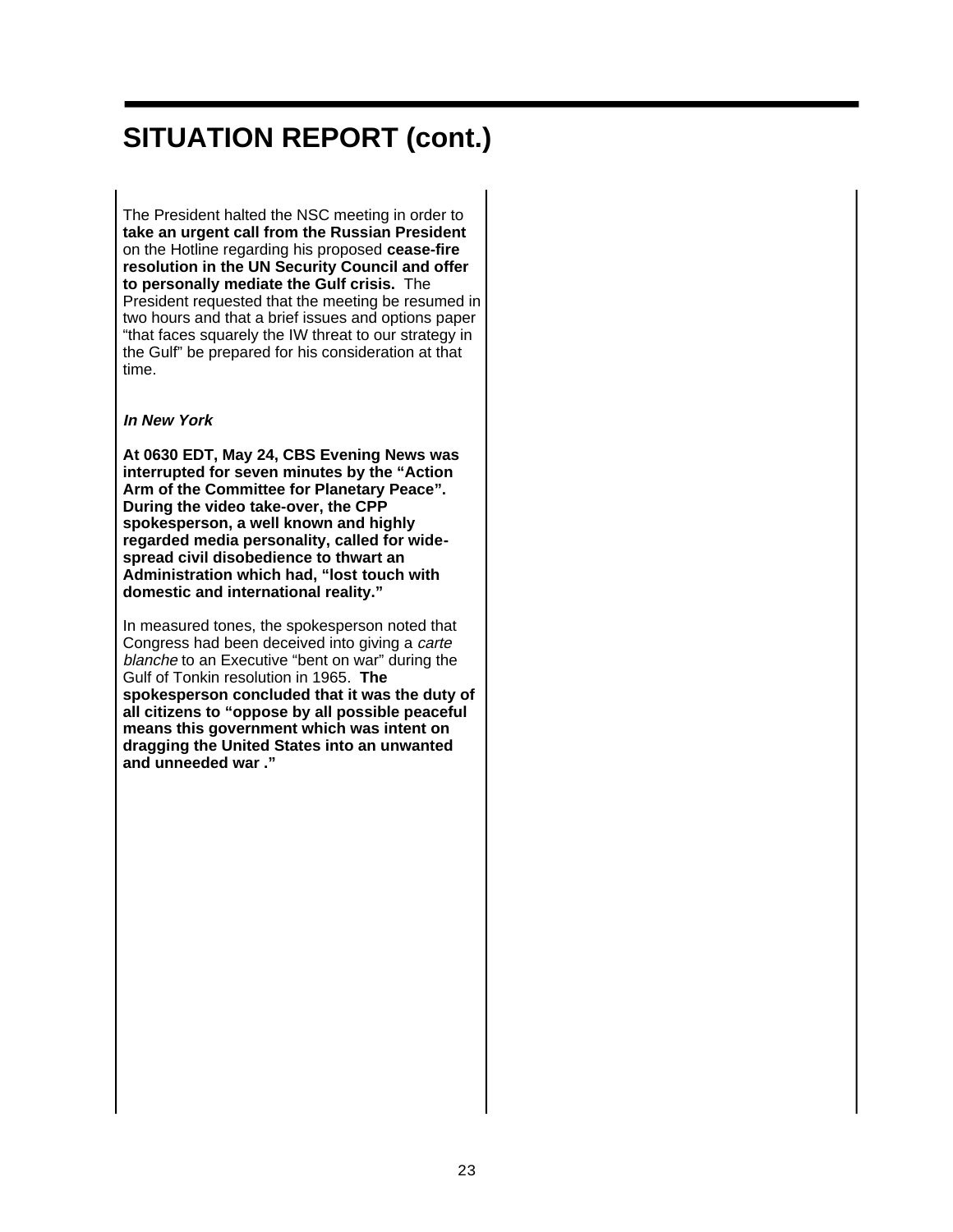# **STEP TWO: The Day After...**

# **INSTRUCTIONS**

| <b>How to Proceed</b>                                                                                                                                                     | <b>Decisions to Be Made</b>                                                                                                                                                                                                                                                                                         |  |  |  |
|---------------------------------------------------------------------------------------------------------------------------------------------------------------------------|---------------------------------------------------------------------------------------------------------------------------------------------------------------------------------------------------------------------------------------------------------------------------------------------------------------------|--|--|--|
| 1. You will have a total of 50 minutes for STEP<br>TWO--roughly 10 minutes for reading and 40                                                                             | I. Issues and Options<br>You are responding to a Presidential request to lay<br>out the political-military issues and options that<br>need to be addressed at the NSC meeting in                                                                                                                                    |  |  |  |
| minutes for deliberations.<br>2. Your instructions are the same as in STEP ONE.                                                                                           |                                                                                                                                                                                                                                                                                                                     |  |  |  |
| The group's task is again to revise a draft memo to<br>the President in preparation for an imminent NSC<br>meeting.                                                       | roughly an hour.<br>The NSC staff has prepared the Draft Memo for the                                                                                                                                                                                                                                               |  |  |  |
| 3. It is again recommended that the Chair begin by<br>soliciting the group for individual perspectives on<br>the situation presented.                                     | President provided on the following pages. It<br>constitutes an initial cut at what might go forward to<br>the President in this situation.                                                                                                                                                                         |  |  |  |
| 4. The Chair of the group should keep in mind that<br>she/he will be asked to devote approximately two                                                                    | 2. Recommendations                                                                                                                                                                                                                                                                                                  |  |  |  |
| minutes to a summary of the group's Step Two<br>deliberations and decisions as part of the summary<br>reporting out (of STEP ONE and STEP TWO) at the<br>end of STEP TWO. | Keep in mind that the group is not being convened<br>primarily as a decision-making body. Your<br>principal responsibility is to craft a good issues<br>and options memo for the President.                                                                                                                         |  |  |  |
|                                                                                                                                                                           | However, under the leadership of the Chair the<br>group should make an attempt to achieve<br>consensus recommendations on the principal<br>issues in the Draft Memo--keeping in mind that the<br>achievement of such consensus will be<br>appreciated and valued by the President, but<br>not necessarily expected. |  |  |  |
|                                                                                                                                                                           | Again when it is clear to the Chair that there is a<br>division of view, vote on the options still on the table<br>and record the vote.                                                                                                                                                                             |  |  |  |
|                                                                                                                                                                           |                                                                                                                                                                                                                                                                                                                     |  |  |  |
|                                                                                                                                                                           |                                                                                                                                                                                                                                                                                                                     |  |  |  |
|                                                                                                                                                                           |                                                                                                                                                                                                                                                                                                                     |  |  |  |
|                                                                                                                                                                           |                                                                                                                                                                                                                                                                                                                     |  |  |  |
|                                                                                                                                                                           |                                                                                                                                                                                                                                                                                                                     |  |  |  |
|                                                                                                                                                                           |                                                                                                                                                                                                                                                                                                                     |  |  |  |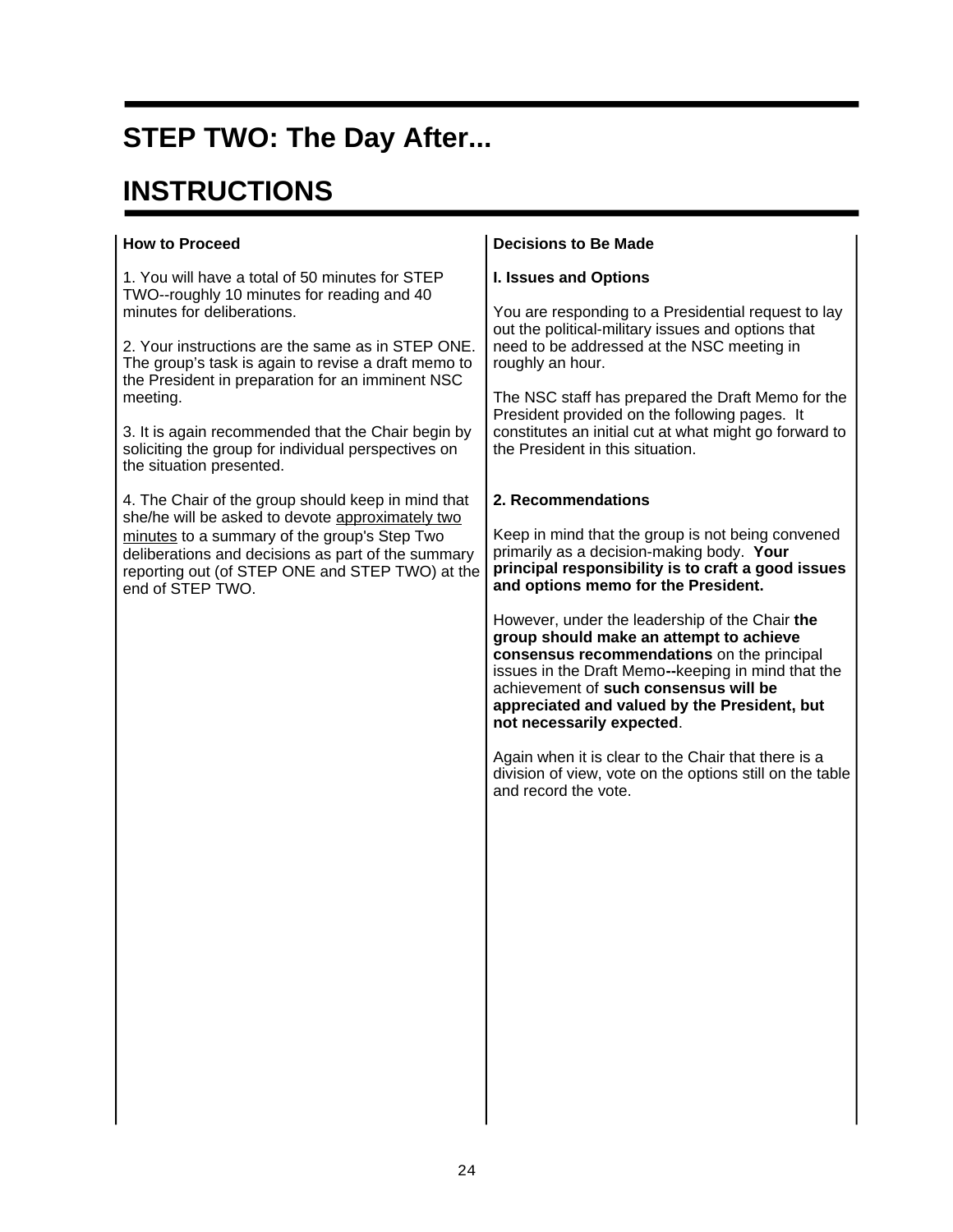# **STEP TWO: The Day After...**

### **Draft Memo for the President**

| <b>The White House</b>                                                                                                                                                                                                                                                                                                                                                                                  |                                                                                                                                     |  |  |  |  |
|---------------------------------------------------------------------------------------------------------------------------------------------------------------------------------------------------------------------------------------------------------------------------------------------------------------------------------------------------------------------------------------------------------|-------------------------------------------------------------------------------------------------------------------------------------|--|--|--|--|
|                                                                                                                                                                                                                                                                                                                                                                                                         | 24 May 2000                                                                                                                         |  |  |  |  |
| <b>MEMORANDUM FOR:</b>                                                                                                                                                                                                                                                                                                                                                                                  | The President                                                                                                                       |  |  |  |  |
| FROM:                                                                                                                                                                                                                                                                                                                                                                                                   | The National Security Advisor                                                                                                       |  |  |  |  |
| <b>SUBJECT:</b>                                                                                                                                                                                                                                                                                                                                                                                         | The Crisis in Saudi Arabia and Related Information<br><b>Warfare Issues</b>                                                         |  |  |  |  |
|                                                                                                                                                                                                                                                                                                                                                                                                         | As requested this memorandum lays out the key issues for consideration at<br>the 8:00 pm NSC Meeting on the crisis in Saudi Arabia. |  |  |  |  |
| <b>OBJECTIVES</b>                                                                                                                                                                                                                                                                                                                                                                                       |                                                                                                                                     |  |  |  |  |
| context:                                                                                                                                                                                                                                                                                                                                                                                                | We would appear to have the following explicit near-term objectives in this                                                         |  |  |  |  |
| • To take whatever measures are necessary to forestall the collapse of<br>the legitimate government of Saudi Arabia (including reassuring the<br>Saudis that disruptive IW actions will not significantly affect our ability<br>to meet our security commitments in the Gulf).                                                                                                                          |                                                                                                                                     |  |  |  |  |
| • To demonstrate clearly to the global community that the use of<br>emerging strategic IW techniques does not constitute a legitimate means<br>of effecting political change in any nation.                                                                                                                                                                                                             |                                                                                                                                     |  |  |  |  |
| • To reassure the American and allied publics that threats to the security<br>of their National Information Infrastructures and transportation<br>systems can be effectively contained.                                                                                                                                                                                                                 |                                                                                                                                     |  |  |  |  |
| MILITARY AND STRATEGY ISSUES                                                                                                                                                                                                                                                                                                                                                                            |                                                                                                                                     |  |  |  |  |
| A fundamental decision at this point in the crisis is whether we should seek<br>to de-escalate this conflict (taking advantage of the Russian offer to work<br>this problem in the UN Security Council) or continue to move forces into the<br>region and take other actions on a timetable which recognizes the challenge<br>of overcoming continuing Iranian, CIRD, and possibly domestic IW efforts. |                                                                                                                                     |  |  |  |  |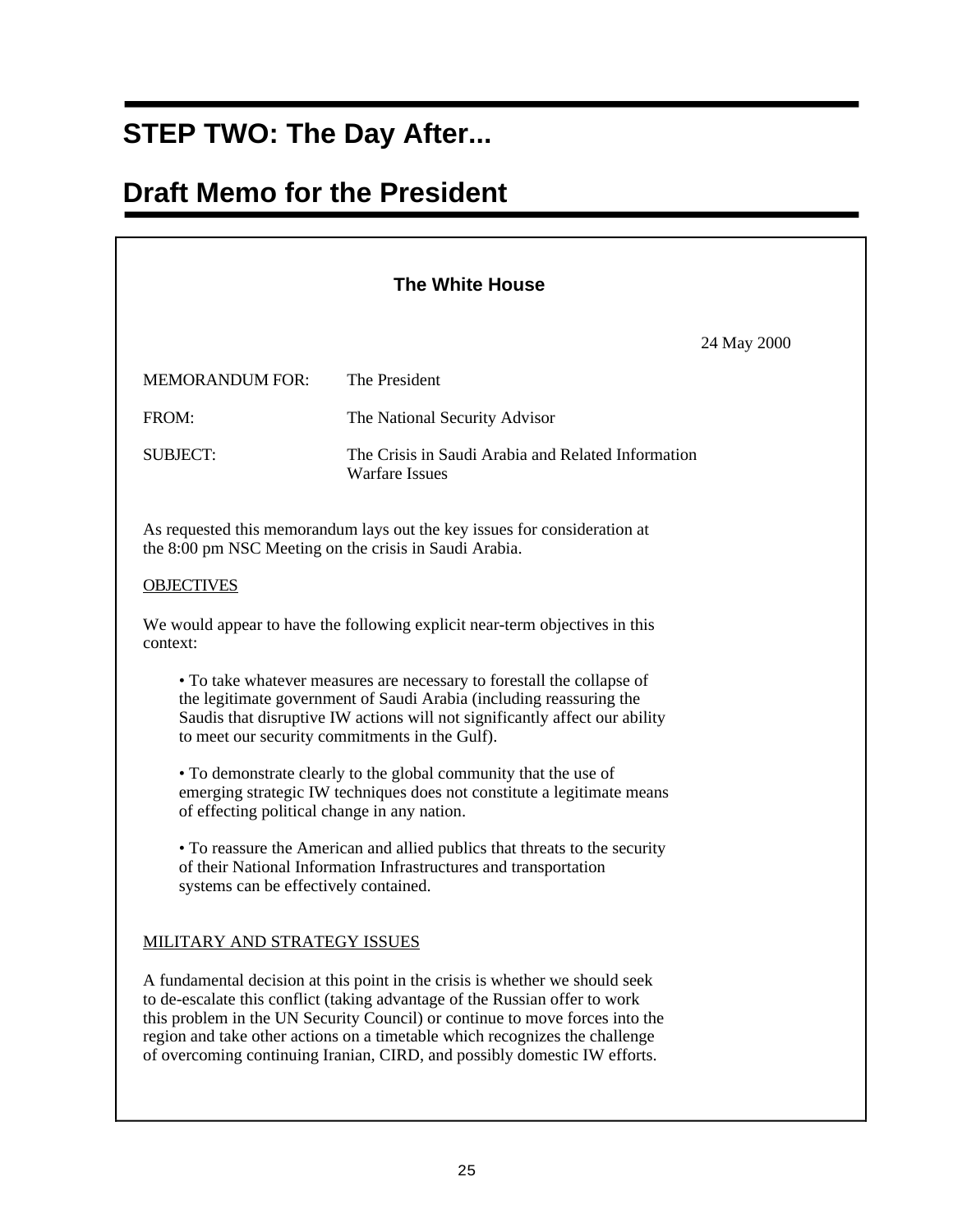There is also the question of whether the United States should reply with the offensive use of IW techniques to demonstrate to Iran--and globally--that the United States has a powerful retaliation option other than the force of arms. (An important question here is our ability to assess collateral damage if we launch an aggressive IW attack on the Iranian economic infrastructure.)

 The regional strategic offensive IW plan currently on the table--NET MASTER- targets different components of Iran's military C3I, and its energy, telecommunications, information, and other infrastructures across a spectrum of damage levels ranging from "temporary disruption to multi-month disablement." We might demonstrate this offensive IW capability in some fashion (keeping in mind the uncertainty of whether the Iranians will see and interpret that demonstration as we wish) or proceed with the full attack plan against selected targets sets.

The military and strategy issues that must be addressed are as follows:

1. Should we pursue a de-escalation strategy based on accepting the cease-fire and mediation proposal by Moscow?

A. Not at this time

B. Yes, but with conditions:

2. What form should our IW response take?

•

 $\overline{a}$ 

**A. Demonstration of IW capability.** 

B. Execute major elements of NET MASTER.

3. If we launch an IW response against Iran the targets and objectives (set back of weeks, months, etc. to recovery) of those IW strikes would be:

> Energy infrastructure (set back  $\frac{1}{2}$   $\frac{1}{2}$   $\frac{1}{2}$   $\frac{1}{2}$   $\frac{1}{2}$   $\frac{1}{2}$   $\frac{1}{2}$   $\frac{1}{2}$   $\frac{1}{2}$   $\frac{1}{2}$   $\frac{1}{2}$   $\frac{1}{2}$   $\frac{1}{2}$   $\frac{1}{2}$   $\frac{1}{2}$   $\frac{1}{2}$   $\frac{1}{2}$   $\frac{1}{2}$   $\frac{1}{2}$  Telecommunications infrastructure (set back  $\qquad \qquad$  Oil/Petroleum infrastructure (set back ). Banking system (set back ). Transportation system (set back  $\frac{1}{2}$  $\overline{a}$

•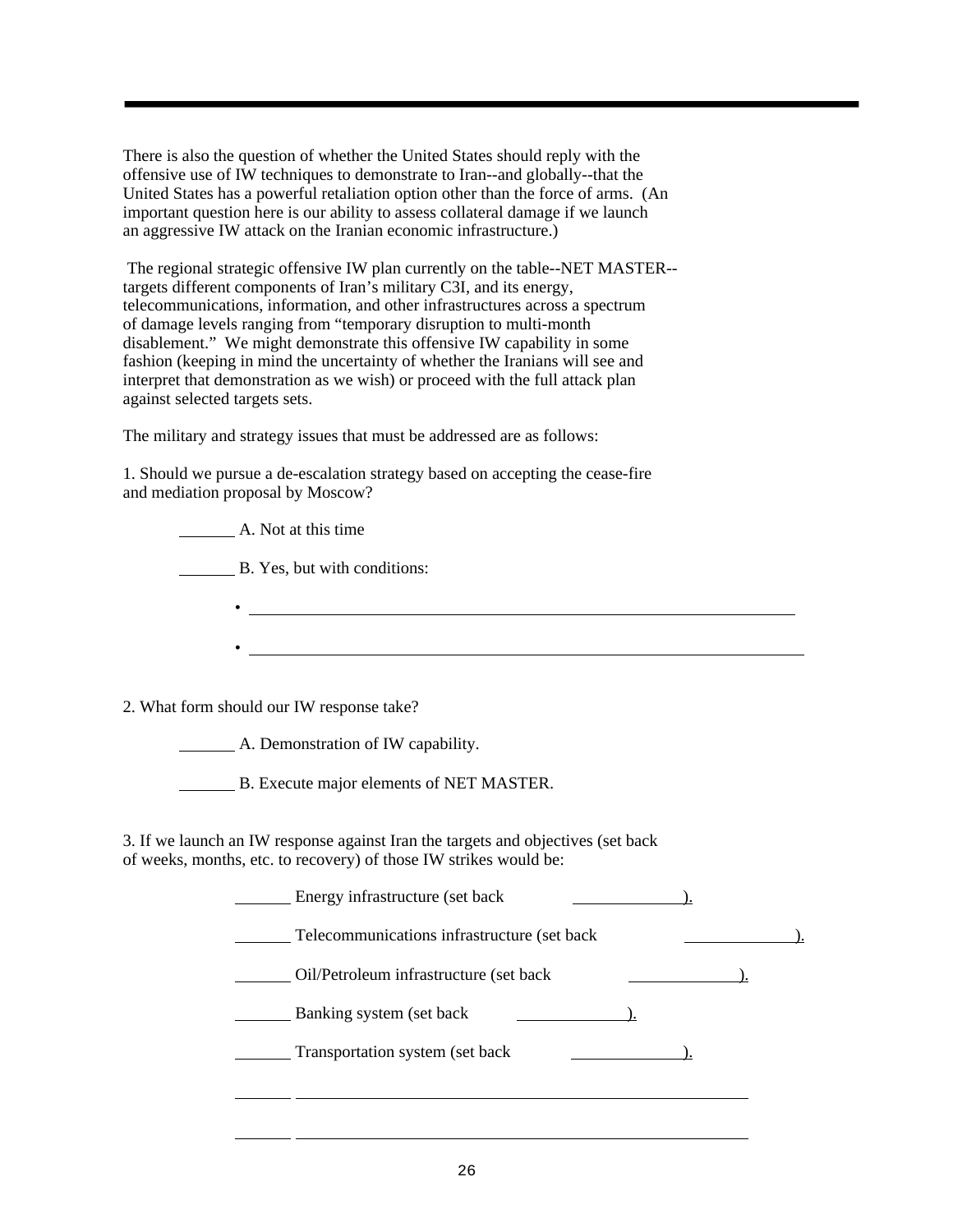| 4. | <u> 1989 - Andrea Aonaichte, ann an t-Aonaichte ann an t-Aonaichte ann an t-Aonaichte ann an t-Aonaichte ann an t-</u> |  |  |  |
|----|------------------------------------------------------------------------------------------------------------------------|--|--|--|
|    |                                                                                                                        |  |  |  |
|    | $\_\_\_\$ A.                                                                                                           |  |  |  |
|    |                                                                                                                        |  |  |  |

#### DIPLOMATIC ISSUES

We need to organize as powerful a collective response as possible in this difficult situation which probably means in part working through the UN Security Council. In addition to preparing a coordinated response with the United Kingdom and France, we must prepare nations like the Russian Federation and China for the prospect that our military response to this crisis might lead to fullscale war in the region.

We also need to revisit the question of whether to undertake any direct contacts with Iran or the CIRD.

The diplomatic issues to be considered now are:

1. If we decide accept Moscow's cease-fire and mediation proposal, should we seek a formal meeting of the U.N. Security Council?

A. Yes and try to gain support from the PRC.

B. Not at this time.

2. Should we contact Britain and France and raise the prospect of contacting the CIRD with the objective of negotiating a peaceful transition to a more democratic government in Saudi Arabia?

A. Yes

B. Not at this time

| J. | <u> 1980 - John Stein, mars and de Britain and de Britain and de Britain and de Britain and de Britain and de Br</u> |  |  |  |
|----|----------------------------------------------------------------------------------------------------------------------|--|--|--|
|    |                                                                                                                      |  |  |  |
|    |                                                                                                                      |  |  |  |
|    |                                                                                                                      |  |  |  |
|    |                                                                                                                      |  |  |  |
|    |                                                                                                                      |  |  |  |
|    |                                                                                                                      |  |  |  |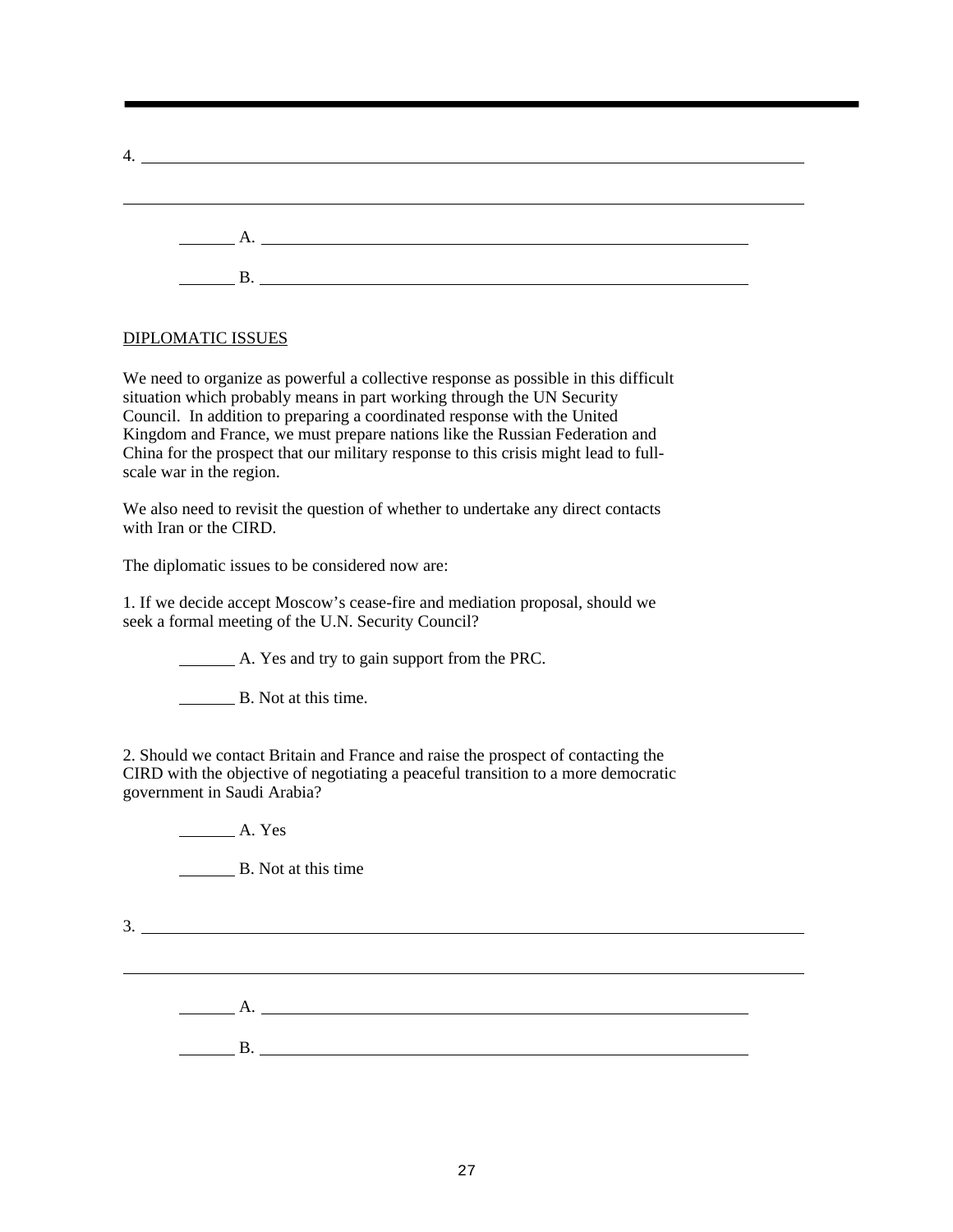#### DOMESTIC CYBERSPACE ISSUES

You will recall from the NSC Meeting on May 18 that elements of the US economic infrastructure which rely heavily on the efficient use of the NII might take defensive measures to reduce their overall vulnerability to IW type attacks. You will also recall that there is an issue as to how to respond to the prospect that Iran may be attacking the U.S. through the use of American agents. You decided at the May 18th NSC meeting that you would not initiate coordinated action by the intelligence community and the FBI, to collect specific information about ties between domestic entities and foreign actors. In light of recent events that issue would appear to warrant being revisited.

The following domestic cyberspace issues need to be addressed:

1. Should we declare a series of financial and bank "holidays" to calm the troubled financial, stock, and commodity markets?

A. Yes, the following markets should closed for 48 hours:

The three national stock exchanges

The Chicago and New York commodity exchanges

The Interstate Banks

 $B.$  Not at this time

 $\overline{a}$ 

 $\overline{a}$ 

2. What other actions should be taken at this time to enhance protection of the NII against future attacks?

A. Take the following actions with respect to the NII:

 Order all public power utilities and petroleum/gas pipeline companies to ask their users to prepare voluntary rationing plans to reduce system flow rates.

 Restrict air traffic (general aviation) into key nodes to reduce air traffic control stress in the event of a major Air Traffic Control (ATC) system failure.

 Direct CIA and NSA, in coordination with the FBI, to collect specific information about ties between domestic entities and foreign actors.

B. Take no additional actions at this time.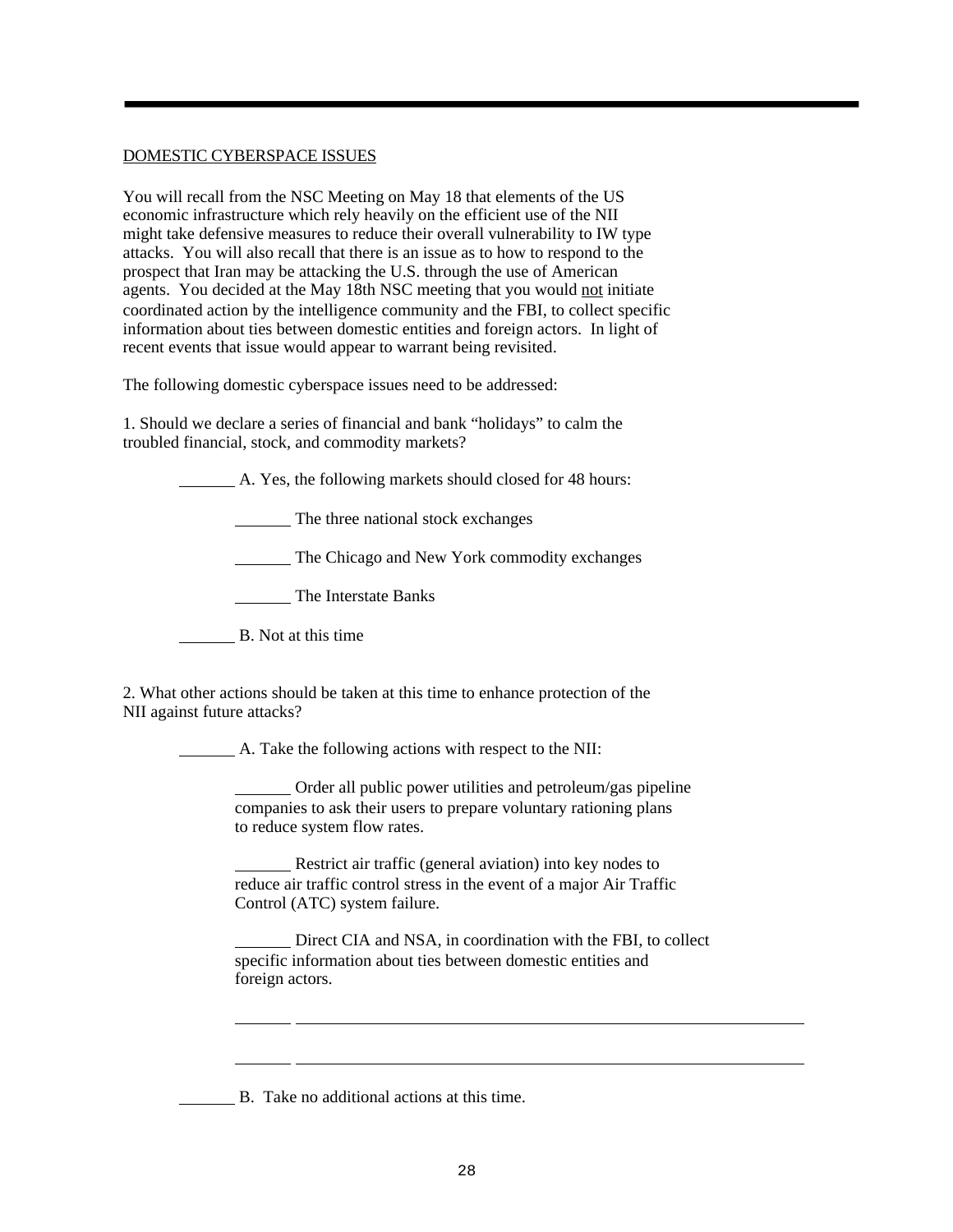# **The Day After...**

**...in Cyberspace**

# **STEP THREE**

**RAND** 3 June 1995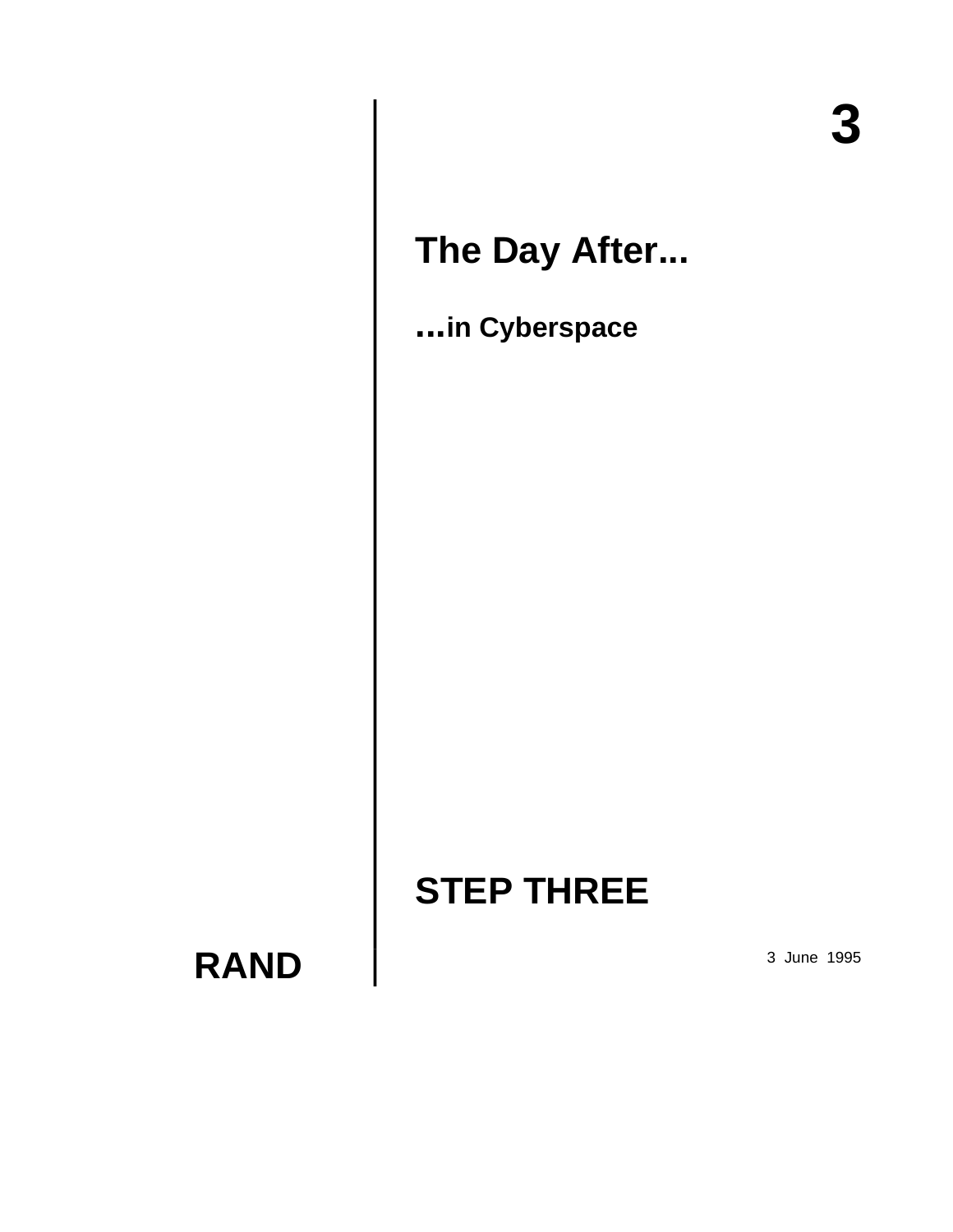## **STEP THREE: The Day Before...**

## **INSTRUCTIONS**

| <b>How to Proceed</b>                                                                                                                                                                                   | <b>Decisions to Be Made</b>                                                                                                                                                                                                                                                                                                                           |  |
|---------------------------------------------------------------------------------------------------------------------------------------------------------------------------------------------------------|-------------------------------------------------------------------------------------------------------------------------------------------------------------------------------------------------------------------------------------------------------------------------------------------------------------------------------------------------------|--|
| 1. You will have a total of approximately 45 minutes<br>for your reading and deliberations on STEP                                                                                                      | I. Issues and Options                                                                                                                                                                                                                                                                                                                                 |  |
| THREE.<br>2. The time period is the very near future--say the<br>fall of this year.                                                                                                                     | The objective of this NSC meeting is to obtain the<br>President's decisions on a set of near-term issues<br>that have emerged from a study commissioned by a<br>Presidential Review Directive on: (1) threats to<br>national security and safety arising from the                                                                                     |  |
| 3. You are again in the role of a top advisor to the<br>President or an NSC principal and a participant in a<br>high-level interagency meeting preparing for a later<br>NSC meeting with the President. | evolution of new information warfare (IW)<br>techniques and (2) strategies that can be used to<br>help counter those threats.                                                                                                                                                                                                                         |  |
| 4. You will be given roughly five minutes to quickly<br>review the STEP THREE Draft Memo for the<br>President.                                                                                          | The NSC staff-prepared Draft Memo for the<br>President (on the pages immediately following) is<br>designed to serve this purpose.                                                                                                                                                                                                                     |  |
| 5. The Chair will then lead a discussion that moves<br>through the tasking described in the Decisions to<br>Be Made section to the right--which follows                                                 | Under the guidance of the Chair, the group should<br>discuss this Draft Memo and expand and modify it<br>as judged appropriate.                                                                                                                                                                                                                       |  |
| essentially the same basic process as the previous<br>two steps.                                                                                                                                        | 2. Recommendations                                                                                                                                                                                                                                                                                                                                    |  |
|                                                                                                                                                                                                         | When the group settles on the material to go<br>forward to the President, it should attempt under the<br>Chair's leadership to see if it can reach<br>consensus on a recommendation on the issues in<br>the Draft Memo - keeping in mind that consensus<br>is not necessarily expected; the President<br>invariably will have to make some decisions. |  |
|                                                                                                                                                                                                         | When it is clear to the Chair that there is a division<br>of views on an issue, vote on the options still on the<br>table and record the vote.                                                                                                                                                                                                        |  |
|                                                                                                                                                                                                         |                                                                                                                                                                                                                                                                                                                                                       |  |
|                                                                                                                                                                                                         |                                                                                                                                                                                                                                                                                                                                                       |  |
|                                                                                                                                                                                                         |                                                                                                                                                                                                                                                                                                                                                       |  |
|                                                                                                                                                                                                         |                                                                                                                                                                                                                                                                                                                                                       |  |
|                                                                                                                                                                                                         |                                                                                                                                                                                                                                                                                                                                                       |  |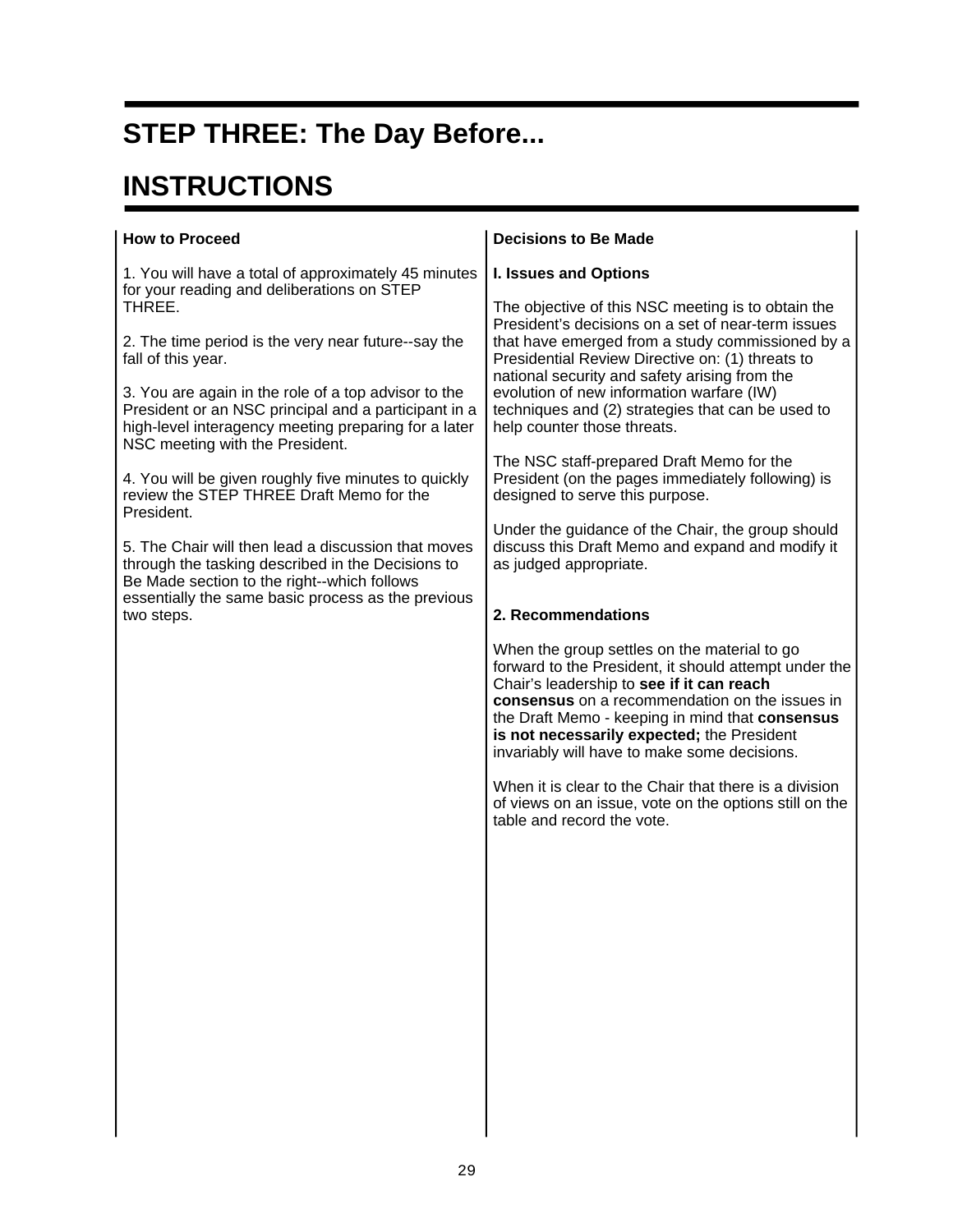## **STEP THREE: The Day Before...**

### **Draft Memo for the President**

| <b>The White House</b>                                                                                                                                                                                                                                                                                                                                                                                                                                                                                                                                                                                                                                                                                                                                                                                                                                      |                                                                                                                                                                                                                                                                                                                                                                                                                                                       |                 |
|-------------------------------------------------------------------------------------------------------------------------------------------------------------------------------------------------------------------------------------------------------------------------------------------------------------------------------------------------------------------------------------------------------------------------------------------------------------------------------------------------------------------------------------------------------------------------------------------------------------------------------------------------------------------------------------------------------------------------------------------------------------------------------------------------------------------------------------------------------------|-------------------------------------------------------------------------------------------------------------------------------------------------------------------------------------------------------------------------------------------------------------------------------------------------------------------------------------------------------------------------------------------------------------------------------------------------------|-----------------|
|                                                                                                                                                                                                                                                                                                                                                                                                                                                                                                                                                                                                                                                                                                                                                                                                                                                             |                                                                                                                                                                                                                                                                                                                                                                                                                                                       | xx October 1995 |
| <b>MEMORANDUM FOR:</b>                                                                                                                                                                                                                                                                                                                                                                                                                                                                                                                                                                                                                                                                                                                                                                                                                                      | The President                                                                                                                                                                                                                                                                                                                                                                                                                                         |                 |
| FROM:                                                                                                                                                                                                                                                                                                                                                                                                                                                                                                                                                                                                                                                                                                                                                                                                                                                       | The National Security Advisor                                                                                                                                                                                                                                                                                                                                                                                                                         |                 |
| <b>SUBJECT:</b>                                                                                                                                                                                                                                                                                                                                                                                                                                                                                                                                                                                                                                                                                                                                                                                                                                             | Threats to National Security and Safety from<br>the New Techniques of Information Warfare                                                                                                                                                                                                                                                                                                                                                             |                 |
| There will be a National Security Council meeting tomorrow on threats to<br>national security and safety arising from the evolution of new information<br>warfare (IW) techniques, and possible steps that might be taken at this time<br>to respond to those threats.                                                                                                                                                                                                                                                                                                                                                                                                                                                                                                                                                                                      |                                                                                                                                                                                                                                                                                                                                                                                                                                                       |                 |
| A recent interagency study of this subject has confirmed that our "national<br>interests" are increasingly dependent on a set of information systems<br>critical not only to U.S. military command, control, and intelligence<br>capability, but also more broadly to U.S. health, safety, and commerce. This<br>set of vital information systems appears to be vulnerable to a spectrum of IW<br>attacks, including disruption and denial of service, implanting false data,<br>covert installation of harmful programs (e.g., viruses), and the outright<br>theft of information. Unlike other threats to U.S. national security, the "cost<br>of entry" to potential attackers is extremely low, enabling attacks to be<br>initiated by other nations, "hackers", terrorists, zealots, disgruntled insiders,<br>criminals, and commercial organizations. |                                                                                                                                                                                                                                                                                                                                                                                                                                                       |                 |
| counters to specific threats.                                                                                                                                                                                                                                                                                                                                                                                                                                                                                                                                                                                                                                                                                                                                                                                                                               | Because of the unconventional nature of this new strategic threat, it is<br>increasingly clear that traditional roles and missions of agencies within the<br>federal government are not fully appropriate to assessing risks and devising                                                                                                                                                                                                             |                 |
| imposition of restrictions on cyberspace.                                                                                                                                                                                                                                                                                                                                                                                                                                                                                                                                                                                                                                                                                                                                                                                                                   | Another problem is that "Cyberspace" transcends our national borders and<br>has traditionally been a forum exhibiting and facilitating freedom of<br>interconnection and expression. There are no current regulations or<br>licensing provisions governing who can connect to the Internet, much less<br>government-mandated systems and security provisions. This raises<br>questions as to how aggressive the U.S. can or should be in pursuing the |                 |
| to warrant near-term attention.                                                                                                                                                                                                                                                                                                                                                                                                                                                                                                                                                                                                                                                                                                                                                                                                                             | The set of strategy and policy issues set forth below attempt to give structure<br>and clarity to several key facets of this complex problem that would appear                                                                                                                                                                                                                                                                                        |                 |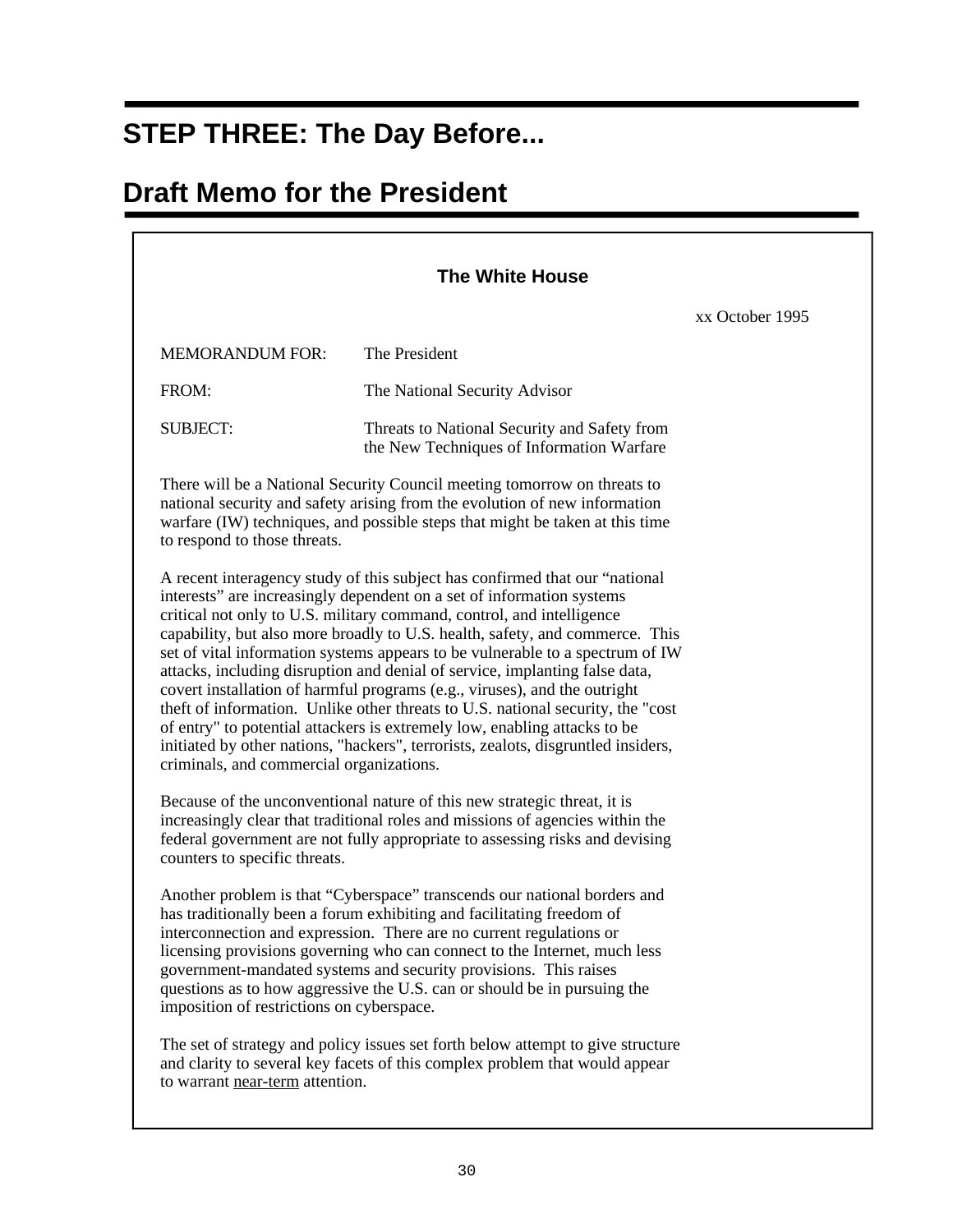### UNDERSTANDING CYBERSPACE RISKS

In a new and dynamic strategic arena like cyberspace all elements of threat, vulnerability, and risk assessment--and warning--present daunting problems. The problems that follow present particularly difficult challenges.

1. IW Risk Assessment. Should a formal IW risk assessment organization be established to: (1) assess U.S. vulnerabilities and associated risks and (2) conduct routine net assessments of evolving IW threats?

 A. Yes. Establish such an organization; assign the responsibility of executive agent to:

The Secretary of Defense.

The Secretary of Commerce.

The Attorney General

The Director of Central Intelligence.

The Director of the National Security Agency.

 The Director of the Federal Emergency Management Agency (FEMA)

 The National Communications System (NCS)/The National Security Telecommunications Advisory Committee (NSTAC)

A new independent federal agency.

B. Not at this time.

2. IW Strategic/Tactical Warning and Attack Assessment. Should a formal strategic and tactical warning and attack assessment coordinating function be assigned to some government entity?

**A.** Yes. Give the responsibility to:

The National Security Agency.

The Central Intelligence Agency.

The National Communication System/NSTAC.

The Domestic Terrorism Center

A new independent agency such as that cited above.

B. Not at this time.

 $=$   $-$ 

 $\overline{a}$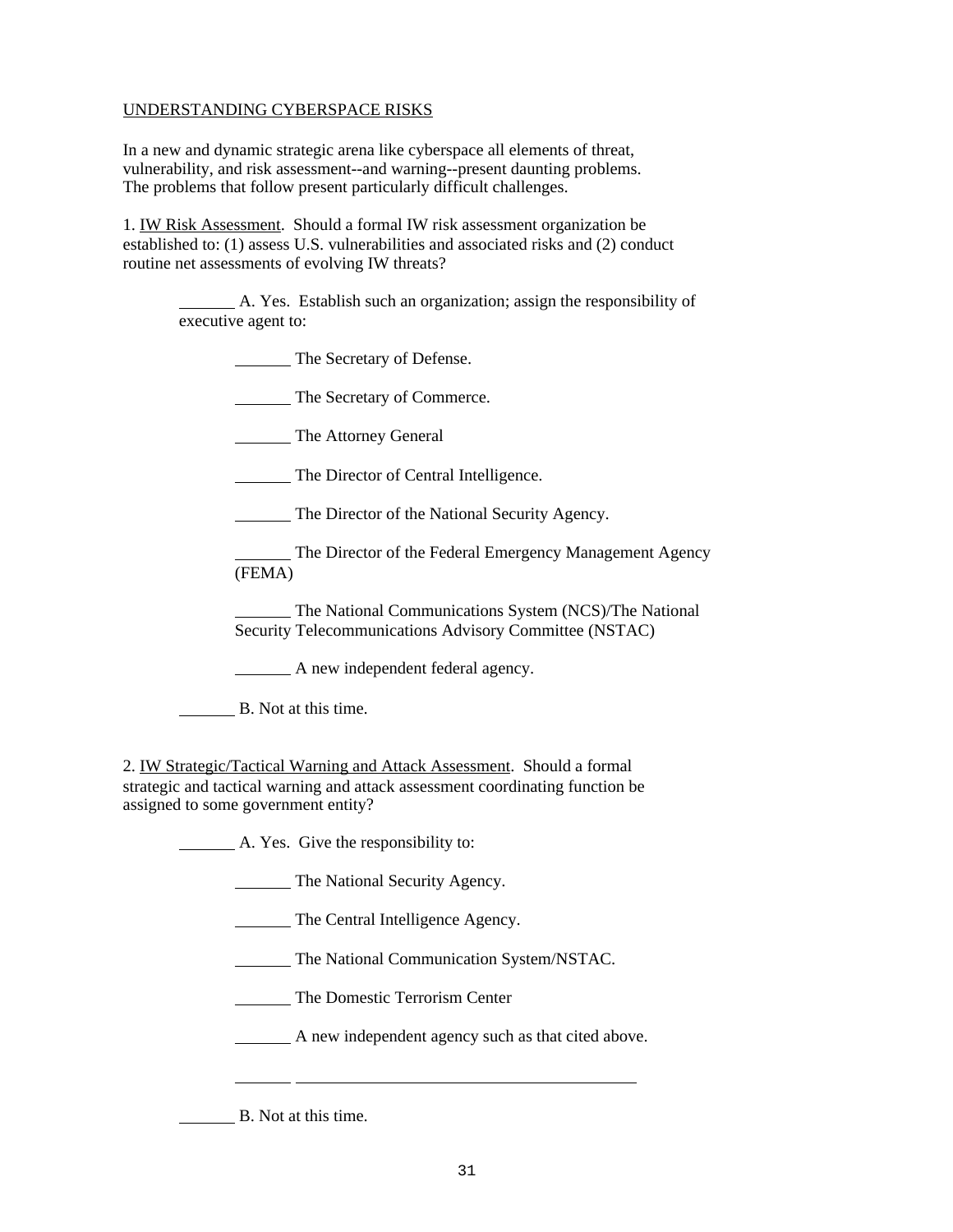### IDENTIFYING CYBERSPACE RISK MITIGATION MEASURES

What steps can and should be taken to meet the critical needs of cyberspace safety and security while retaining to the degree possible the broad benefits of the open information architecture and information-sharing that has to date characterized the National Information Infrastructure (NII) and the Global Information Infrastructure (GII)?

In this context a key issue for near-term decision is whether to launch an effort to establish a Minimum Essential Information Infrastructure (MEII) to meet a variety of national security emergency preparedness needs--for example, insuring that regional force deployments that depend heavily on the operations of segments of the NII are resilient to attack.

1. Minimum Essential Information Infrastructure. Should the United States develop an Minimum Essential Information Infrastructure to assure the survivability and effectiveness under adverse conditions of key military-related systems within the NII (and possibly also the GII)?

A. Yes; for day-to-day use (i.e., no warning dependence).

B. Yes; for emergency use only (i.e., warning dependent transitions acceptable).

C. No; it is not necessary at this time.

 D. No; it is not feasible because key NII infrastructure components are too interdependent to isolate a manageable subset as "minimum essential."

<u>E.E. E. E. E. Alexander and the set of the set of the set of the set of the set of the set of the set of the s</u>

2. If we decide that an MEII of some kind needs to be developed , who should be given the responsibility for organizing the process (e.g. a "Network Security Steering Committee") that chooses the initial elements of the NII to be included in the MEII?

A. The National Security Council.

- B. The White House Domestic Policy Staff.
- C. The Office of Science and Technology Policy (OSTP).
- D. The Department of Defense (DoD).
- E. The Department of Commerce.

 $\overline{a}$ 

- F. The National Communication System/NSTAC.
- G. A new independent federal IW agency.